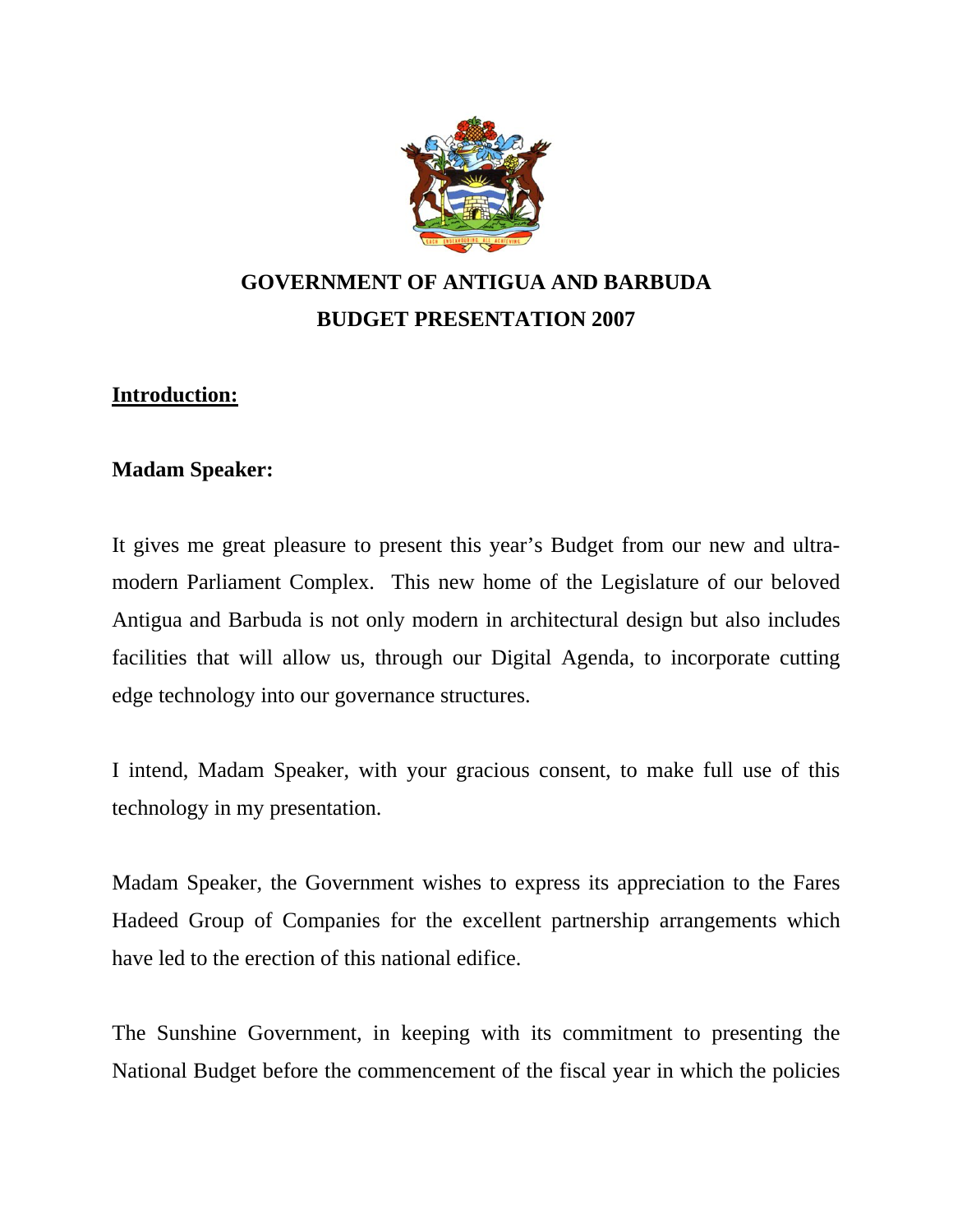will be implemented, is pleased once again to present Budget 2007 on this the  $30<sup>th</sup>$ day of November 2006.

Madam Speaker, in Budget 2005, we laid the Foundation for a Fresh Start and in Budget 2006, we Geared up for Growth.

These two carefully designed Budgets provided the blue prints from which the United Progressive Party Administration began the long and difficult task of reconstructing the economy of Antigua and Barbuda. In so doing, we introduced policies and programmes to improve macroeconomic performance, enhance accountability and transparency, promote private sector development and boost economic growth.

We steadfastly pursued these objectives through the implementation of fiscal, institutional and legislative reforms and by introducing policies to encourage private sector development.

These, Madam Speaker, are the PILLARS upon which fiscal improvements and economic expansion have been achieved under this UPP Administration.

These, Madam Speaker, are the fundamentals behind Budget 2007.

These, Madam Speaker, are our **"Pillars of Progress".**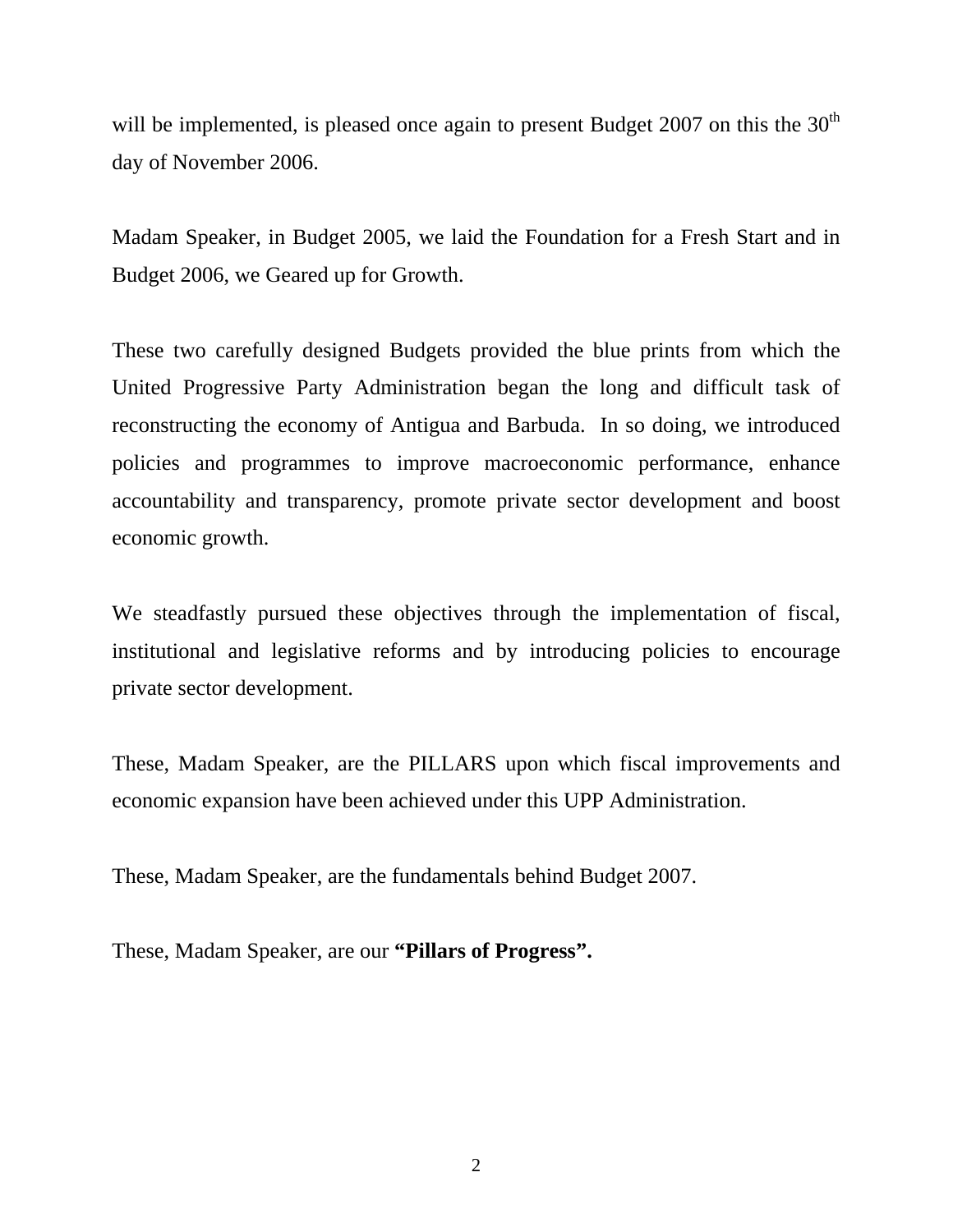During the course of my presentation, the pleasure will be mine to share with our citizens and residents the great news of the many strides this Government has made towards achieving its stated objectives.

I will demonstrate, Madam Speaker, not with inept theories and baseless conjecture but with simple factual evidence that this Sunshine Government has truly placed Antigua and Barbuda on a path to sustainable economic growth and development.

Madam Speaker, gone are the days when a budget is presented without the citizens first receiving a comprehensive account of the Government's activities in the previous fiscal cycle. This Government is dedicated to engendering accountability, transparency and good governance.

These are not buzz words or rhetorical reflections but represent the principle by which we conduct the business of this nation.

In fact, Madam Speaker, we enshrined these doctrines in legislation with the enactment of the Prevention of Corruption Act, the Freedom of Information Act, and the Integrity in Public Life Act. This trilogy of legislation holds us to higher standards and empowers the citizens to demand the best from their Government.

#### **Madam Speaker:**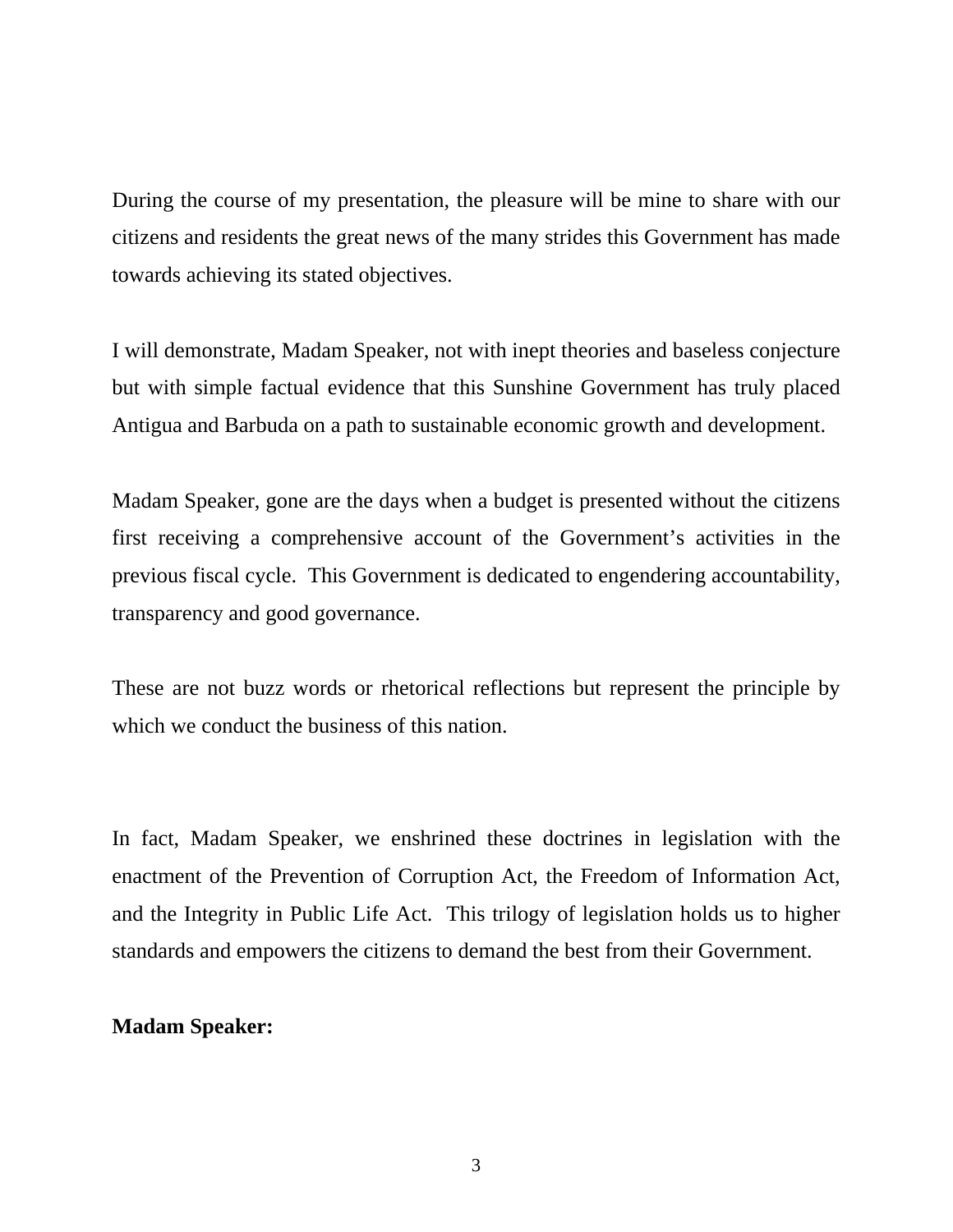Our Silver Jubilee Independence Celebrations were a resounding success and we now look forward to the coming year with great anticipation. Indeed, Madam Speaker, 2007 will be a flagship year for Antigua and Barbuda as we prepare to celebrate the  $50<sup>th</sup>$  Anniversary of Carnival, the  $40<sup>th</sup>$  Annual Sailing Week, and the hosting of Cricket World Cup 2007.

The people of this nation can expect that the unprecedented high levels of economic performance in 2006 will carry forward into 2007.

This Government, emboldened by these successes to date, will accelerate its Agenda for Change based on the pillars of fiscal reform, institutional strengthening and capacity building, legislative reform, and private sector development.

Madam Speaker, the improvements in economic performance and financial management that I am about to reveal would not have been possible without the hard work and dedication of the staff of the Ministry of Finance and the Economy, particularly the Budget Team.

I wish, on behalf of the Government, to thank these officers for their steadfastness in the face of multiple challenges as we collectively pursued a path of macroeconomic transformation in Antigua and Barbuda.

The key members of my Budget Team include: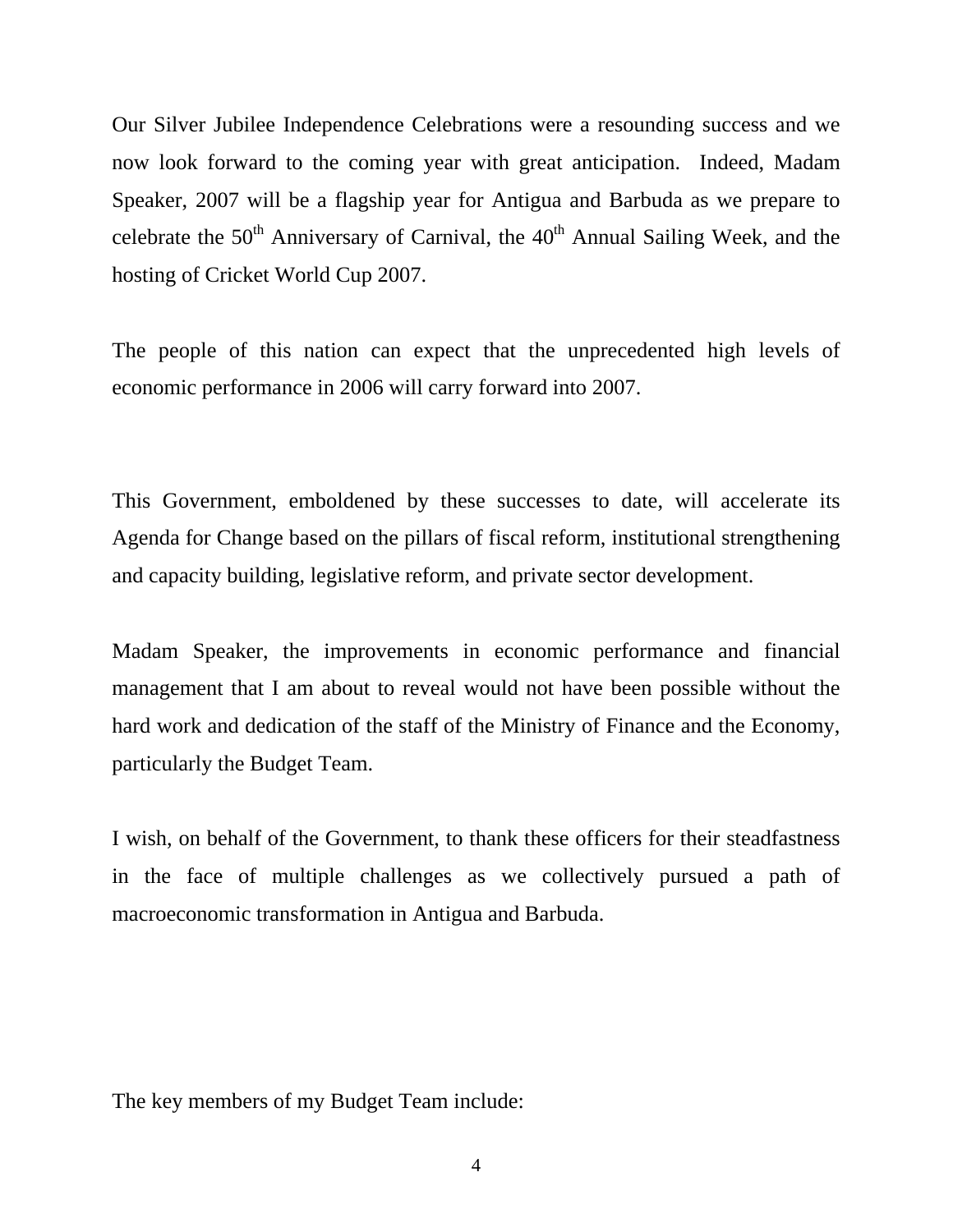- Senator the Honourable Lenworth Johnson Parliamentary Secretary in the Ministry of Finance and the Economy;
- Mr. Whitfield Harris Jr. Financial Secretary;
- Mr. Dean Evanson Deputy Financial Secretary;
- Mr. David Matthias Budget Director;
- **Mrs. Carolyn Charles-Tonge Deputy Budget Director;**
- Ms. Rasona Davis Coordinator of Economic Policy and Planning; and
- Mr. Geoffrey Joseph Senior Economic and Financial Analyst

Madam Speaker, our progress was also made possible with the generous support of a number of regional and international agencies including the Eastern Caribbean Central Bank (ECCB) and the Caribbean Regional Technical Assistance Centre (CARTAC).

The Sunshine Government is very proud of its achievements, and we are equally confident that, by the end of my presentation of Budget 2007, despite the best efforts of our staunch critics, the people of Antigua and Barbuda will also be satisfied that their overwhelming confidence in the United Progressive Party Administration, demonstrated on March 23<sup>rd</sup> 2004, was indeed well placed.

# **World Economic Trends:**

Despite high energy prices along with the resultant inflationary pressures, and rising interest rates, the global economy is expected to log solid growth for 2006 and 2007.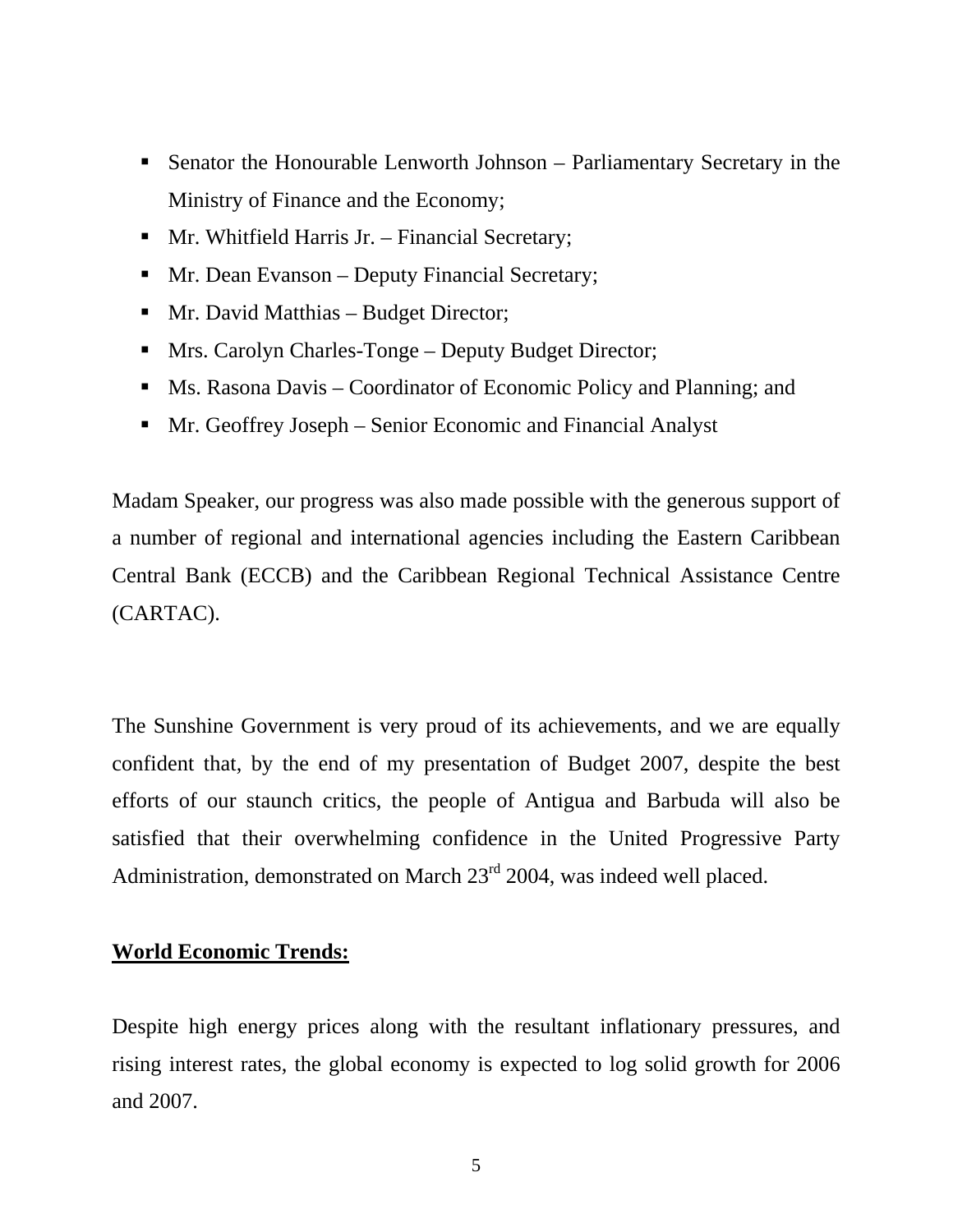World economic output is projected to grow by 5.1% in 2006 and 4.9% in 2007. This strong performance should reflect increased economic performance mainly in the Peoples' Republic of China, the United Kingdom, Japan and the Euro area. According to the IMF's World Economic Outlook for September 2006, the Peoples Republic of China will continue to grow rapidly. A 10% growth rate is projected for 2006 and 2007 while inflation is expected to remain relatively low at 1.5% in 2006.

For the Euro area, economic growth is projected at 2.4% in 2006 as the countries continue to experience investment-driven economic expansion. However, the persistence of a number of structural challenges along with the risk of tighter monetary policies in order to combat inflation could lead to a decline in the growth rate to 2% in 2007.

#### **Madam Speaker:**

Given that Antigua and Barbuda is a highly open small economy, positive developments in the global economy, particularly in the economies of our main trading partners, should result in improvements in domestic economic activity. Specifically, strong performance in the United Kingdom and the United States should positively impact our tourism industry.

In this regard, the United Kingdom is slated to grow at a rate of 2.7% in 2006 due to increased private consumption. This level of growth is also expected in 2007 and should augur well for a continued expansion in tourism in Antigua and Barbuda.

6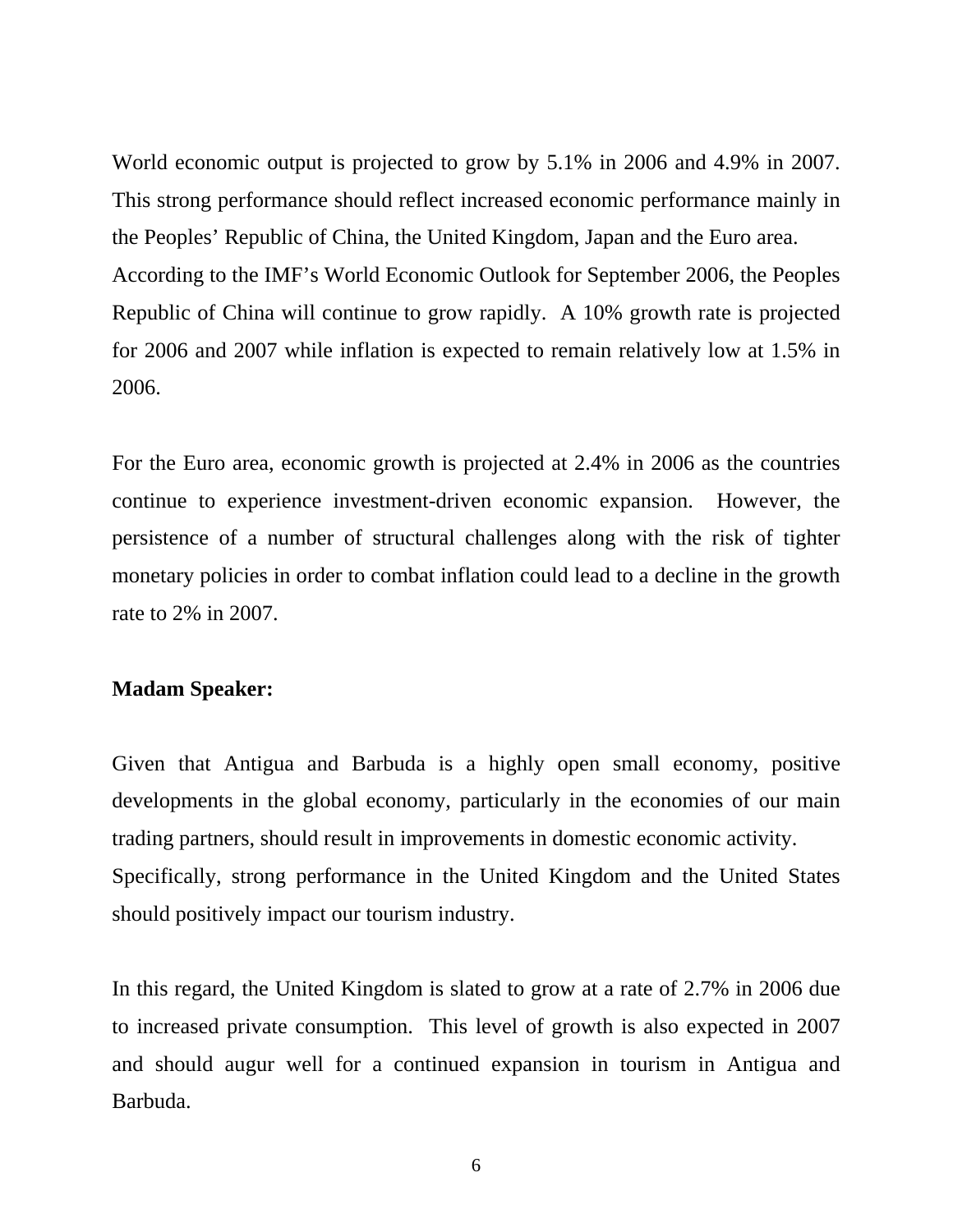Economic output in the United States is expected to grow at a moderate rate of 3.5% in 2006 despite the interest rate increases earlier in the year and the cooling of a previously robust housing market. A rate of growth of 2.9% is projected for 2007 as the housing market continues to slow down.

High demand for non-oil commodities also led to record high prices in 2006. This was an especially positive development for the developing countries that export these commodities as they are expected to experience strong growth in 2006. However, this rise in prices is not expected to persist so that the high growth rates of 2006 may begin to taper in 2007.

Overall growth in the volume of world trade is projected at about 9% for 2006 but may decline to around 7.5% in 2007.

## **Madam Speaker:**

Trade liberalization and globalization remain critical issues, particularly for developing countries. However, the apparent standstill in respect of the Doha Development Agenda and the seemingly deadlocked FTAA negotiations continue to retard the global integration process.

Despite these setbacks, Antigua and Barbuda still wishes to see the creation of a hemispheric trade arrangement and the conclusion of the Doha negotiations in a manner that takes into account the special circumstances of developing countries in general, and small island developing states in particular.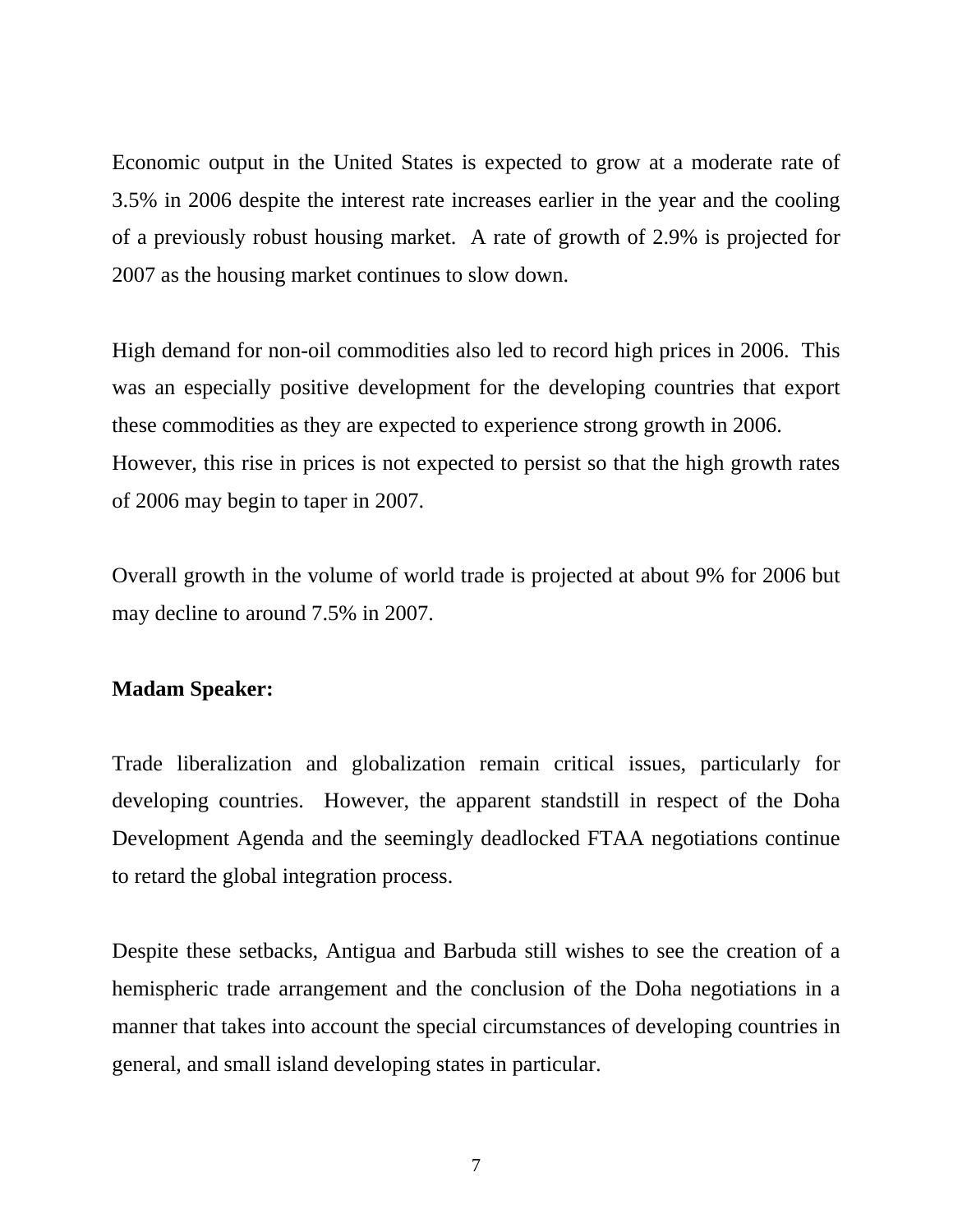Whatever the outcome in respect of these major trade liberalization and globalization initiatives, special provisions that address the vulnerability and development challenges of countries such as Antigua and Barbuda and the rest of the Caribbean region must form an integral part of the FTAA and the WTO arrangements.

Antigua and Barbuda is therefore committed to the negotiations process and will continue to work with its regional partners and other vulnerable developing countries to ensure our interests are best served in the international arena.

As the current chair of the Caribbean Forum of the African, Caribbean and Pacific States (CARIFORUM), the Government of Antigua and Barbuda continues to be an active participant in the negotiations leading to the Economic Partnership Agreement (EPA) between the ACP and the European Union (EU).

 Antigua and Barbuda was the architect of the region's first attempt to articulate elements of a Development Chapter within the EPA. We are now seeking to maintain this leadership role and will strongly advocate that the EPA effectively addresses the core development issues that are of importance to Antigua and Barbuda and our counterparts.

Moreover, we continue to work with other CARIFORUM member states to arrive at an acceptable draft of the Caribbean Regional Indicative Programme and Strategy for consideration of all stakeholders. Once completed, the Caribbean region should receive approximately 132 million Euros from the EU in support of a variety of projects and programmes.

8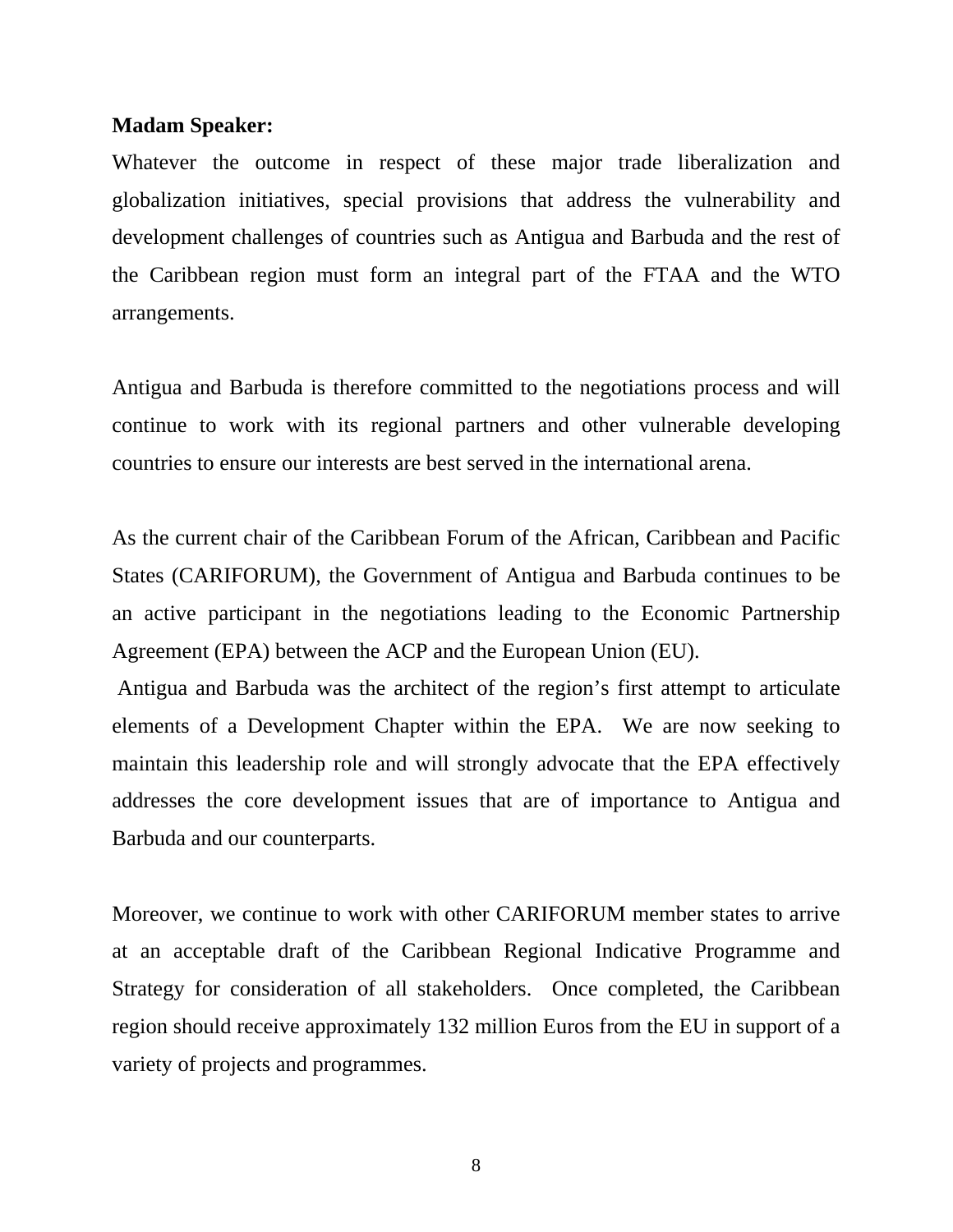# **Regional Economic Overview:**

On the regional scene, Madam Speaker, real GDP growth for the CARICOM region is projected to be at around 6% for 2006 and should be between 4 and 5% for 2007 following a slow down in the level of investment after the significant increases for Cricket World Cup 2007 preparations.

Trinidad & Tobago is expected to register very high growth rates with projections for 12.5% growth in 2006 and about 6.9% for 2007. The strong performance in the twin island republic is led mainly from activities in the area of natural gas production and processing.

For Jamaica, economic output is expected to grow at a rate of 2.8% for 2006 and increase by 3% in 2007, due to expansion in the agriculture and tourism sectors. However, shortages in cement supplies may result in a decline in activity in the construction sector for 2006.

Real GDP growth rates for Barbados are projected at 4.2% for 2006 and 4.9% for 2007. Once again the primary impetus to growth has been investments in the construction sector for Cricket World Cup 2007 related projects as well as other private and public sector initiatives. Also, strong performance in the tourism and manufacturing sectors should contribute to increased economic output in 2006.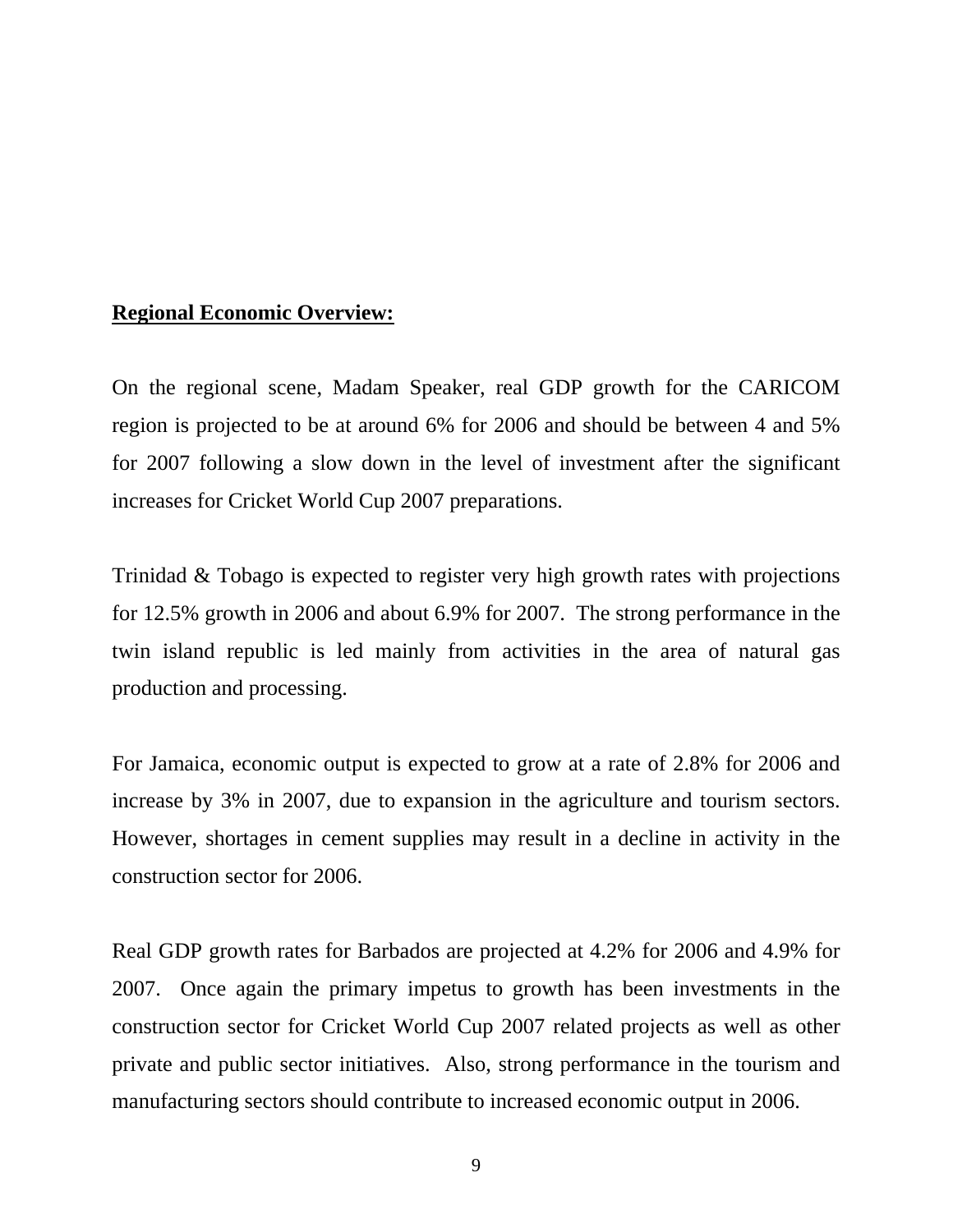Economic prospects for the Eastern Caribbean Currency Union (ECCU) remain strong and it is expected that for 2006, real GDP in the ECCU region will grow at a rate of about 7%. This is more than 1 percentage point higher than economic growth in 2005.

The main drivers of growth in the ECCU area will be increased construction activity, growth in tourism and agriculture and an expansion in the wholesale and retail trade sector.

In 2007, growth in real economic output is projected at about 6.5% reflecting a slow down in investment from the record levels of 2006. The tourism sector, however, is expected to experience significant growth, particularly due to Cricket World Cup 2007.

Also, Madam Speaker, it is expected that construction activity will remain high, though not as impressive as in 2006, with the implementation of a number of public and private sector projects in 2007.

While projections for the coming year look very optimistic there still remain a number of challenges that confront the sub-region – namely, issues such as debt, large fiscal deficits, escalating oil prices, rising international interest rates, and managing the opportunities to be created by the Cricket World Cup event.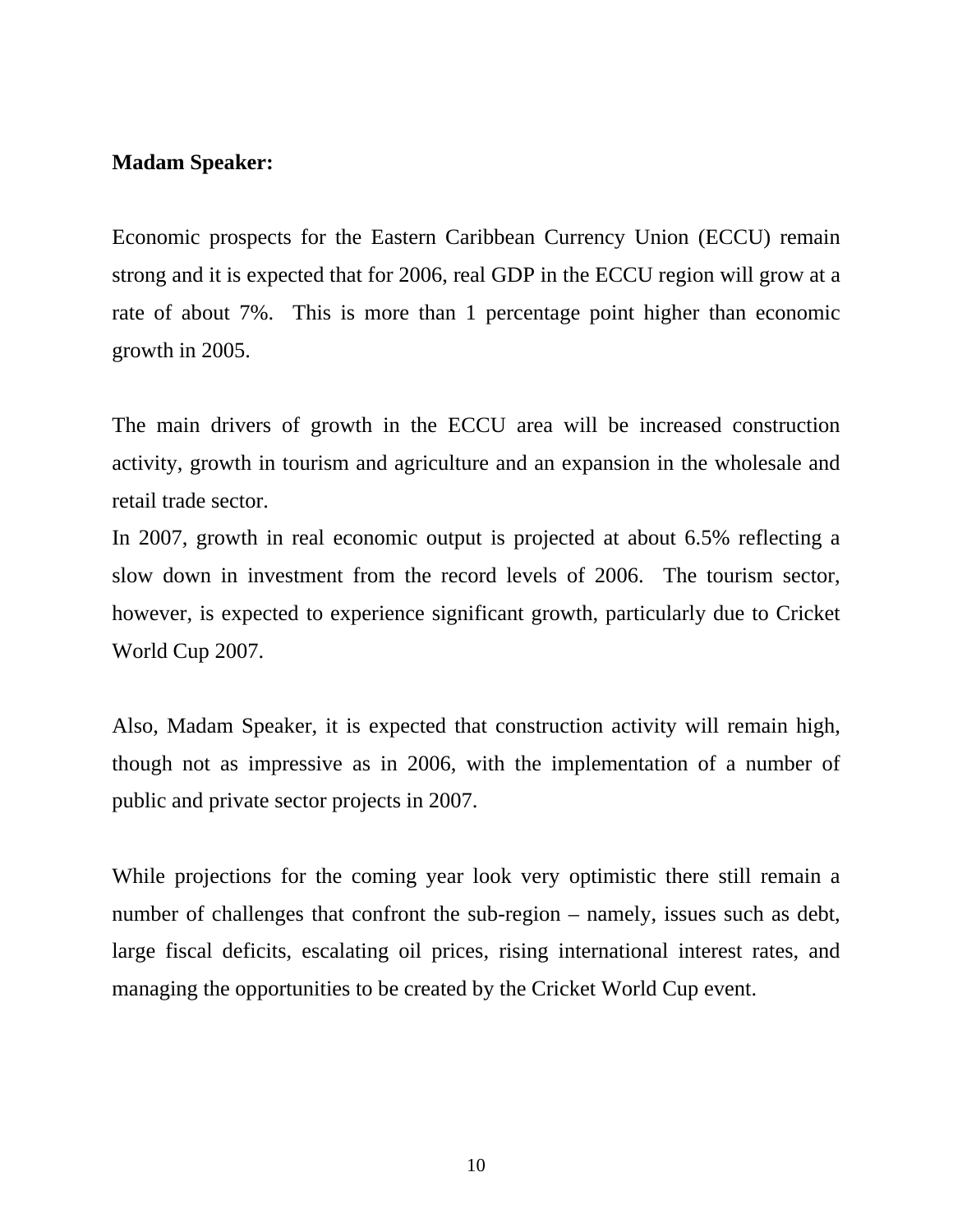Madam Speaker, it is critical that the ECCU member countries adopt the appropriate policies and pursue effective structural reform initiatives in order to maintain strong economic growth and to precipitate sustainable macroeconomic outcomes.

# *Regional Integration*

# **Madam Speaker:**

The Government of Antigua and Barbuda remains committed to the regional integration process and is determined to work towards the successful operationalization of the CARICOM Single Market (CSM). In this regard, Antigua and Barbuda and the other member states of the Organization of Eastern Caribbean States (OECS) declared their CSM readiness in July 2006.

While we fully intend to adopt the appropriate measures for the full implementation of the CSM, the Government of Antigua and Barbuda will continue to push for the establishment of special measures and programmes that will deliver tangible benefits to Antigua and Barbuda and the other less developed countries (LDC's) of the Caribbean grouping.

The completion of all arrangements relating to the Regional Development Fund (RDF) is, in our minds, paramount to securing the interests of the LDC's and ensuring the promotion of sustainable development in Antigua and Barbuda and the rest of the OECS.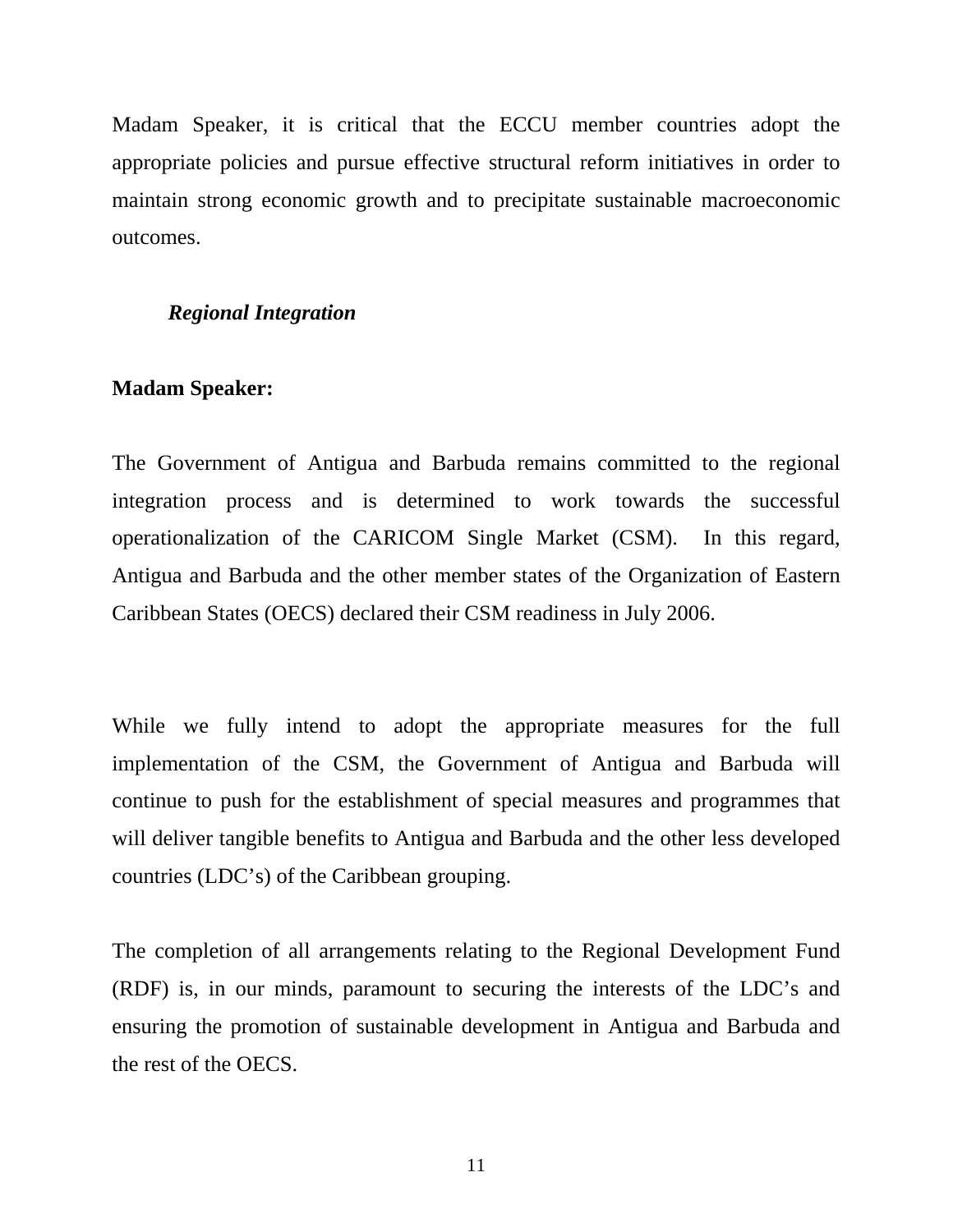In order to ensure that the private sector is well positioned to thrive under the CSM arrangement, we will in conjunction with the USAID's Caribbean Open Trade Support (COTS) expedite the development of a trade policy framework.

A critical component of this programme will be the creation of the enabling proenterprise environment to assist the private sector to take advantage of the open and liberalized trade environment of the CSM.

#### **Madam Speaker:**

At the sub-regional level, the OECS member states are working towards deepening integration through the establishment of an OECS Economic Union. This decision was cemented at the 43<sup>rd</sup> meeting of the OECS Authority and against the backdrop of the  $25<sup>th</sup>$  anniversary celebration of the signing of the Treaty of Basseterre through which the OECS was created.

On 21<sup>st</sup> June 2006, Prime Minister Spencer along with the other OECS Heads of Government signed a Declaration of Intent to establish an OECS Economic Union by  $1<sup>st</sup>$  July 2007.

This further strengthening of the OECS integration movement will build on the successes of 25 years of close cooperation and will further enhance economic and social policy coordination and harmonization among the member states.

We are convinced that closer cooperation among the OECS countries will only serve to advance the integration initiatives at the CARICOM level and, more importantly, reinforce the OECS countries' ability to benefit from the CSM and

12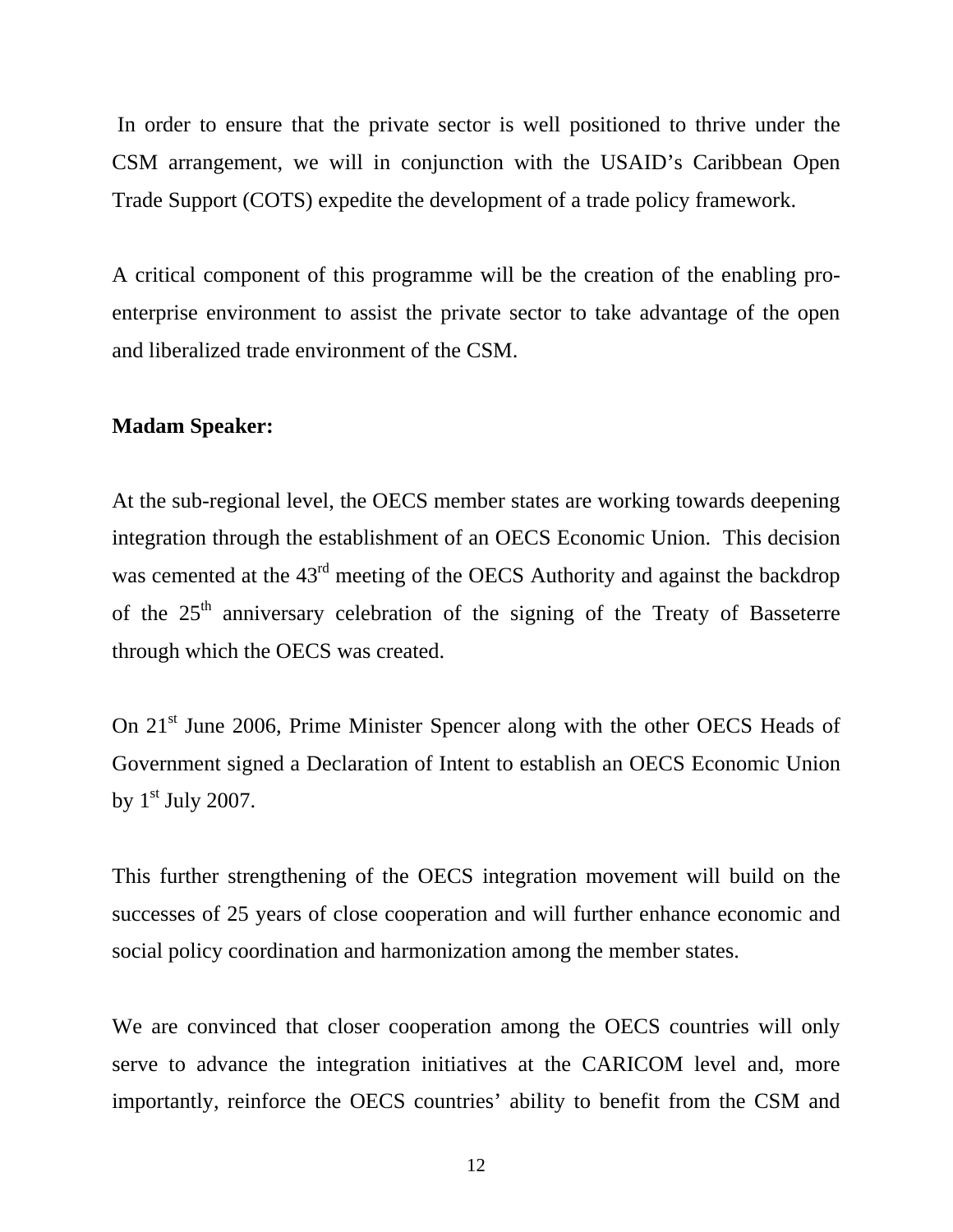other CARICOM arrangements. As such, the Government of Antigua and Barbuda reaffirms its commitment to the establishment of an OECS Economic Union and stands ready to undertake the necessary action to make this incredible vision a reality.

# **National Economy:**

# **Madam Speaker:**

In September 2006, the International Monetary Fund (IMF), following its annual Article IV Consultations, announced its conservative estimate of 8% real economic growth for Antigua and Barbuda for 2006.

On the other hand, the Eastern Caribbean Central Bank (ECCB) projects that the Antigua and Barbuda economy will experience **real economic growth of about 12 percent.**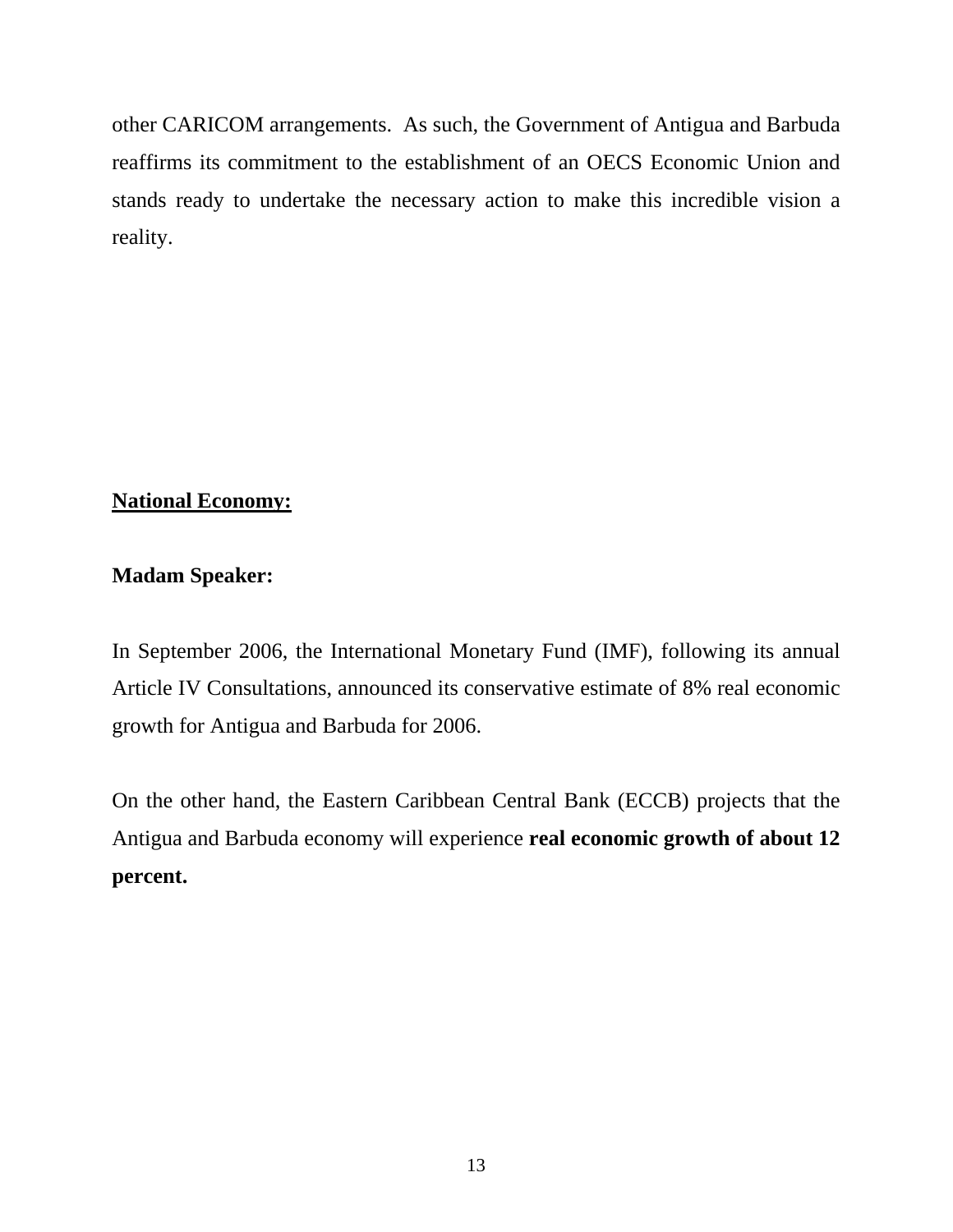Madam Speaker, it should be noted that the average rate of growth of GDP between 2004 and 2006 stands at approximately 7.5% per annum while, for the period 2000 to 2003, real GDP grew at an average annual rate of about 3%.



# **Madam Speaker:**

This unprecedented level of real economic growth is expected to be driven by significant expansion in the construction sector and a rebound of the tourism sector.

The anticipated double digit growth is supported by the half year economic report of the ECCB which indicates that for the period January to June 2006, the GDP index for Antigua and Barbuda increased by 11.23%.

# **Madam Speaker:**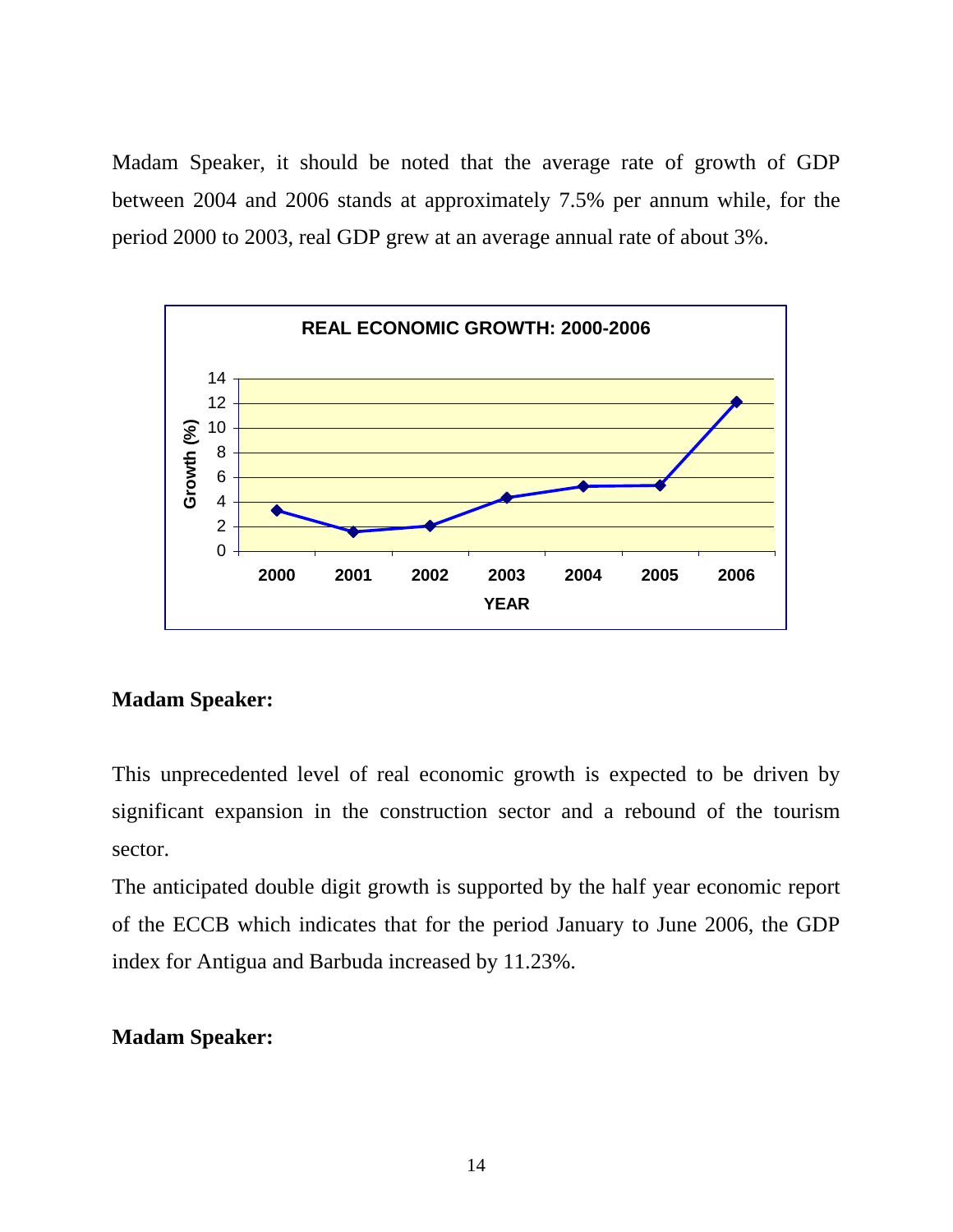This surpassed the performance in all of the other ECCU countries and was **six percentage points higher than the ECCU average**.

## *Construction*

# **Madam Speaker:**

The construction sector is set to be the main driver of economic growth reflecting the considerable number of private and public sector projects being undertaken in preparation for Cricket World Cup 2007.

Specific projects that have been undertaken in 2006 include the construction of the Sir Vivian Richards Stadium, the construction of the new Transport Board Headquarters, the development of the Sunrise Community Hub, the commencement of a number of housing developments, the refurbishment of a number of hotels and the construction of several new tourist accommodation properties.

As a result of these various projects, Madam Speaker, the growth in construction for 2006 is estimated at 35% thereby increasing the sector's contribution to GDP by over three percentage points to 18.97 percent.

This tremendous performance in the construction sector is supported by a 45% expansion of the mining and quarrying sector.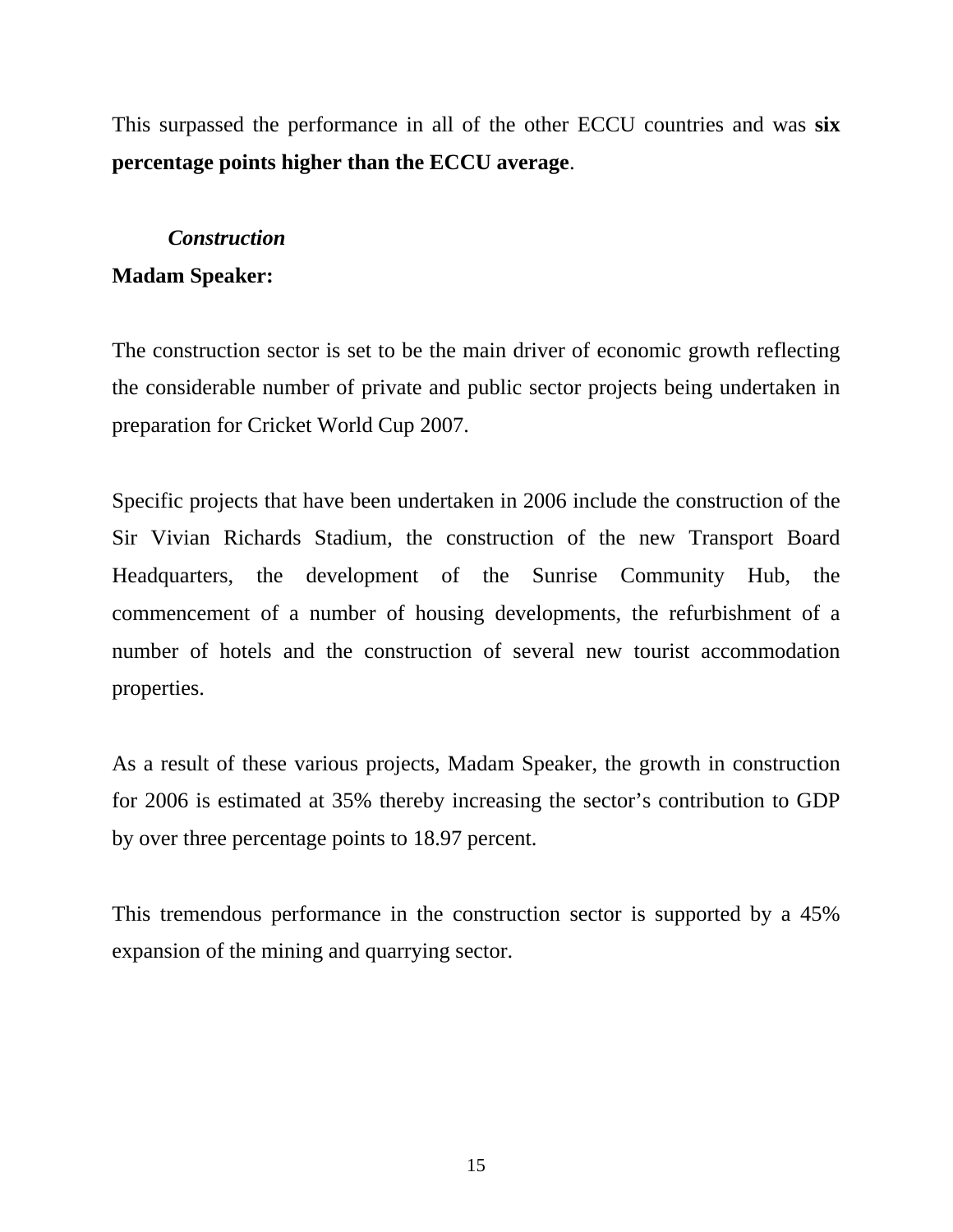In fact, the production of aggregates increased by over 132% from 81,000 tons for the first half of 2005 to 188,000 tons for the first half of 2006. Further, the output of aggregates for the period ending June 2006 was 107% higher than the 90,655 tons produced over the same period in 2003.



## **Madam Speaker:**

Growth in the production of concrete was also significant in 2006. For the first half of the year, 31,000 cubic yards of concrete was produced. This was 73%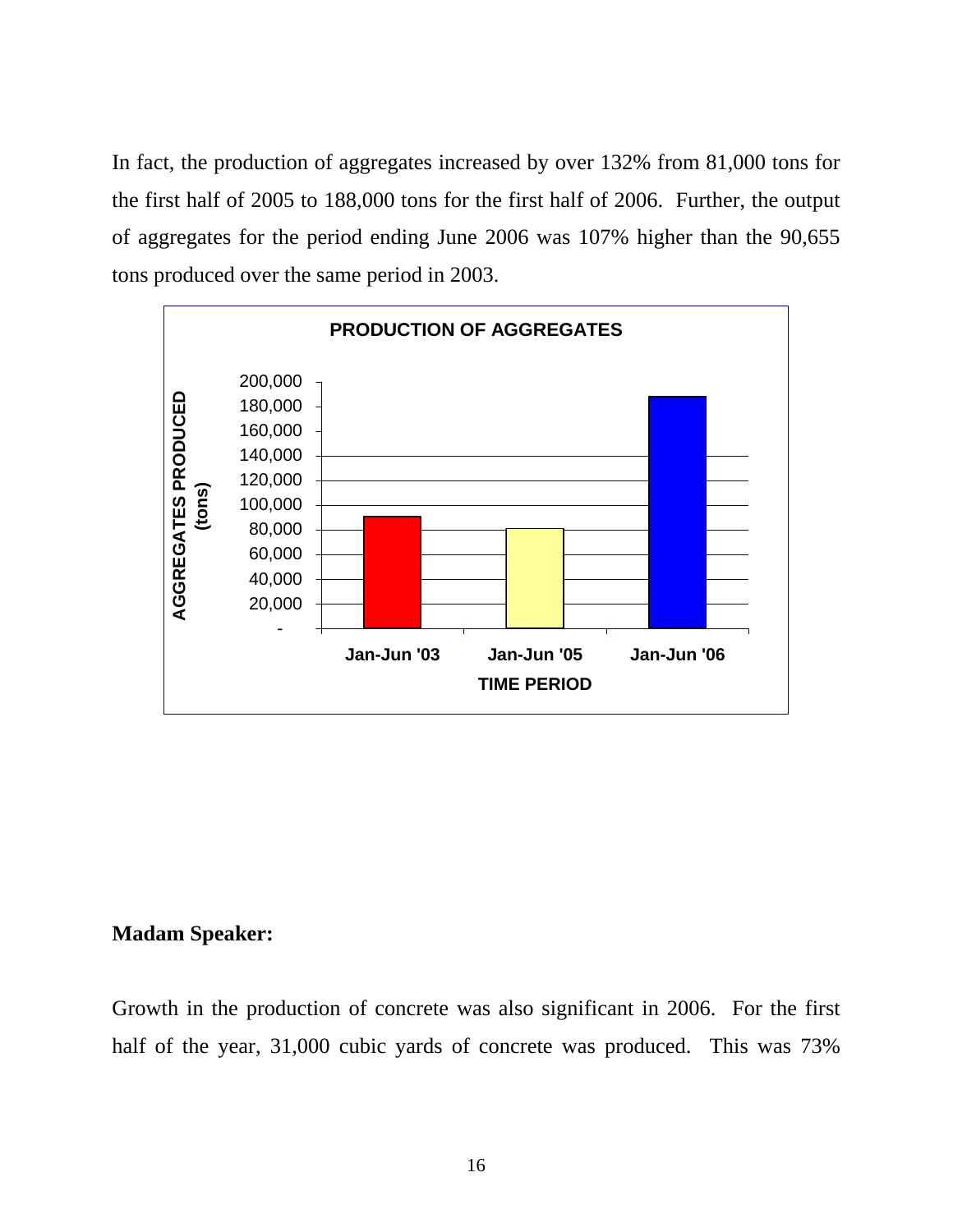greater than the 17,900 cubic yards produced for the first half of 2005 and 44% higher than the 21,463 cubic yards produced for the first half of 2003.



In addition to the significant increase in the production of aggregates, there has been substantial growth in cement imports. For the period January to September 2006, cement imports amounted to 91,479 metric tons. This represents a 141% increase over the 37,928 metric tons imported for the whole of 2005 and an increase of over 300% above the 22,760 metric tons imported in 2003.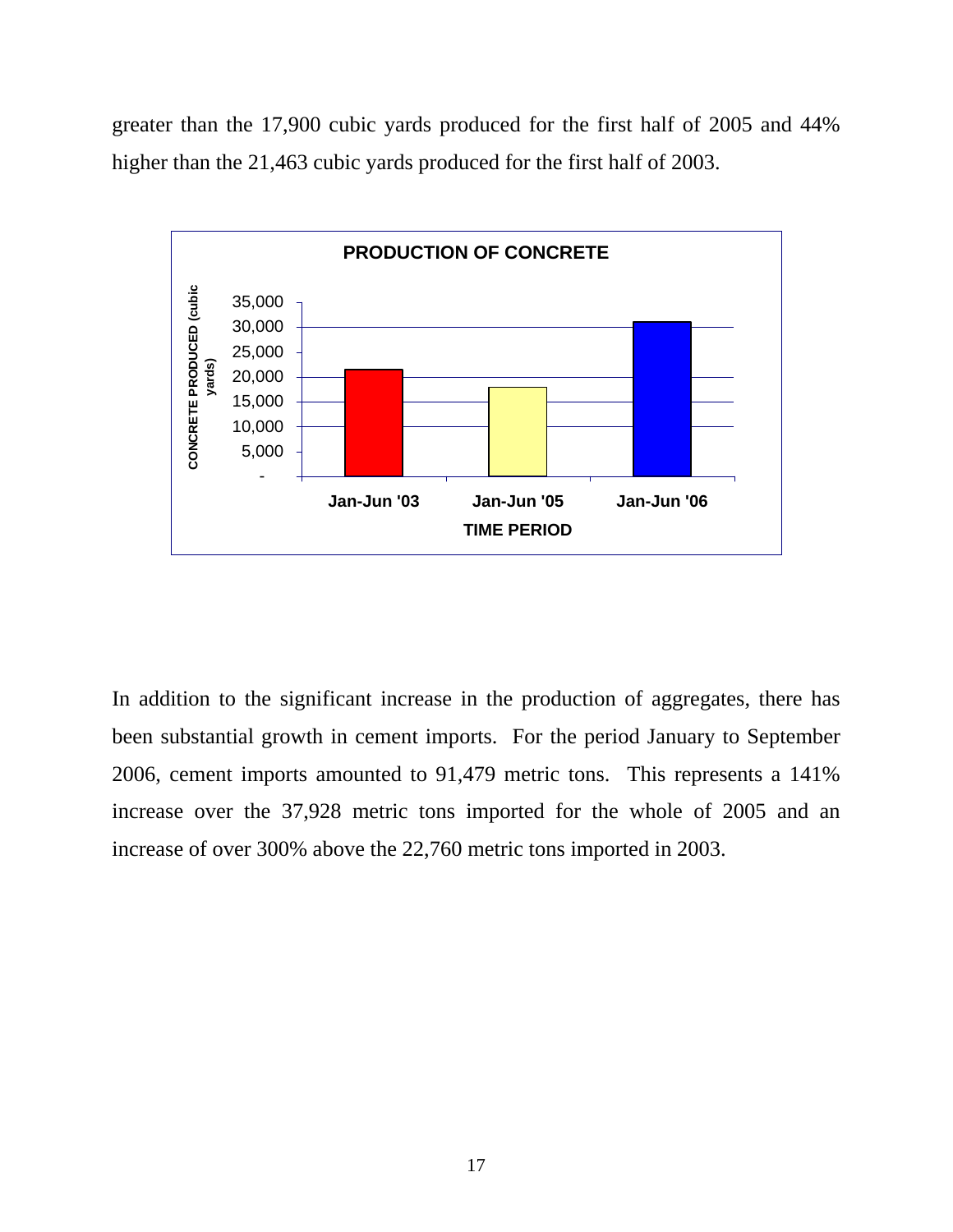

This considerable increase in demand for cement is also indicative of the boom in the construction sector.

However, there remains the challenge, at times, of a shortage in the product which reflects an upsurge in the demand for cement on the global front. This high international demand continues to place upward pressures on the international price and hence the local price of cement. Given the importance of this product in determining the cost of construction, this Government will continue to work with the cement providers to ensure that the prices remain stable and competitive.

# *Tourism: The Beach is Just the Beginning*

# **Madam Speaker:**

The tourism sector, which is the mainstay of the Antigua and Barbuda economy is also expected to perform well in 2006 with total visitor arrivals amounting to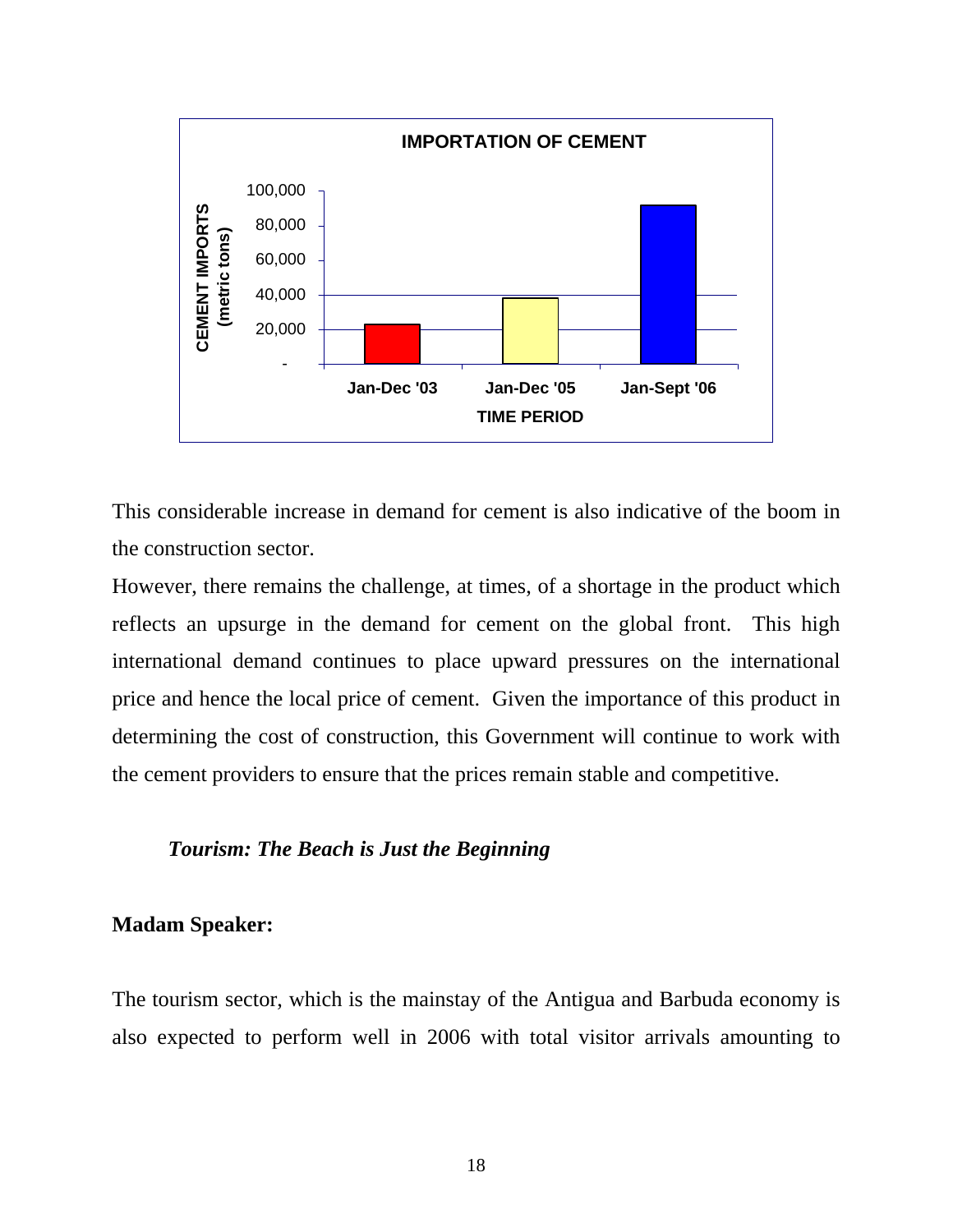747,342. Of this, stay over arrivals should amount to 289,807, which represents an 8.5% increase over 2005 where stay over arrivals amounted to 267,110.

Also, stay over arrivals in 2006 were 21% higher than the 239,185 recorded in 2003.



# **Madam Speaker:**

Cruise passenger arrivals in 2006 will amount to 457,535, which is a slight decline compared to the 466,851 registered in 2005. This decline was driven mainly by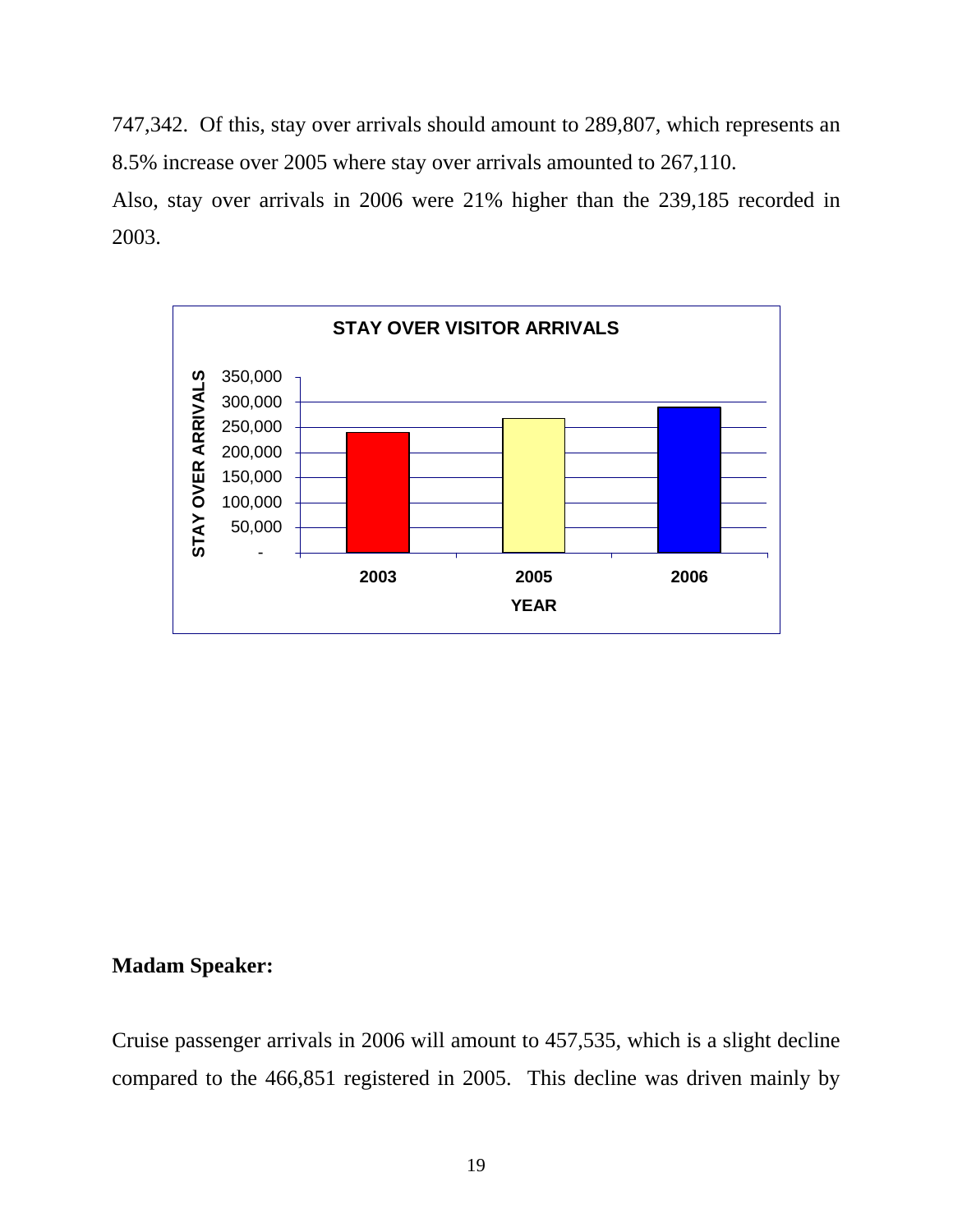the increased competition in the cruise sector, which has diverted a number of vessels from the region to North American ports. However, cruise passenger arrivals in 2006 were 19% higher than the 383,834 cruise passenger visitors in 2003.



Further, total visitor expenditure for 2006 is projected at \$919.8 million which represents a nearly 2% increase over the \$904.5 million in 2005 and is about 14% higher than the \$809.5 million recorded in 2003.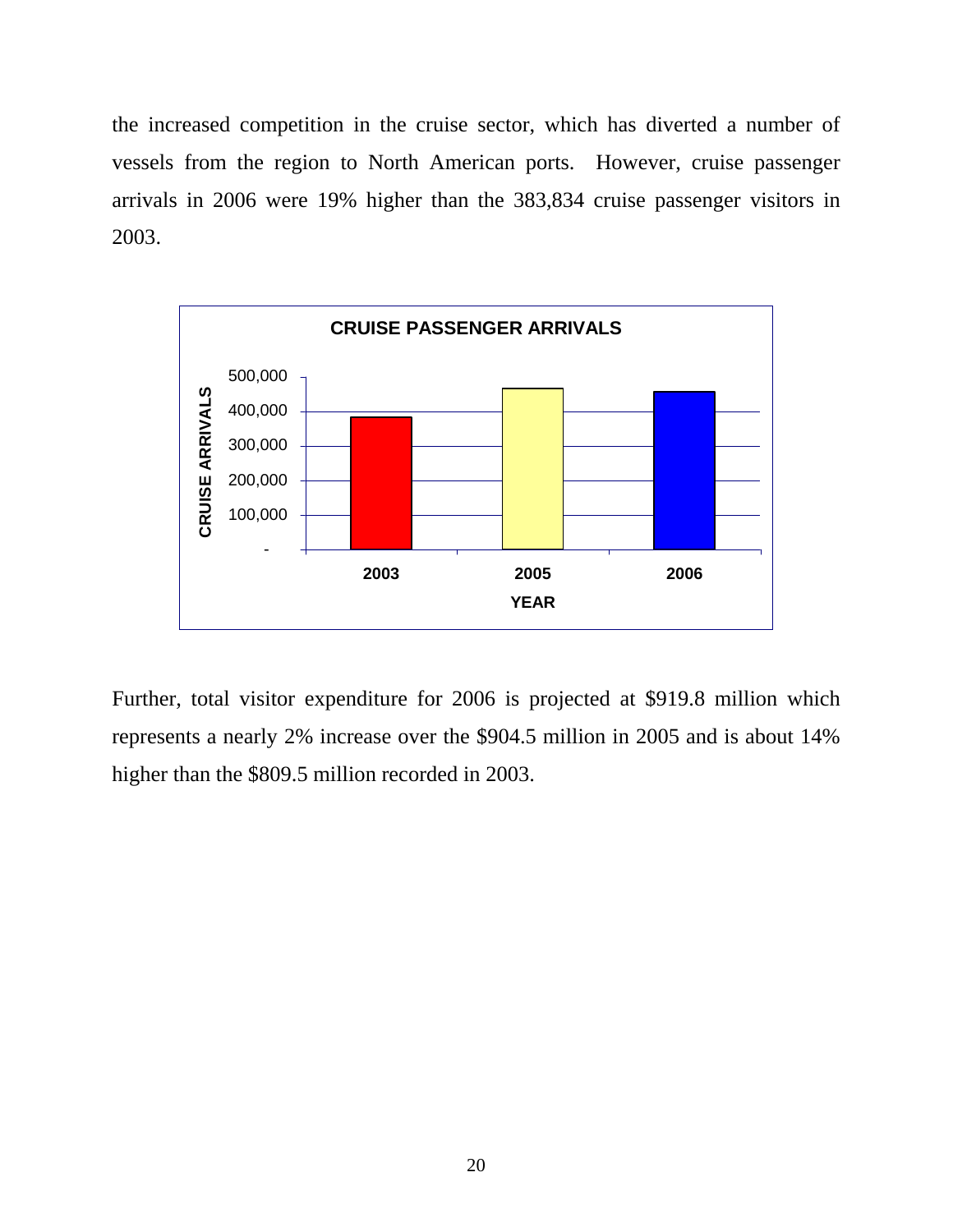

Strong performance with respect to stay over arrivals was a result of increased marketing efforts by the Ministry of Tourism. Through these efforts, we were able to increase the number of stay over arrivals from the United States, Germany and other European countries as a result of the new weekly flights by Delta Airlines and Condor Airlines.

A boost in performance in the sector is expected with the commencement of Excel Airways flights out of the United Kingdom to Antigua in December 2006.

Despite the increased competition in the cruise sector, we have managed to add two new ships for the 2006/2007 tourist season. In October the Holiday Dream made its inaugural visit to our shores while in November the Crown Princess made its first call to Antigua.

#### *Growth in Other Sectors*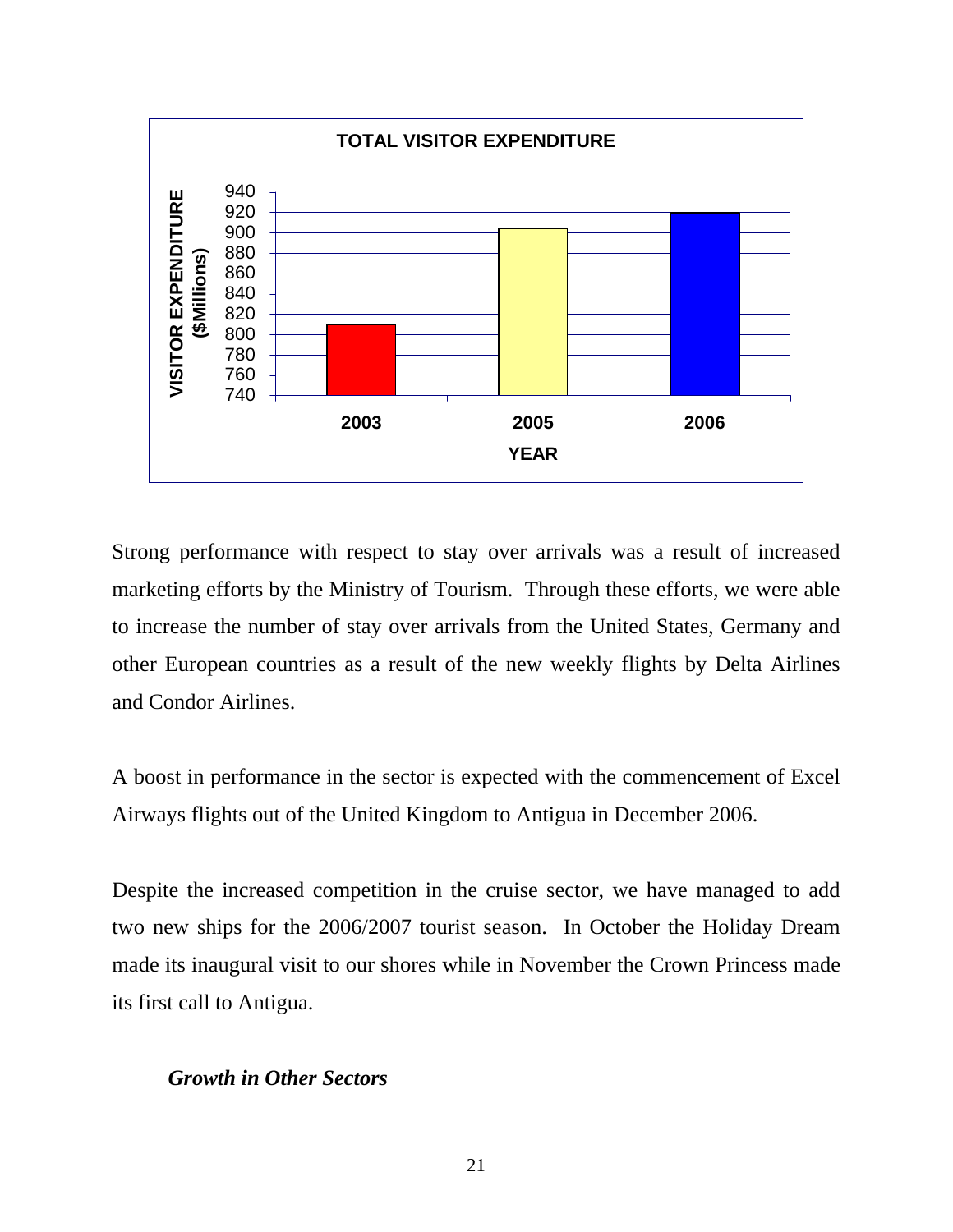The robust performance in the two main economic sectors in 2006 has had positive spillover effects on the other sectors of the economy.

In particular, the wholesale and retail trade sector is expected to grow by 15%, agriculture by 6.5%, manufacturing by 3%, banking and insurance by 7.5%, communications by 6% and the transport sector by 14.3%. This is clearly an indication of a vibrant and thriving Antigua and Barbuda economy.

While these sectors are growing, the Government's contribution to economic output is steadily declining. This is, no doubt, Madam Speaker, good news as this Government continues to focus on providing the enabling environment for economic growth while allowing the private sector to serve as the engine of growth.

The rate of growth in the Government sector is projected to decline from 3% in 2005 to 2% in 2006. The sector's contribution to GDP has declined steadily since 2003 from about 17% to 14.9%.

Madam Speaker, we are encouraged by this development and will continue our efforts to reduce the size of Government thereby allowing the private sector to play a more pivotal role as the main driver of economic growth.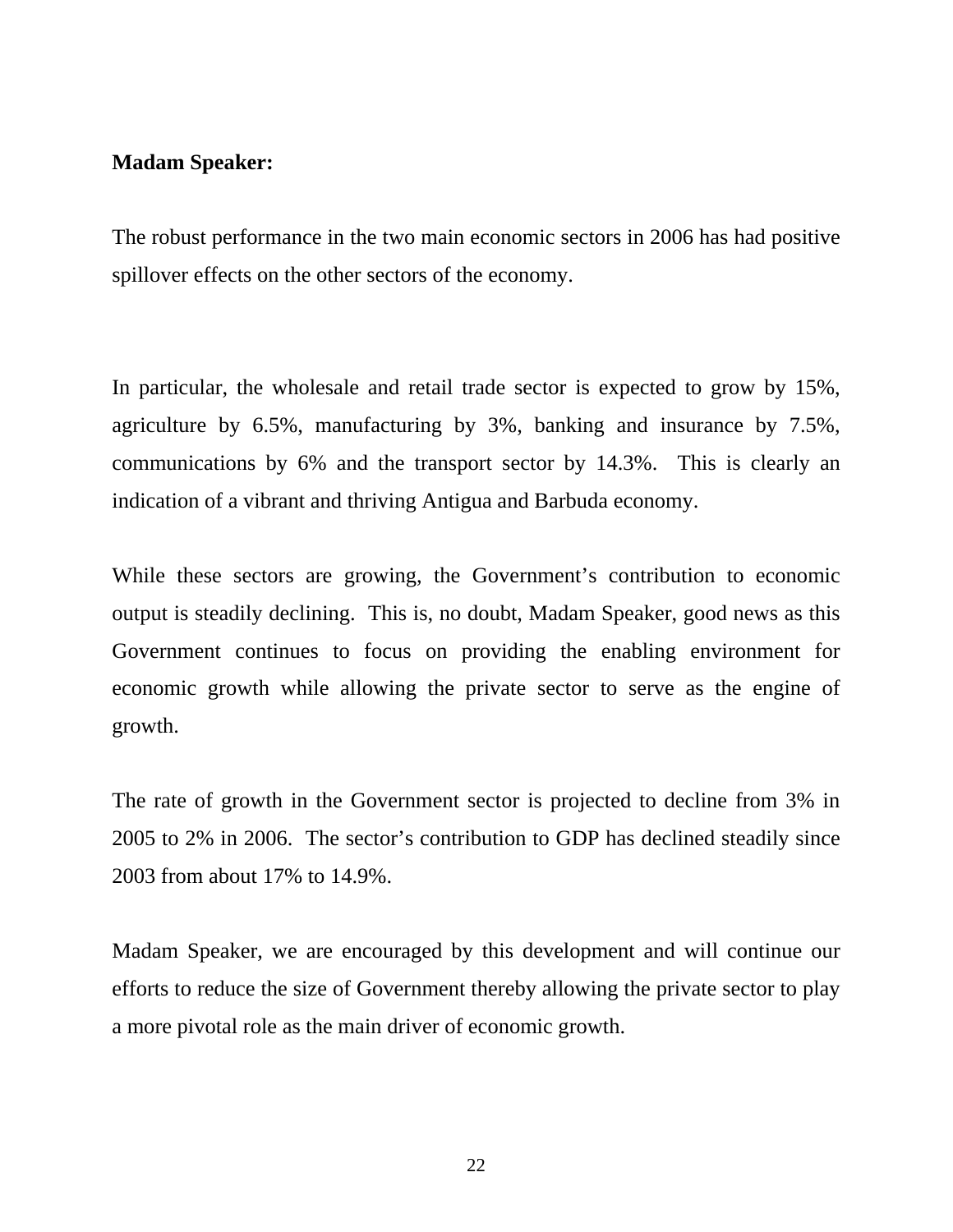### **Financial Services Sector:**

#### **Madam Speaker:**

The Financial Services sector remains a viable option for economic diversification and the creation of employment in Antigua and Barbuda. There are several types of financial services companies operating in Antigua and Barbuda and providing employment for over 1,000 persons. These companies include banks, insurance companies, International Business Corporations (IBCs) and gaming companies.

In July 2006, we strengthened the regulations governing the operations and types of institutions that can function within our jurisdiction.

Since the enactment of the new regulations, the Financial Services Regulatory Commission (FSRC) has received US\$7.2 million in statutory deposits from the companies operating in the offshore banking and financial sector.

The FSRC will also seek to amend the legislation governing the operations of IBCs, particularly international insurance businesses in order to further develop the sector. In addition, new legislation will be enacted to allow the FSRC to regulate and supervise both domestic and international insurance companies to maintain international best practices.

#### **Madam Speaker:**

Over the course of the coming year, the Government will pursue further diversification initiatives and seek to increase the number and types of international businesses that provide high quality financial services.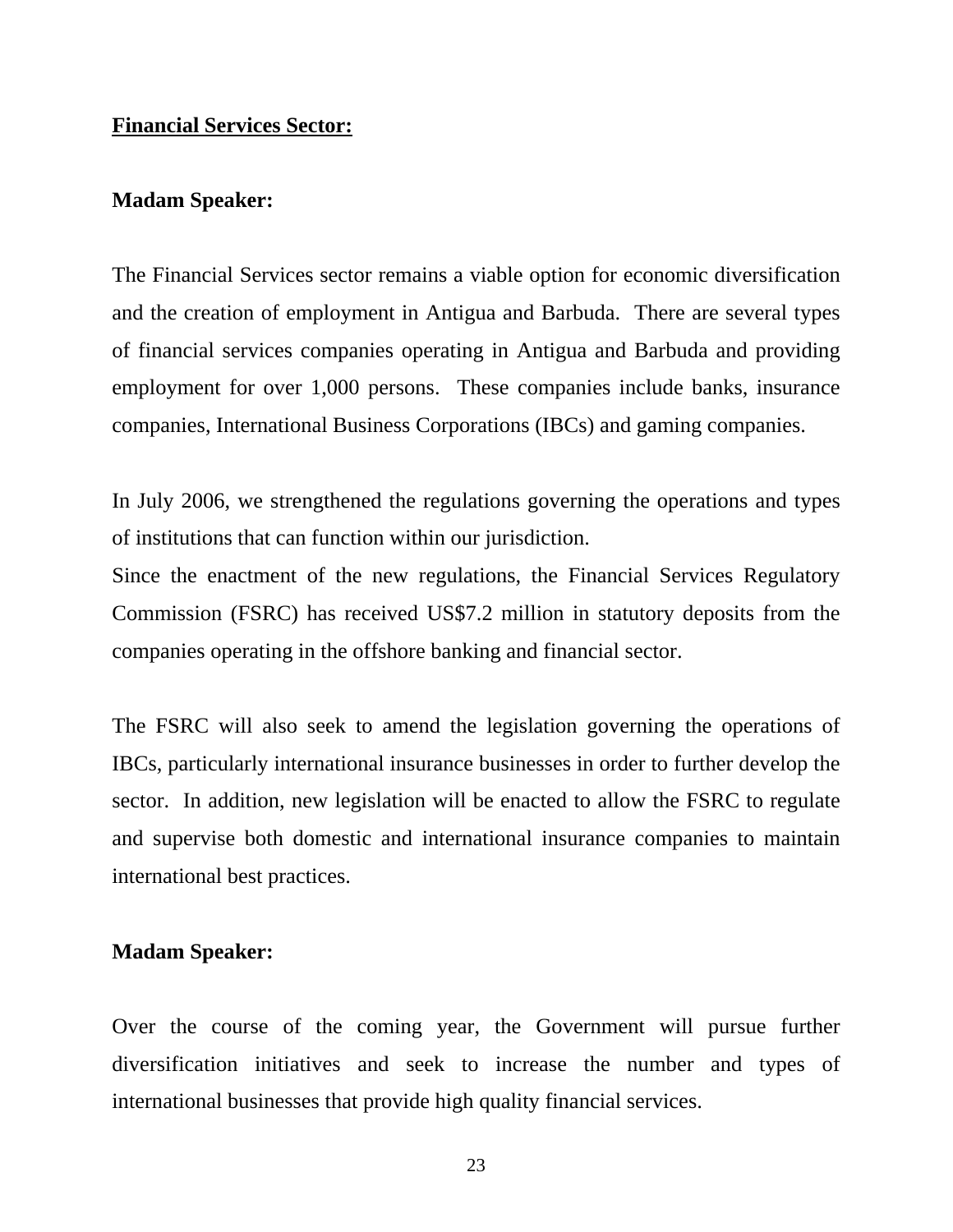The regulatory regime will be enhanced shortly to allow for the introduction of new financial services products to include:

- Foundations:
- Limited Liability Companies;
- **EXECUTE:** Limited Liability Partnerships;
- Segregated Accounts; and
- **Mutual Funds**

# *Internet Gaming:*

# **Madam Speaker:**

The Gaming industry proved to be one of the most viable services within the Financial Services sector. However, the United States ban on internet gaming has, over the past few years, had a negative impact on growth within the industry. Consequently, we have seen a reduction in the number of gaming companies from 47 at the end of 2004 to 38 in 2006.

Despite Antigua and Barbuda's success in challenging the United States' ban at the level of the World Trade Organization (WTO), the United States continues to be non-compliant with the WTO ruling.

In fact, the United States further restricted access by passing the "Unlawful Internet Gaming Enforcement Act, 2006" (UIGE, Act 2006) into law on October 13, 2006. This new law is appended to the "The Port Safety Act, 2006" the purpose of which is to increase protection of American ports from threats of terrorism and is a measure to further crack down on Internet gaming.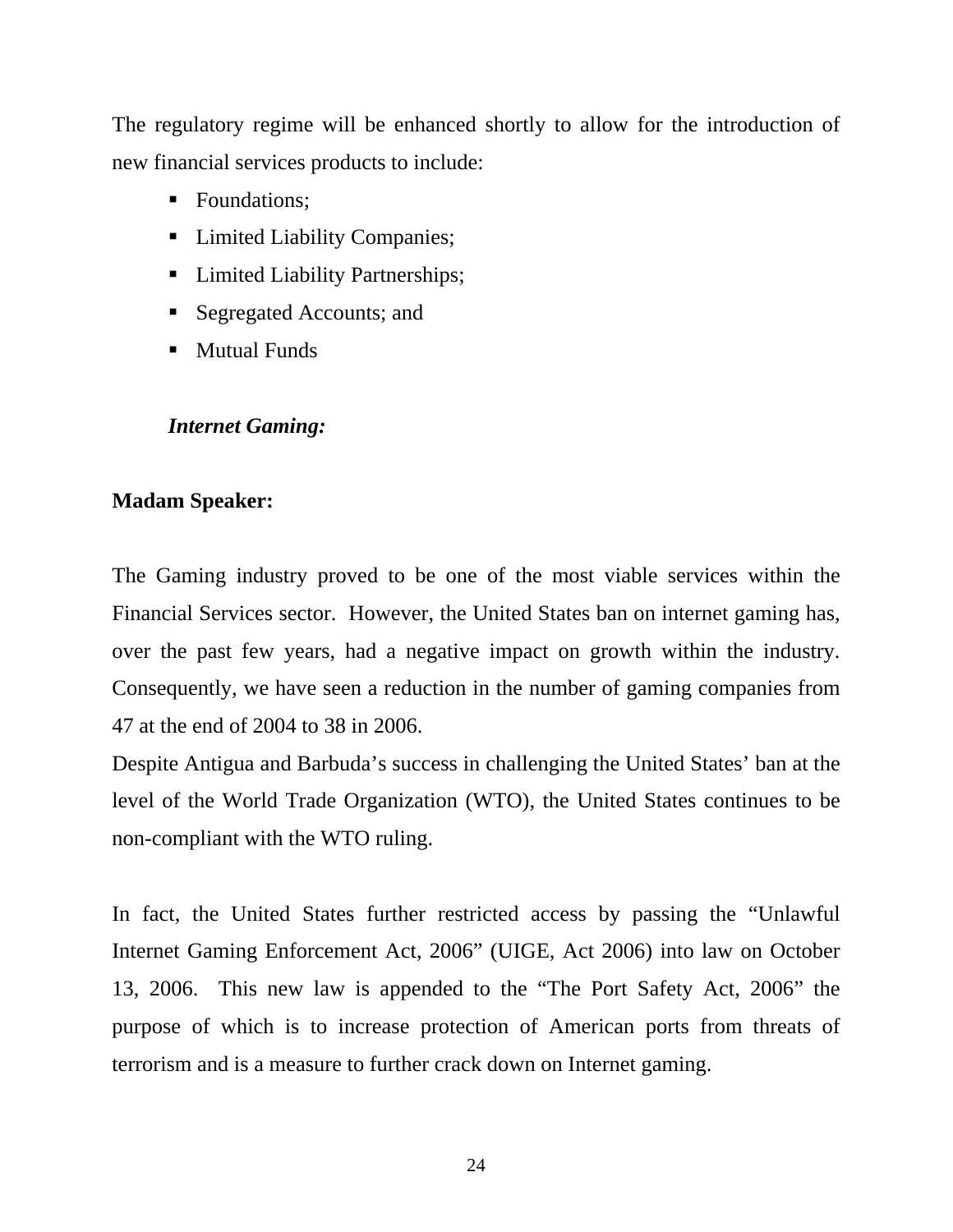The recent arrest of UK online gaming executives and the impact of the UIGE Act 2006 were felt by all industry stakeholders. Our publicly traded operators that relied on the US gaming market saw their share prices lose value by up to 85%. This amounted to a total estimated loss of £6 billion in share value.

Most, if not all of our publicly listed companies have disposed of the US-portion of their operations and moved to private entities in other countries. Given the reduction in revenue to and the exit from the lucrative US gaming market by several of our large gaming operators, the overall impact on employment in this sector is likely to be significant, at least in the short run.

# **Madam Speaker:**

The Government, however, remains committed to the internet gaming sector. Despite the challenges, the sector generated \$6.3 million in revenue from licenses and fees up to September 2006. This sector has, in fact, contributed to about 90% of the FSRC's revenue from license fees.

In addition, the sector plays a significant role in providing employment for our young people and remains an excellent example of how a developing nation can create a niche market that would provide significant socio-economic benefits.

# **Civil Aviation Sector:**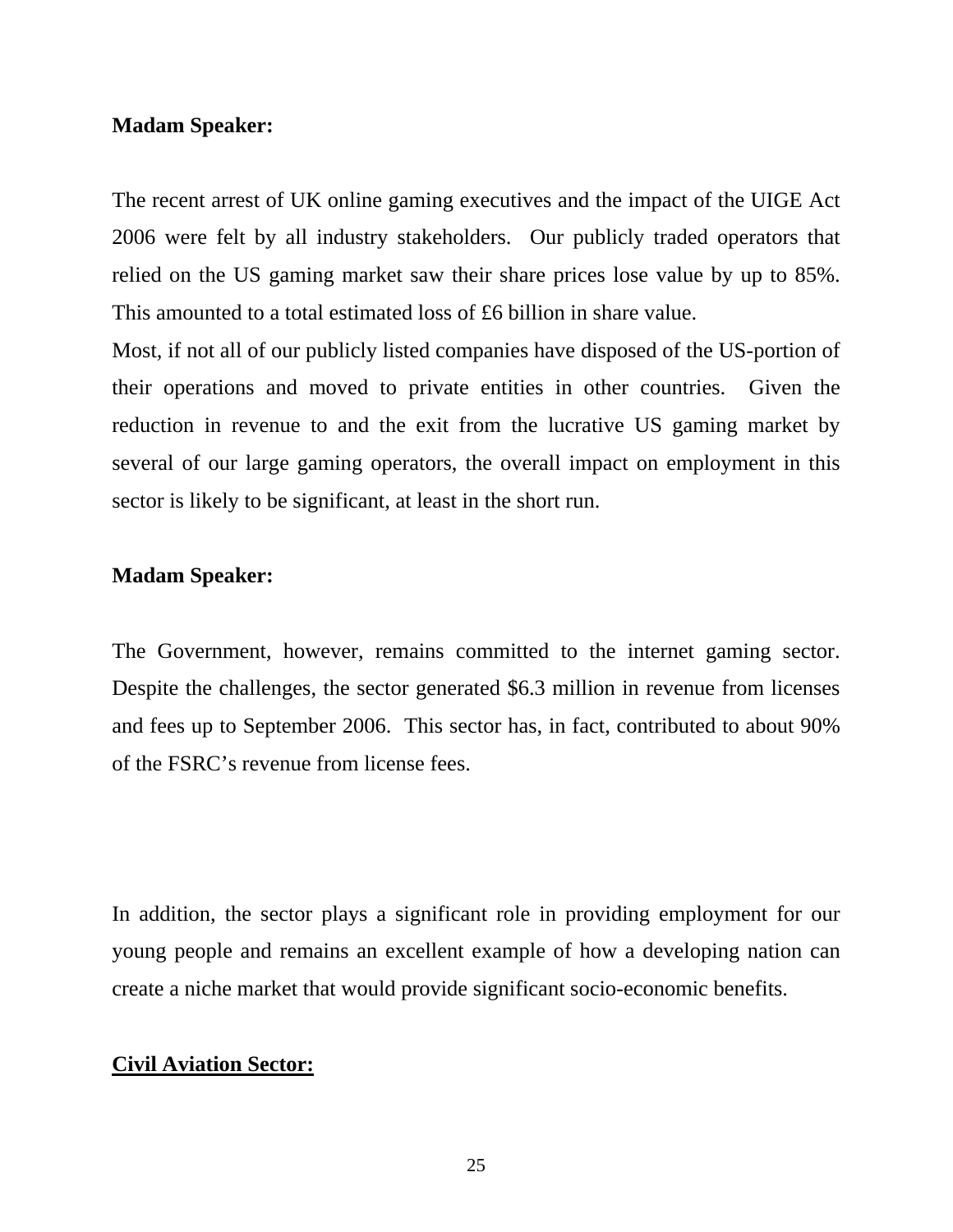Air transportation in the Caribbean has not only been important in facilitating intra-regional travel but has also been essential in enhancing tourism in the region. LIAT, the Caribbean Airline, has been the foremost carrier in the region for many years and continues to play a pivotal role in intra-regional travel and promoting tourism development.

While the air transportation business may be a more viable business proposition in larger economies, it has proven necessary for the Governments of this region to play an active role in ensuring the continued viability of regional air travel services.

# **Madam Speaker:**

As a major shareholder in LIAT, the Government of Antigua and Barbuda has invested heavily in the airline to facilitate its continued operation. Since March 2004, this Government has made equity investments in LIAT totaling almost \$30 million.

This investment by Antigua and Barbuda along with the injection of funds by other government shareholders was essential for the continued survival of the airline.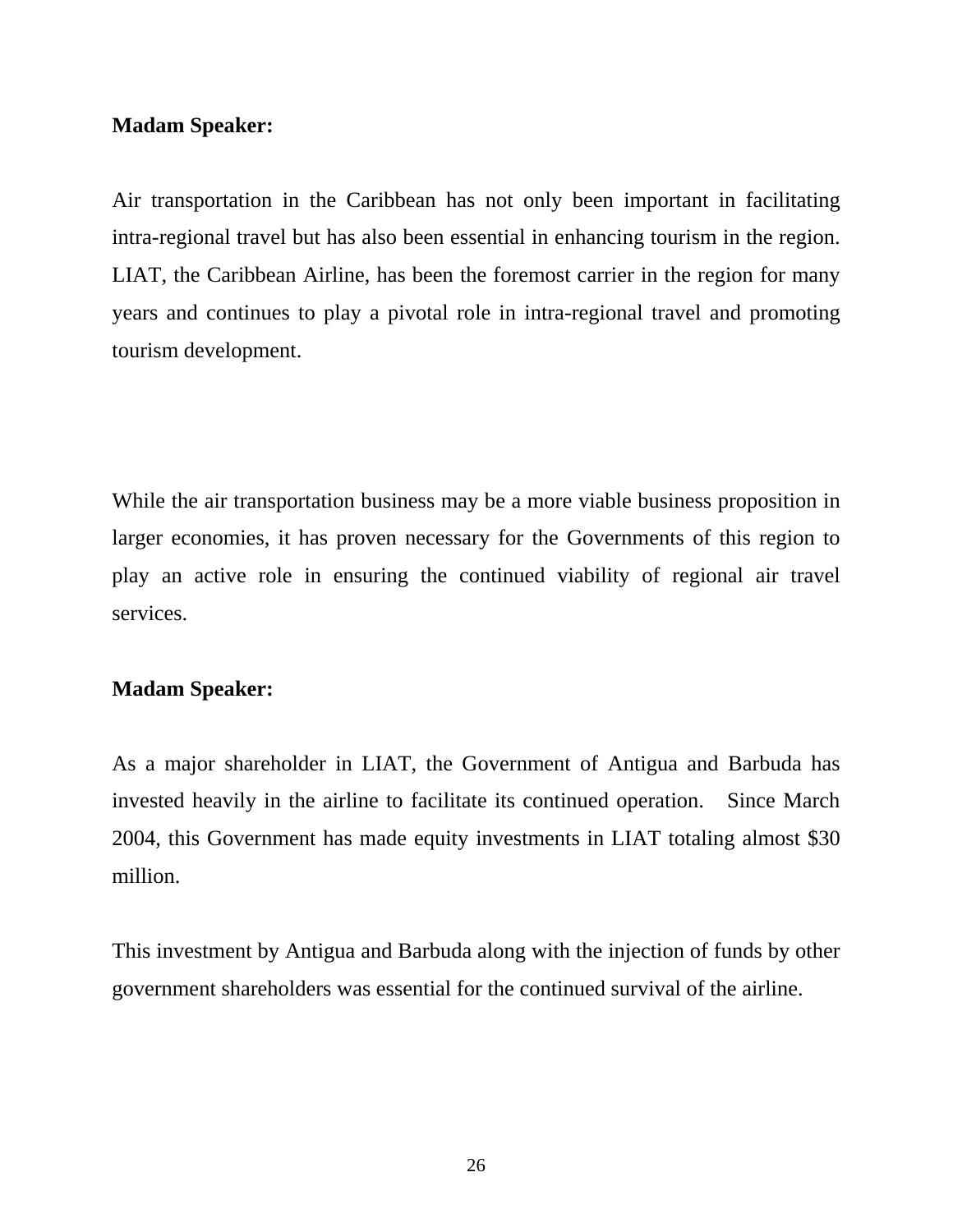In addition to facilitating travel, LIAT makes significant contributions to the Antigua and Barbuda economy by providing direct and indirect employment for many citizens. Presently, Madam Speaker, the airline employs 457 persons and pays approximately \$45.5 million in wages and salaries annually.

### **Madam Speaker:**

While this Government is committed to ensuring that LIAT continues to contribute to employment in Antigua and Barbuda, we recognize the need to establish a more sustainable and financially viable approach to the provision of consistent and quality civil aviation services.

In this regard, the future development of LIAT is presently being examined within the context of a possible merger with its principal rival, Caribbean Star. While discussions are still ongoing, the intention is to form a single airline utilizing the rationalized assets of both companies.

The company would be jointly owned by the principal present shareholders of LIAT and Caribbean Star with the intention of securing additional third party private sector investment into the airline at the earliest opportunity.

A series of working groups covering all aspects of airline operations, and comprising management officials of both companies, have been set up. It is expected that these groups will shortly prepare a Draft Action Plan, which will serve as the working document for the merger.

The intention of the merger is to put into place a financially viable airline operation capable of meeting the challenges of competition and liberalization, providing high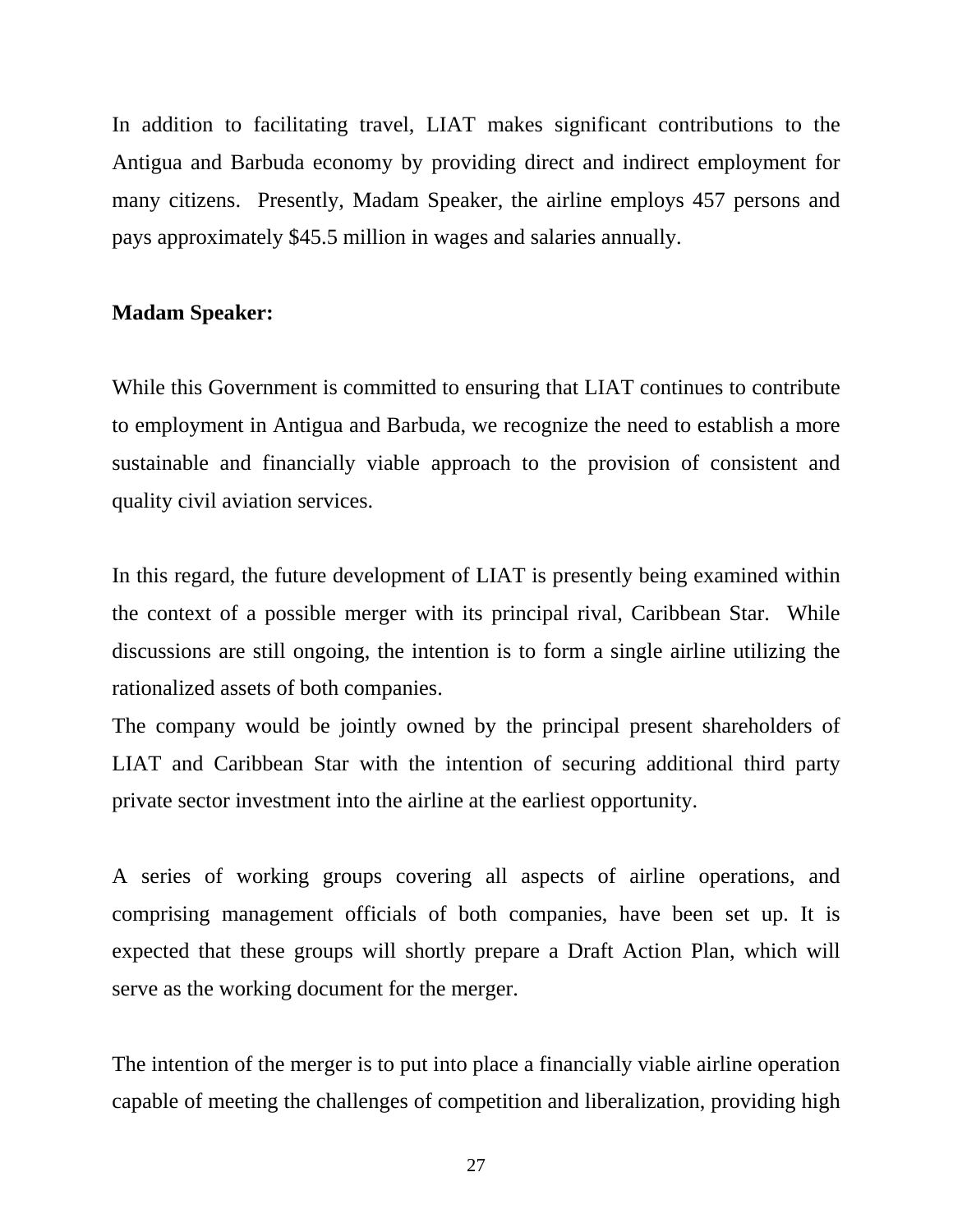quality tourism and other air transport needs at an economic rate, and eliminating the need for government financial support to airline services in the Eastern Caribbean.

The move comes against the ongoing transformation of air services in the wider Caribbean.

# **Utility Services Sector:**

# **Madam Speaker:**

This Government remains committed to ensuring the provision of high quality, dependable public utilities services to the people of Antigua and Barbuda.

The Antigua Public Utilities Authority (APUA) has worked diligently to improve operations and to ensure minimal interruptions in the provision of water and electricity services to the general public. In particular, Madam Speaker, steps have been taken to enhance water and electricity production to meet the growing demand for these services.

In order to enhance water output, the production capacity of the Enerserve desalination facility will be expanded by 1.4 million gallons per day by the end of December 2006. This should increase output to about 3.5 million gallons per day by the end of the year.

In addition, water production capacity will be further enhanced with the installation of reverse osmosis plants in a number of locations.

28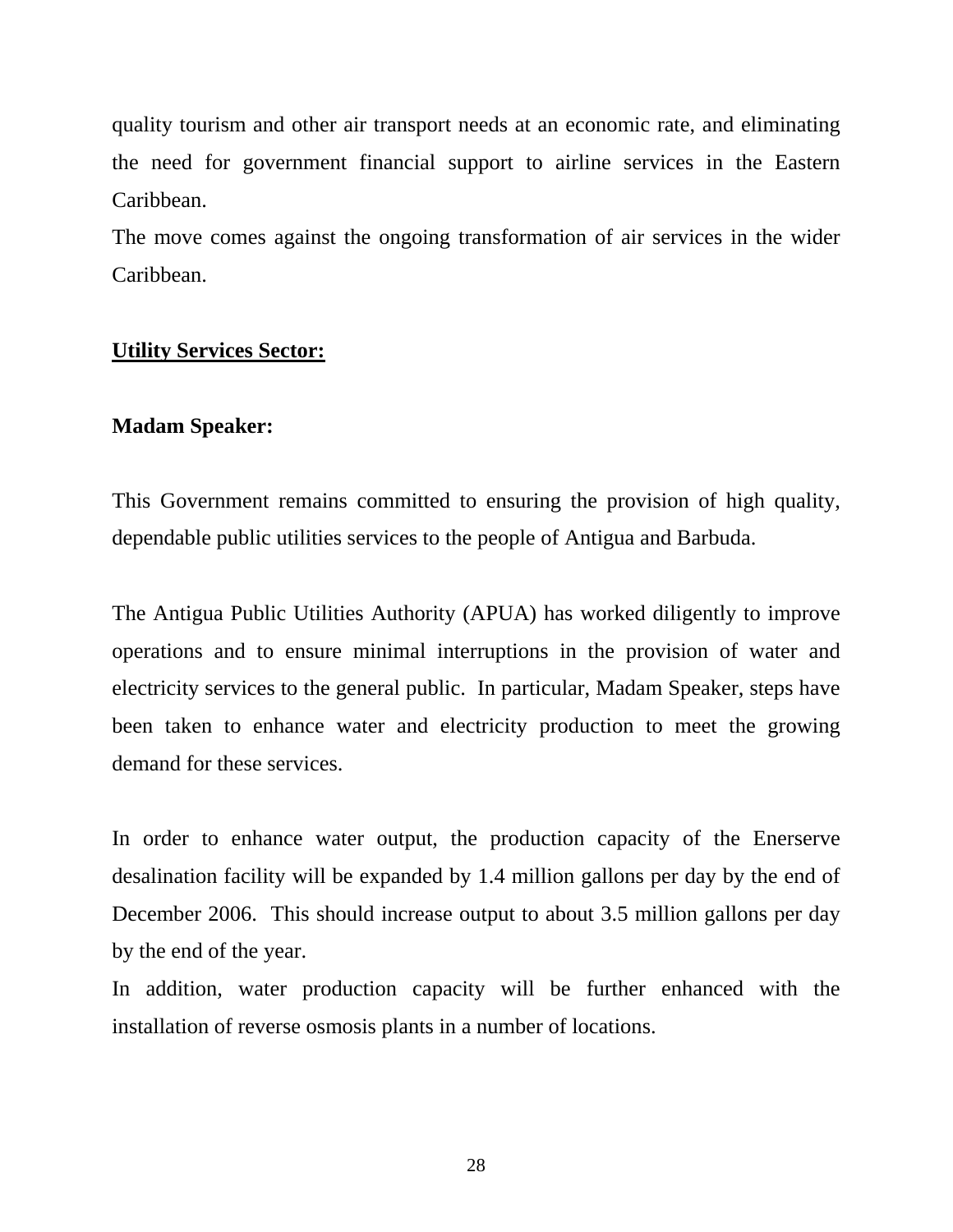With the installation of these plants, water production should increase by a further 1.5 million gallons per day. Also, Madam Speaker, particular focus will be placed on increasing well development, construction of storage facilities and the replacement of water mains in St. John's commencing in 2007.

With the increased production capacity, it is expected that, by the end of 2006, total output would amount to about 2.0 billion gallons. This represents an 11% increase over the 1.8 billion gallons produced in 2005 and a more than 50% increase over the 1.3 billion gallons produced in 2003.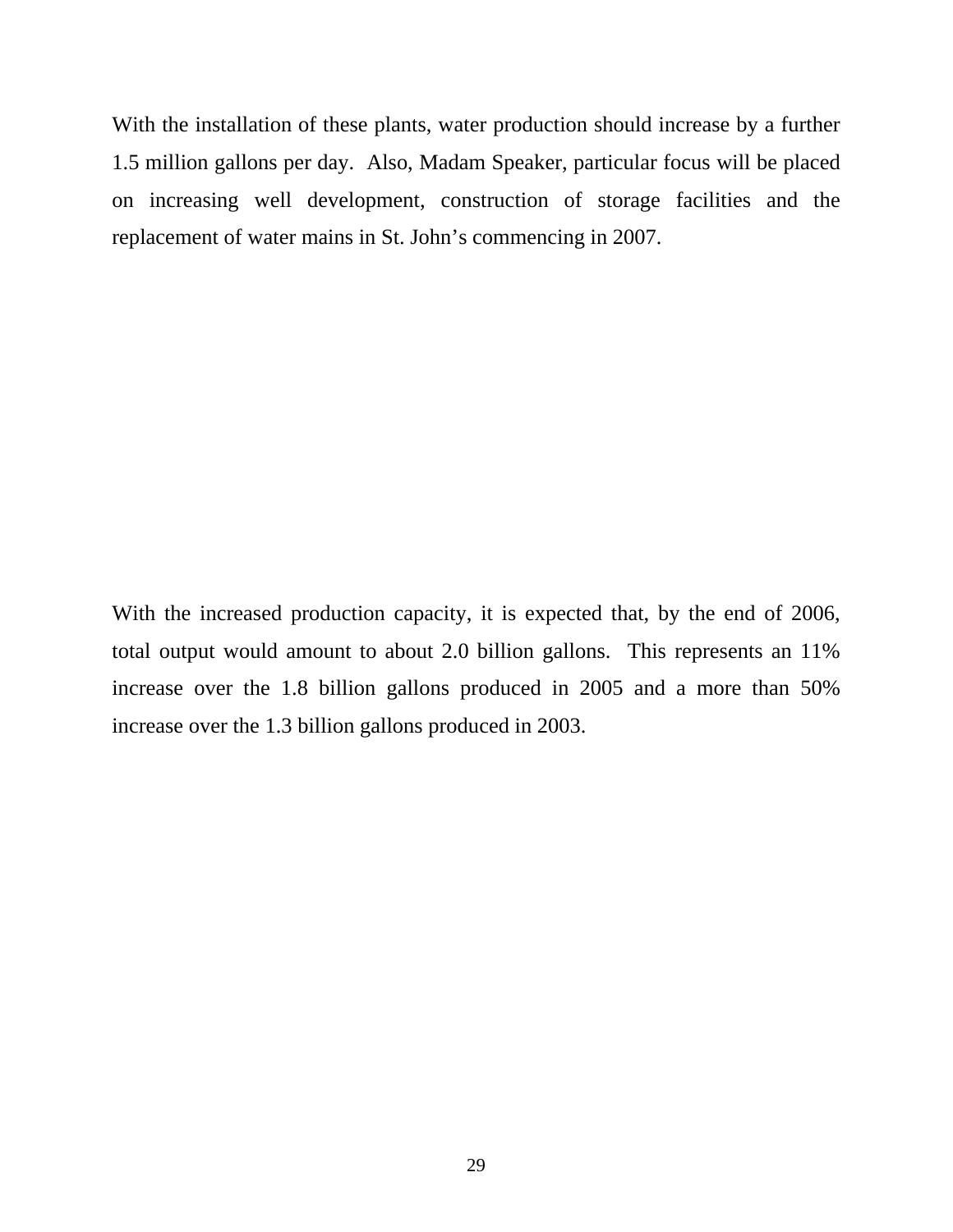

With respect to electricity, production capacity was increased with the expansion of the Antigua Power Company facility from 12 megawatts (Mw) to 27Mw and the commissioning of a temporary power facility with an output of 10Mw. The result has been a 7% increase in electricity output from 262 million kilo watt hours (KwHrs) in 2005 to 281 million KwHrs in 2006. Further, total electricity output in 2006 was over 20% higher than the 238 million KwHrs produced in 2003.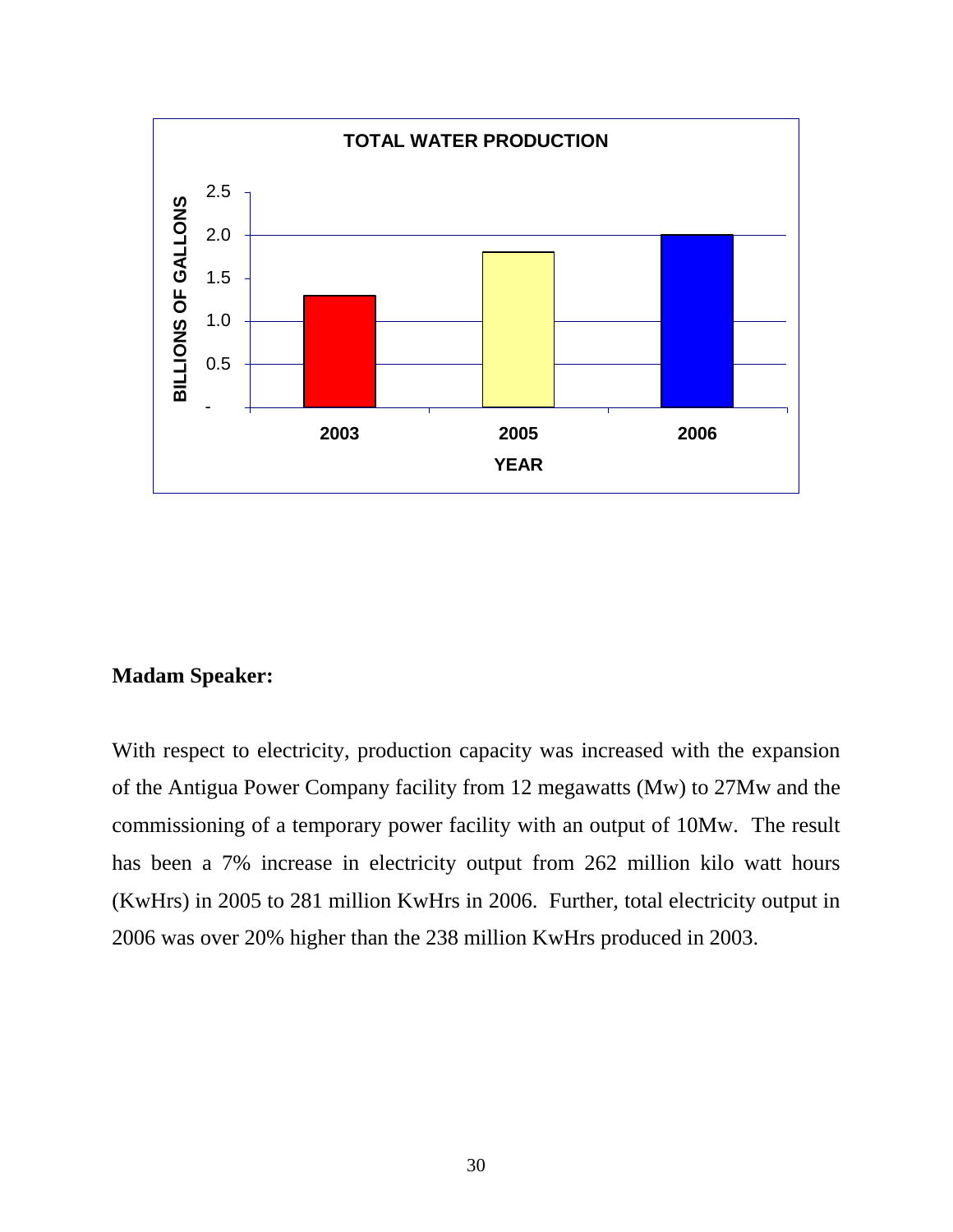

In 2007, we will undertake joint venture projects to increase electricity output by up to an additional 50.9Mw. Our efforts in 2007 are expected to lead to even higher levels of water and electricity output to meet the increasing demands of household and commercial consumers. We are well positioned to effectively provide reliable services and stand ready to tackle any challenges that may arise.

# **Improvements in Human Development:**

# **Madam Speaker:**

I now turn to the issue of human development in Antigua and Barbuda.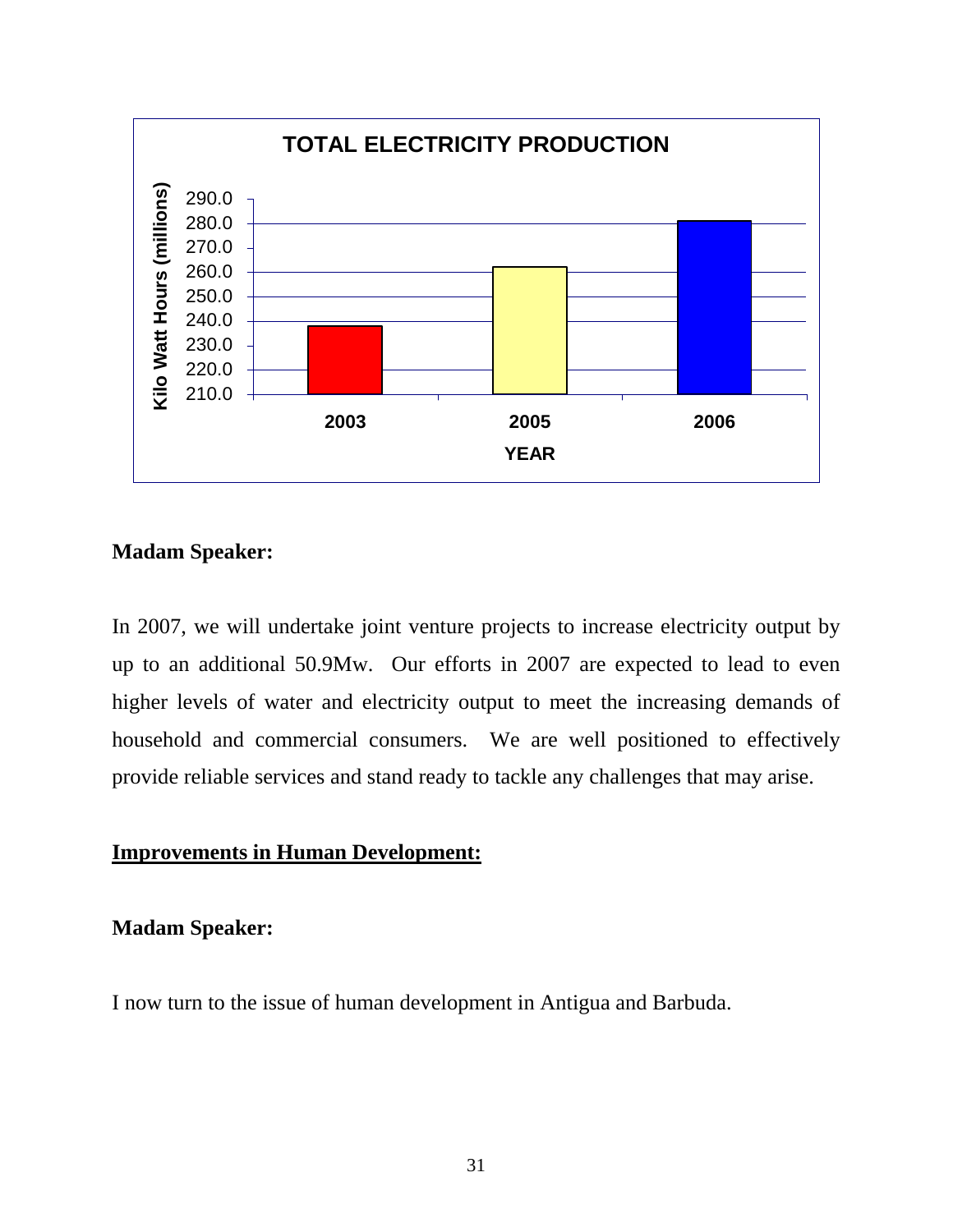Economic and social development experts agree that the Gross Domestic Product gives an overall picture of the wealth of a nation and growth in GDP provides an indication of increases in that wealth.

However, these indicators are not necessarily sufficient guides to the level of human development and ultimately the quality of life within a nation. Indeed, one could ask whether the positive economic performance in Antigua and Barbuda has translated to an improvement in the peoples' economic and social welfare.

Well, according to the United Nations Human Development Report for 2006, the answer, Madame Speaker, is a resounding yes!

Antigua and Barbuda is now ranked  $59<sup>th</sup>$  out of 177 developed and developing countries in terms of human development. This represents an increase over our previous ranking in 2005. The United Nations Human Development Report also ranks countries into categories of high, medium and low human development.

Madam Speaker, I am extremely pleased to report to this Honourable House that, according to the United Nations Human Development Report, Antigua and Barbuda, in 2006, has been elevated from the category of medium human development to the enviable category of HIGH HUMAN DEVELOPMENT.

Yes, Madam Speaker, under the leadership of Prime Minister Baldwin Spencer and his UPP Administration, Antiguans and Barbudans are assured an improvement in conditions that promote human development.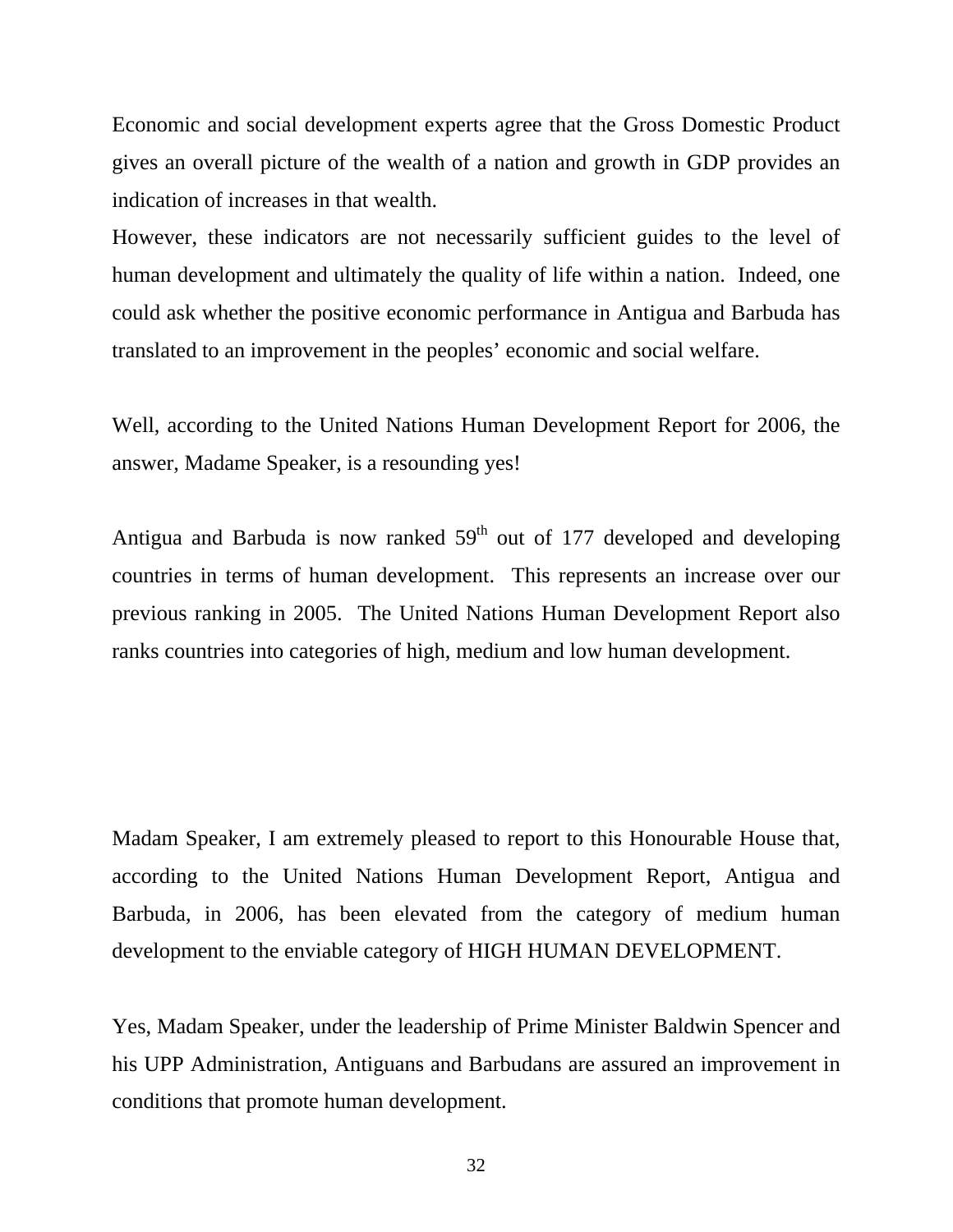It is indeed a truism that this UPP Administration has ensured that citizens of Antigua and Barbuda can live longer and healthier lives, that they have access to and are taking advantage of education opportunities, and enjoy a respectable standard of living.

# **Oil Prices and Inflation:**

# **Madam Speaker:**

High oil prices remained a significant challenge in Antigua and Barbuda and the rest of the ECCU region. However, this Government's policies, including the decompounding of the consumption tax and the reduction of the customs service tax on basic food and other items, have kept the inflationary pressures of high oil prices in check.

While fuel costs, particularly in respect of gasoline, diesel and LPG, continued to rise for the most part in 2006, we have sought to keep the prices to the consumer unchanged.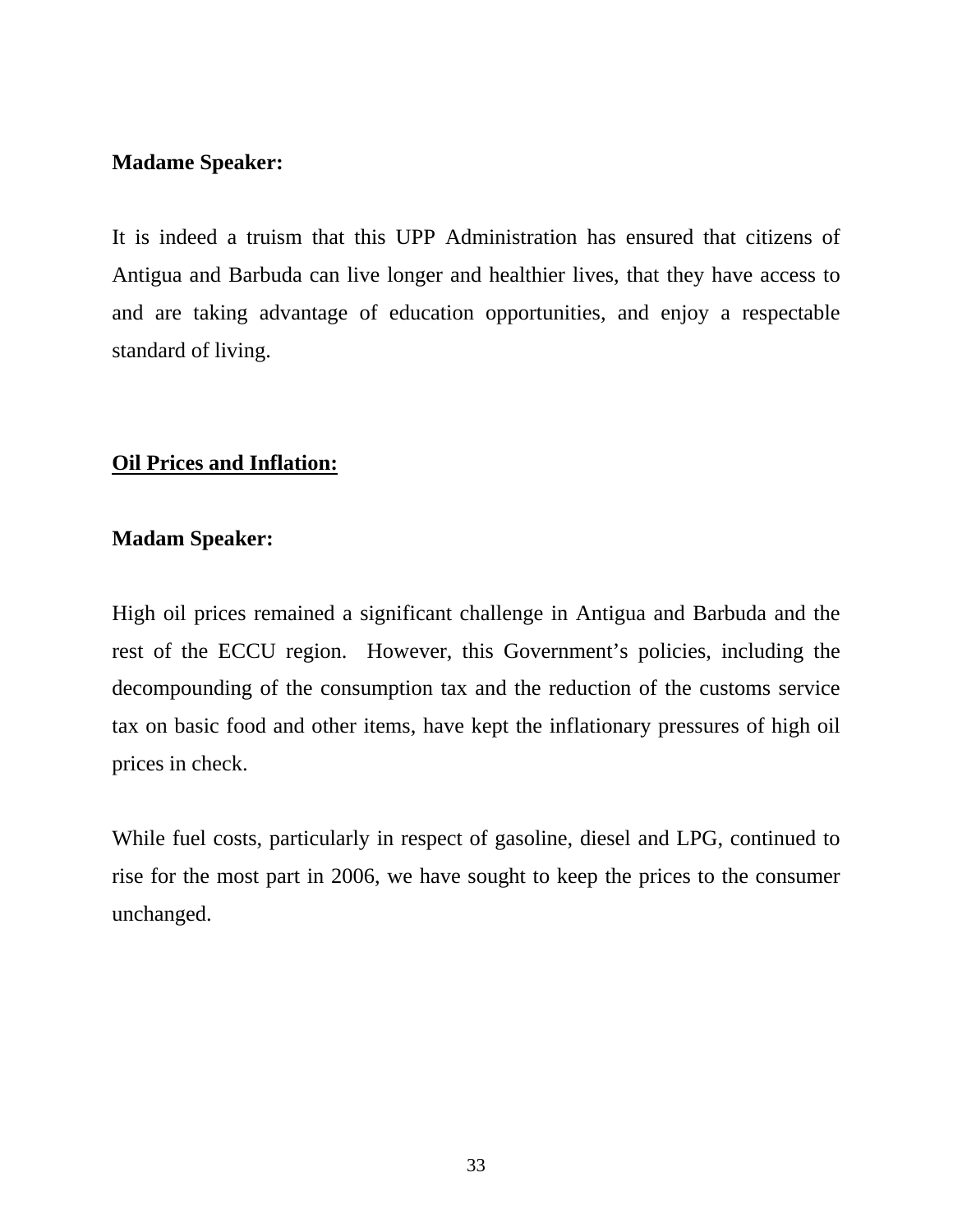The Government will, however, seek to implement a pricing mechanism that will facilitate the pass-through of the international prices of petroleum products. In essence, we will ensure that whether international prices are rising or falling, this will be reflected in the price of the product on the local market. Such an approach will be in keeping with the ECCB Monetary Council decision taken earlier this year.

Over the past few months we have seen the international price per barrel fall below US\$70 and this has led to local pressures to have the prices at the pump reduced. It should be noted however, that when the prices were significantly higher at almost US\$80 per barrel, the Government absorbed these higher prices at a tremendous cost.

Essentially, in order to keep the prices at the pump unchanged, we reduced the consumption tax on the product in an effort to absorb the higher costs.

What this has meant is that consumption tax revenue was well below the required level of \$2.60 per gallon for both gasoline and diesel for the period March 2004 to September 2006.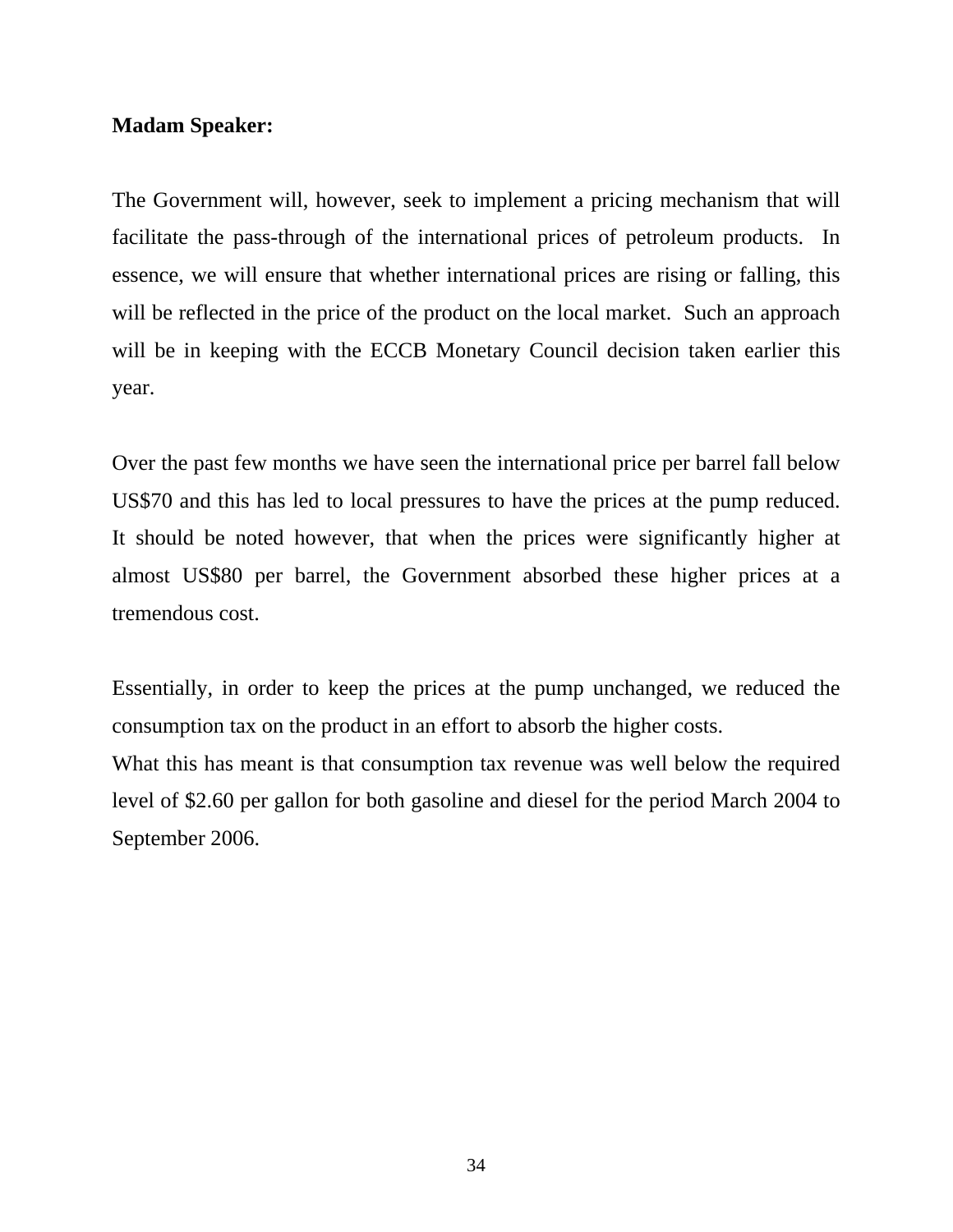

**CONSUMPTION TAX ON GASOLINE - JULY 3003 TO SEPTEMBER 2006**

**CONSUMPTION TAX ON DIESEL - JULY 2003 TO SEPTEMBER 2006**

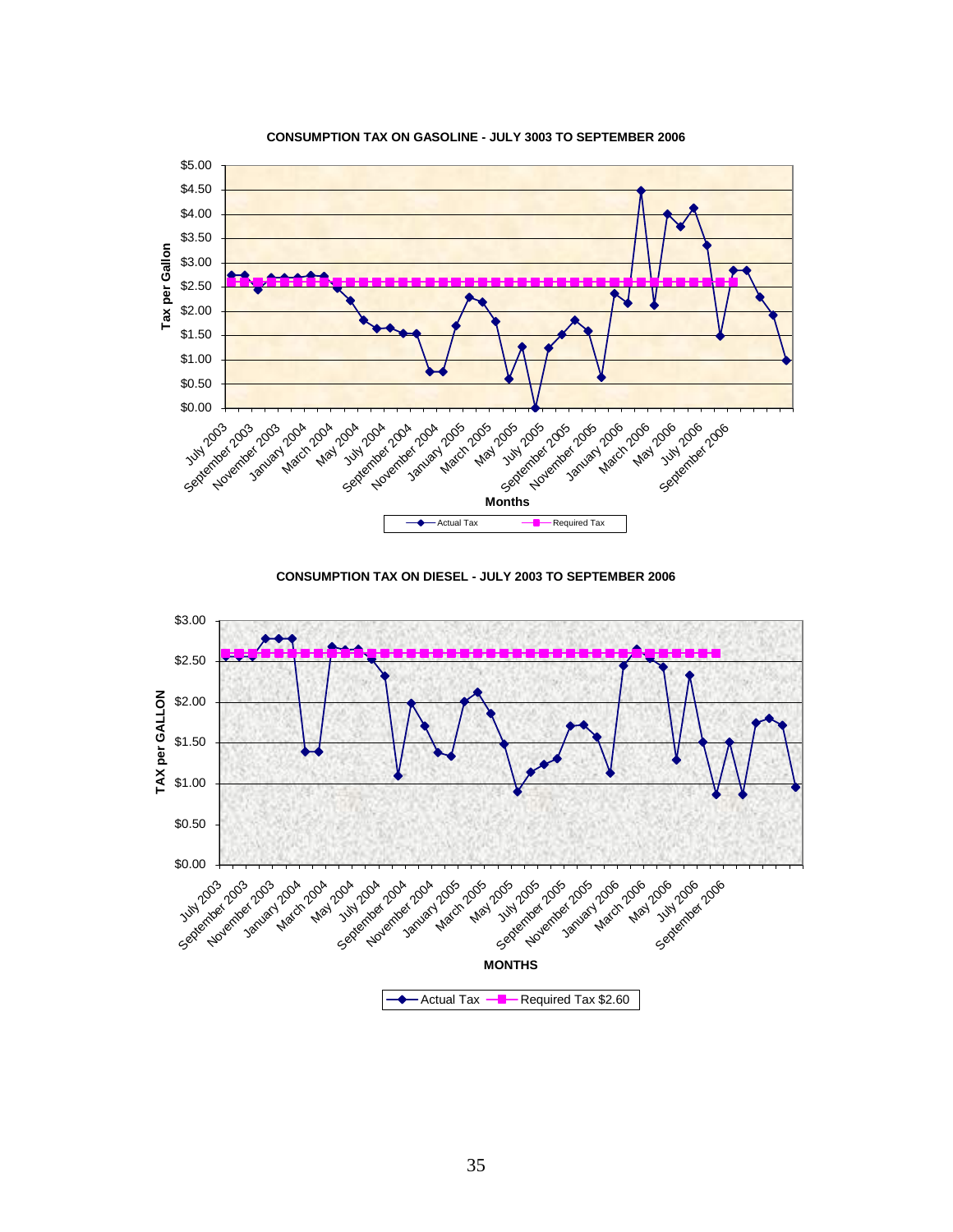Overall, since March 2004 the Government forfeited \$18.1 million in revenue in order to cushion the general public from the increasing cost of gasoline and diesel.

Over the past few months, we have seen some fall off in the price per barrel of crude oil. However we have not been able to recoup the revenue lost over the past two years.

Further, Madam Speaker, the international price of fuel is still volatile and the threat of high spikes remains a reality, particularly given the possibility of a reduction in supply by a number of oil producing nations.

Despite these challenges in respect of higher oil prices, the inflation rate for 2006 is expected to remain low at about 2.5%. Further, for the first half of 2006, the average inflation rate for the ECCU region was about 1.0%.

On the other hand, Madam Speaker, the inflation rate in Antigua and Barbuda for the same period was 0.3% which was significantly lower than the regional average. The lower rate of increase in prices in Antigua and Barbuda compared to its regional counterparts is borne out in the prices of food items.

# **Madam Speaker:**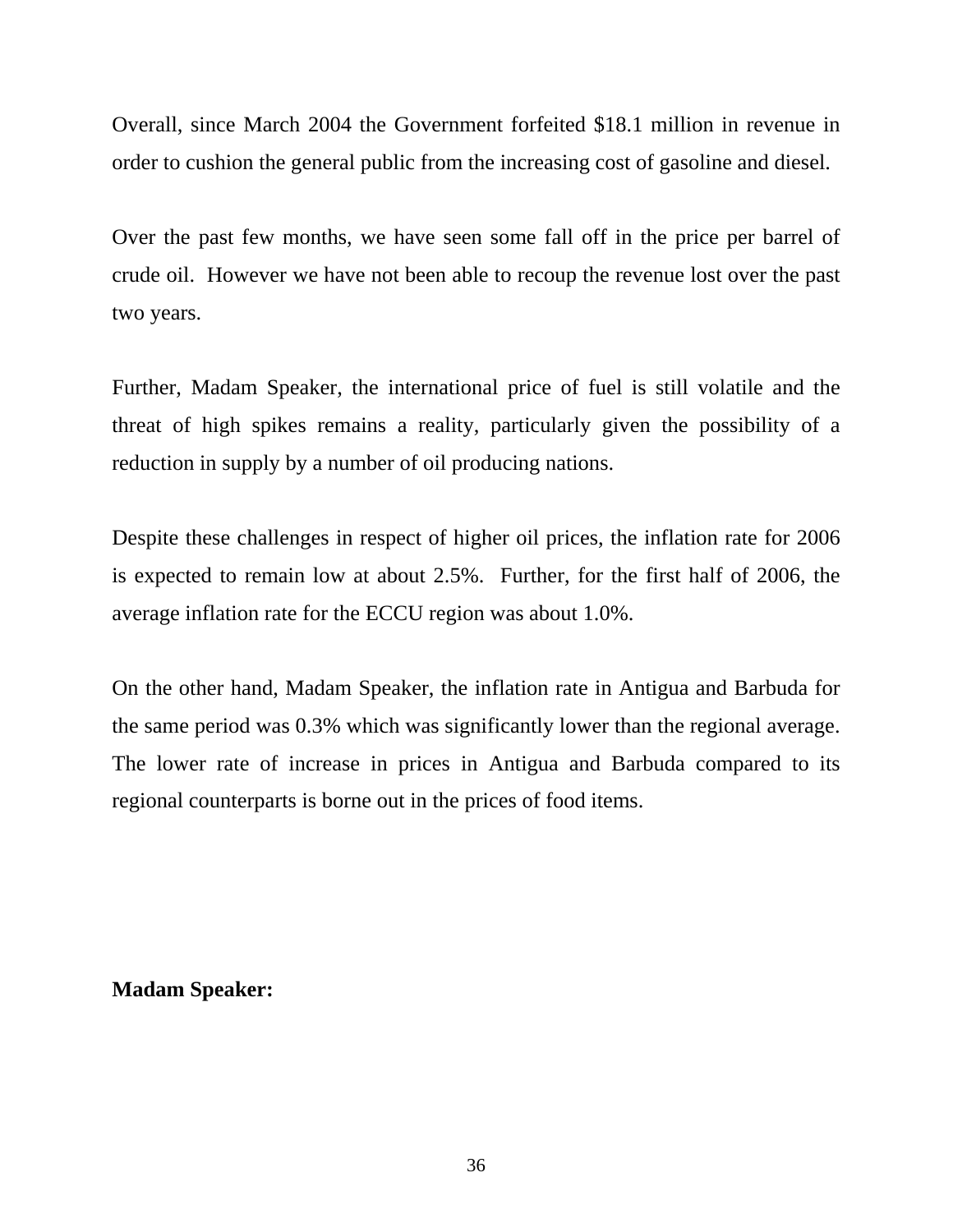Over the past several months, the Government has been extremely challenged by requests for increases in wages and salaries. The increases sought ranged from 10% to 40% and would significantly increase the wage bill.

A sound wage policy would dictate that any increases should be influenced by movements in the cost of living represented by the inflation rate. As such, any increase in wages and salaries should, at best, be in line with the inflation rate which is expected to be 2.5%.

With respect to food, the most heavily weighted item in the CPI basket, the average ECCU price increase was 1.2% for the period January to June 2006. However, for Antigua and Barbuda the increase in food prices was 0.8% for the same period.

In terms of the other items in the basket, including clothing, transportation and communication, and accommodation, increases have been significantly less than 1% since January 2006.

To further illustrate the point that there has been no whirlwind increase in the cost of living here in Antigua and Barbuda, I will compare the prices of some basic food items as recorded in October 2006 with their prices in October 2005.

I will go one step further, Madam Speaker, and demonstrate that, in Antigua and Barbuda, prices of basic food items are generally lower than in a number of the other ECCU countries. The data for this comparison comes from the Commodity Price Matrix that is compiled by the ECCB for all ECCU countries.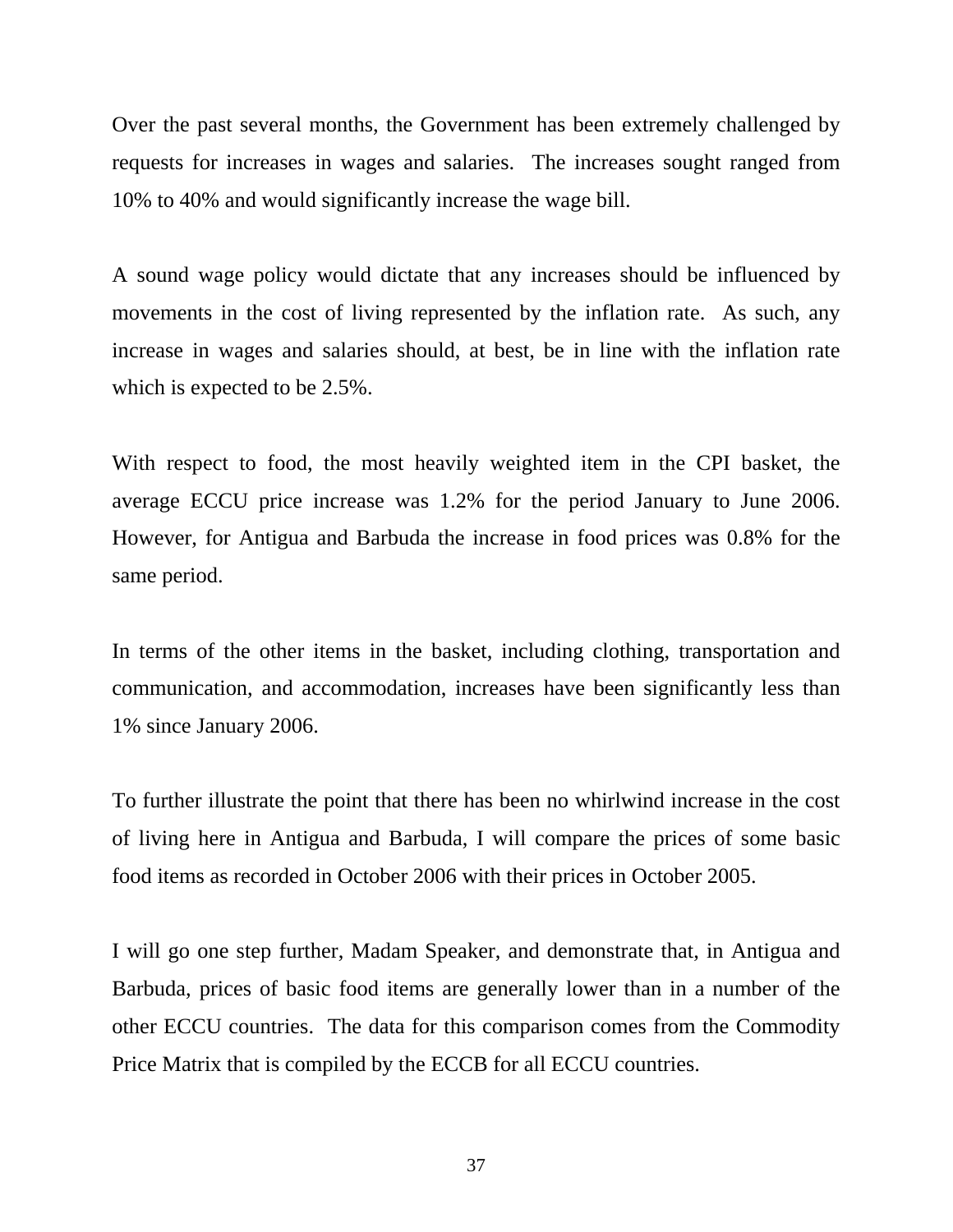This Commodity Price Matrix tracks the prices of a number of products in a shopping basket that is standardized across the ECCU member states. The shopping basket includes milk, flour, chicken, rice, sugar, cooking gas and electricity services, among others.

### **Madam Speaker:**

Between October 2005 and October 2006, the following price movements were recorded in Antigua and Barbuda in respect of a number of these items:

- The price of a 5 pound bag of Purity White Flour fell by \$2.05 from \$7.13 in October 2005 to \$5.08 in October 2006;
- The price of a 2 kilogram bag of Three Jewels Rice fell by 57 cents from \$7.11 in October 2005 to \$6.54 in October 2006;
- A pound of loose white sugar was 91 cents in October 2005 and increased by 34 cents to \$1.25 in October 2006;
- The price of a 12.3-ounce box of Kellogg's Cornflakes fell by 6 cents from \$9.78 in October 2005 to \$9.72 in October 2006;
- A 1000-gram bag of Breeze laundry detergent was \$7.70 in October 2005 and increased by 72 cents to \$8.42 in October 2006;
- The price of a 5-pound box of Tyson Whole Chicken legs fell by \$7.31 from \$22.30 in October 2005 to \$14.99 in October 2006.

### **Madam Speaker:**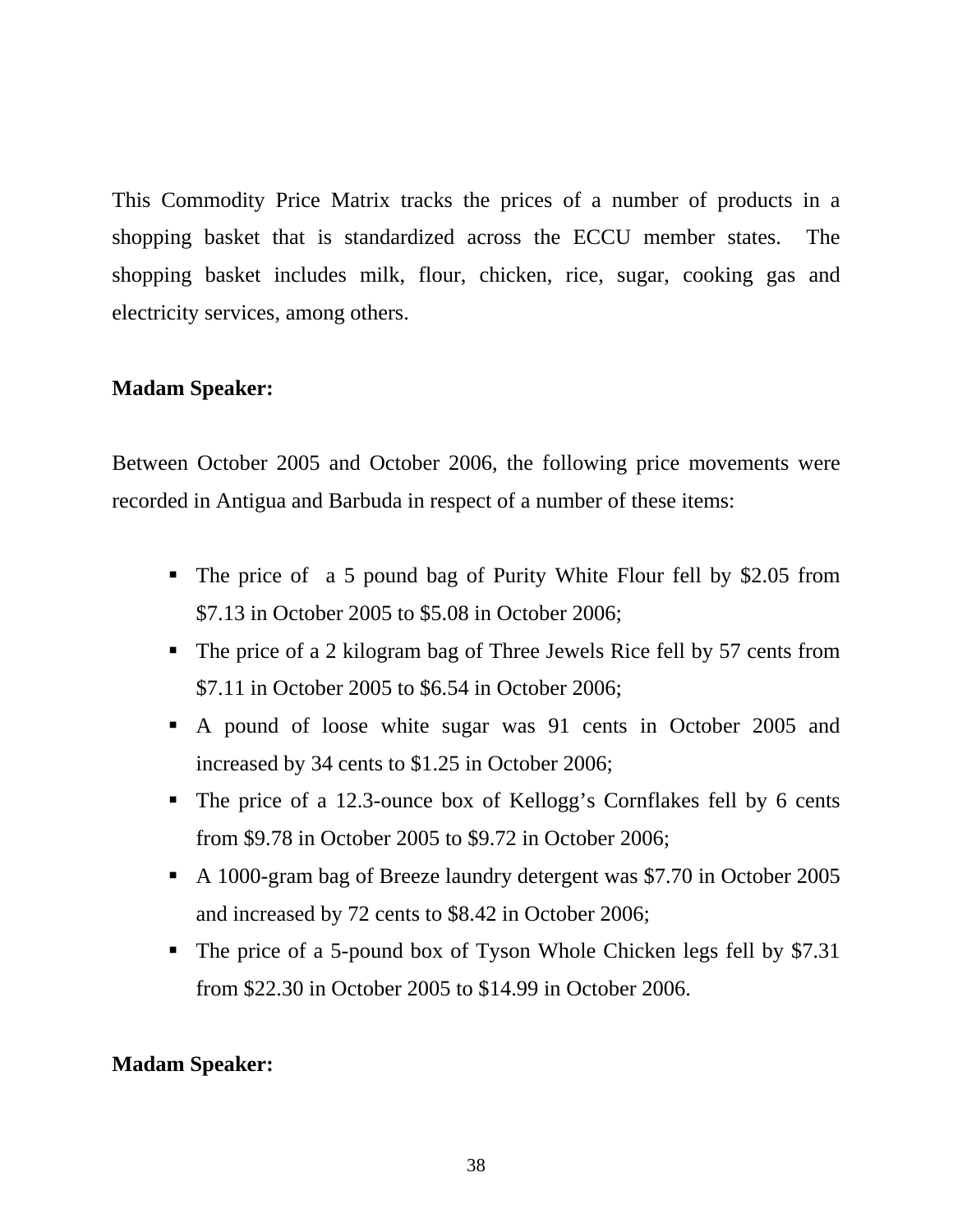These figures clearly do not show an unbridled increase in prices. For those items where the prices have increased by a few cents, this is a reflection of imported inflation and certainly not a result of any added taxation.

Indeed, all of these items are free of the consumption tax and face a reduced customs service tax of 5%. On the other hand, these items face various taxes within the other ECCU countries that have translated into higher prices.

For example, in October 2006:

- ♦ The price of a 14-ounce can of Carnation Milk was \$2.85 in Anguilla compared to \$2.50 in Antigua and Barbuda;
- ♦ For a 5-pound bag of purity white flour, the price was \$6.95 in St. Kitts/Nevis, \$5.60 in Grenada but, in Antigua and Barbuda the price was \$5.08;
- ♦ A 5-pound bag of Three Jewels Rice retailed at \$8.62 in Dominica while in Antigua and Barbuda the price was \$6.54;
- ♦ The price of a pound of loose white sugar on the local market was \$1.25 while in St. Kitts/Nevis and Grenada the prices were \$1.50 and \$1.56 respectively;
- ♦ The price of a 12.3-ounce box of Kellogg's Cornflakes was \$24.50 in Dominica compared to \$9.72 in Antigua and Barbuda;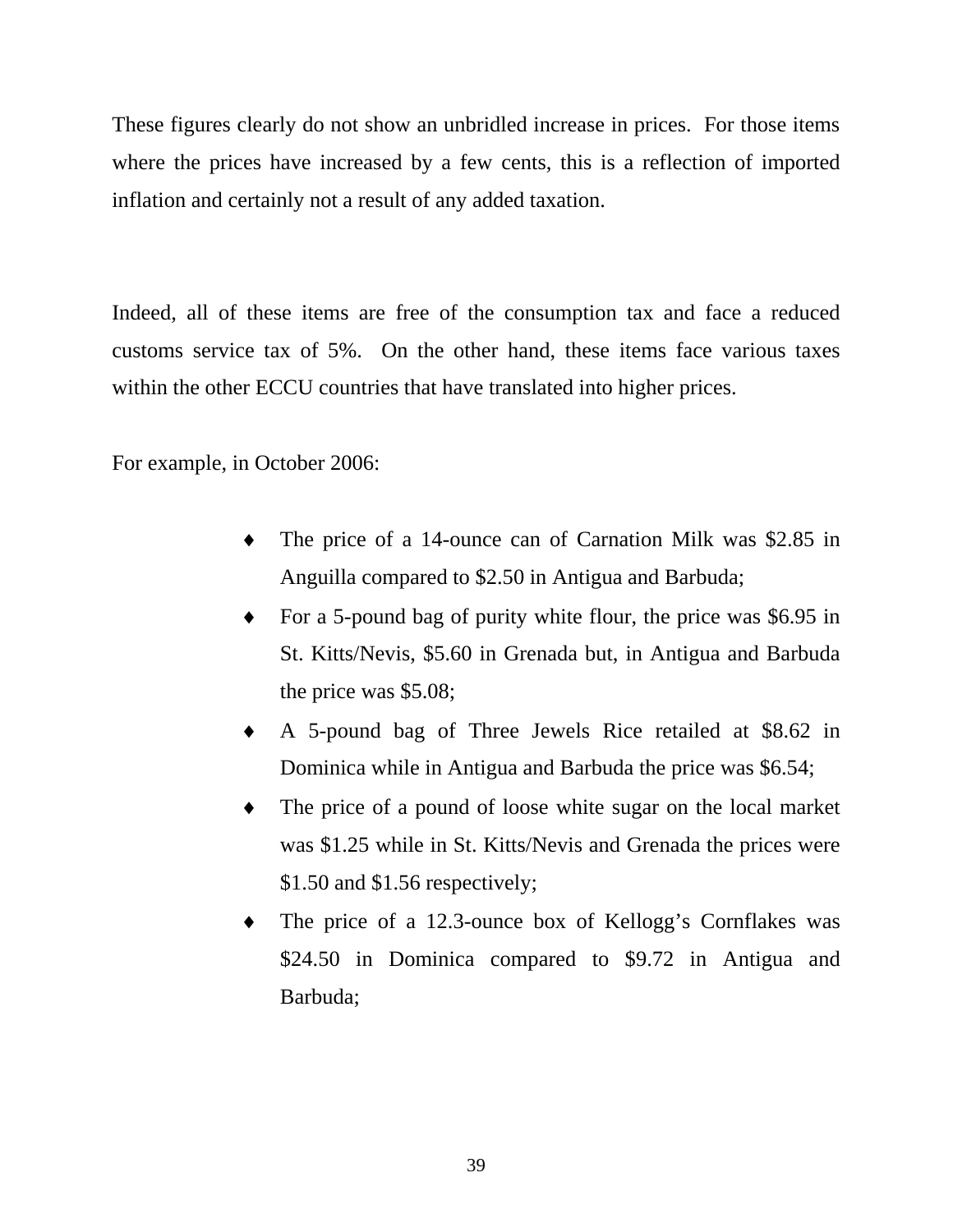- ♦ A 1000-gram bag of Breeze laundry detergent retailed at \$9.31 in Dominica and \$9.50 in St. Kitts/Nevis compared to \$8.42 in Antigua and Barbuda; and
- ♦ A 5-pound box of Tyson chicken legs was \$18.45 in St. Lucia and \$18.95 in St. Kitts/Nevis while on the local market the price of the same product was \$14.99.

In nearly all cases, the prices of these products in Antigua and Barbuda were well below the average price across the ECCU region. This, I am convinced, should better put into perspective any discussion about the cost of living in Antigua and Barbuda.

Moreover, these figures further drive home the point that the level of taxation in Antigua and Barbuda is the lowest in the ECCU region. In fact, while the average tax to GDP ratio in the other ECCU countries is 24% and higher, tax to GDP stands at approximately 19% in Antigua and Barbuda.

#### **Madam Speaker:**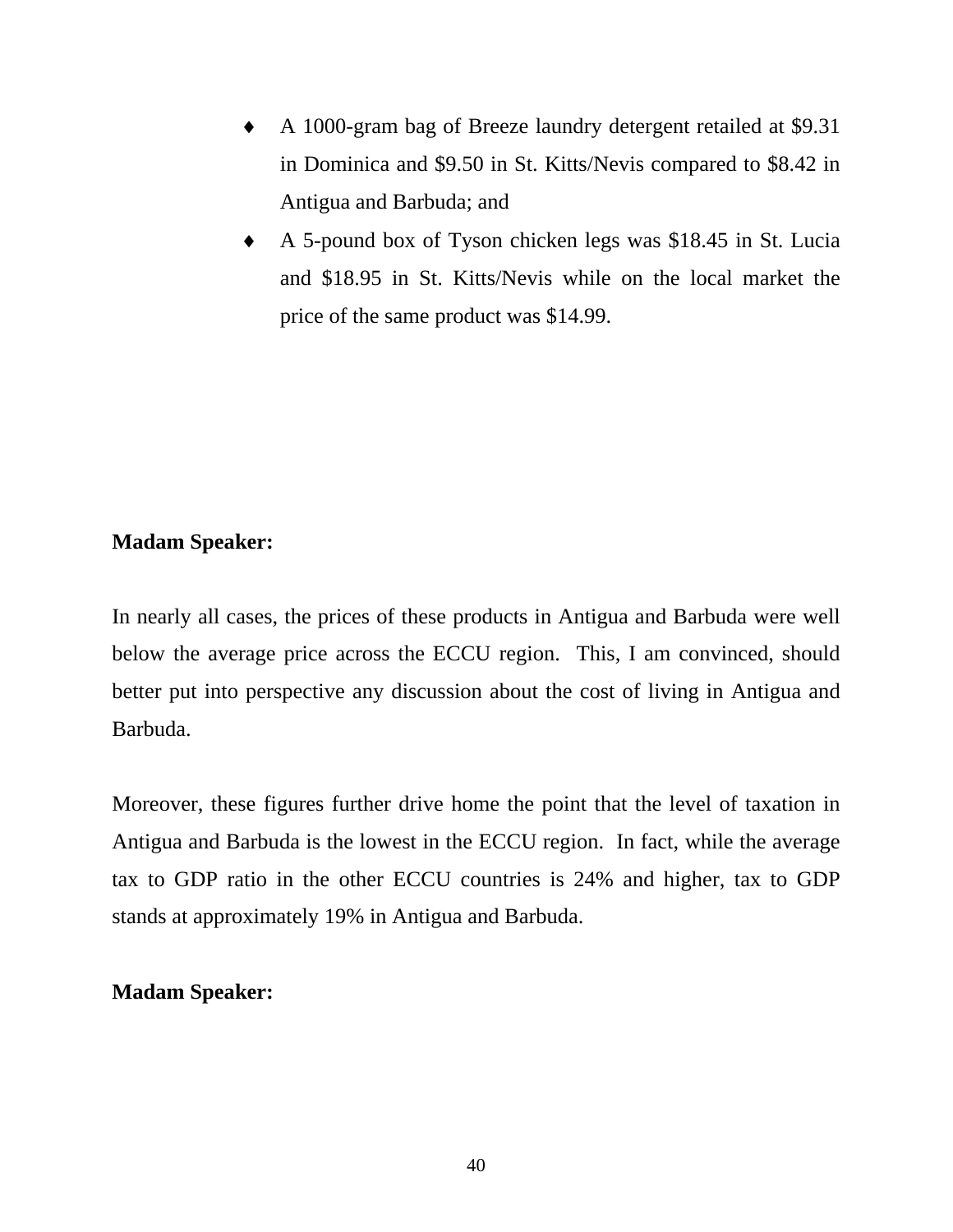What this tells us is that we have the highest per capita GDP, the lowest level of taxation, and a cost of living that is in line with and in some cases lower than the cost of living in our ECCU counterparts.

In fact, what we have found is that between October 2005 and October 2006, the total cost of the items in this shopping basket declined from \$383.40 to \$376.16. The cost of the basket in Antigua and Barbuda is, in fact, among the lowest in the ECCU region.

Madam Speaker, permit me to put this matter to rest once and for all. On November 20<sup>th</sup> 2006, we went to a number of Supermarkets, assessed the prices of these same items and found the following:

- The price of a 5 pound bag of Purity White Flour was  $$5.08 the same$ as in October 2006;
- The price of a 2 kilogram bag of Three Jewels Rice was  $$6.54 the same$ as in October 2006;
- A pound of loose white sugar was 94 cents **31 cents lower than in October 2006;**
- The price of a 12.3-ounce box of Kellogg's Cornflakes was \$9.72 the same as in October 2006;
- A 1000-gram bag of Breeze laundry detergent was \$8.17 **25 cents less than in October 2006;**
- The price of a 5-pound box of Tyson Whole Chicken legs, which fell from \$22.30 in October 2005 to \$14.99 in October 2006, was **even lower in November at \$12.60.**

## **Savings and Credit Performance:**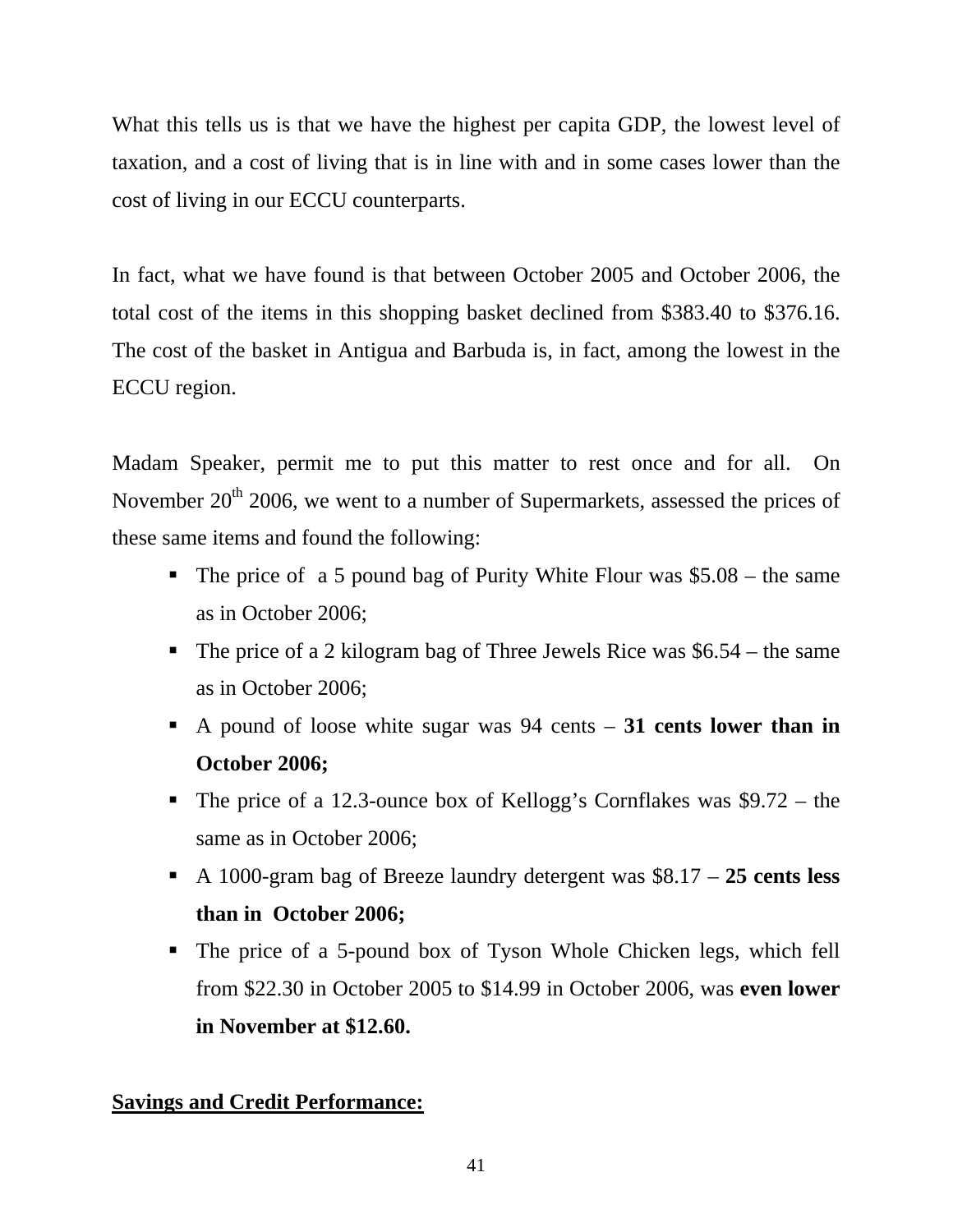The impressive economic performance for 2006 is reinforced by an expansion in the level of savings and other deposits and an upsurge in credit for the acquisition of property, for consumer durables and for commercial purposes.

At the end of December 2003, fixed (time) deposits amounted to \$817.6 million while for 2005 this amounted to \$780.2 million. By the end of September 2006, fixed deposits increased by 3.3% over 2005 to \$806 million.

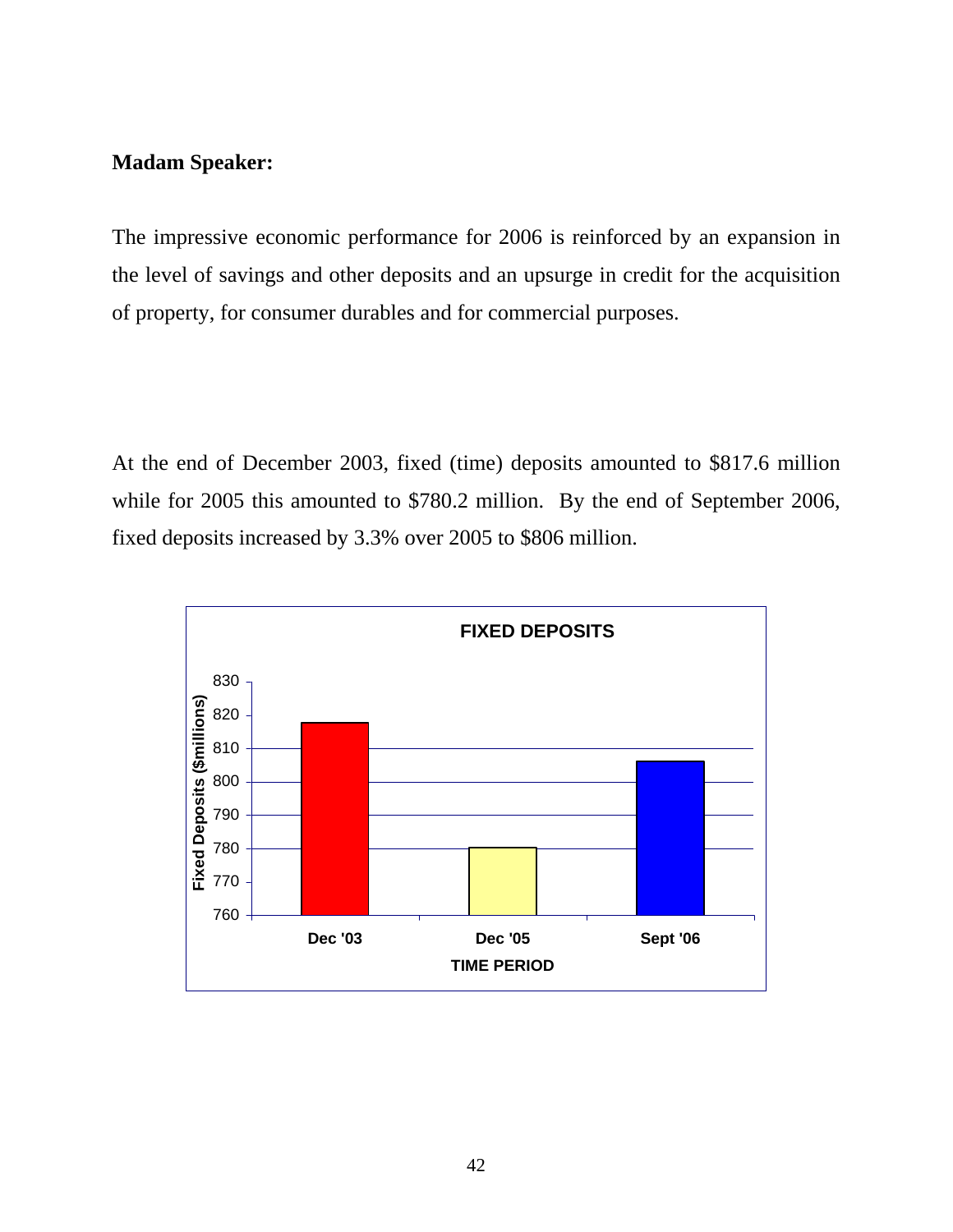It should be noted that, over the past two years, as liquidity in the banking sector was at a record high, the interest rates on fixed deposits had fallen compared to interest rates in previous years.

In fact, the interest rates offered on fixed deposits in 2003 were as high as 9.25% and are now significantly lower at between 4.5 and 5.5%. While bank rates for fixed deposits have fallen, we have noted a marked increase in fixed deposit instruments offered by insurance companies with interest rates that are more competitive than those offered by banks.

Essentially, the lower levels of fixed deposits held with the banks should not be viewed as a reduction in the level of long term savings. These lower bank rates and increased competition from other financial institutions along with the availability of other more lucrative investment options have all contributed to individuals moving away from the traditional approach to saving and income generation.

#### **Madam Speaker:**

The level of demand deposits, which essentially refers to non-interest bearing account balances from which withdrawals can be made upon demand, also increased significantly.

By the end of September 2006, demand deposits amounted to \$427.7 million and were 6% higher than the \$403.2 million recorded in 2005. Further, demand deposits in 2006 were 58% higher than the \$270.7 million recorded in 2003.

43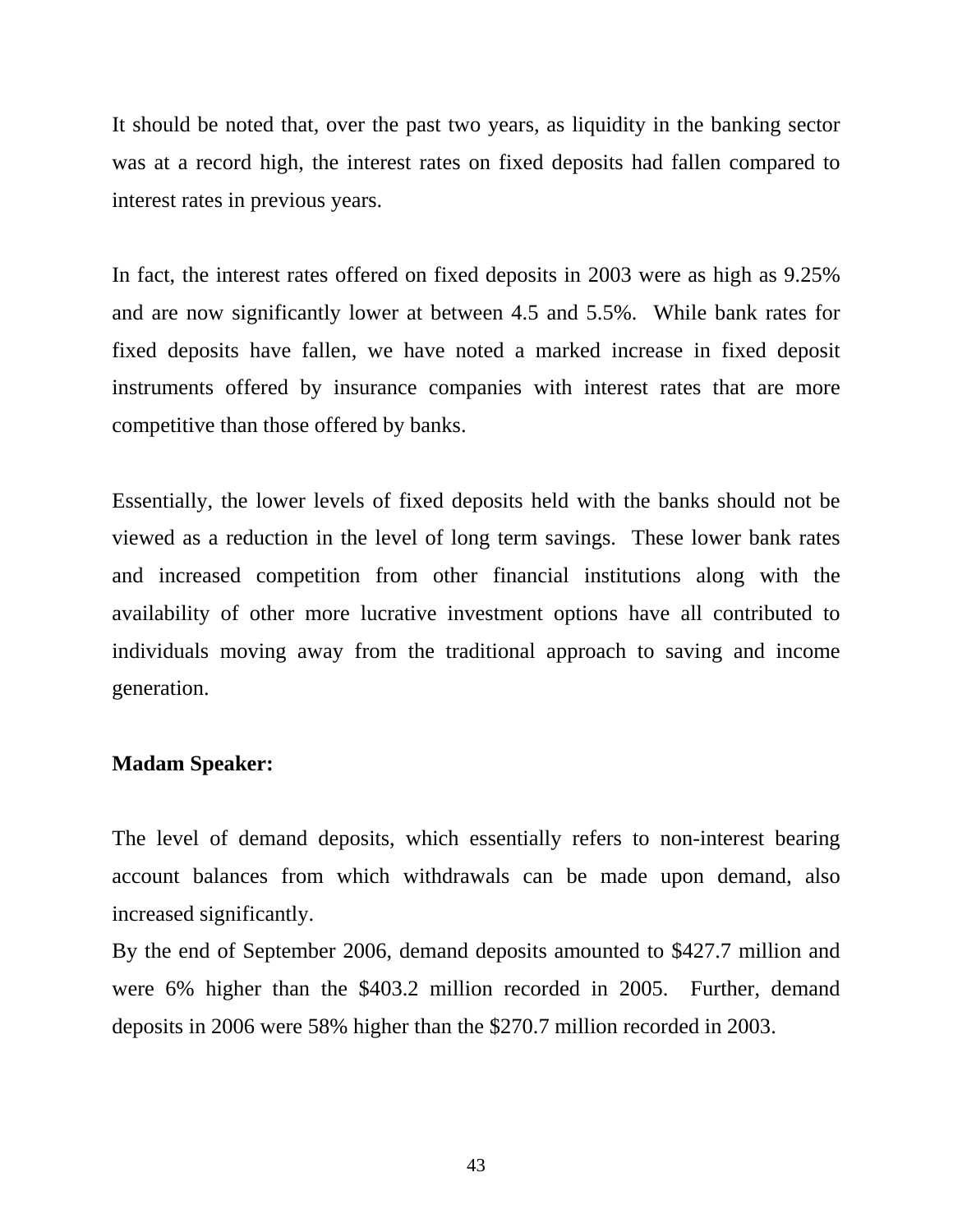

In terms of savings deposits, Madam Speaker, the ECCB Monetary Survey shows an increase of about 10% from \$741.7 million at the end of December 2005 to \$815.7 million at the end of September 2006. Further, savings deposits at the end of September 2006 were 41% higher than the \$577.1 million recorded in 2003.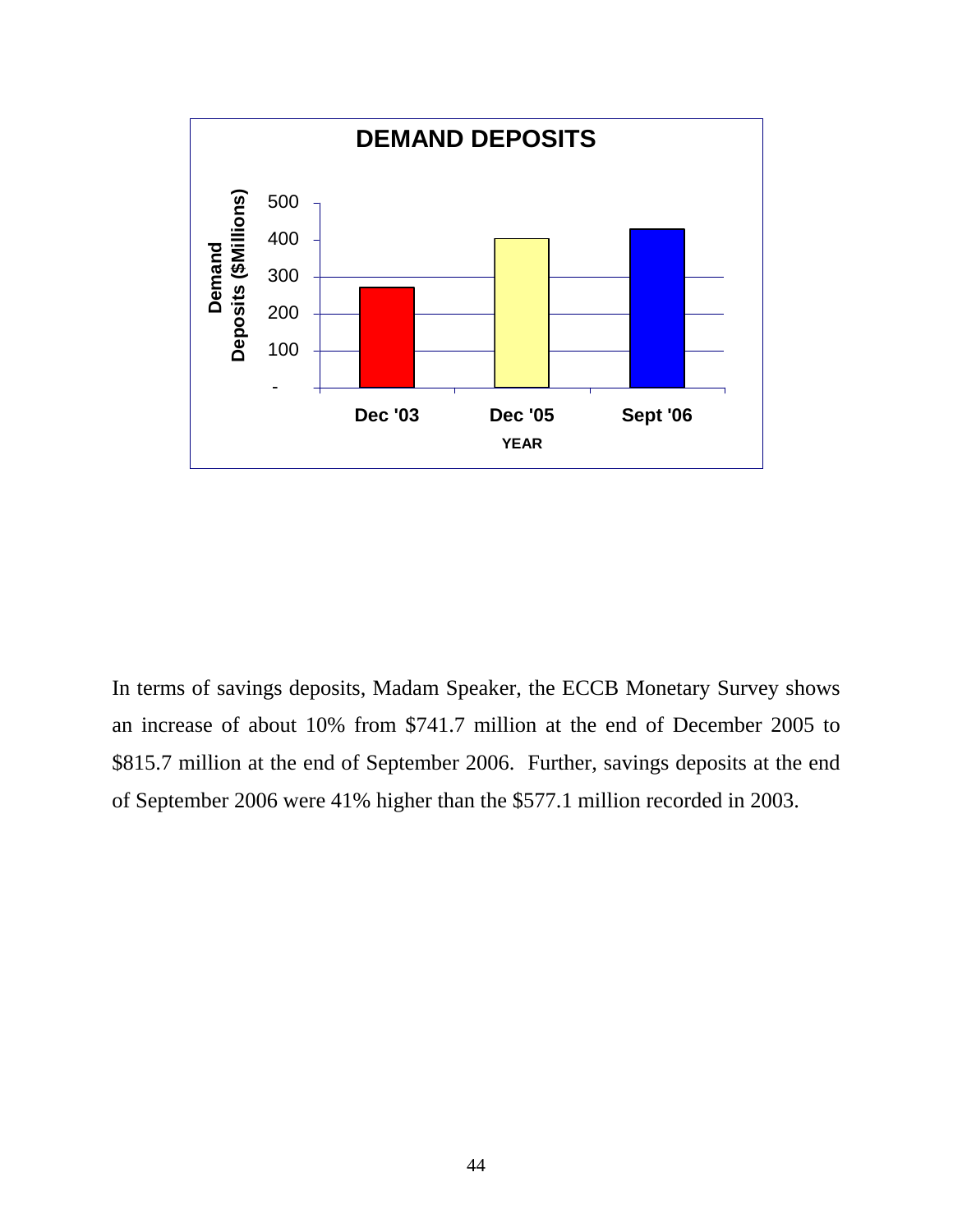

This information clearly flies in the face of the now defunct refrain that the Government's fiscal reform efforts, particularly the re-introduction of the Personal Income Tax, would lead to a reduction in the level of saving or massive dissaving. In fact, Madam Speaker, what we have seen overall is a steady increase in total deposits. In 2003, total deposits amounted to \$1.67 billion. By 2005 this had increased to \$1.93 billion and, as at September 2006, total deposits amounted to \$2.05 billion and were 23% higher than in 2003.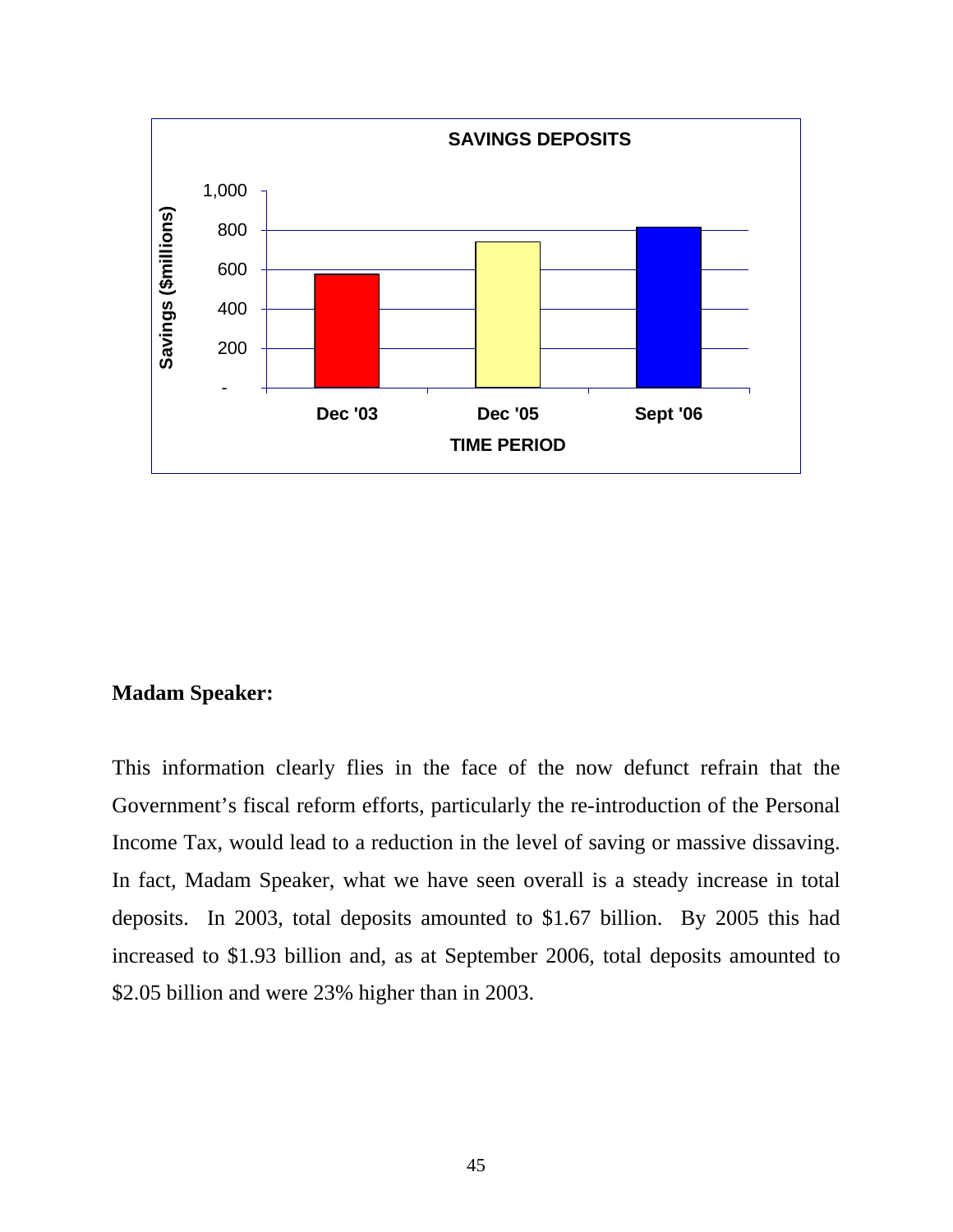

Turning now to credit performance, there was a significant increase in credit to households for the acquisition, construction and renovation of property. At the end of September 2006, credit for the acquisition of property amounted to \$612.7 million, which was 9% higher than the \$562.3 million recorded in 2005. In addition, credit for the acquisition of property in 2006 was 39% higher than the \$439.6 million recorded in 2003.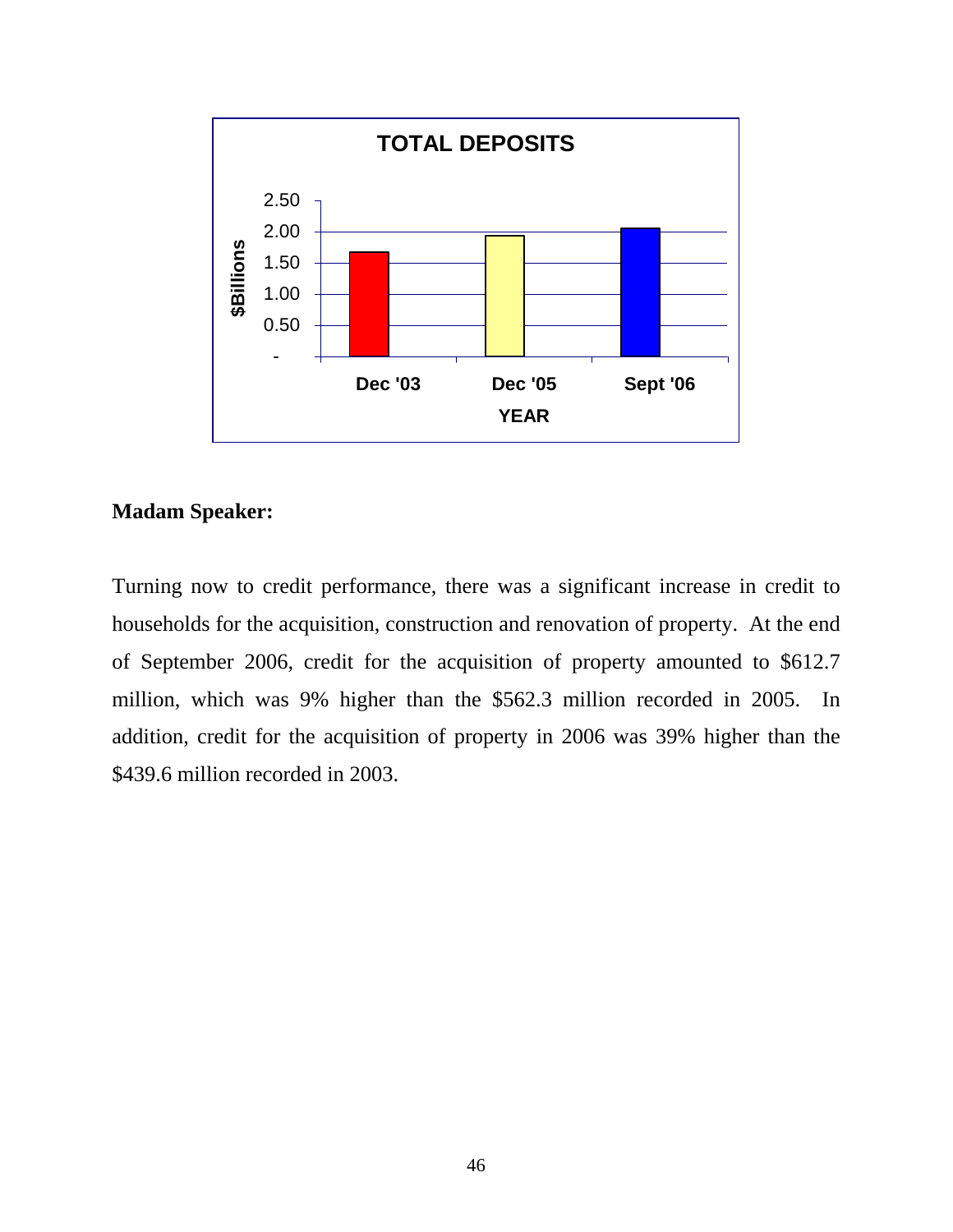

Again, Madam Speaker, instead of massive foreclosures on mortgages, we see an increase in credit to Antiguans and Barbudans who are seeking to own their own homes.

### **Madam Speaker:**

This increase in credit for the acquisition of property is supported by growth in the number of applications to the Development Control Authority (DCA) for residential construction.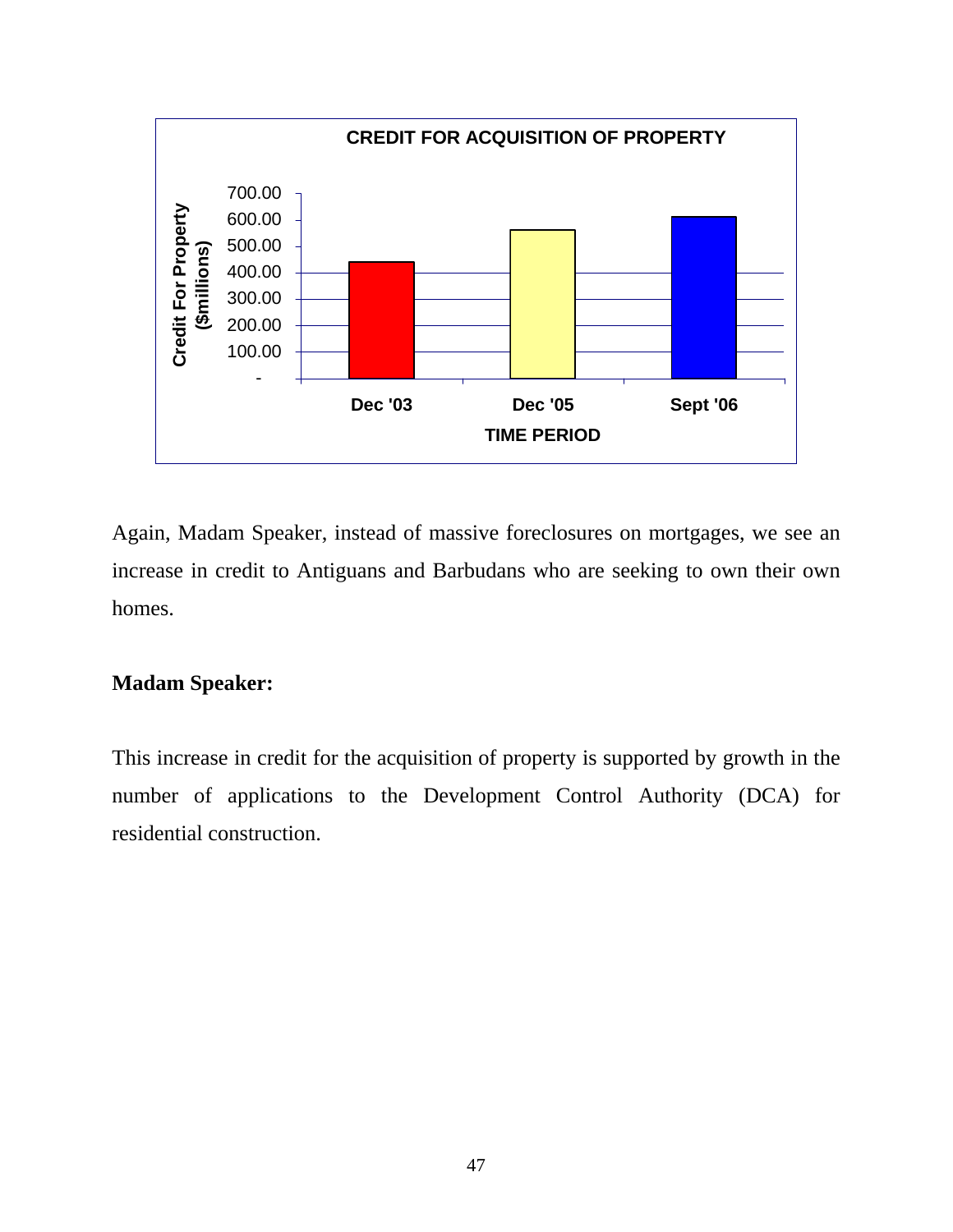In 2003, a total of 610 applications were made to the DCA for residential construction. In 2005, applications amounted to 677 while in 2006 a total of 696 applications were made between January and July. At this rate, it is expected that by the end of 2006, there will be over 1,000 applications submitted to the DCA for residential construction.



Also, Madam Speaker, as a result of our policy to reduce the Corporate Income Tax to 27.5% for any bank offering mortgage interest rates of 8% or less, we have seen a marked decline in the average interest rate on mortgages with a number of banks offering a residential mortgage rate of 8%.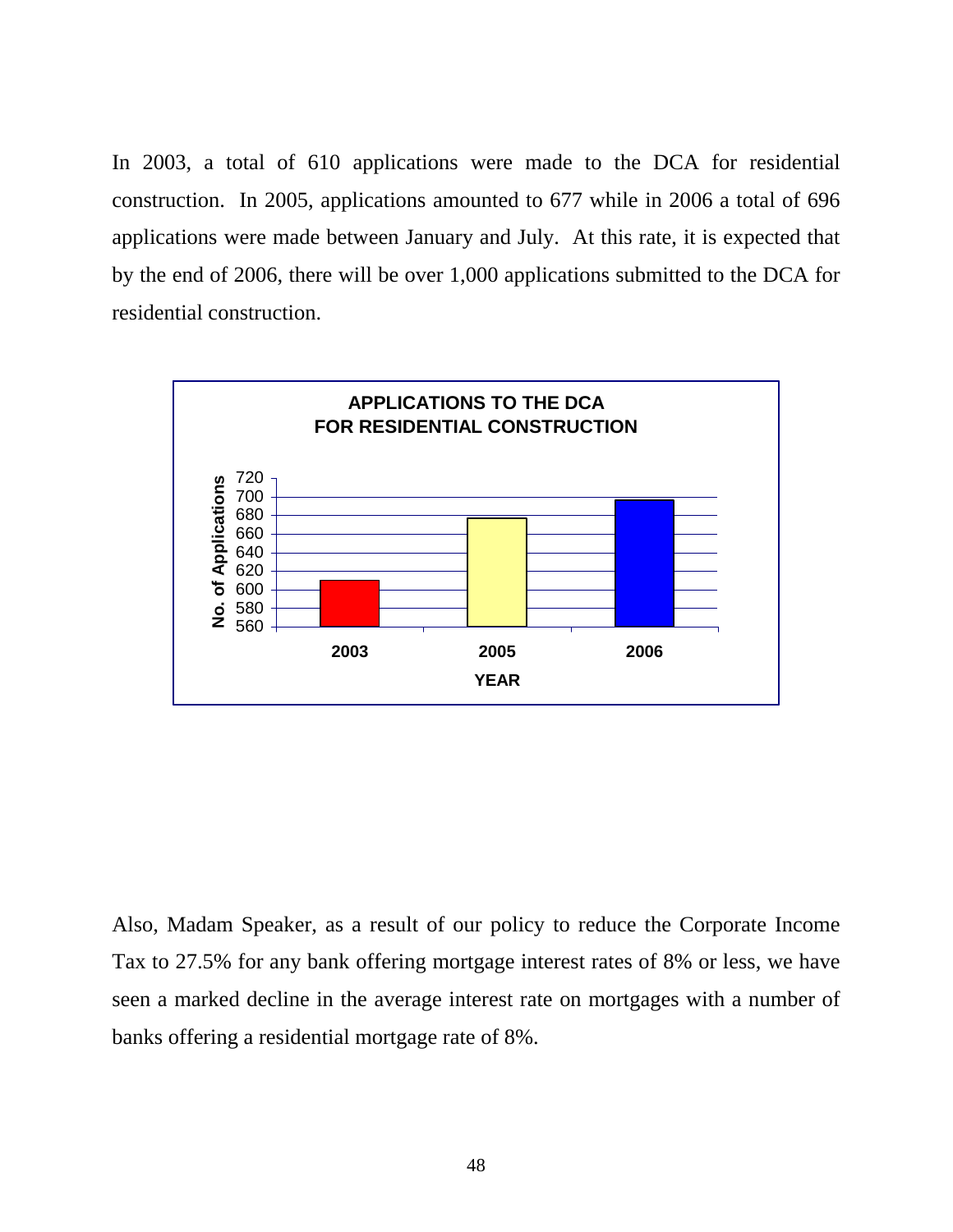Economists typically assess expenditure on consumer durables as a key indicator of the strength of the economy. Rising consumer expenditure not only demonstrates consumer confidence but also is a reliable gauge of the health of an economy.

With this in mind, the nearly 27.5% increase in credit for consumer durables recorded by the ECCB in its Monetary Survey is indeed indicative of a healthy and thriving Antigua and Barbuda economy. The figures reveal that at the end of 2005, credit for consumer durables amounted to \$122.4 million while by the end of September 2006, this had increased to \$156.1 million. Also, credit for consumer durables was 55% higher in 2006 than the \$100.8 million recorded in 2003.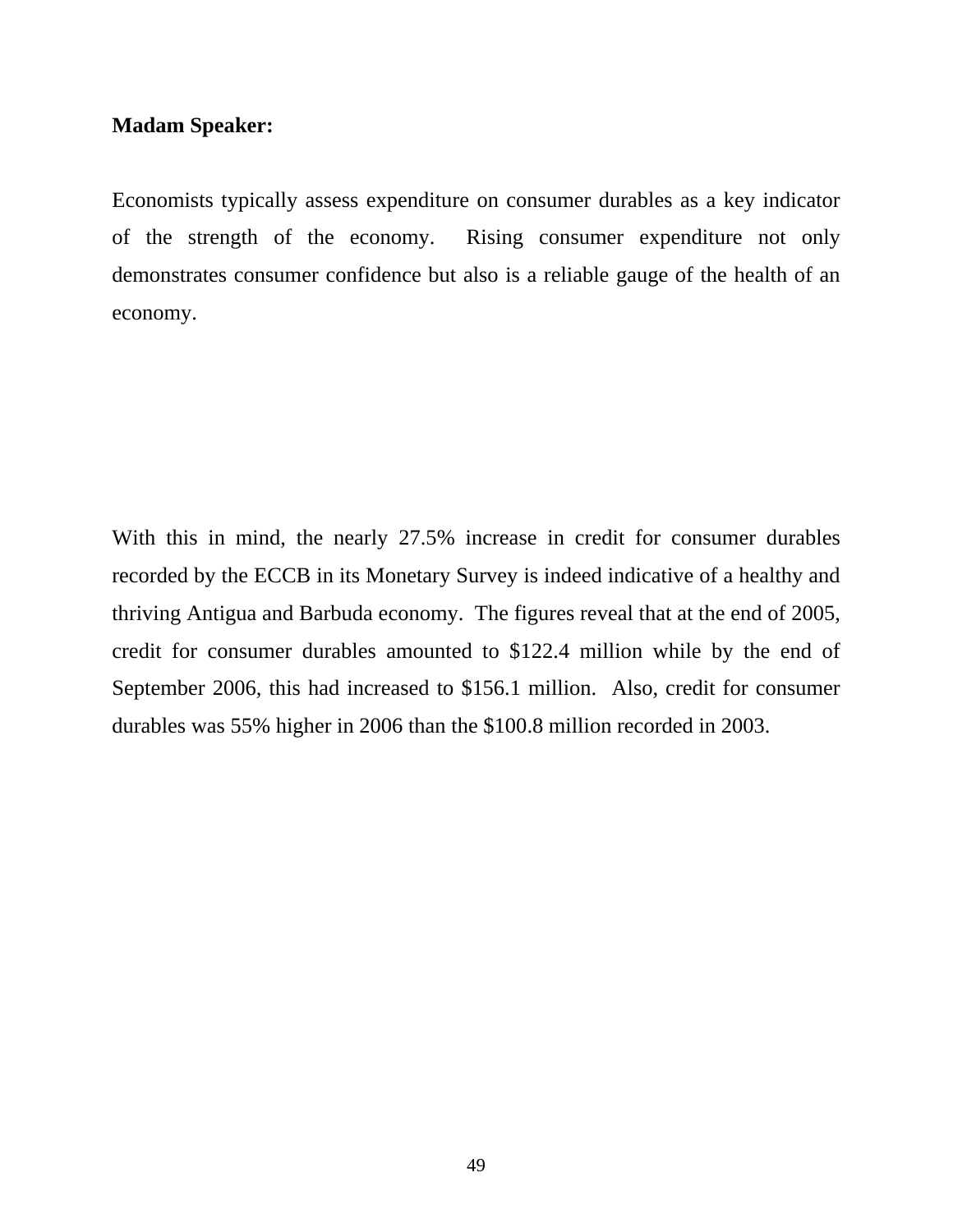

The positive developments with respect to credit are not limited to households. Indeed it is critical that for sustainable growth, there must be increased credit for commercial activity. I am pleased to report, Madam Speaker, that credit for business activity increased by 15% from \$728.1 million at the end of December 2005 to \$843.1 million at the end of September 2006. Further, in 2006 credit for business activity was 17% higher than the \$721.1 million recorded in 2003.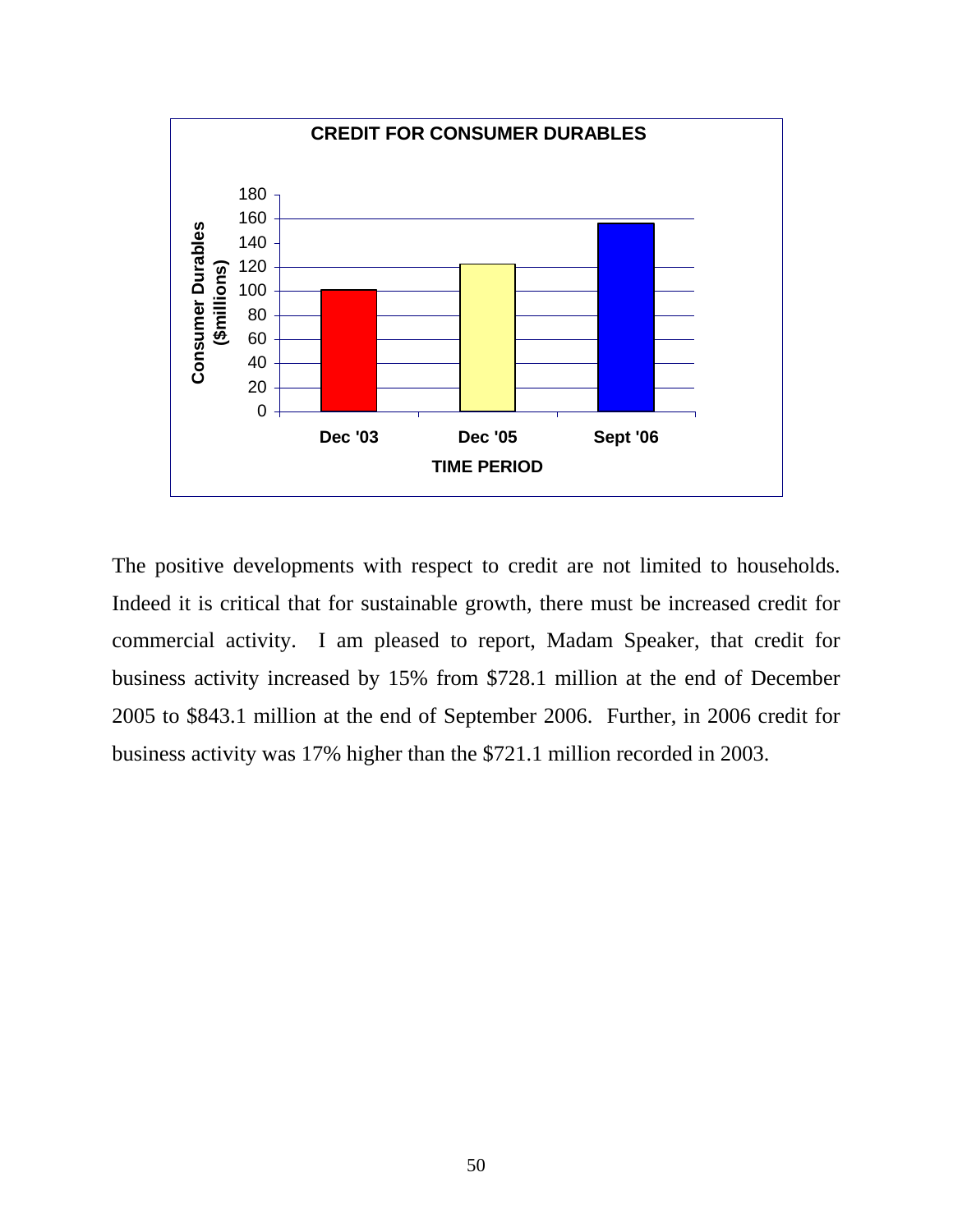

Further, Madam Speaker, we have seen an incredible increase in the number of applications to the DCA for commercial construction which corroborates the major boost in the level of investment for property development. In 2003, there were 57 applications for commercial construction while in 2005 there were 61 applications. Between January and October 2006, there were 158 applications submitted to the DCA for commercial construction.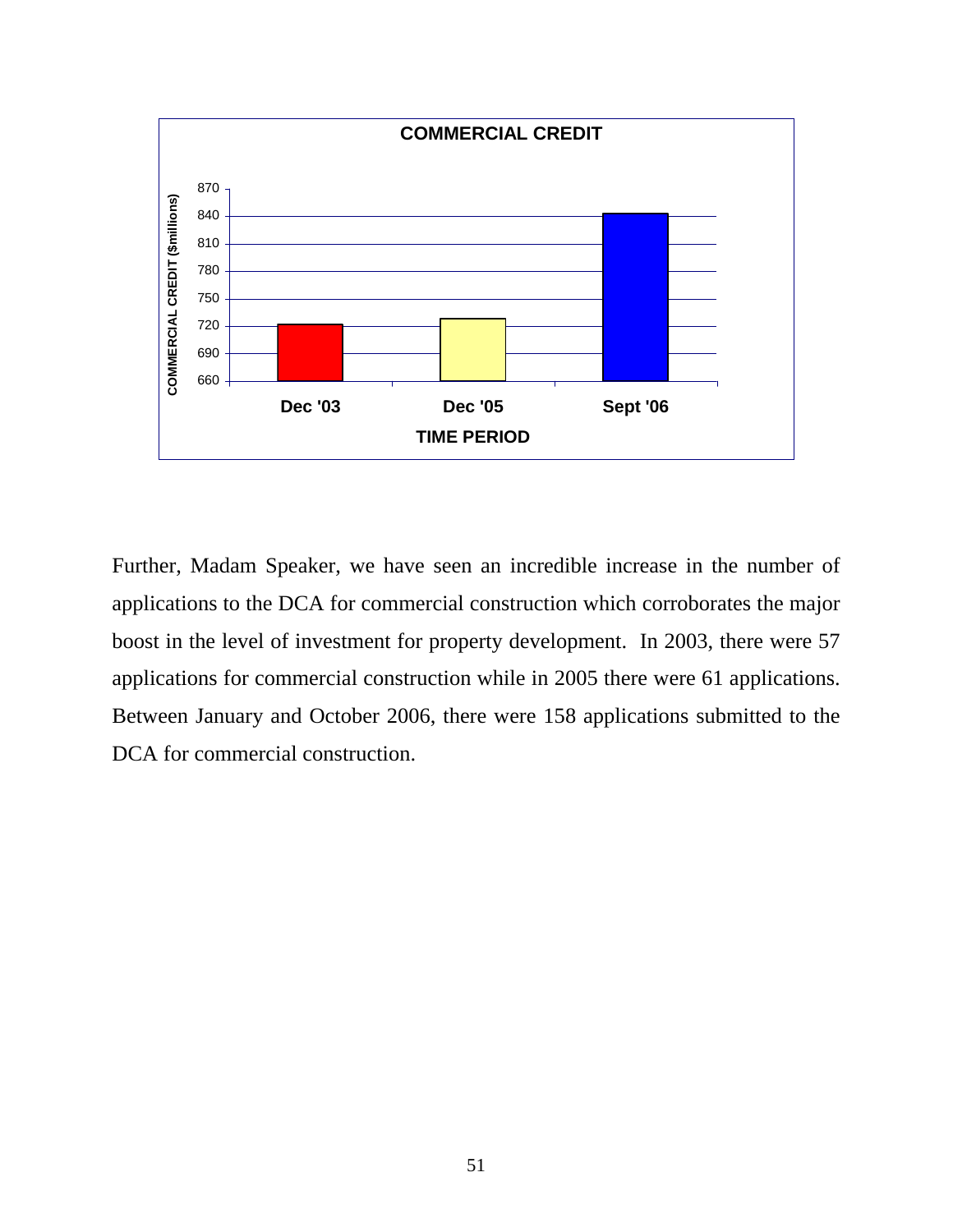

#### **Success at Facilitating Business:**

#### **Madam Speaker:**

While the discredited soothsayers across the floor may be flabbergasted by the impressive expansion in private sector activity, we, however, are by no means surprised. We have always been confident that our efforts to promote private sector activity through sound fiscal, institutional and legislative reform initiatives would reap substantial rewards.

 It was, Madam Speaker, simply a matter of sowing good seeds and awaiting a bountiful harvest.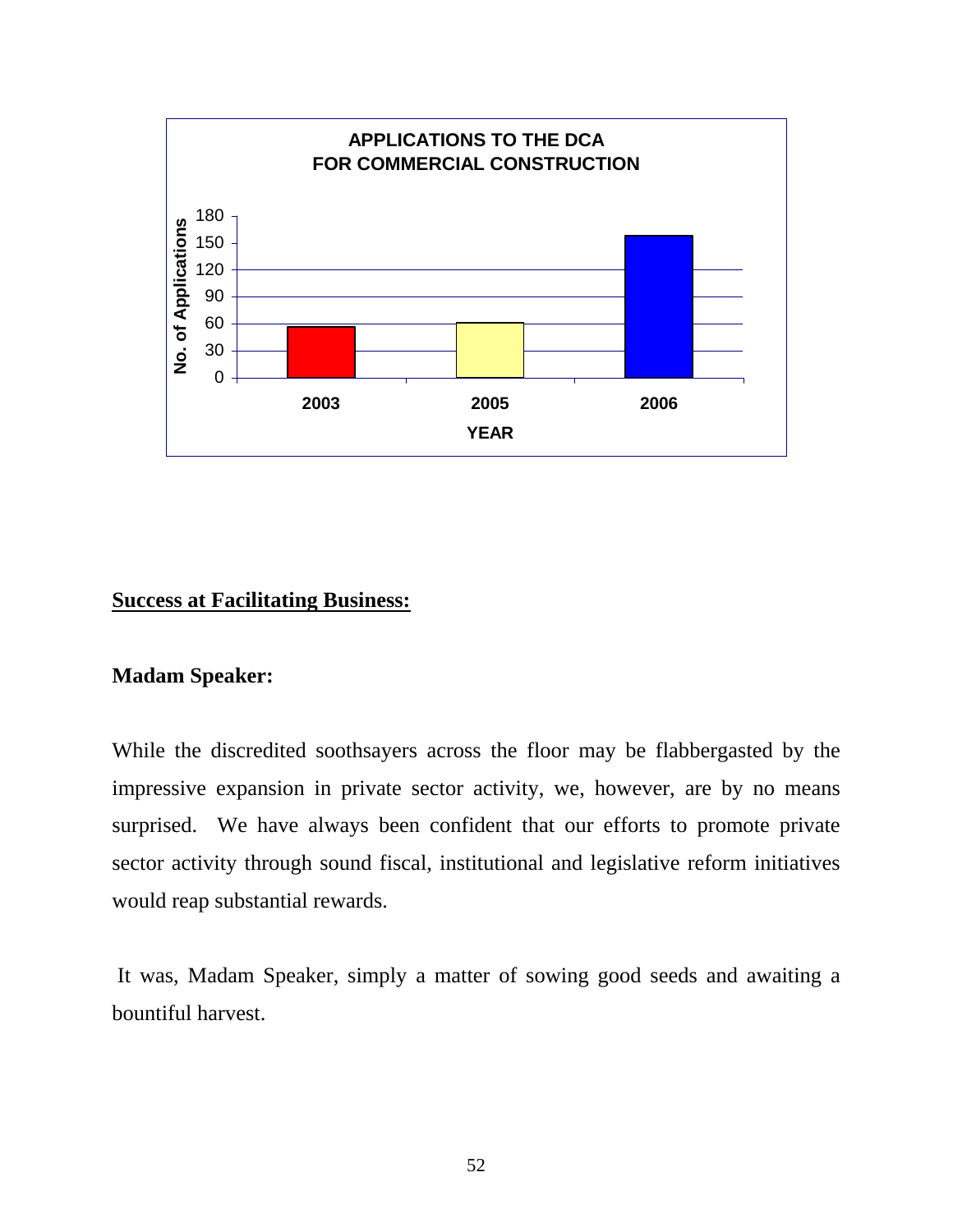If the strong economic performance for 2006 is not a sufficient indicator of the positive impact of our policies and the success of our efforts to focus on facilitating business activity, then perhaps the World Bank's Doing Business 2007 Report can assist in silencing our detractors.

The Doing Business 2007 Report assessed the business climate in 175 developed and developing countries. Madam Speaker, I am pleased to inform this Honourable House that Antigua and Barbuda ranked  $33<sup>rd</sup>$  out of the 175 countries. In fact, apart from St. Lucia, Antigua and Barbuda was the highest ranking Caribbean nation.

This is certainly an accomplishment of which all Antiguans and Barbudans should be proud. We are surely encouraged by this outstanding performance and will continue to emphasize private sector friendly policies to ensure that Antigua and Barbuda moves up in the ranking.

# **Economic Cooperation with the United States Agency for International Development:**

**Madam speaker:**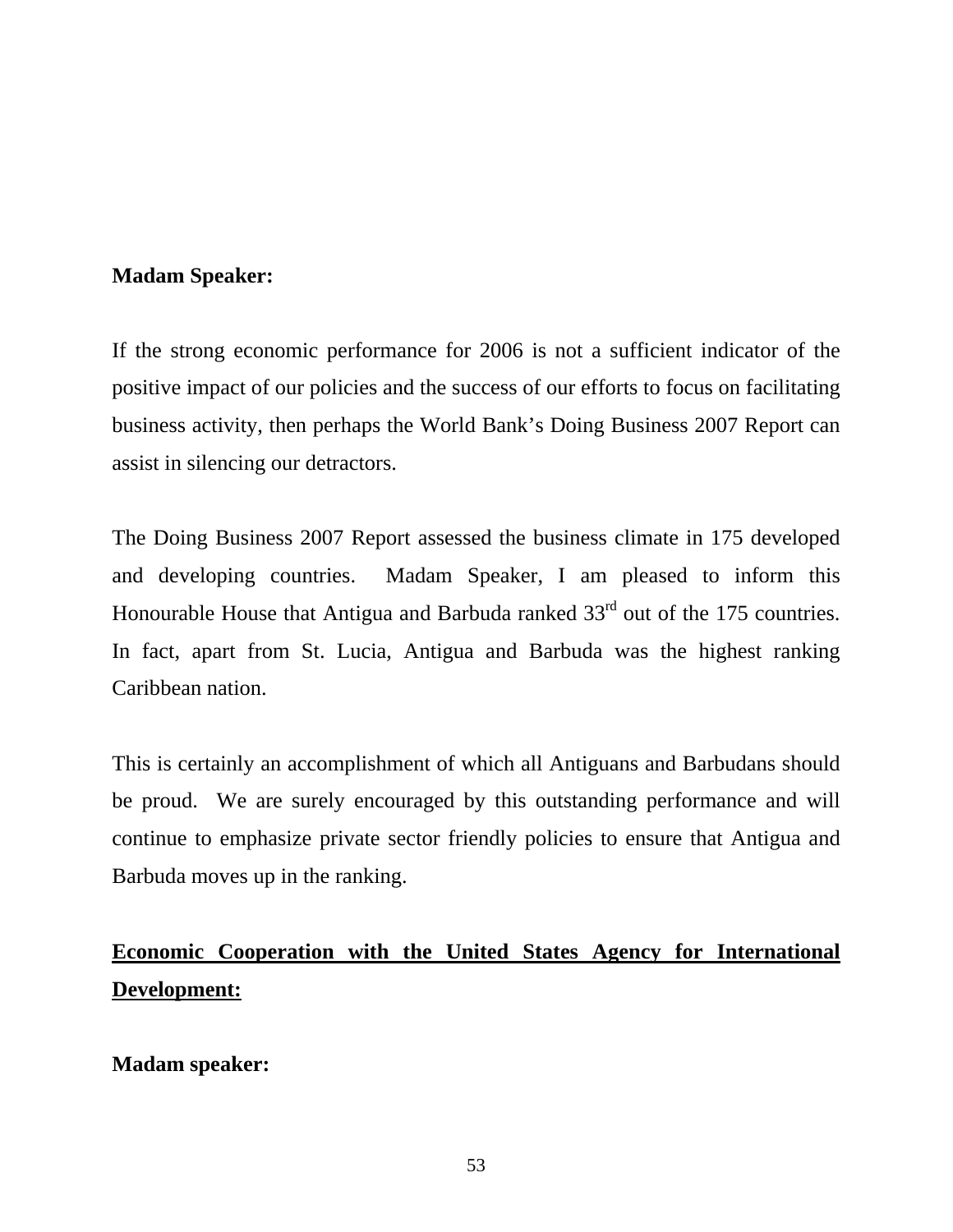In September 2005, the Governments of Antigua and Barbuda and the United States signed a Memorandum of Understanding (MOU) establishing a bilateral economic cooperation agreement. This cooperation agreement, which is being administered by the United States Agency for International Development (USAID) Caribbean Open Trade Support (COTS), provides technical and financial support to Antigua and Barbuda for activities that promote economic growth and competitiveness.

To date, Madam Speaker, the USAID through the COTS has expended about US\$2 million on a variety of initiatives at both the private and public sector levels.

Specifically, the COTS project provided technical assistance for legislative drafting with particular emphasis on the development of legislation that would enhance Antigua and Barbuda's capacity to fully comply with the WTO and CSME processes. This initiative, which will continue in 2007, also sought to advance the reform agenda that would strengthen competitiveness within the local business environment.

#### **Madam Speaker:**

The project also collaborated with local business organizations to facilitate the establishment of an Umbrella Business Forum (UBF). This alliance should provide the basis for individual associations to jointly represent their interests on critical economic and trade issues to the Government and at the regional level.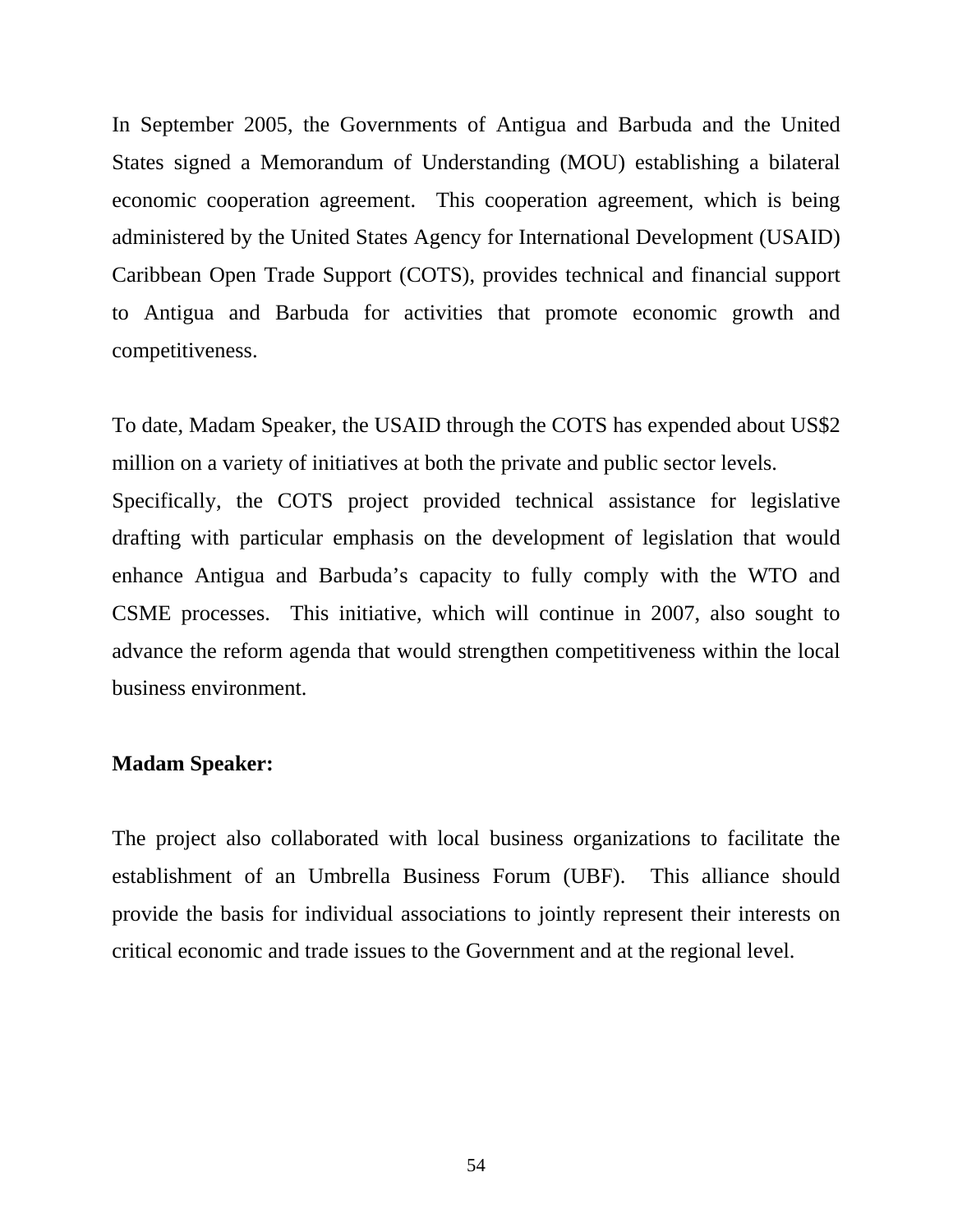Over the past year, the COTS has also provided support and technical assistance on matters such as:

- **strengthening capacity of the Statistics Division;**
- creating a comprehensive tax guide;
- developing a national trade policy framework;
- streamlining arrangements for a company registration process;
- facilitating Antigua and Barbuda's participation in the World Bank's Doing Business survey; and
- promoting disaster risk reduction.

In addition, Madam Speaker, the project assisted in public awareness initiatives aimed at improving private sector understanding of business opportunities through regional and international integration.

The Government of Antigua and Barbuda is very grateful for the assistance provided under the aegis of this economic cooperation agreement and anticipates an intensification of activities in 2007 that will benefit both private and public sector entities.

### **Social and Economic Cooperation with the Republic of Cuba:**

### **Madam Speaker:**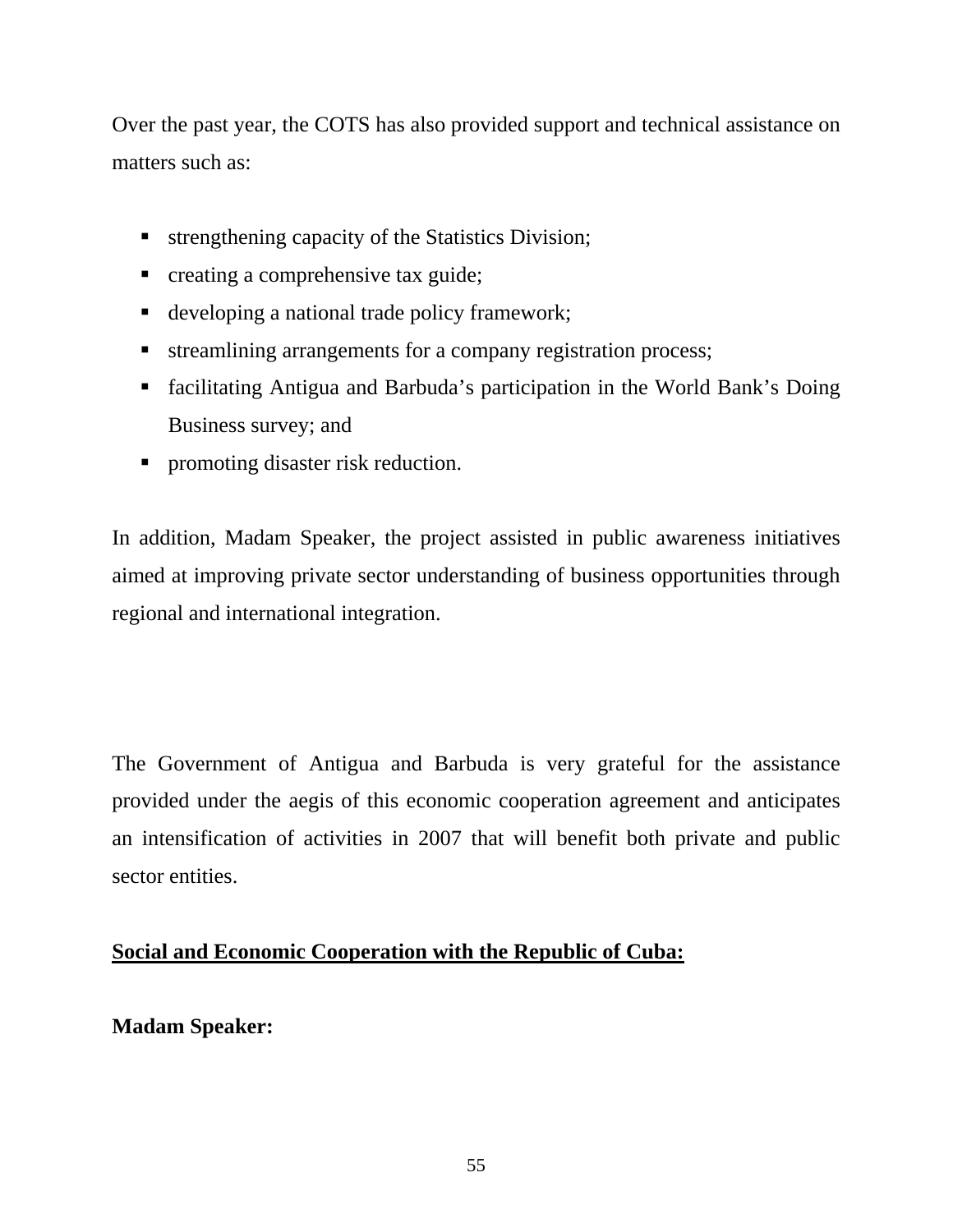The Government of Antigua and Barbuda established diplomatic relations with the Republic of Cuba in 1994. Since then, both nations have sought to capitalize on a mutually beneficial relationship which has grown exponentially in recent years. Antigua and Barbuda and Cuba share many common historical bonds, which have been consolidated through a number of joint cooperation initiatives.

Cuba, to date, has been the main source of scholarship opportunities to Antigua and Barbuda, thus, aiding in the Government's desire to provide universal access to education. The nation has been the recipient of more than three hundred scholarships in the past eight (8) years since the Cuban Scholarship Programme began in 1998 with more than half that number being awarded in the past three (3) academic years.

#### **Madam Speaker:**

Our students are currently enrolled in various universities and institutions of higher learning in a wide range of disciplines throughout Cuba including medicine, various fields of engineering, accounting, economics, information technology and telecommunications, sports and education.

Recently the Government has embarked upon a series of initiatives aimed at addressing social and economic issues in view of national development and as such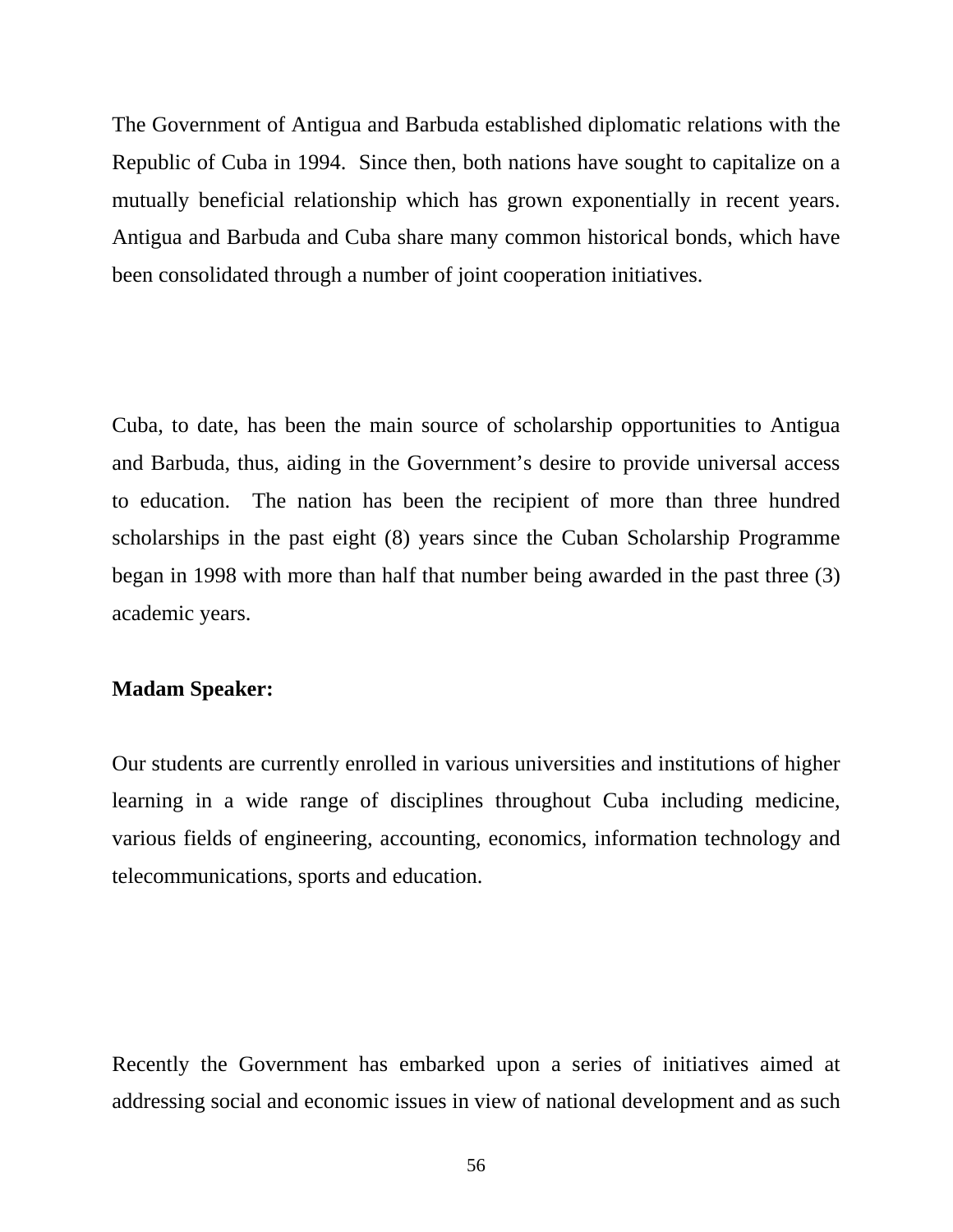has fortified collaborative efforts with Cuba. A number of areas of cooperation have been identified to which the Cuban government and people have pledged their support and solidarity.

#### **Madam Speaker:**

Education is a most vital area for long term national benefit. In this regard, the Cuban government has agreed to increase the number of scholarships annually from fifty (50) in 2005 to a record number of seventy-six (76) in 2006. At present, there are more than 250 Antiguan and Barbudan students in Cuba. Apart from education there are a number of other areas of cooperation from which Antigua and Barbuda stands to benefit in its drive toward national development.

Some of these include:

- Medicine There are 33 Cuban doctors and technicians working at the Holberton Hospital and 50 Antiguan and Barbudan students studying medicine in Cuba. The Eye-care programme has provided an extraordinary service to over 13,500 citizens of this country up to June of this year. Nearly 800 of these traveled to Cuba for specialist eye care services.
- Public Works a number of initiatives such as road works, and energy saving initiatives have been implemented.
- Sports
- Culture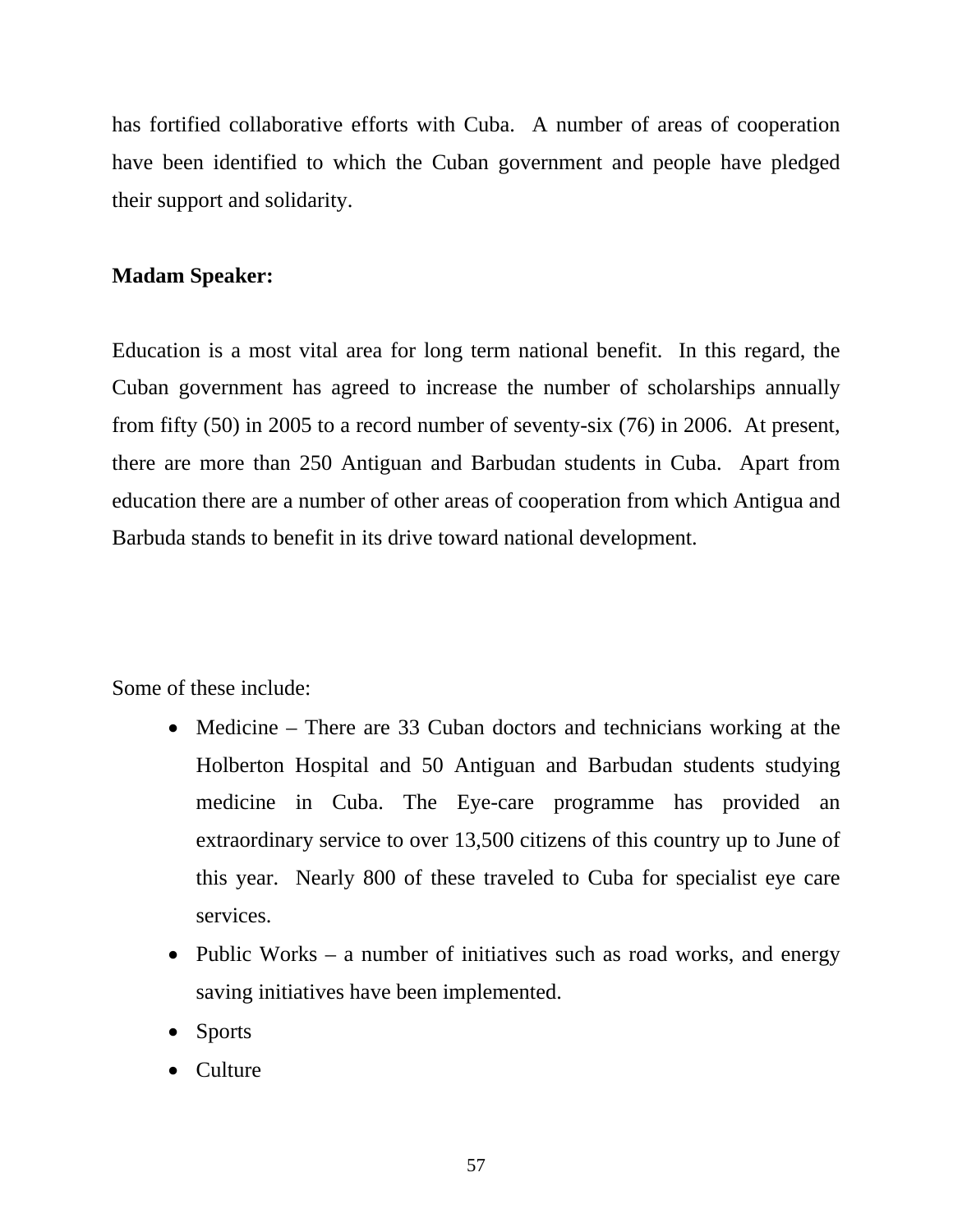- Agriculture
- Fisheries
- Civil Aviation
- Social Transformation

It is evident, Madam Speaker, that our relationship with the Republic of Cuba is quite dynamic and extensive and is one that we would hope to maintain and develop even further as the Government seeks to empower and elevate the status of each citizen of Antigua and Barbuda.

### **Social and Economic Cooperation with the Bolivarian Republic of Venezuela:**

### **Madam Speaker:**

The Government of Antigua and Barbuda has, since 1982, enjoyed diplomatic relations with the Government and people of the Bolivarian Republic of Venezuela. Over the past few years, we have seen this relationship intensify and blossom further with increased cooperation on social and economic matters.

This cooperation between our two nations has allowed for the exchange of ideas and for collaboration on issues that are critical to the further development of our peoples. A major component of the economic and social cooperation initiative between our two nations is the Petro Caribe Energy Cooperation Agreement which was signed in 2005.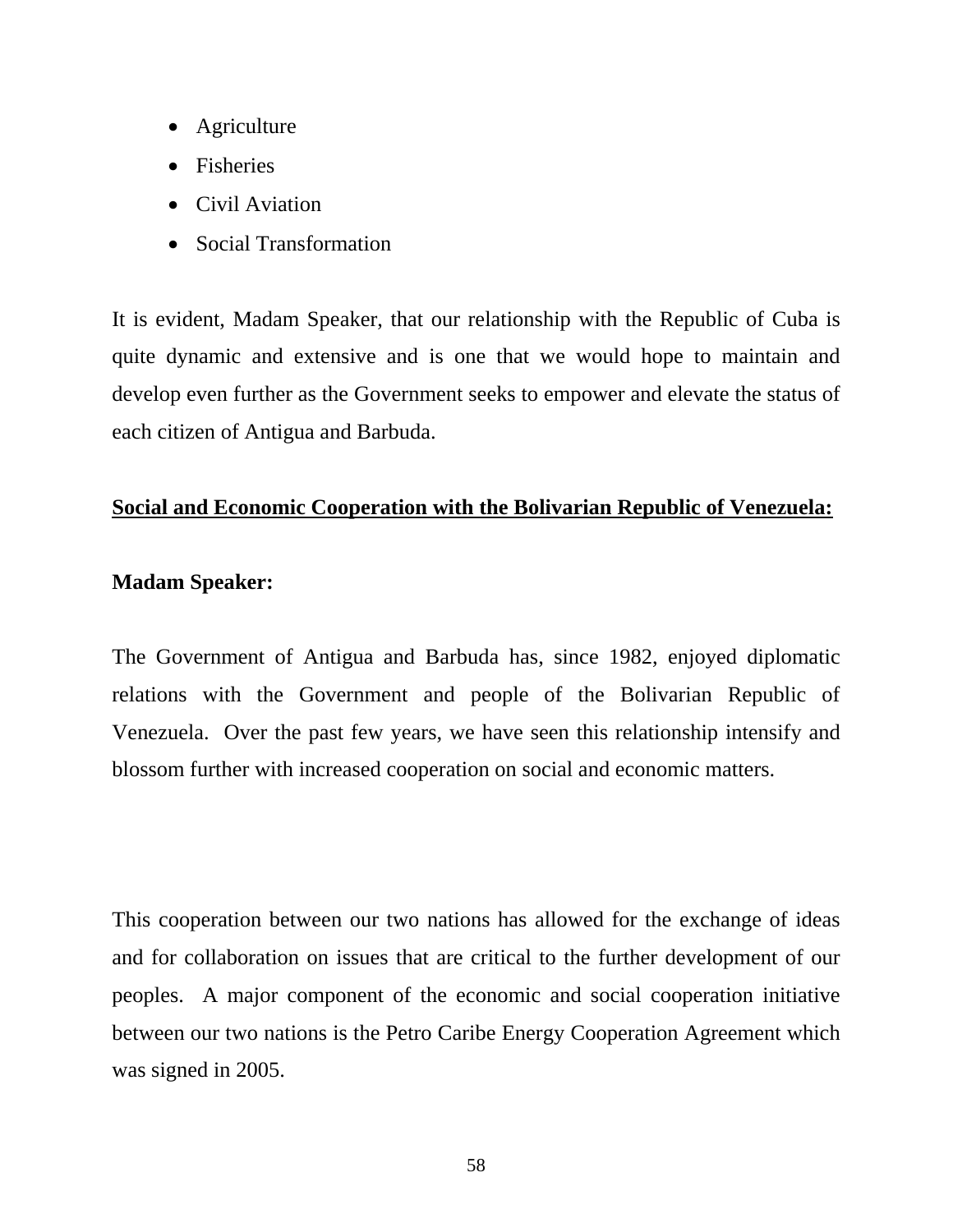In 2006, we worked closely with officials from Venezuela to establish the mechanisms that would allow for the implementation of this energy cooperation agreement. As a result of this arrangement, Antigua and Barbuda will receive fuel from Venezuela at market prices and be able to finance a portion of the cost of this fuel through a concessionary loan, which is to be repaid over a period of up to 25 years.

We are currently finalizing internal mechanisms that would ensure that the loan is repaid without drawing on the Consolidated Fund. More importantly, the resources from the concessionary loan will be utilized to finance critical social programmes aimed at enhancing the welfare of the citizens of Antigua and Barbuda.

#### **Madam Speaker:**

The generosity of the Government of the Bolivarian Republic of Venezuela was further demonstrated with the provision of assistance in the areas of civil aviation and airport development. Venezuela has agreed to provide a US\$20 million loan to facilitate the further strengthening of LIAT and to help finance structural changes that would secure more viable and sustainable operations of the airline.

Further, as we prepare for the anticipated influx of visitors for Cricket World Cup 2007, it is essential that important upgrade work be undertaken at the V. C. Bird International Airport. In this regard, Madam Speaker, the Government of Venezuela has provided the Government of Antigua and Barbuda with a generous grant of US\$7.5 million or EC\$20.1 million for redevelopment works at the Airport.

59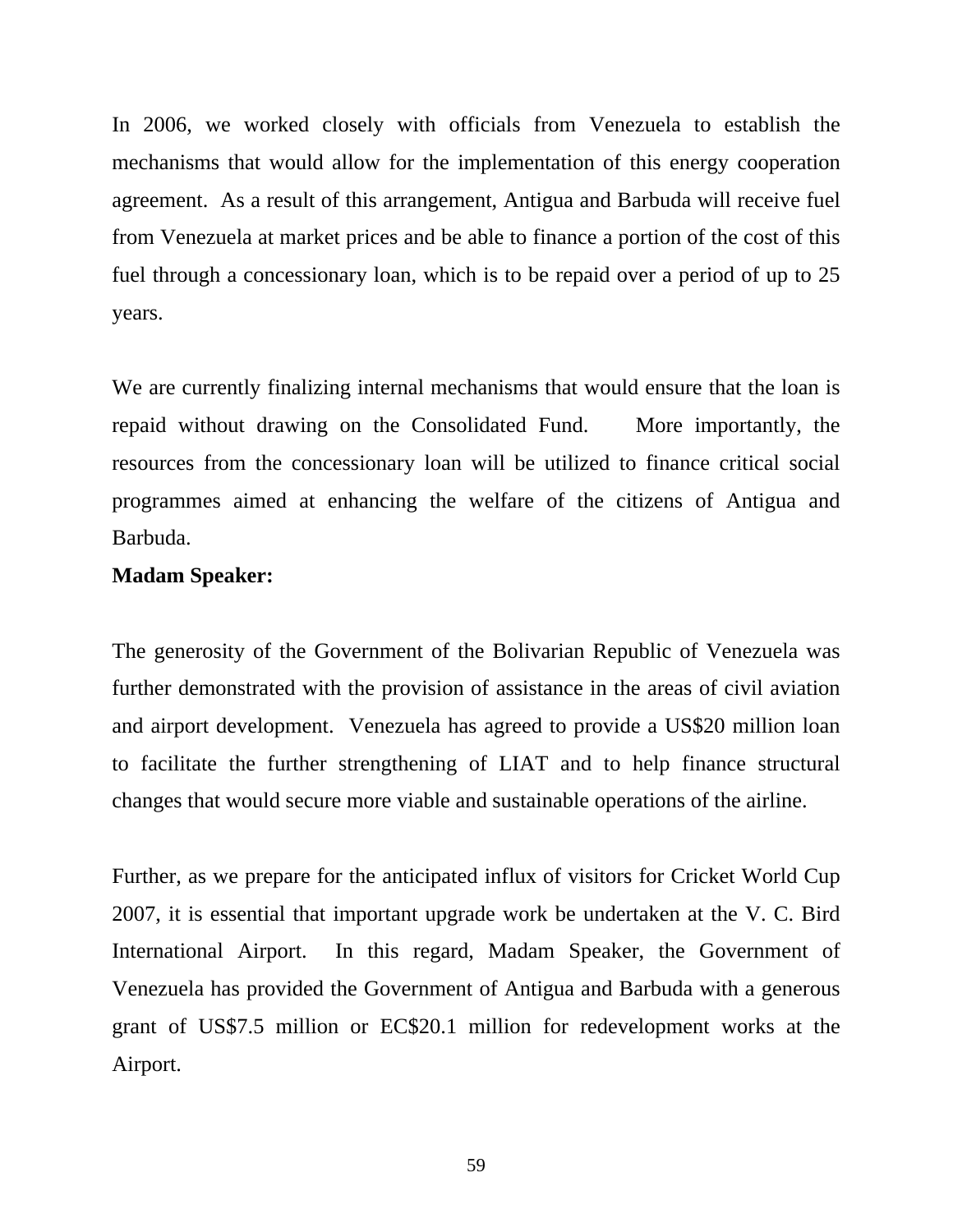These resources will be utilized to expand the arrivals and departure areas and will facilitate the upgrade of air conditioning and electrical facilities.

The support and generosity of the Government and people of Venezuela have proven invaluable to Antigua and Barbuda. We are indeed very grateful for the assistance received to date and anticipate the further enhancement of our relationship.

In fact, Madam Speaker, we are currently exploring other areas of cooperation, including the development of an affordable housing project, which would redound to the benefit of all citizens of Antigua and Barbuda and to which Venezuela has pledged to assist with a concessionary loan of US\$20 million.

#### **Social and Economic Cooperation with the People's Republic of China:**

#### **Madam Speaker:**

Antigua and Barbuda has enjoyed strong diplomatic relations with the People's Republic of China since 1983. For over two decades, the Government and people of Antigua and Barbuda have benefited from the generosity of the People's Republic of China in many areas, including social and infrastructural development, capacity building, and human resource development.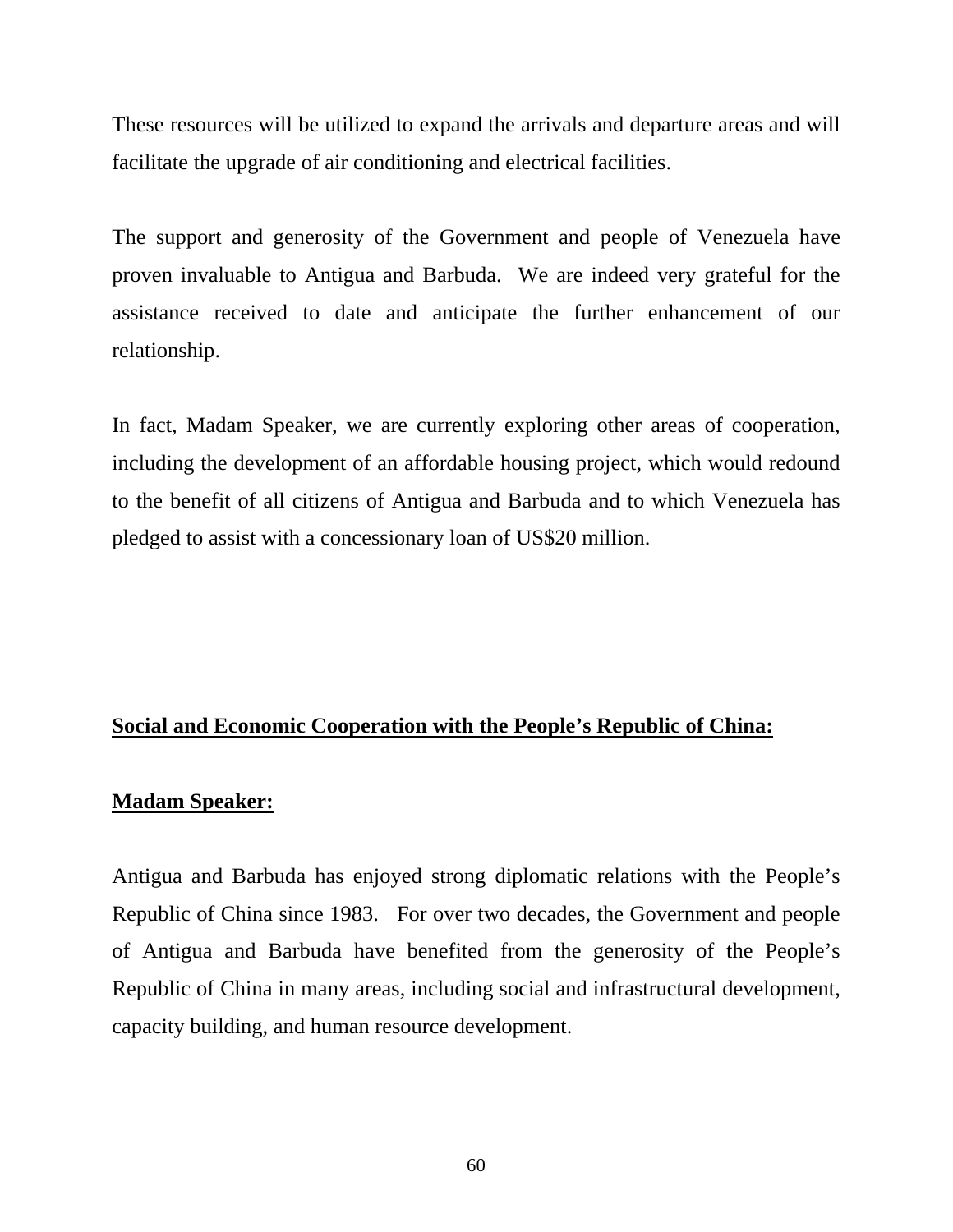As a result of this long lasting friendship we have been able to make the necessary preparations to effectively host Cricket World Cup 2007. With the financial and human resource contributions received, we have been able to construct the Sir Vivian Richards Stadium and other critical ancillary structures. For this, Madam Speaker, we are entirely grateful.

Madam Speaker, the People's Republic of China, through its Exim Bank, has also supported our efforts to develop high quality health care facilities in Antigua and Barbuda. The resources received have moved us one step closer to realizing the completion of the Mount St. John Medical Centre which will provide affordable health care services to all Antiguans and Barbudans.

To assist the Government in its efforts to advance a number capital development projects, the Chinese Government has again displayed an extraordinary level of generosity by pledging \$6.5 million to the Government and people of this nation.

Madam Speaker, these resources will go a long way toward promoting further social and economic developments that will directly impact the lives of our citizens.

Antigua and Barbuda has also benefited from technical training in many areas relating to economic and social development. In particular, Madam Speaker, we have had the opportunity to cooperate with the People's Republic of China to further enhance defense services and to promote tourism development.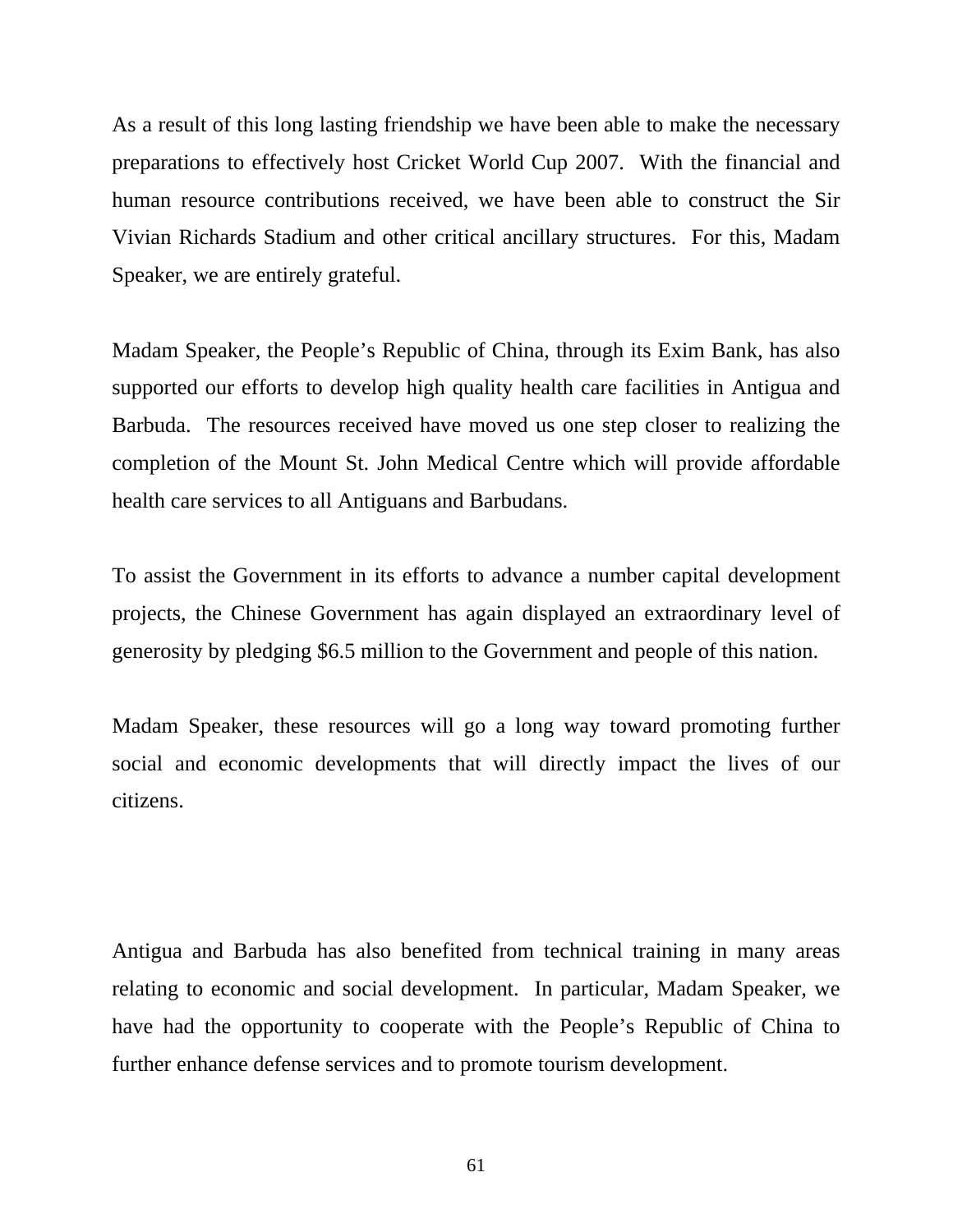Through the provision of twenty-five scholarships to young Antiguans and Barbudans, the Peoples Republic of China will be making an even greater investment in the future development of this nation.

Finally, the Government commends the People's Republic of China for its commitment to economic and social cooperation with Antigua and Barbuda. The implications of this close relationship between our two nations are far-reaching and have drawn our Government's and peoples closer together.

#### **Madam Speaker:**

On behalf of the Honourable Prime Minister, the Government and citizens of Antigua and Barbuda, I say thank you to the Government of the People's Republic of China. We anticipate that our relationship will continue to grow and transform as we approach the  $25<sup>th</sup>$  anniversary of our diplomatic relations.

#### **Report on Fiscal Performance – Foundations for Change and Growth:**

#### **Madam Speaker:**

Since assuming office in March 2004, the United Progressive Party (UPP) Administration has worked tirelessly to correct a plethora of macroeconomic imbalances that were created by the former administration.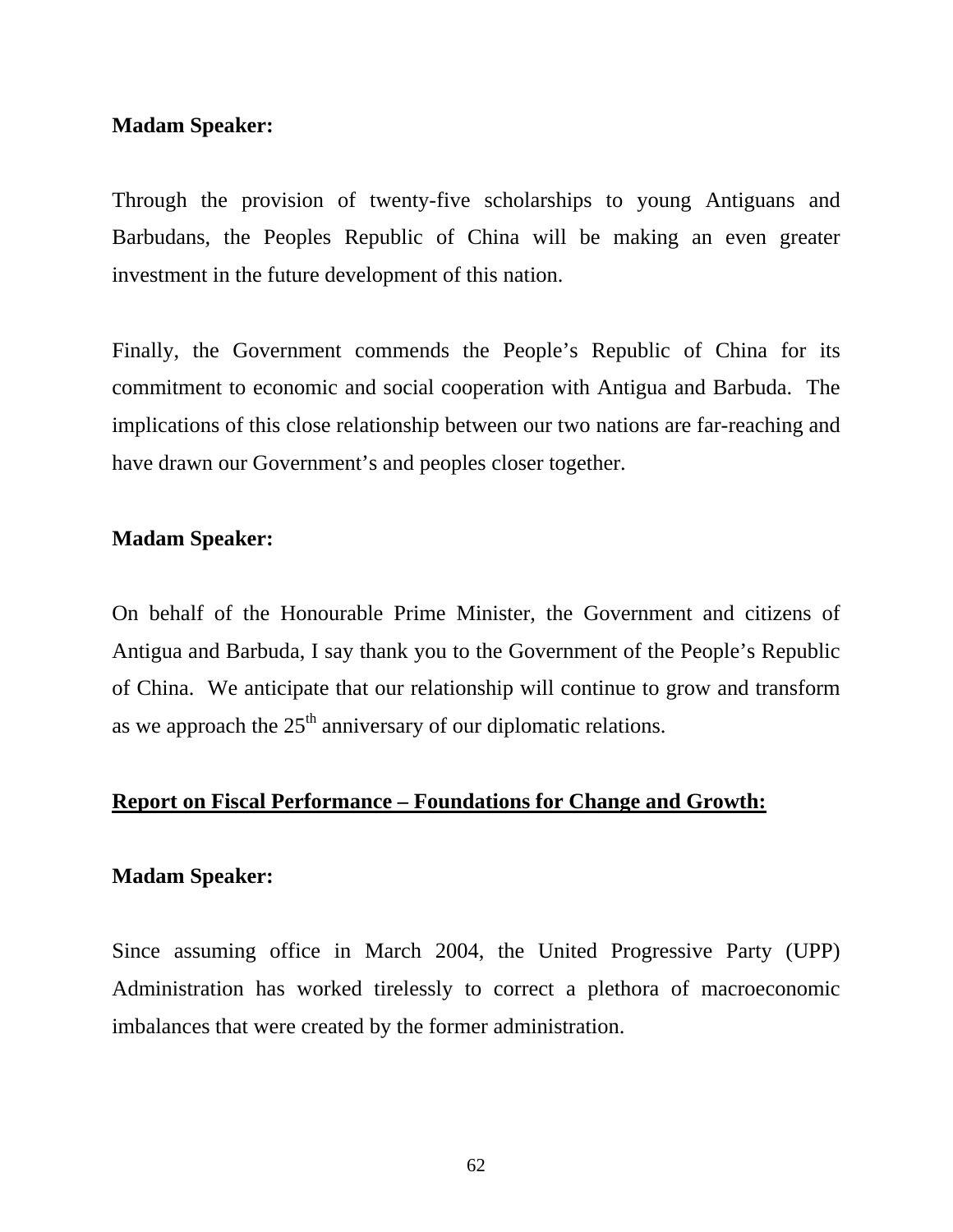The issues with which we have had to grapple include significant fiscal deficits, unsustainable debt, weak or non-existent institutions to facilitate economic growth, and inadequate structural and economic policies.

We recognized that a comprehensive fiscal reform programme was required to correct these imbalances and to place the economy of Antigua and Barbuda on a more sustainable path towards growth and development.

In this regard, the UPP Administration articulated a reform programme that would improve the fiscal position, reduce the public debt, promote investment in social and physical capital, and encourage private sector development.

The specific measures and policies that formed part of this fiscal reform programme were intended to facilitate the achievement of a number of fiscal objectives and macroeconomic goals to include:

- A current account surplus equal to 4% of GDP within 5 years;
- An overall fiscal balance not exceeding -3% of GDP within 5 years;
- Disbursed outstanding debt not exceeding 60% of GDP within 10 years;
- Debt service to current revenue ratio of no more than 15% within 5 years;
- Full employment in the Antigua and Barbuda economy;
- Containing inflation rates to no more than 3% annually; and
- Sustaining real growth in annual output of no less than 5%.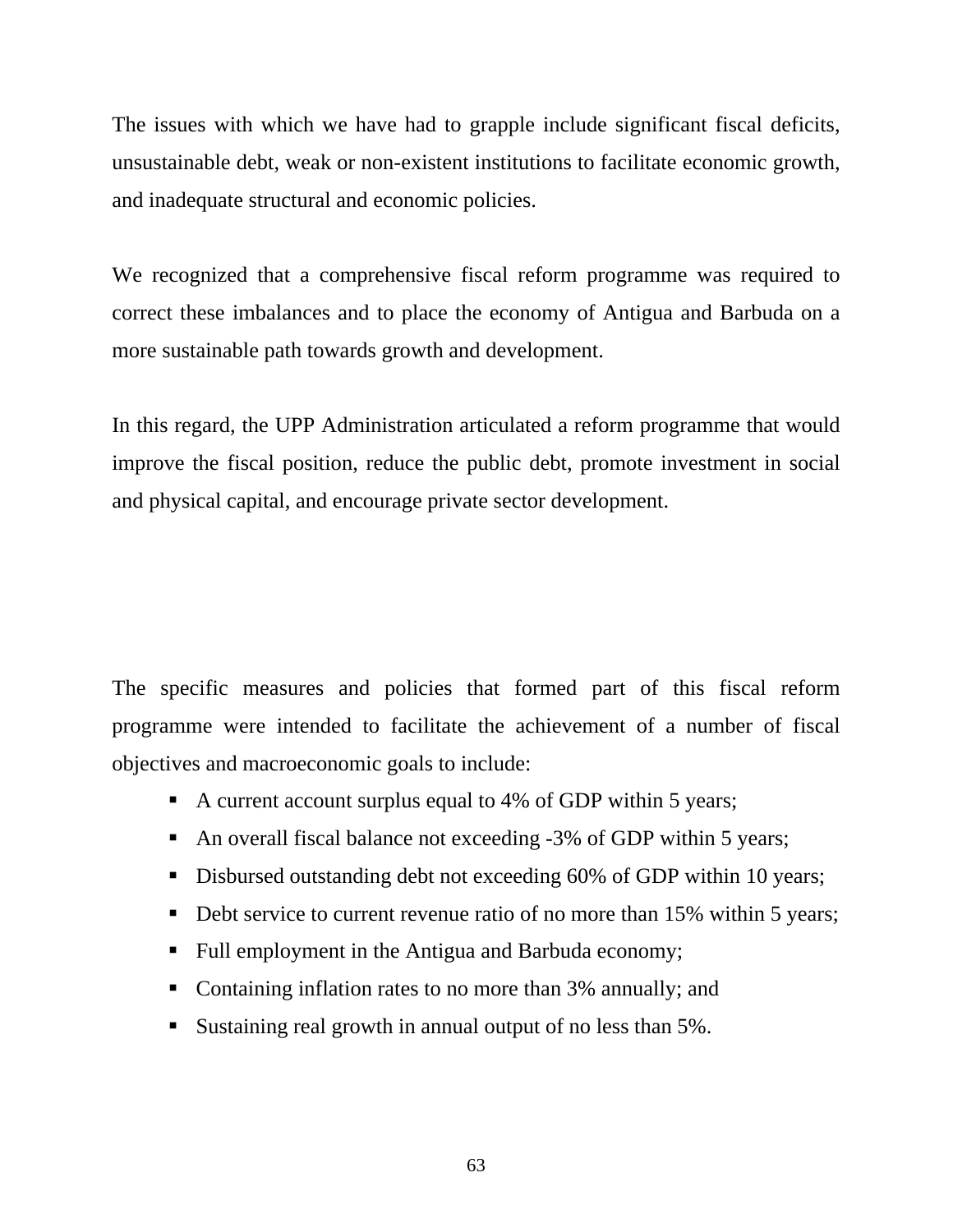To lay the foundation that would ensure that Antigua and Barbuda was on the right path towards the attainment of these fiscal objectives and macroeconomic goals, we focused on:

- a. Improving revenue collection from existing revenue streams;
- b. Introducing new revenue measures;
- c. Removing inefficient, low-yielding revenue measures;
- d. Streamlining the public service;
- e. Enhancing efficiency and productivity in the public sector;
- f. Rationalizing government expenditure; and
- g. Ensuring the implementation of efficient expenditure management systems.

### **Madam Speaker:**

We firmly believe that a critical role of Government is to facilitate private sector development. As such we concentrated on:

a. establishing mechanisms to facilitate and promote investment;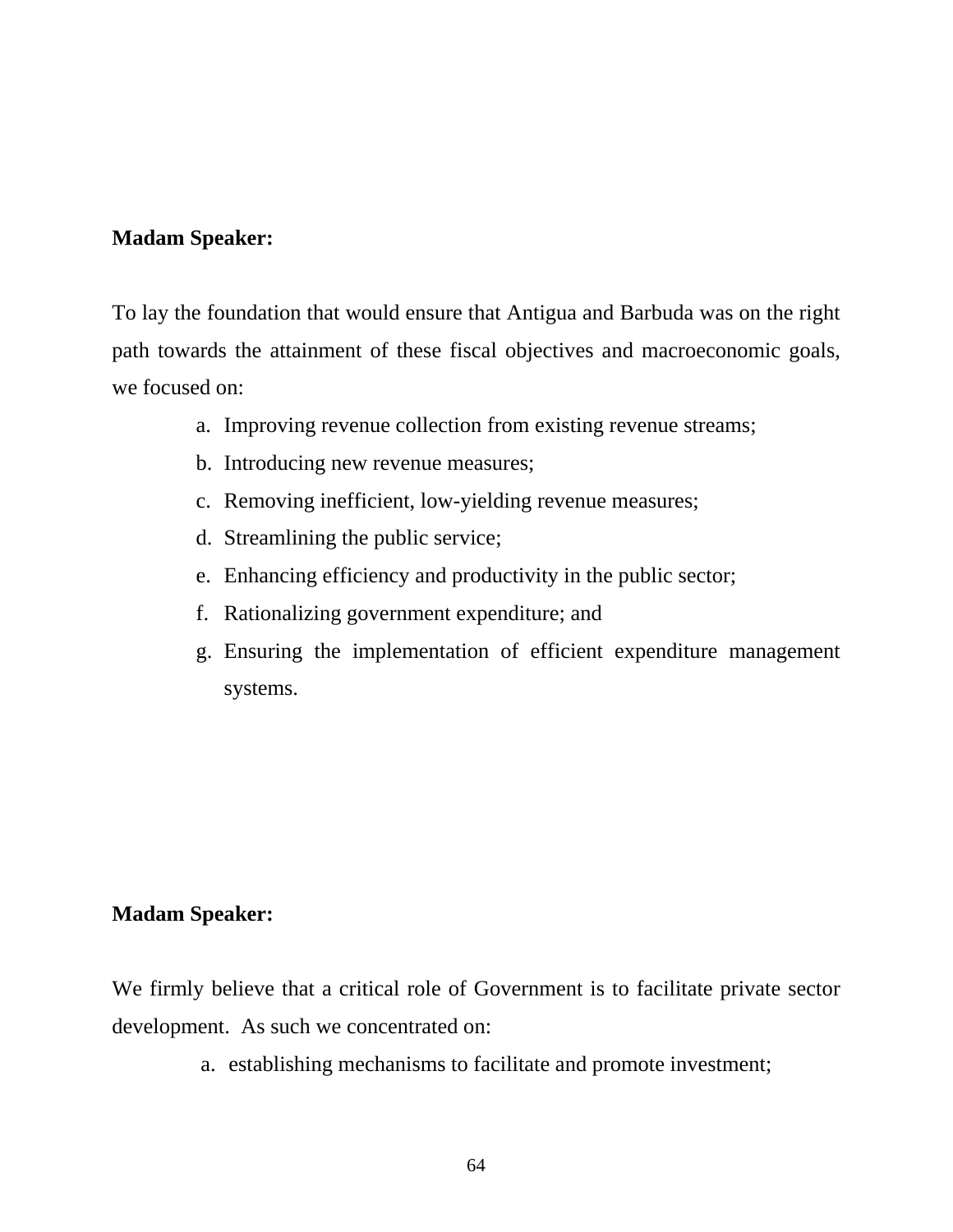- b. transforming Government departments to ensure improved services to business entities;
- c. pursuing programmes that would enhance competitiveness and overall economic performance;
- d. creating the appropriate legislative environment that would allow businesses and entrepreneurs to take advantage of Cricket World Cup 2007; and
- e. Implementing mechanisms that will facilitate the development of micro and small businesses.

While this Government considered the improvement in fiscal and macroeconomic performance a priority, we remained committed to our motto of putting "People First". As such, our strategy for righting the fiscal and economic wrongs was accompanied by specific measures that would bring relief and targeted support to the population.

Our fundamental belief was and remains that no responsible government should pursue a reform agenda that unduly burdens the populace. Indeed, the success of our reform efforts will be dependent on the ability of our people and businesses to adjust and adapt to the transformation process.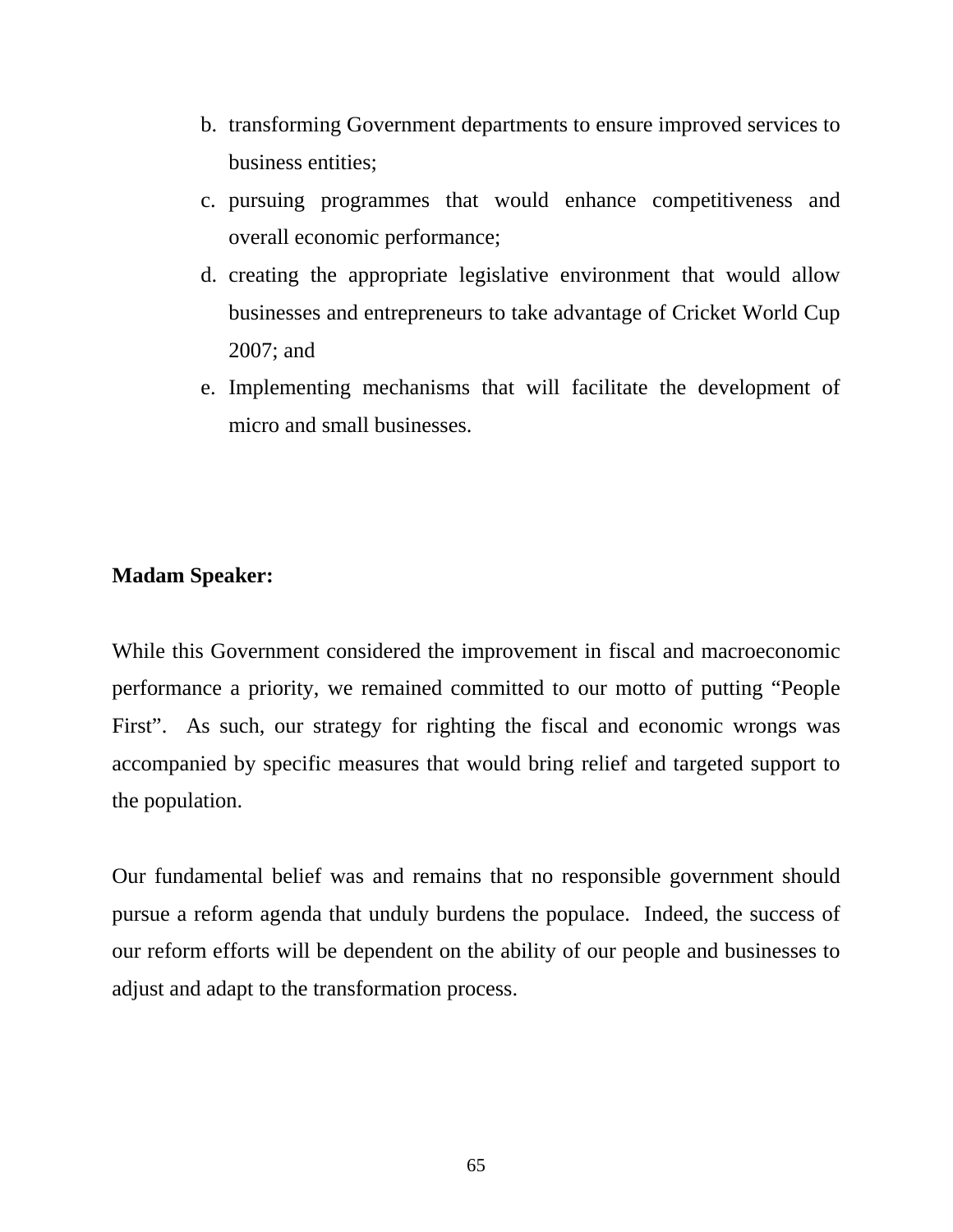For the two years and eight months that the UPP has held the fiscal and economic reigns in Antigua and Barbuda, we have implemented an impressive array of fiscal and economic measures and policies, all of which were presented to the people of Antigua and Barbuda before implementation, through a process of national consultations. On the revenue side, we:

- Reintroduced the Personal Income Tax:
- Reduced the Corporate Income Tax from 35% to 30% with a further reduction to 27.5% for banks that offer residential mortgage rates of 8% or less and prime lending rates not higher than 10%.
- Removed the 2% tax on gross turn over;
- Eliminated the 3% tax on loans to non-citizens;
- Abolished several nuisance taxes including the Radio and TV License;
- Removed the 15% Entertainment tax on local promoters; and
- In-keeping with our ECCB obligations, removed the 1% Foreign Exchange Levy and the administrative requirement that the conversion of any sum greater than or equal to \$250,000 into a foreign currency must receive government approval.

To commence the rationalization and streamlining of public expenditure, we:

- i. Introduced a cap of \$100 million on concessions;
- ii. Transferred Government's international telephone service to the Cable and Wireless Corporate Plan;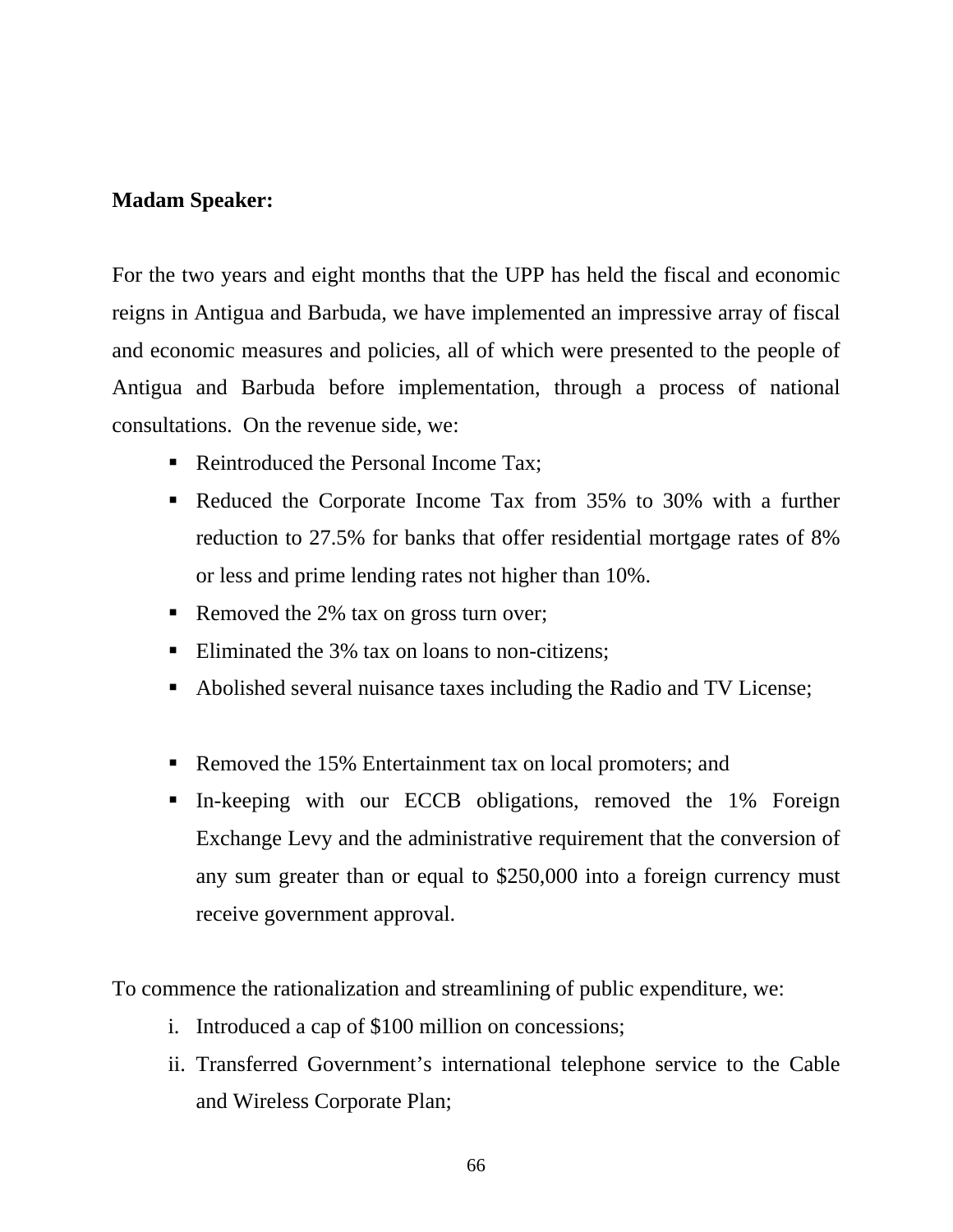- iii. Implemented a Cash Management and Expenditure Control System;
- iv. Introduced the Voluntary Separation and Early Retirement Programme (VSEP);
- v. Enhanced and implemented the Public Sector Investment Programme (PSIP); and
- vi. Introduced the electronic financial management system, FreeBalance.

We are happy to report that the implementation of these various policies and measures has already to begun to generate improvements in fiscal performance.

The current account balance, which is the difference between Government's recurrent revenue and recurrent expenditure, was in a deficit position of \$118.6 million or 5.8% of GDP in 2003.

As a result of our fiscal reform programme, we were able, in less than two years, to shrink this deficit by nearly 35% to \$77.6 million in 2005. The current account deficit in 2006 amounted to \$63.8 million which is 46% lower than the deficit of 2003.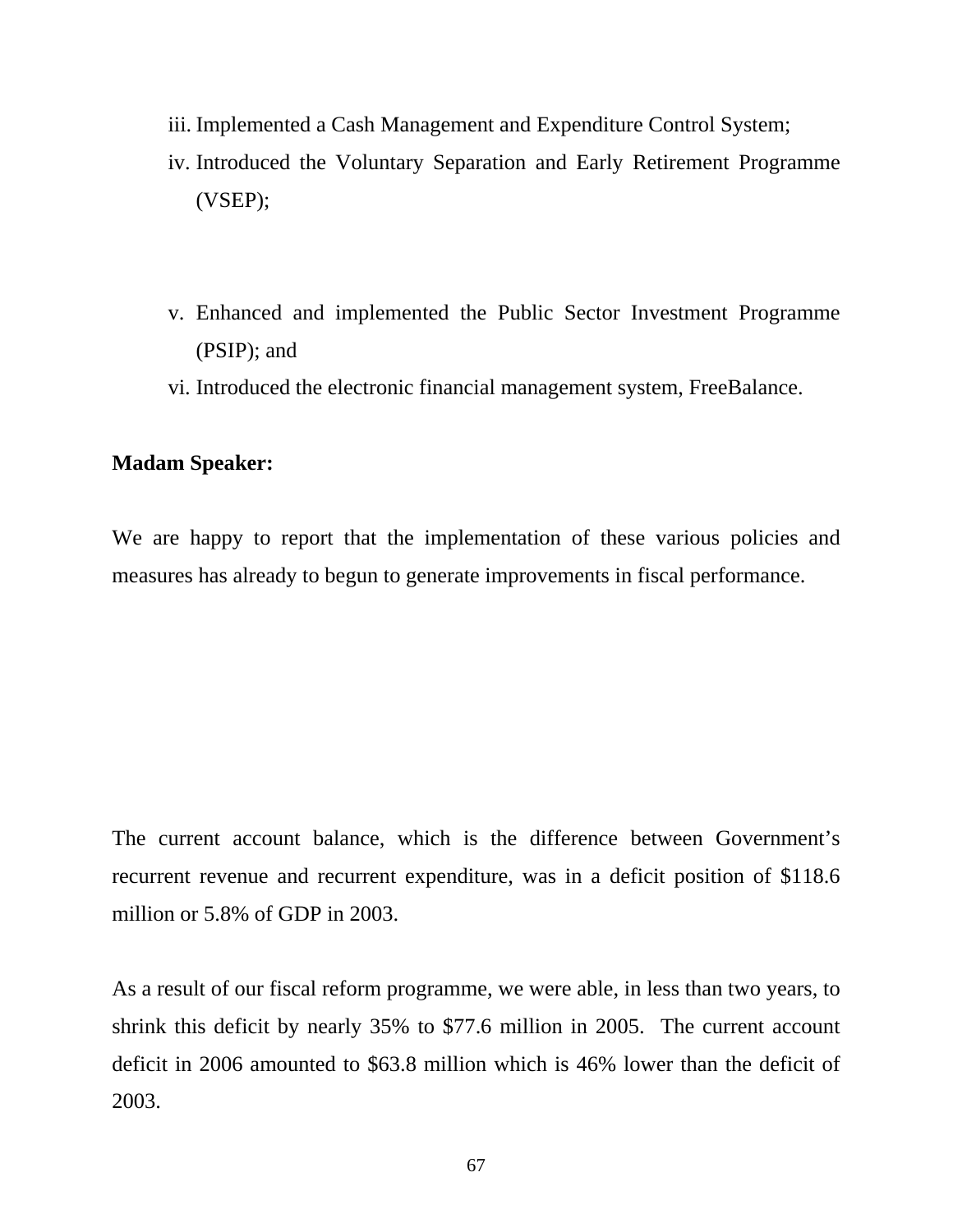

In terms of the overall fiscal balance, which is the difference between total revenue and total expenditure, there was a 31.5% decline in the deficit from \$193.5 million in 2003 to \$132.6 million in 2005.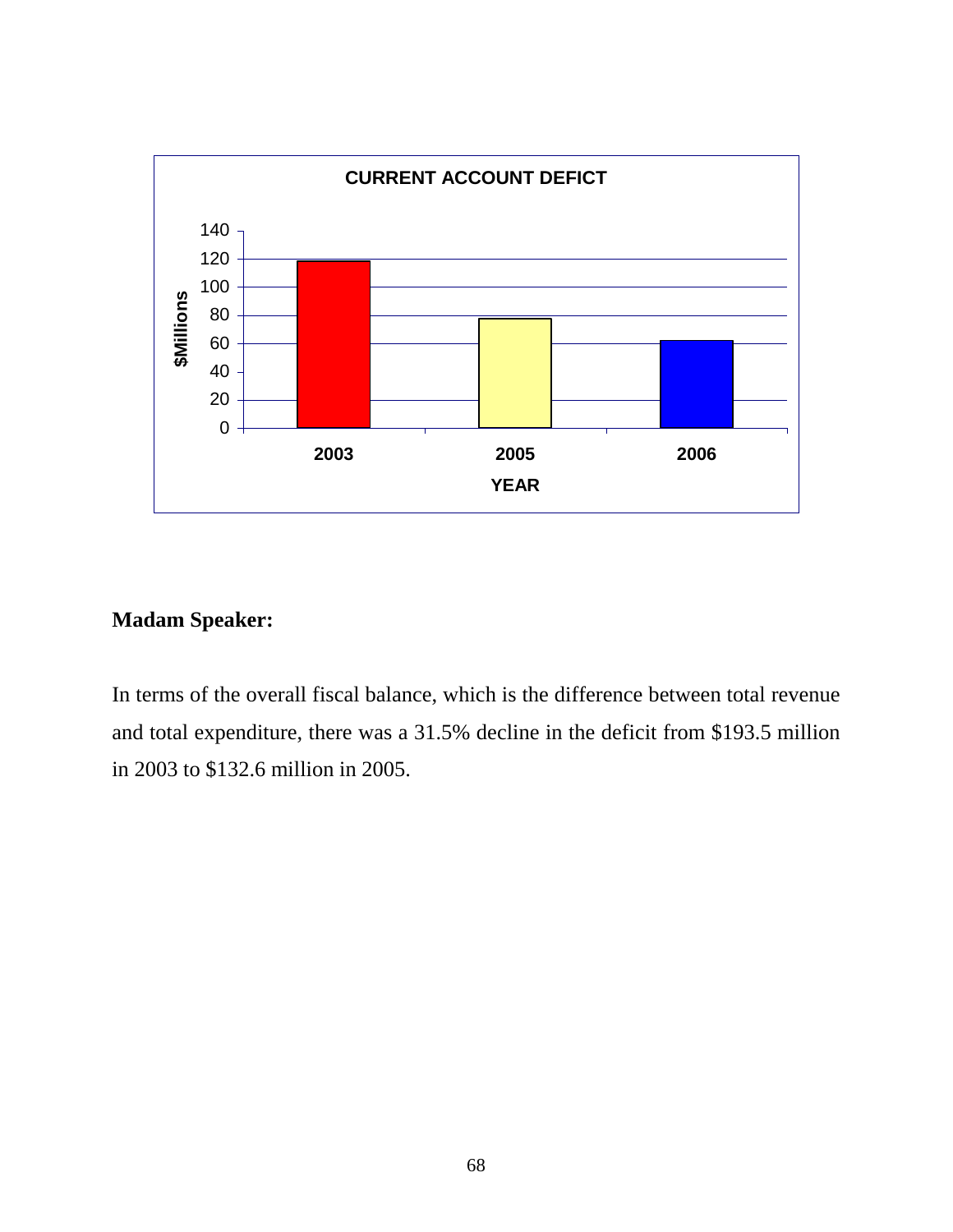

We however project, Madam Speaker, that by the end of 2006 the overall deficit is likely to be higher than in 2005 at \$178.5 million due to the significant level of capital expenditure on infrastructural and other development projects related to Cricket World Cup 2007.

Nevertheless, the overall deficit for 2006 would still remain below the level recorded in 2003.

#### **Madam Speaker:**

What makes this decline in the deficits even more profound is the fact that capital expenditure increased by 16% from \$81.2 million in 2003 to \$94.2 million in 2005. In 2006, capital expenditure was over 150% higher than in 2003 at \$206.3 million.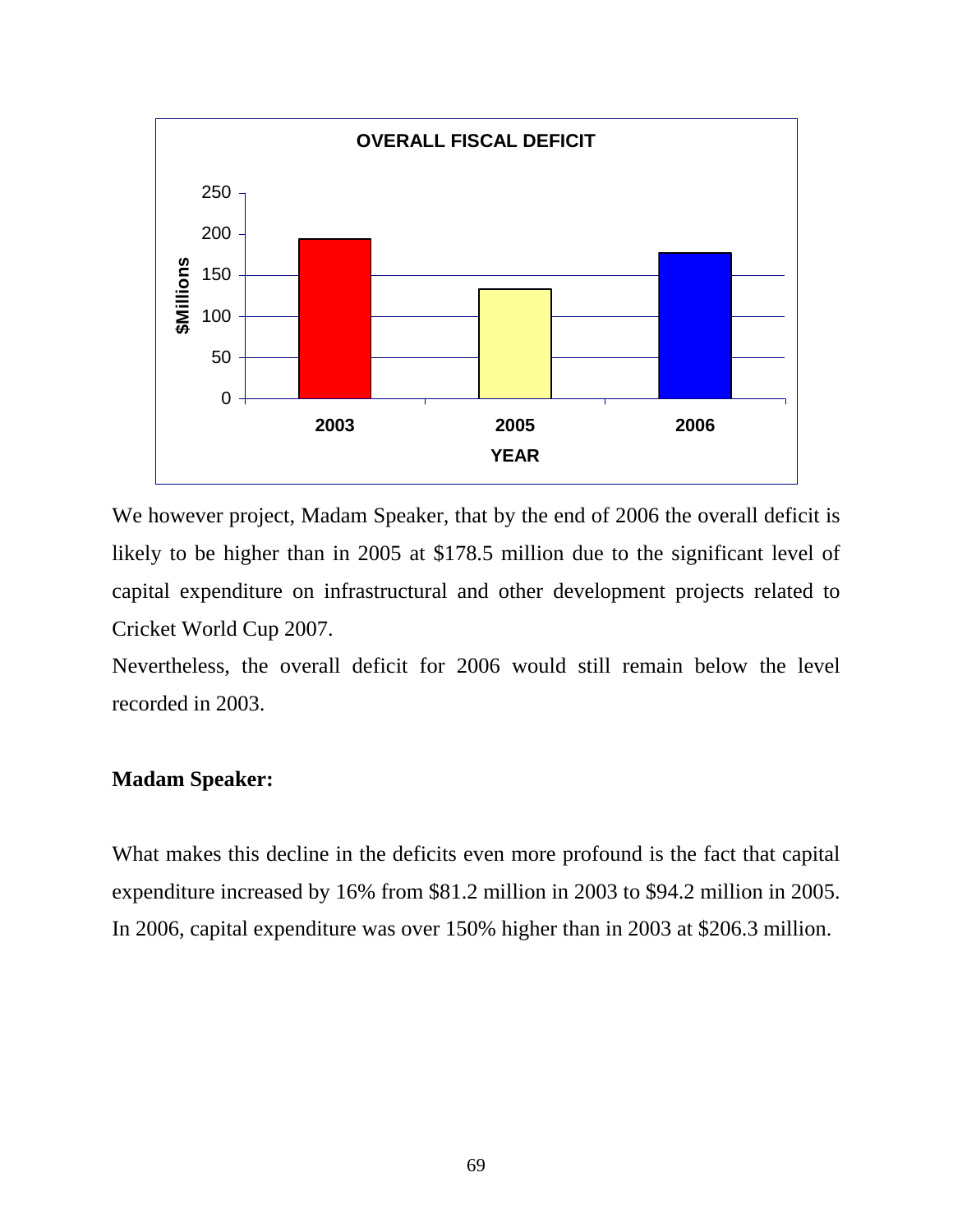

This is just one of the many examples that I will present today to demonstrate that, with sound economic policies, it is possible to implement an effective reform programme without diminishing economic and social welfare.

Madam Speaker, these figures state the indisputable, undeniable and unimpeachable fact that this Government has more than risen to the task of righting decades of fiscal blunders.

The strong performance on the fiscal account should come as no surprise to the people of this nation. Every step of the way, we demonstrated our commitment to transparency and accountability by reporting on the work we have been doing over the past 2 years and 8 months.

70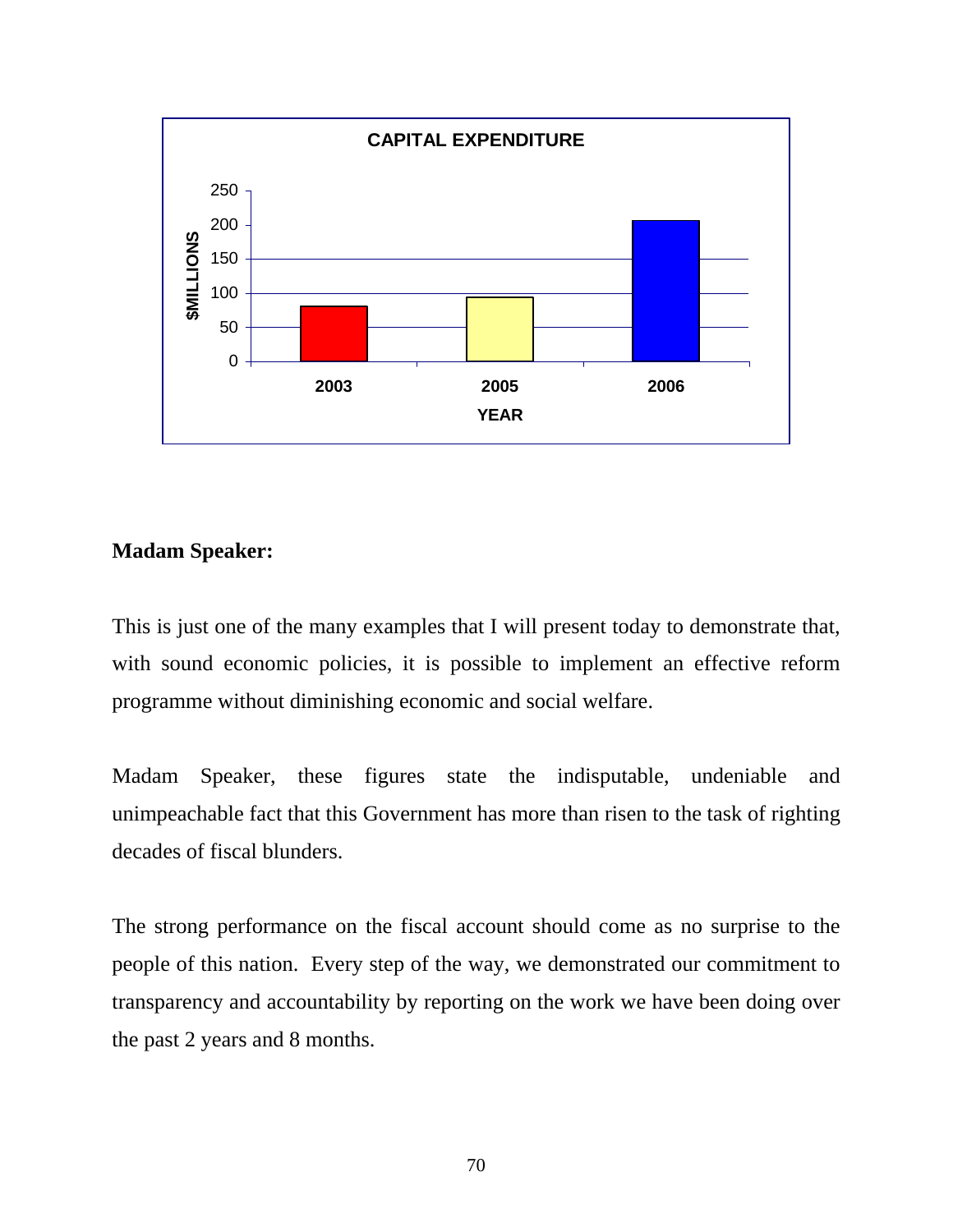In fact, in July of this year, we held a National Economic Symposium where we presented the facts and figures in respect of economic and fiscal performance. The Symposium was open to all Antiguans and Barbudans and participants were given the opportunity to engage Government officials and regional and international experts in discussions about the economic environment in Antigua and Barbuda.

Along with Government officials, the presenters and discussants at the Symposium included experts from the IMF, the World Bank, the CDB, the ECCB, and local private sector and trade union representatives.

Madam Speaker, we desperately sought to include the esteemed members of the Opposition in the Symposium in an effort to ultimately raise the quality of our Parliamentary debates on the economy; but, not surprisingly, they declined the opportunity to engage in open discussions with us, our regional and international counterparts and the public of Antigua and Barbuda.

Perhaps, Madam Speaker, their preferred medium of dialogue is one where they would not be obliged to rationally and intellectually discuss economic issues that confront this nation.

Our National Economic Symposium was hailed a success by regional and international agencies as well as our nationals. We take this opportunity, Madam Speaker, to thank the Governor of the ECCB, the Chairman of LIAT, CDB, USAID, IMF, the EU, CIDA, UNDP, other members of the donor community, our debt consultants, the Antigua and Barbuda Chamber of Commerce, the Antigua and Barbuda Employers' Federation, the Social Security Board, the Antigua and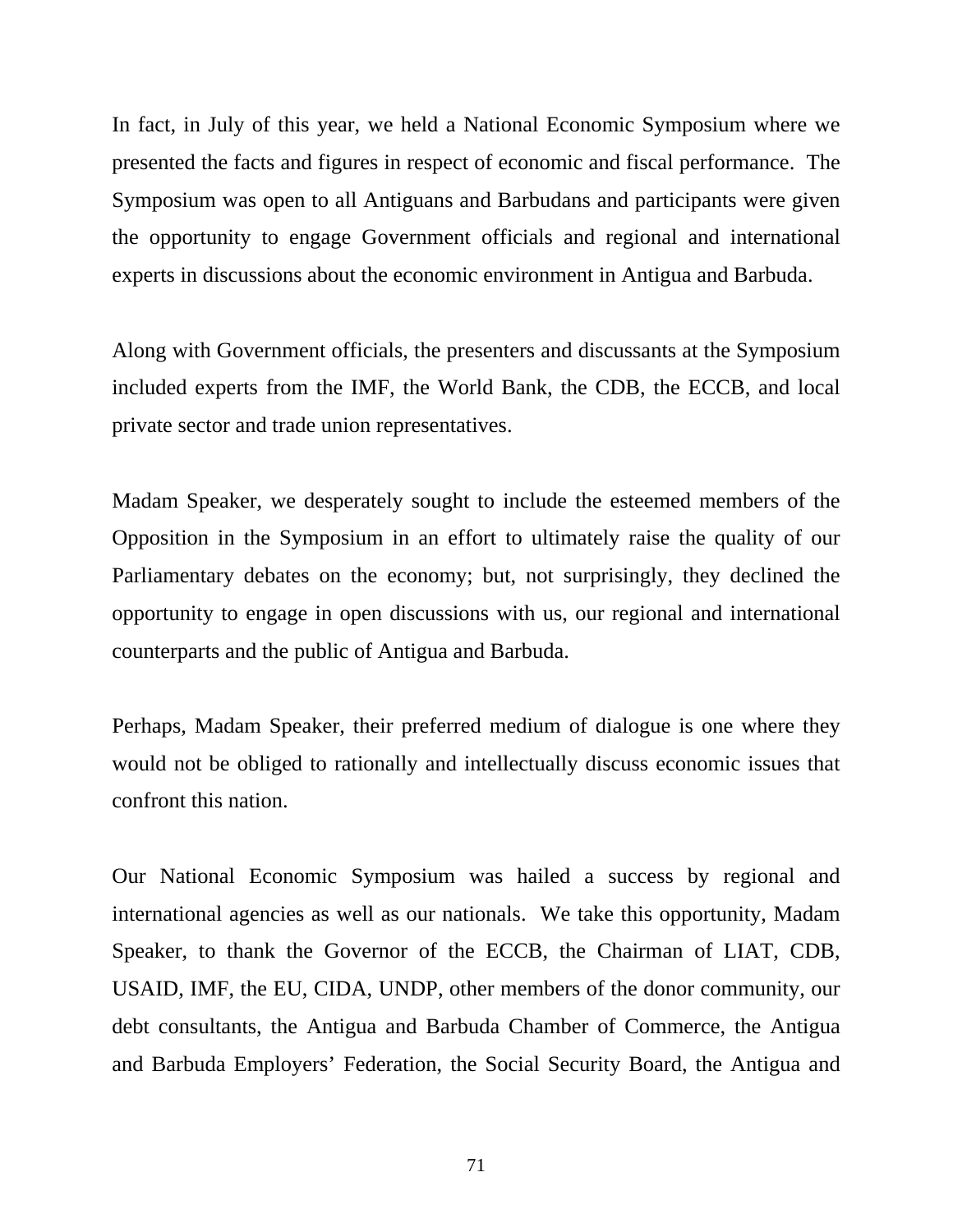Barbuda Development Bank, and all other participants for their valuable contributions and unwavering support.

We were encouraged by the feedback received following the Symposium and will continue to utilize such channels to disseminate information and encourage national dialogue on the economic transformation and future development of Antigua and Barbuda.

#### **Expenditure in 2006:**

# *Expenditure on the Police Force*  **Madam Speaker:**

We spent \$2 million in 2006 to provide additional crime fighting equipment to the Royal Antigua and Barbuda Police Force. This has helped to enhance the capacity of this critical arm of the Government to effectively carry out its duties and responsibilities to the general public.

Madam Speaker, this Government also spent over \$5 million in 2006, to liquidate arrears owing to the State Insurance Corporation in respect of premiums for insurance coverage for police officers.

These monies were owing from as far back as 1998 and had the unfortunate result of delaying the payment of benefits to police officers and their families. In

72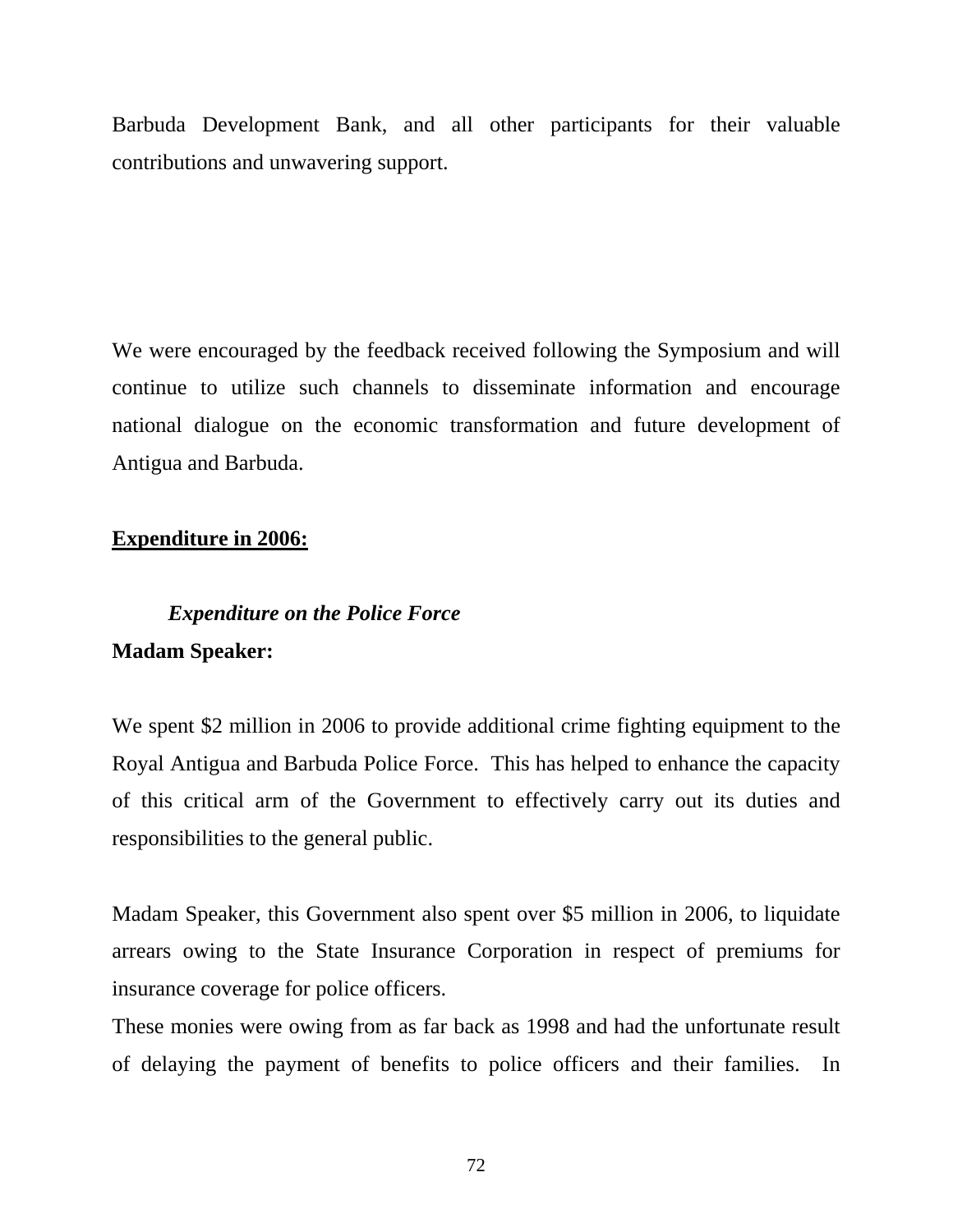addition, we settled outstanding arrears in the amount of \$1.2 million to the Police Credit Union which was accumulated over several years.

# *Expenditure on Health Care facilities*  **Madam Speaker:**

With a concessionary loan of 7.8 million United States Dollars from the People's Republic of China, we have commenced work to complete the construction of the Mount St. John Medical Centre. In addition, we sought to enhance the effective operations of the Holberton Hospital in order to ensure that the Holberton Hospital could adequately function as the primary health care facility.

#### *Refurbishment of Sporting Facilities*

#### **Madam Speaker:**

In 2006, we undertook an extensive programme to refurbish several sporting facilities across the island. This programme was implemented at a cost of \$4.5 million and resulted in the commencement, and in some cases the completion, of works at the YMCA grounds, the Antigua Recreation Grounds, the Fort Road Basketball court, and the Johnson's Football Stadium.

#### *Road Works*

In 2006, this Government focused on construction and maintenance of roads. Madam Speaker, while we recognize that the enhancement of the road network in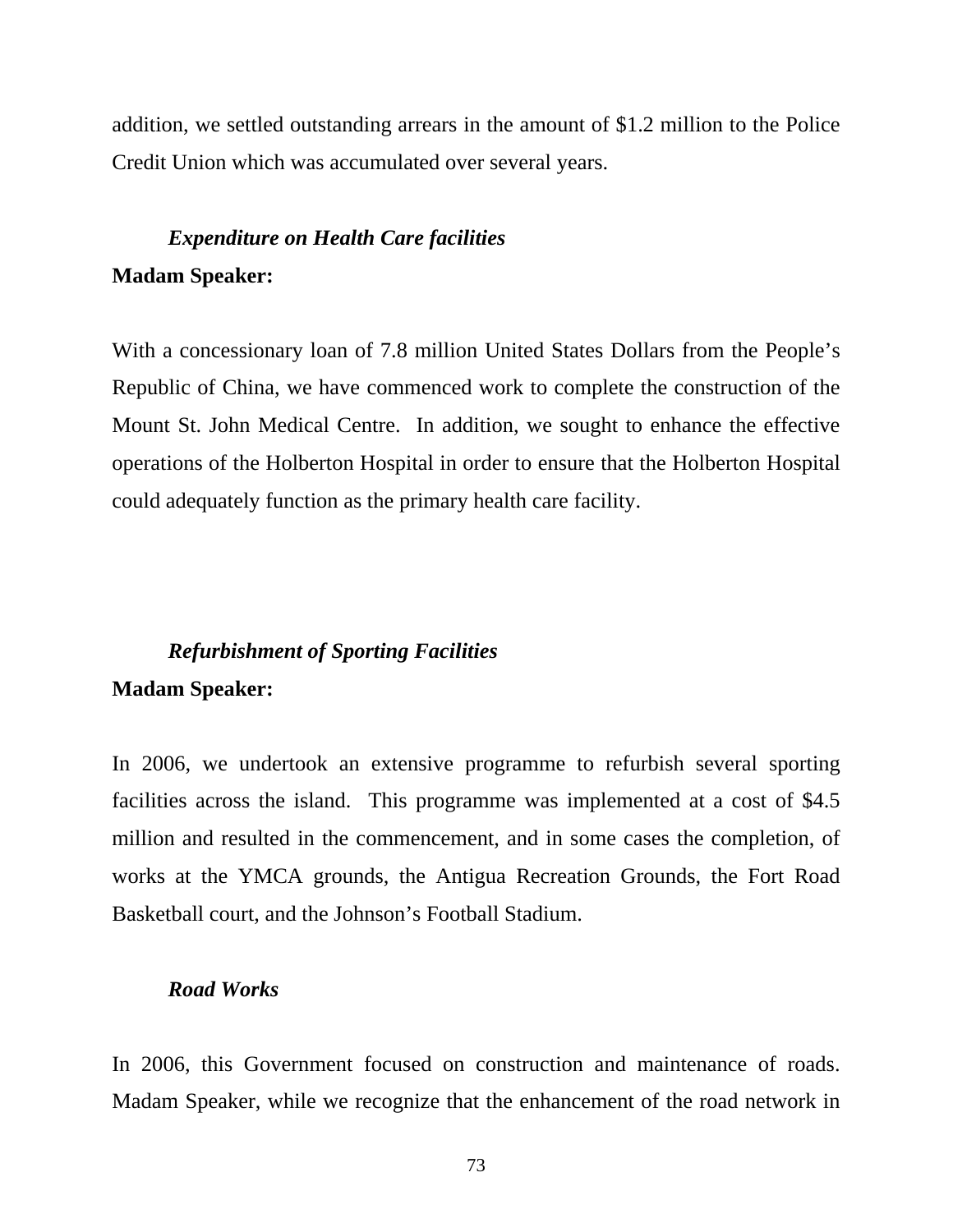Antigua and Barbuda is perhaps foremost in the minds of the general public, we have faced some challenges including a number of delays due to adverse weather conditions.

However, we were able to complete the work on the De Souza road and make substantial progress on the Sweetes main road. We also commenced substantial work in a number of areas including Mount Pleasant and Upper Gambles. Major road works have also been undertaken in the area surrounding the Sir Vivian Richards Cricket Stadium.

# *School Uniform Grant and National School Meals Programmes:*  **Madam Speaker:**

The School Uniform Grant, which was started in 2004, was continued in 2006 with tremendous success. This year, we spent about \$3.5 million to provide school uniforms to primary and secondary schools students.

Since the inception of the School Uniform Grant Programme, the number of uniform grants distributed has increased steadily from 10,240 in 2004 to 12,589 in 2005. In 2006, over 17,000 uniform grants were provided to our primary and secondary school students.

Further, our dedication to ensuring that the children of this nation are provided every opportunity to excel was again demonstrated in 2006. To ensure that the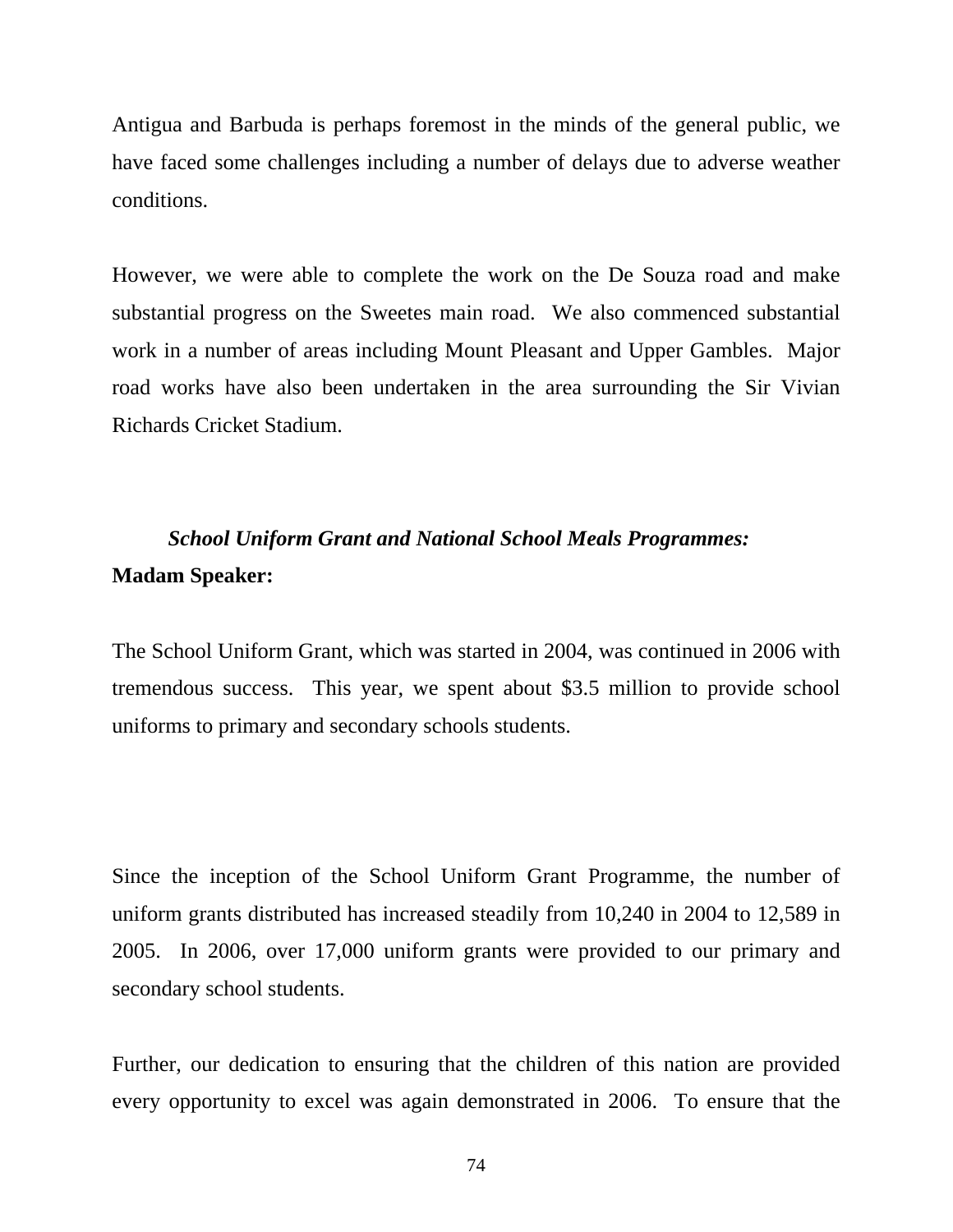National School Meals Programme (NSMP) was launched in September of this year, this Government spent nearly \$300,000 to put in place the necessary facilities that would allow this programme to function effectively.

The NSMP is now operating in the Five Islands, Golden Grove, Villa, New Winthorpes, Sea View Farm, Freemansville, Pares, Newfield and Freetown primary schools where over 65,000 hot meals have been served to children attending these schools. Overall, about \$5 million will be spent in 2006 to implement this fantastic programme.

We believe, Madam Speaker, that this is a small price to pay for securing the future of our children.

# *Poverty Reduction and Social Programmes* **Madam Speaker:**

In 2006, the Government spent about \$10 million to finance a number of social programmes and measures aimed at poverty reduction.

With the assistance of the Caribbean Development Bank (CDB) and KAIRI consultants, the Government of Antigua and Barbuda commenced a Country Poverty assessment initiative. The first draft of the report of the Country Poverty Assessment, which will be completed by the KAIRI consultants and a National Assessment Team (NAT), should be finalized by the end of the year and will be disseminated for discussions with key stakeholders and social partners.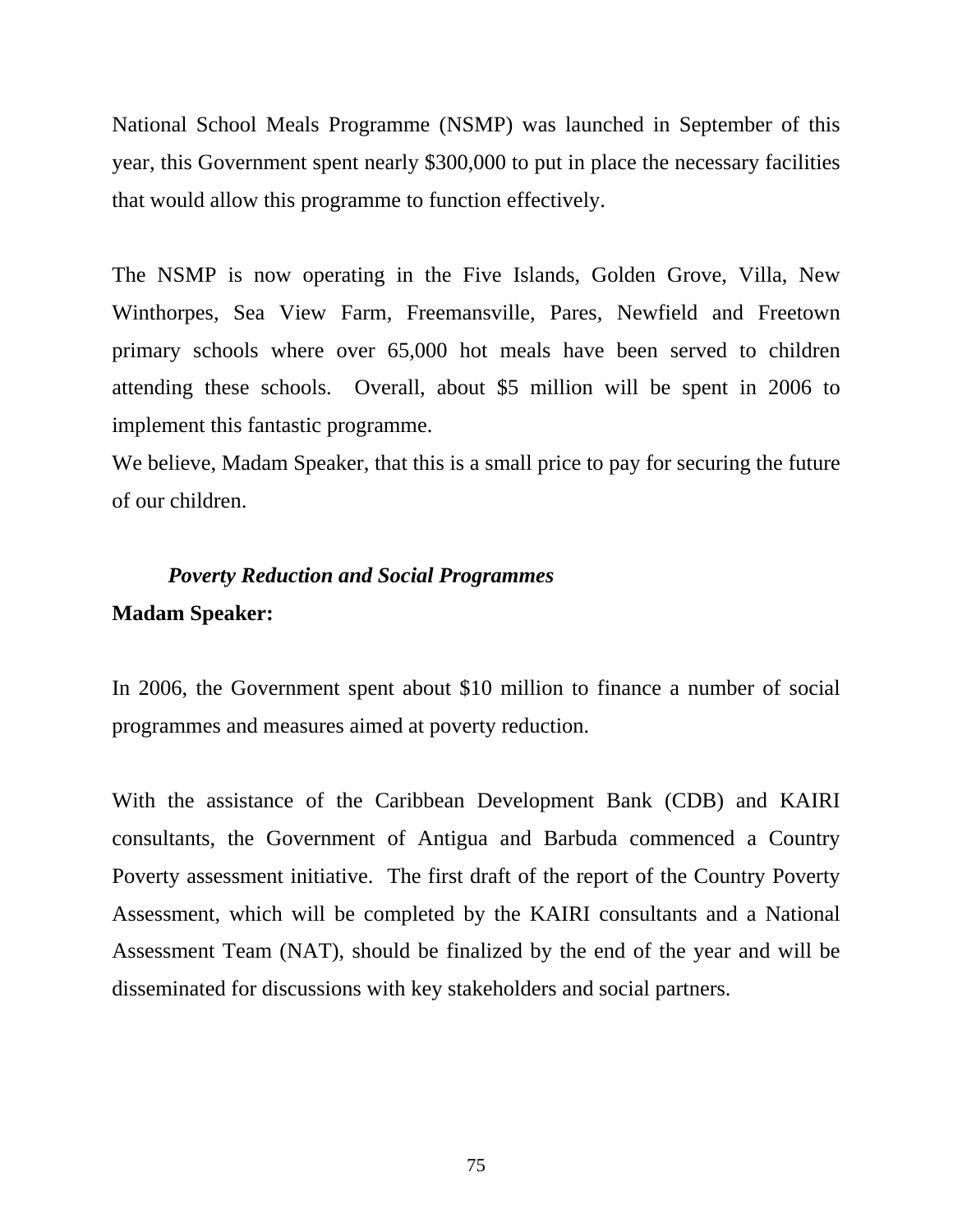Once this exercise is completed, we will have reliable data on poverty and other social indicators that would be used to guide policy formulation and facilitate the process of assessing the effectiveness of social policies.

As a result of this Country Poverty Assessment we will be better able to identify priority social areas and address urgent deficiencies in social development programmes; measure the country's status with respect to the fulfillment of the Millennium Development Goals (MDGs); and facilitate the revision and upgrade of the Consumer Price Index (CPI) basket.

#### **Madam Speaker:**

This Government has, through the Citizen's Welfare home help programme, continued to care for the elderly in this nation by providing in-home care and assistance to those in need.

We have also introduced a Home Improvement Grant programme which offers financial assistance to the elderly and other vulnerable groups for home repairs.

The UPP Administration recognizes the importance of providing the appropriate support, counseling and probationary services to young people who may have gone astray. With this in mind, we have strengthened the operations of the Probation Unit to ensure that every opportunity for rehabilitation is provided to our youth.

To date, the Probation Unit has provided counseling and other services to over 100 young offenders and their parents. Through the work of this Unit, we anticipate a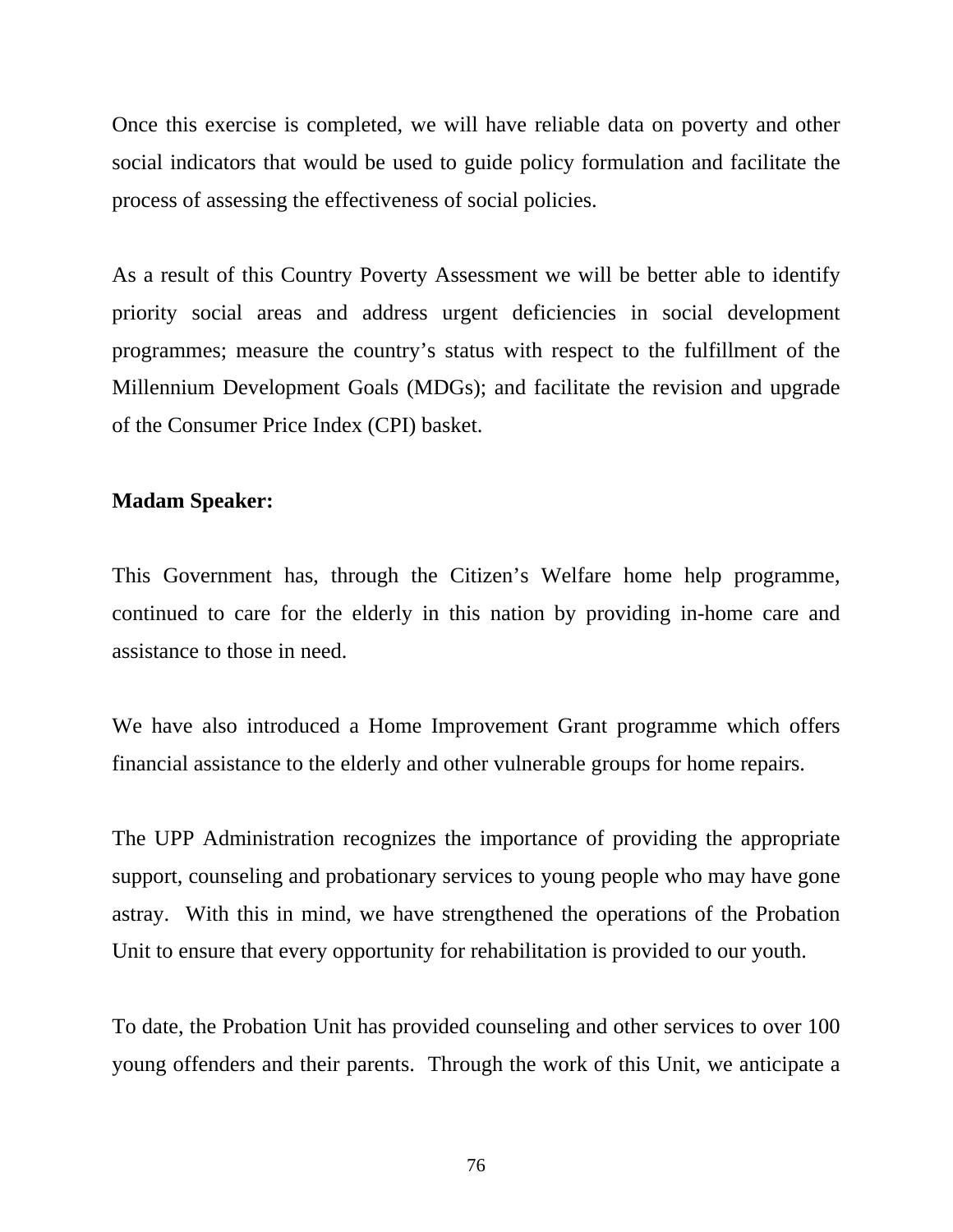reduction in the number of young persons in our prison and increased success in guiding young offenders back onto the right path.

# **Debt Management:**

# **Madam Speaker:**

In addition to our efforts to improve performance on the fiscal accounts, this Government commenced the critical task of reducing the public debt stock and restoring the credibility of Antigua and Barbuda as a debtor. This is by no means an easy undertaking given the long history of questionable debt acquisition and arrears accumulation by the previous administration.

The poor debt management policies of the past had led to a ballooning of the debt stock to nearly \$3 billion or over 140% of GDP by the end of 2003. This essentially meant a debt of about \$40,000 for every man, woman and child in Antigua and Barbuda.

The UPP Administration is adamant that this debt burden must be reduced and is committed to ensuring that Antigua and Barbuda will never again be viewed as a dishonourable debtor.

# **Madam Speaker:**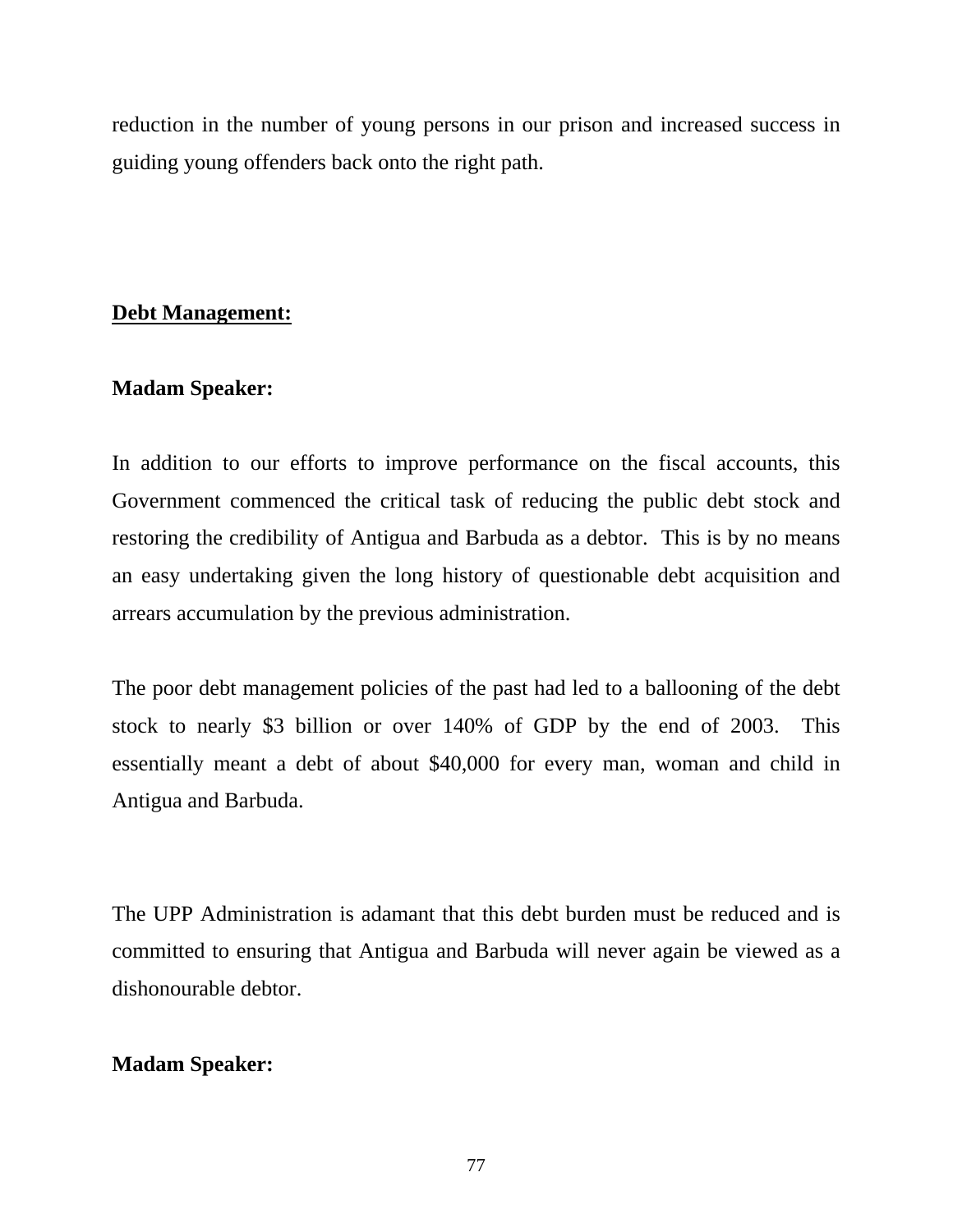We initiated our efforts to reduce the debt stock by undertaking bilateral negotiations with a number of creditors. As a result of these bilateral negotiations, we were able to secure over \$500 million in debt forgiveness in respect of a long outstanding loan from the Italian Government and a debt to DEVCON which dated back to the 1980s.

In addition to this bilateral approach to debt reduction, we also commenced our multilateral strategy for improved debt management in 2005.

This Debt Management Project, which was funded by the Canadian International Development Agency (CIDA), was launched in November 2005 and sought to develop a strategy that would further reduce the debt stock, improve the credit rating of Antigua and Barbuda and restore credibility and creditworthiness.

We were able to acquire the services of an international firm, Houlihan, Lokey Howard and Zukin (Europe) Ltd., to undertake a diagnostic assessment of the debt and to develop a debt management strategy that would ensure debt sustainability.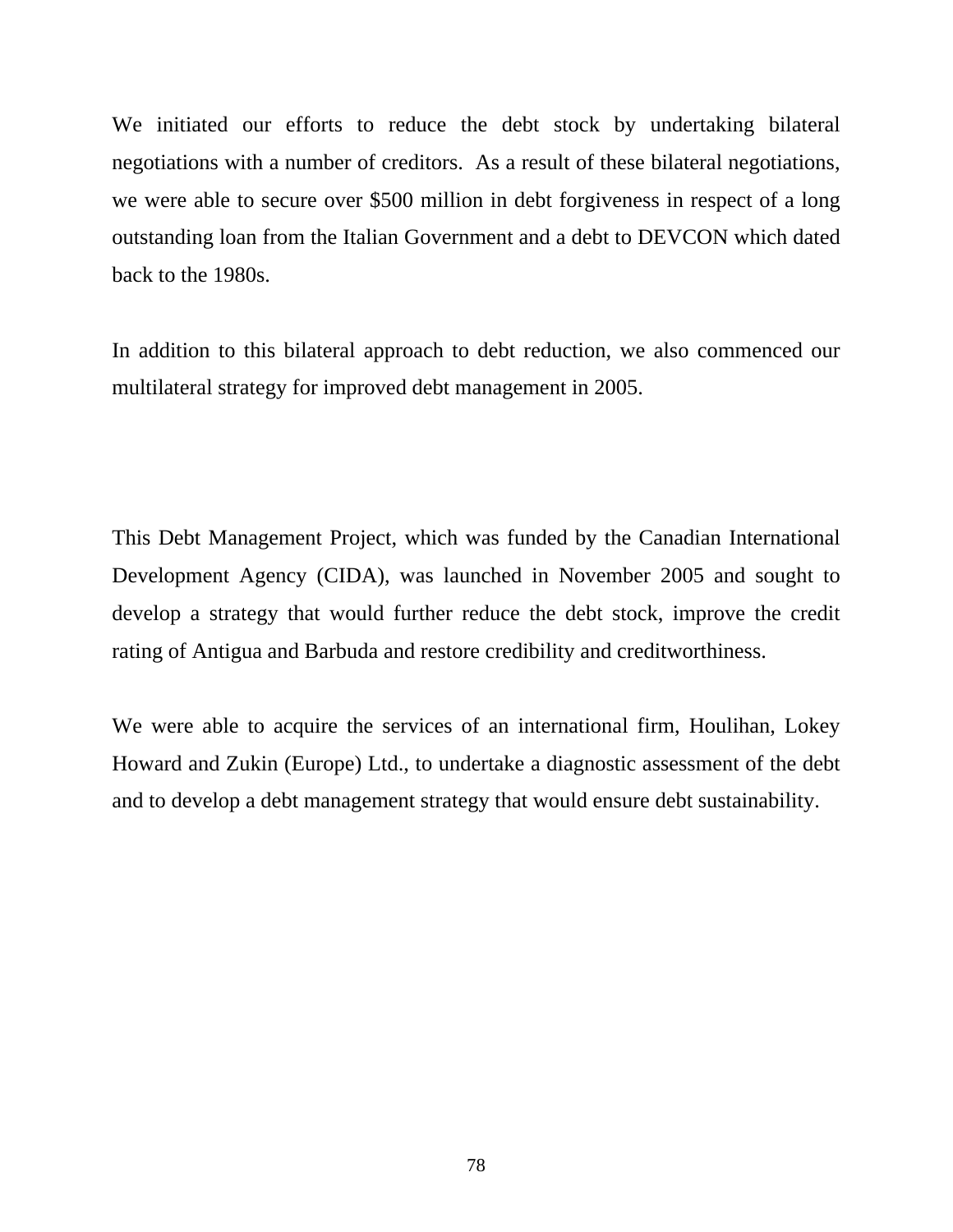### **Madam Speaker:**

Our efforts have been very successful to date with the public debt stock falling to 111% of GDP in 2005 and projected to fall to about 109% of GDP in 2006.



Despite this decline in the debt to GDP ratio, the debt service ratio, which is interest and principal obligations as a ratio of current revenue, remains high at about 30%.

We remain committed to reducing this ratio to no more than 15% and will therefore continue to pursue strategies to reduce the debt stock and enhance debt management.

### **Madam Speaker:**

In February of this year, we officially launched a Treasury Bills and Bond programme in an effort to make use of a less costly source of resources to finance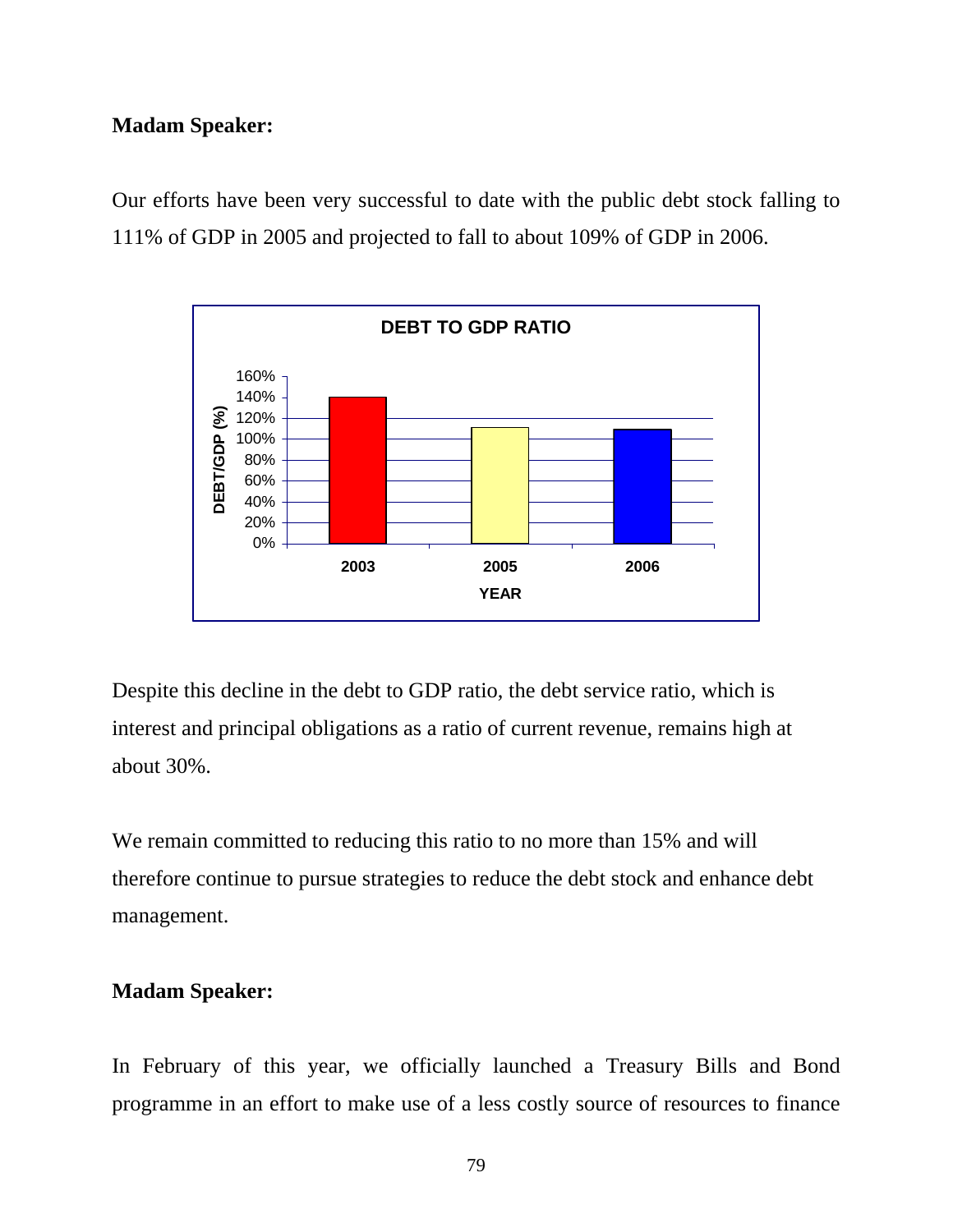essential government expenditure. Our stated intent was to generate resources to finance various infrastructural development projects, fund the Voluntary Separation and Early Retirement Programme, retire high cost debt, and commence the liquidation of outstanding arrears.

As a developing nation, it is imperative that we borrow in order to finance major capital and social projects. However, Madam Speaker, we are of the view that, to ensure debt sustainability, every effort must be made to access resources at competitive interest rates.

In this regard, we sought to join our ECCU counterparts by issuing securities on the Regional Government Securities Market (RGSM). This not only allowed us to raise funds at lower interest rates but also afforded a more transparent and inclusive approach to issuing Government paper.

#### **Madam Speaker:**

There were many who doubted our ability to successfully issue securities on the RGSM given the legacy of non-payment created by our predecessors. However, after an exhaustive road show across the Caribbean and into North America, our first issue of \$17 million in treasury bills, which took place in March 2006, was oversubscribed by \$23.5 million. Since then, we have issued eight other tranches of treasury bills all with tremendous success and all being oversubscribed.

In addition, Madam Speaker, we issued \$100 million in bonds in July and became the first ECCU country to issue a US dollar denominated security on the regional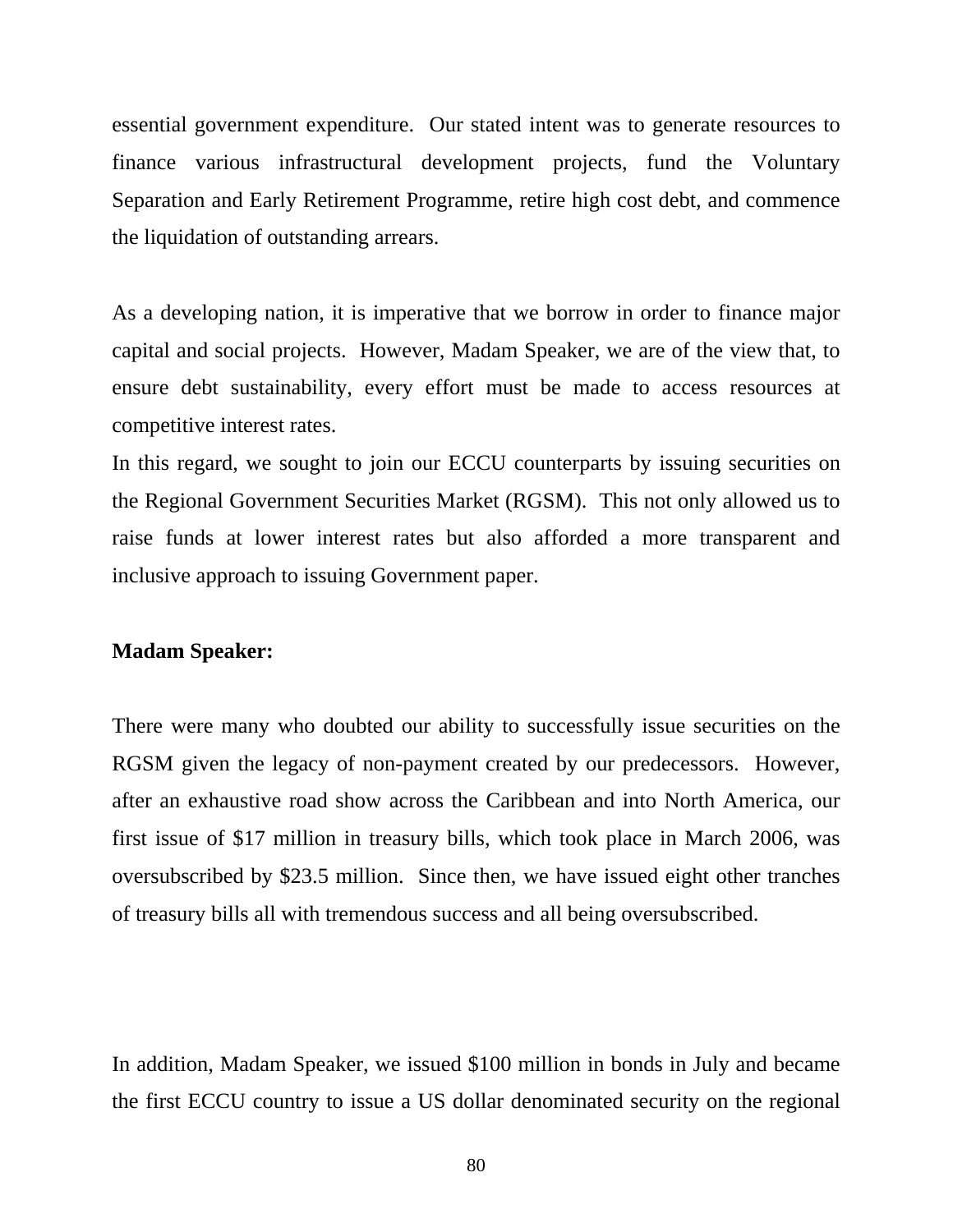platform. This Government was not only successful in raising the \$151 million we set out to raise, but we also pioneered the diversification of the types of securities that can be issued on the RGSM and listed on the Eastern Caribbean Securities Exchange.

#### **Madam Speaker:**

One of the main goals of this Treasury Bills and Bond programme was to reduce the Government's cost of borrowing and we were very effective in doing so. The treasury bills were issued on the RGSM at an average interest rate of 6.33%.

Compare this, Madam Speaker, with interest rates as high as 9.75% for treasury bills that were issued prior to March 2004 and incidentally, Madam Speaker, without the knowledge or involvement of the general public. **So much for transparency before March 2004.**

In terms of the bonds, we were able to issue the bonds at interest rates of 8% and 8.25%. These rates compare to a minimum interest rate of 9% on bonds issued before 2004. Further, the interest rates on the treasury bills and bonds issued on the RGSM were significantly lower than the interest rates charged on Central Government loans. Interest rates on loans on the Government's books ranged from 11% to as high as 15%.

Clearly, Madam Speaker, the interest rates of 6.33% for the treasury bills and 8% and 8.25% for the bonds represent a significant reduction in the cost of borrowing compared to the much higher interest rates on loans. By so significantly reducing the cost of borrowing, the Government has ensured considerable savings that will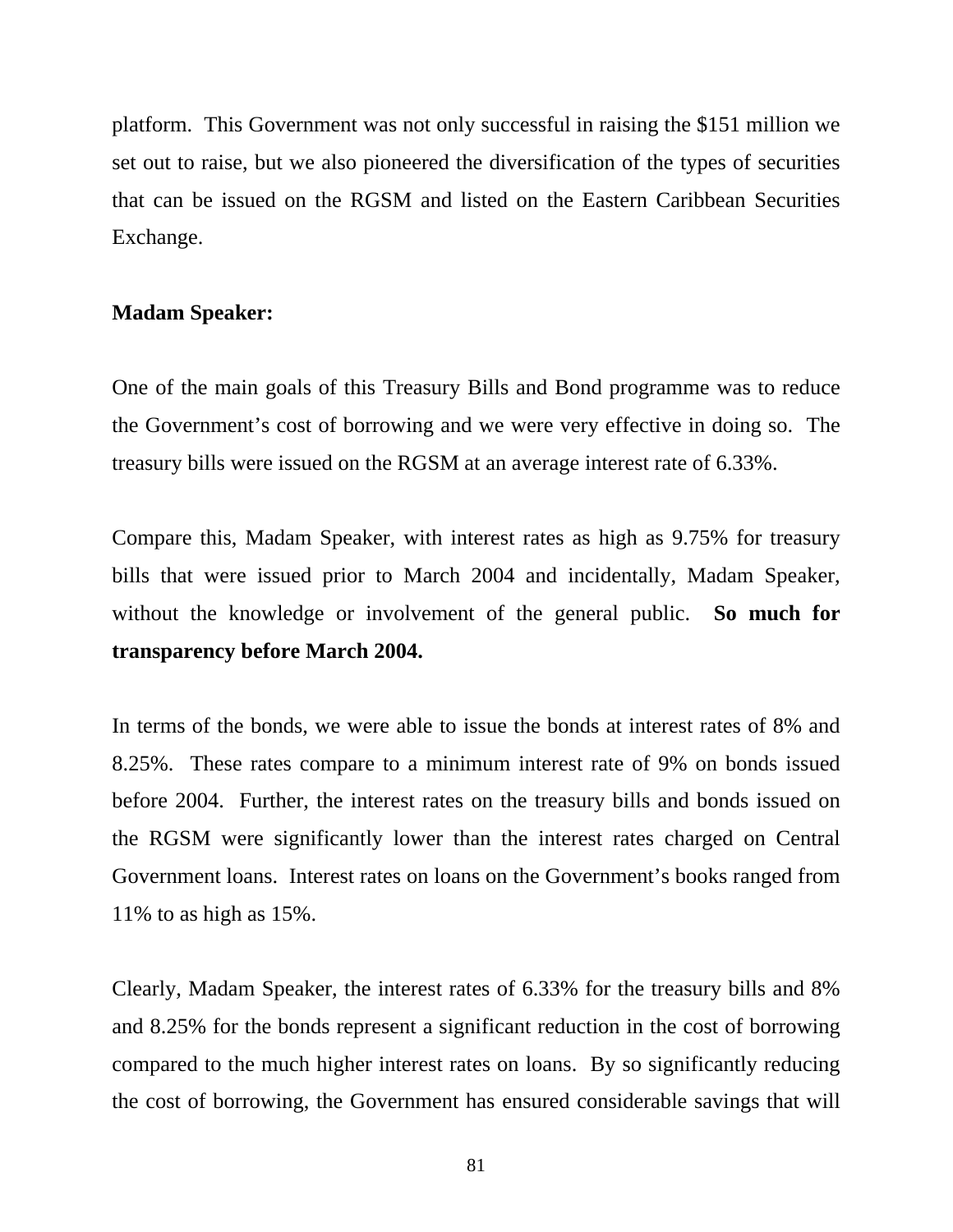help to reduce the overall debt service burden on the people of Antigua and Barbuda.

## **Madam Speaker:**

The Treasury Bills and Bond Programme would not have been such a great success without the significant efforts of the ABI Bank. The management and staff of this indigenous institution demonstrated an exceptionally high level of expertise in working with the Government to develop this programme.

In particular, Mr. McAllister Abbott, Mr. Casroy James, Mr. Luis Franca, Ms. Natalie John, and Mrs. Heather Williams all worked tirelessly in collaboration with the Government to inform and mobilize potential investors. We wish to, once again, express our sincere gratitude to the ABI Bank and will continue to work with this institution to explore further avenues through which the debt stock can be reduced. In addition, we must commend the Antigua Commercial Bank for its critical role in facilitating investment in the Government's Treasury Bills and Bonds.

Finally, in 2006, this Government had the opportunity to strengthen its relationship with the banking community as we sought to undertake a number of crucial development projects.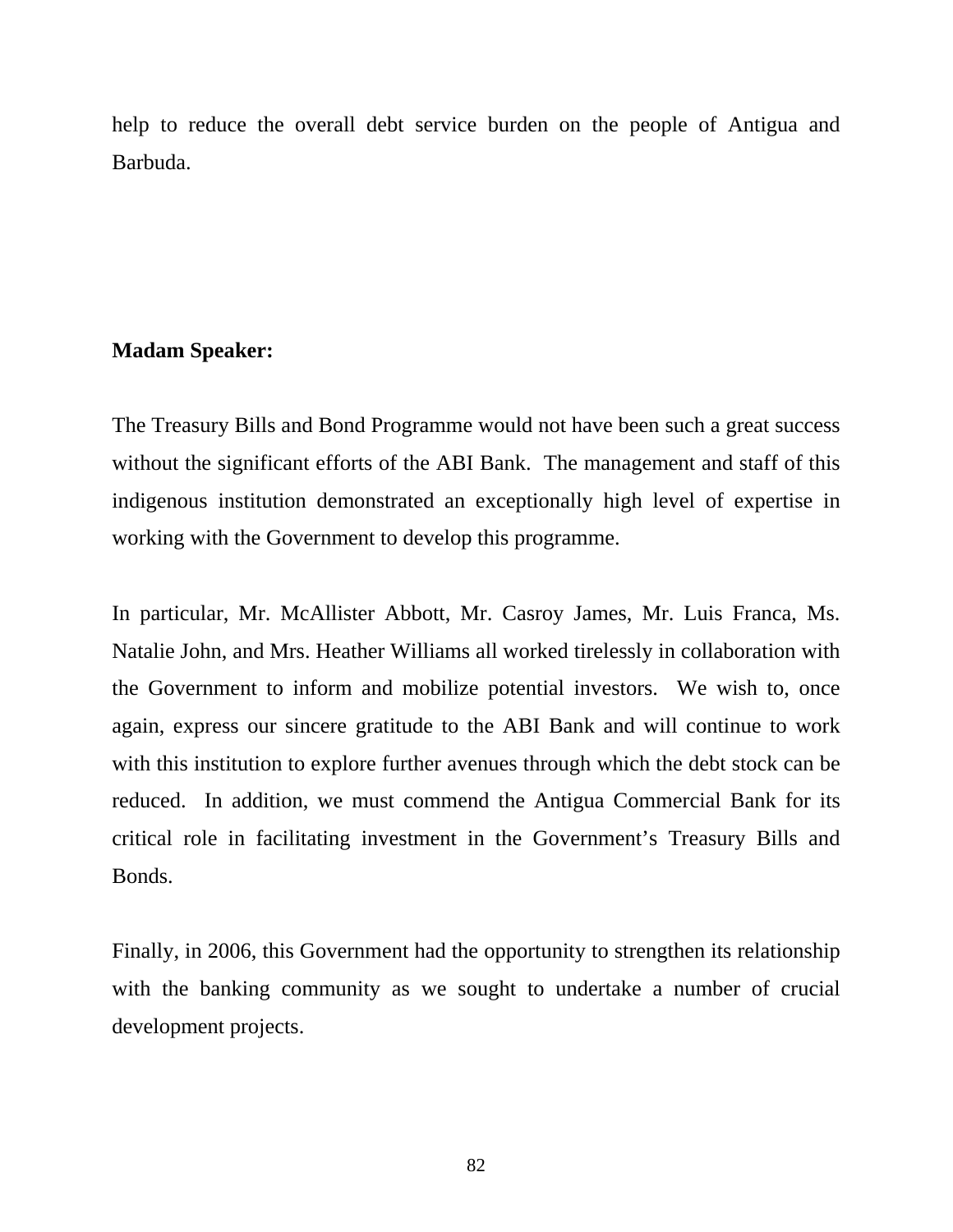Madam Speaker, the UPP Administration is extremely appreciative of this support, especially from our indigenous banks, and anticipates the further enhancement of our strategic alliances with these very important financial institutions.

#### **Revenue Performance**:

#### **Madam Speaker:**

The various policies implemented by this Government in order to enhance revenue generation have had very positive results. For 2006, we have seen a continuation of this improvement in macroeconomic performance – an improvement that has been driven by remarkable revenue performance.

Indeed, since the UPP Administration was given its overwhelming mandate by the People of Antigua and Barbuda, there has been an undeniable upswing in the level of revenue generation. For 2006, Government's revenue is expected to amount to \$606.8 million which represents a 23% increase over the \$493.5 million generated in 2005 and a staggering 42% higher than the \$427.1 million generated in 2003. This is, without a doubt an irrefutable indicator of the positive impact of this Government's tax reform initiatives.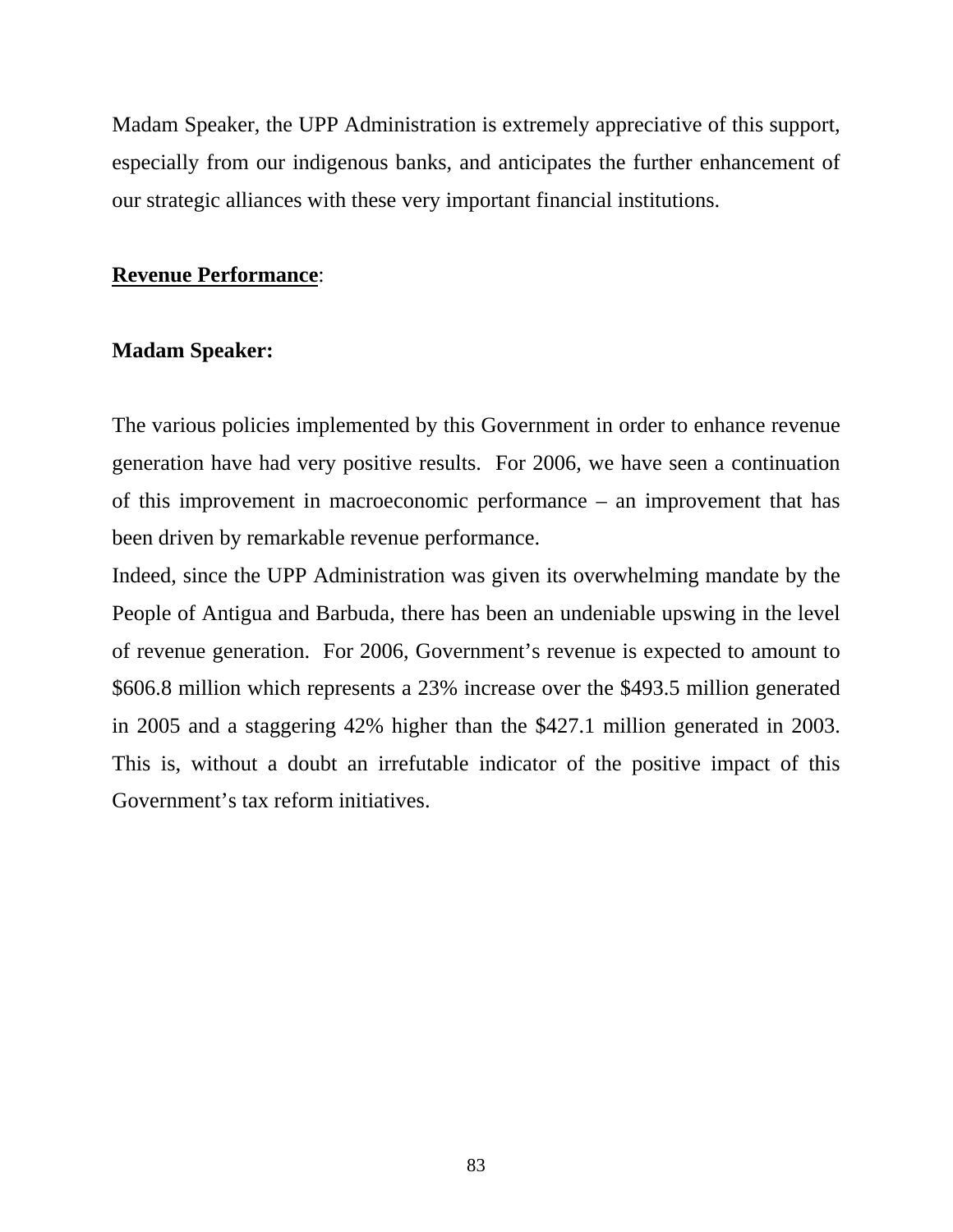

# **Madam Speaker:**

An assessment of the various components of the revenue profile reveals that all the major sources of Government revenue grew at significant rates in 2006. Tax revenue, the largest contributor to revenue, grew by 26.5% from \$454.8 million in 2005 to \$575.1 million in 2006. Further, tax revenue in 2006 was 50% higher than the \$382.6 million generated in 2003.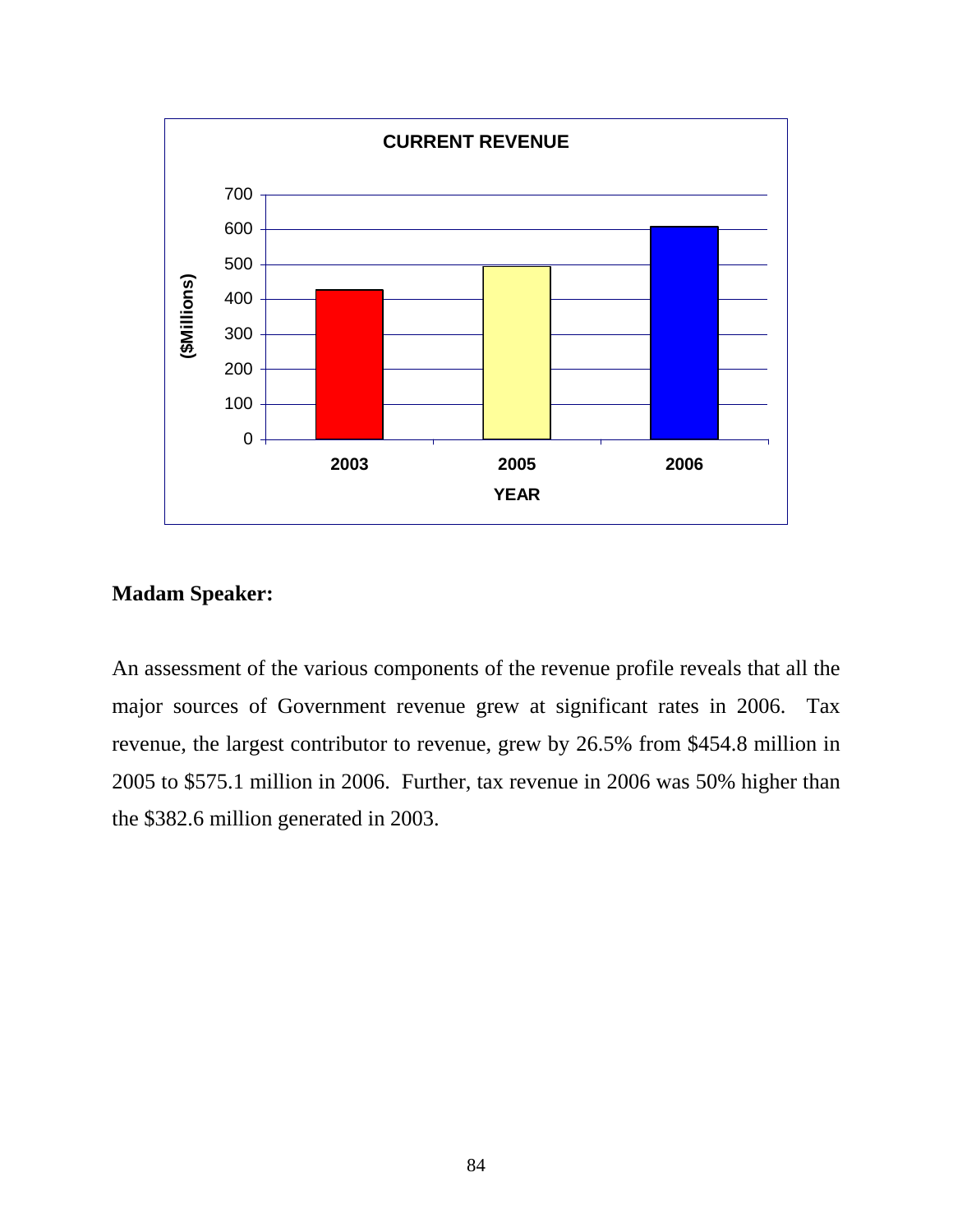

# **Madam Speaker:**

Lest our detractors are tempted to claim that this growth in revenue came as a result of massive additional taxation on the people of this country, I will remind them of a few facts. Over the period in question, only one new tax measure was implemented – that is, the Personal Income Tax.

On the other hand, we removed and/or reduced a number of taxes over the same period. Examples include but are not limited to the following:

- The corporate income tax was reduced;
- the foreign exchange levy was removed;
- $\blacksquare$  the stamp duty on residential mortgages was reduced;
- $\blacksquare$  the 2% gross turnover tax was removed;
- $\blacksquare$  the 3% tax on loans to non-citizens was removed;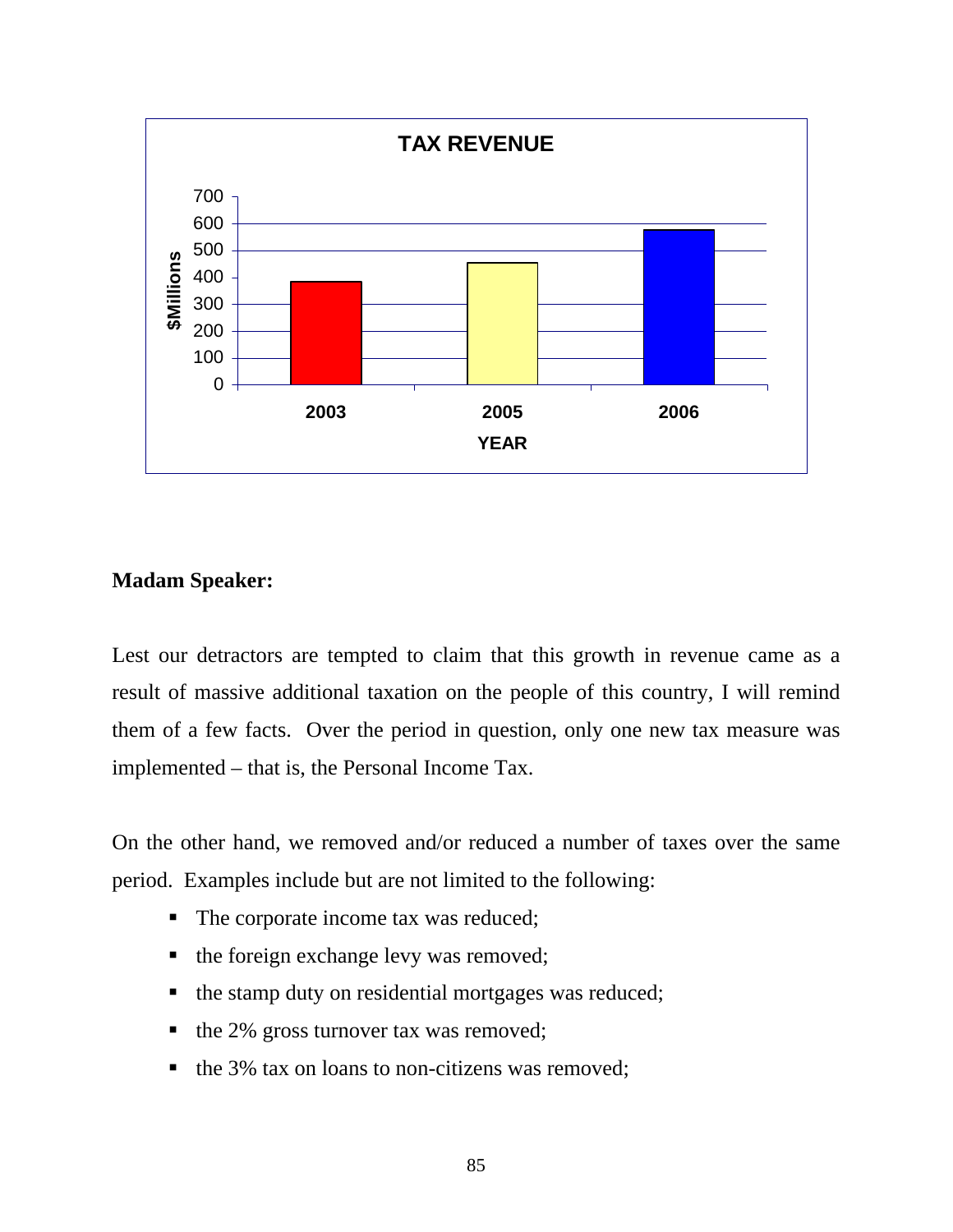- $\blacksquare$  the customs service tax on basic food items was reduced by 50%; and
- the decompounding of the consumption tax and the customs service tax was implemented.

The improvement in revenue performance was, therefore, achieved not by excessive taxation but by enhancing efficiencies, increasing compliance, collecting back taxes and improving financial management.

# **Madam Speaker:**

We saw a 75% increase in revenue from direct taxes, which include the corporate income tax, the personal income tax and the property tax, from \$74.3 million in 2005 to \$130.2 million in 2006. Further, revenue from this source increased by 77% compared to 2003.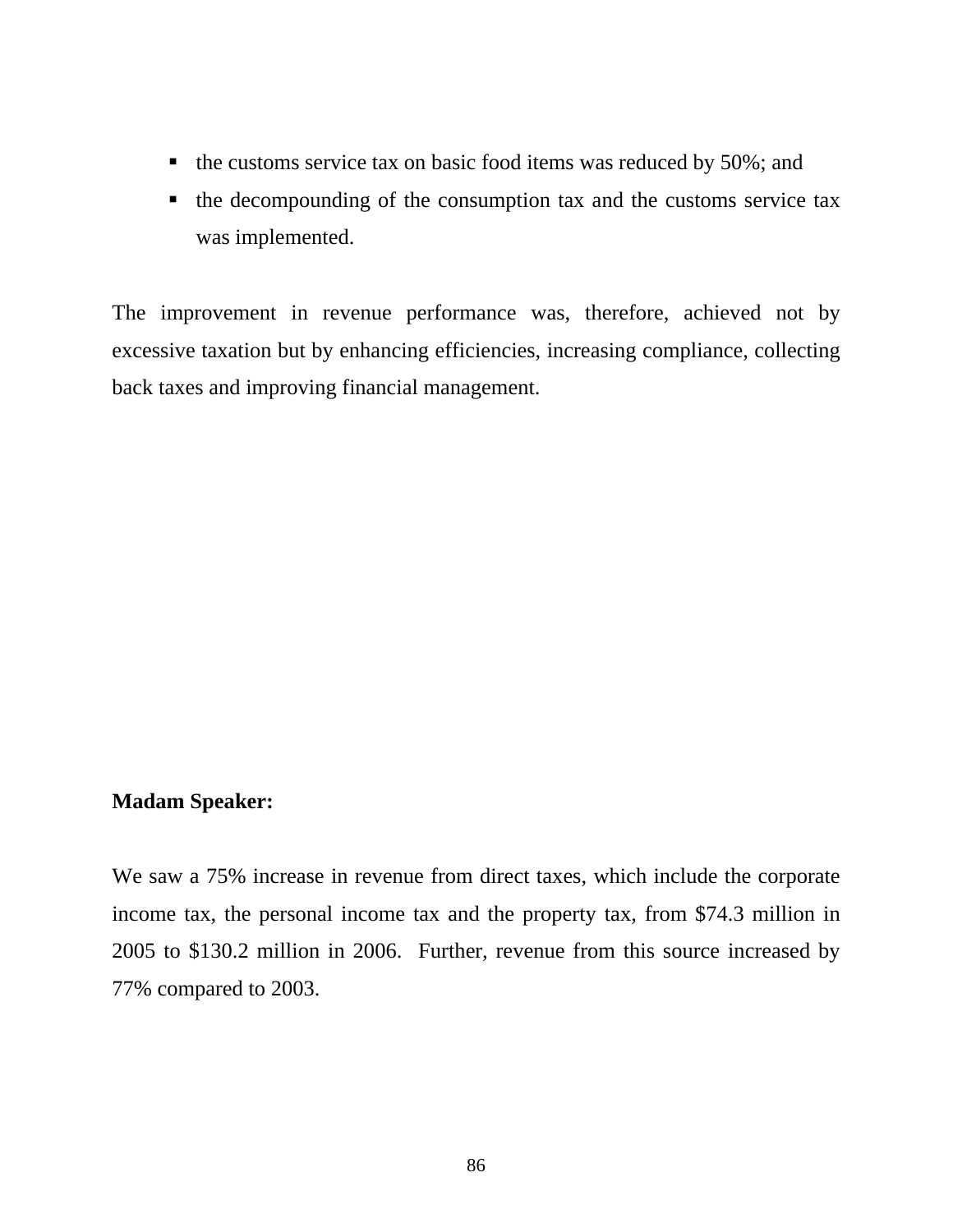

The substantial growth in revenue from direct taxes was driven mainly by this Government's success in collecting \$35.7 million in corporate back taxes from a single private sector institution.

## **Madam Speaker:**

In last year's budget presentation, I reported to the people of Antigua and Barbuda on the level of their contribution to the Stabilization Fund through the payment of the personal income tax.

It is my pleasure to once again present an account of the performance of the personal income tax. In 2006, we saw an improvement in the revenue generated from this measure with monthly revenue amounting to about \$3.6 million.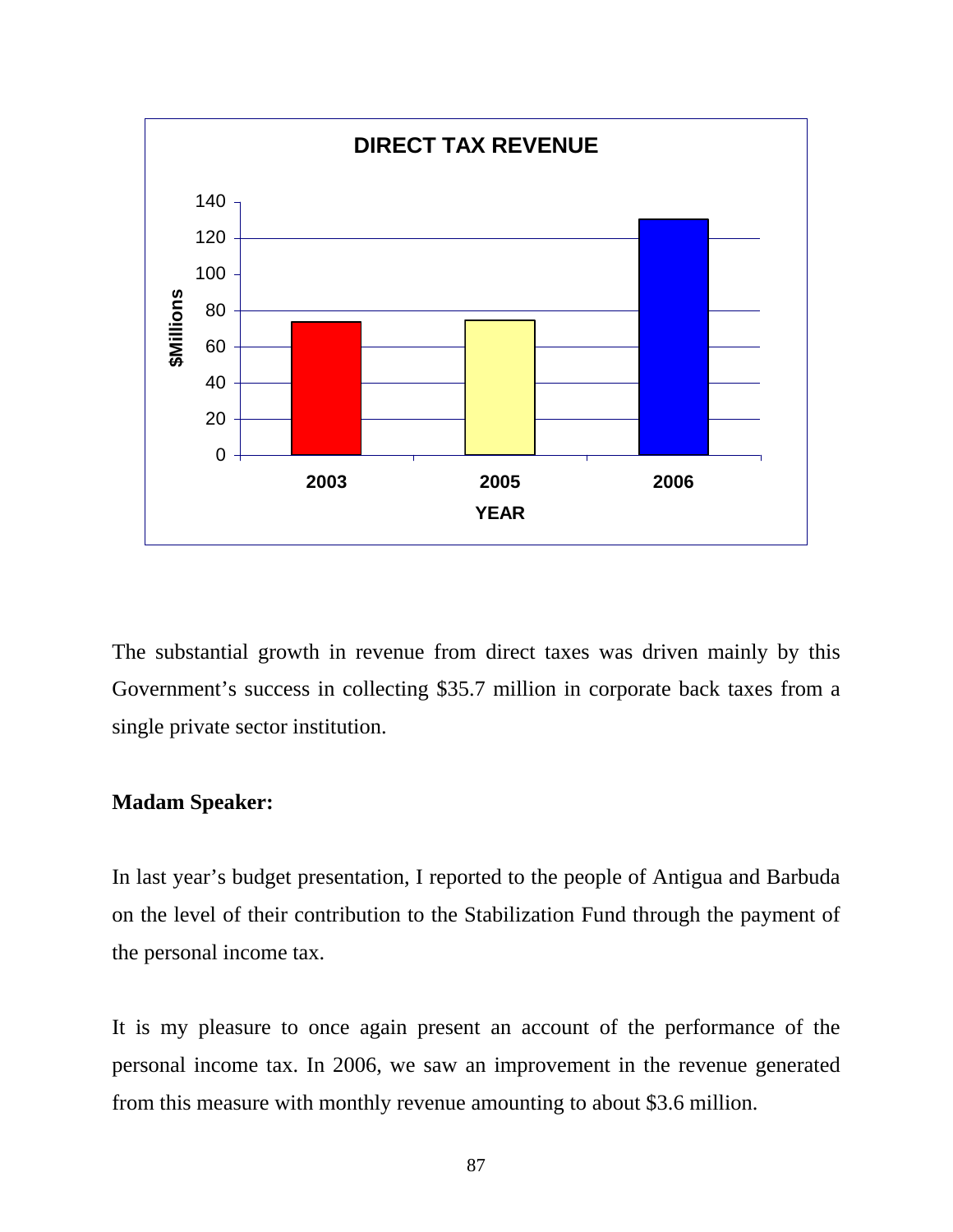This means that come December  $31<sup>st</sup>$  2006, total revenue collected in the Stabilization Fund will amount to \$42.6 million. This is an increase of over 80% compared to the \$23.4 million collected in 2005.



The Commissioner, Mr. William Schouten, and the staff of the Inland Revenue Department must be commended for their hard work in ensuring the collection of the tax and for enhancing their policing efforts to increase the level of compliance.

## **Madam Speaker:**

The major sources of Government's tax revenue are indirect taxes which include the hotel guest tax, the telecommunications tax, stamp duties, the customs service tax, import duties and the consumption tax. Total revenue from these sources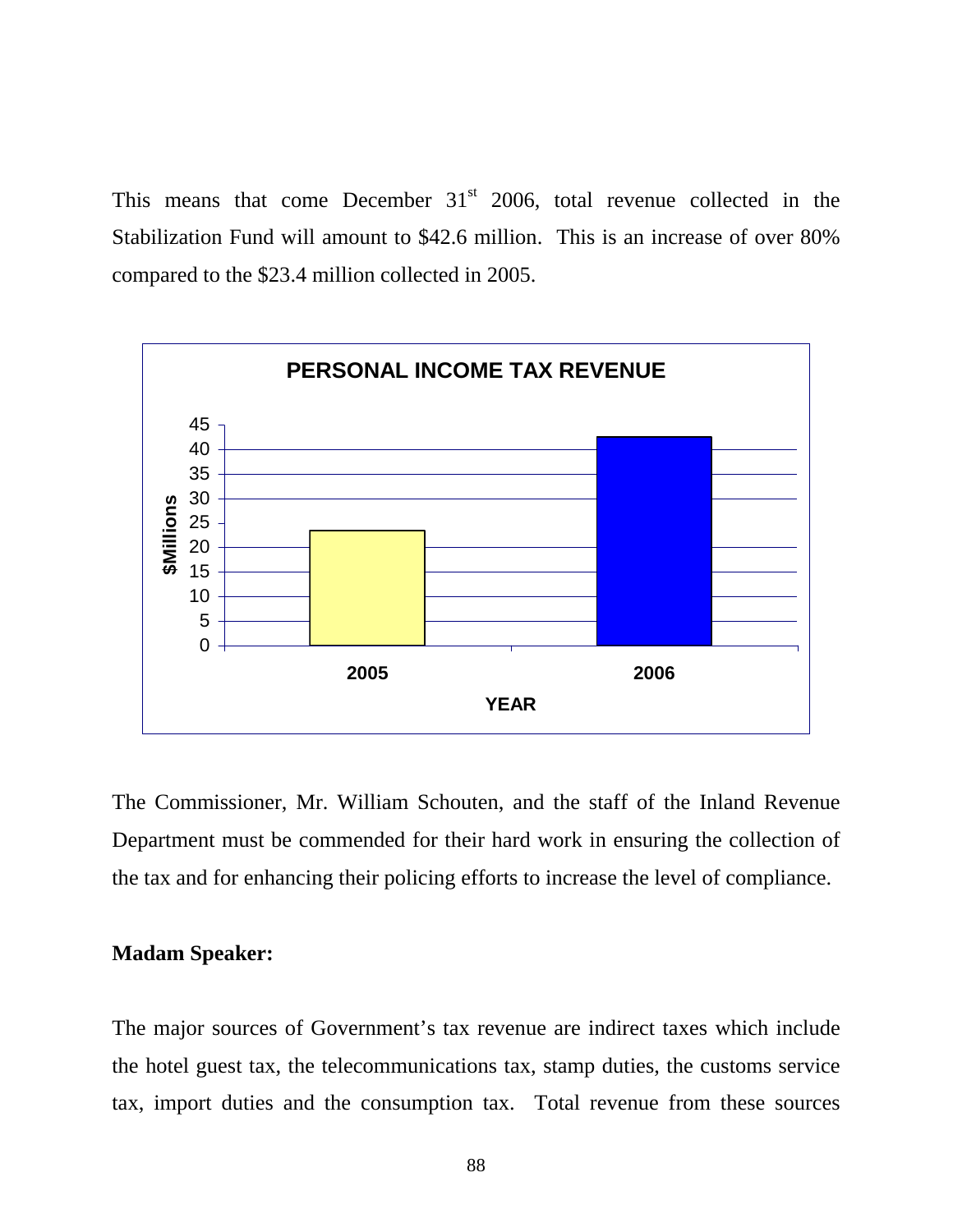increased by 17% from \$380.5 million in 2005 to \$444.9 million in 2006. Further, indirect tax revenue was 44% higher than the \$308.9 million collected in 2003.



The growth in indirect tax revenue was due mainly to significant growth in revenue from taxes on international trade and transactions. Again, Madame Speaker, this growth in revenue was not a result of additional taxation but reflects a major increase in imports.

An examination of some of the specific indirect taxes reveals the following movements:

• The hotel guest tax yielded revenue of \$27.7 million in 2006 which was 26.5% higher than the \$21.9 million collected in 2005 and nearly 90% higher than the \$14.6 million collected in 2003.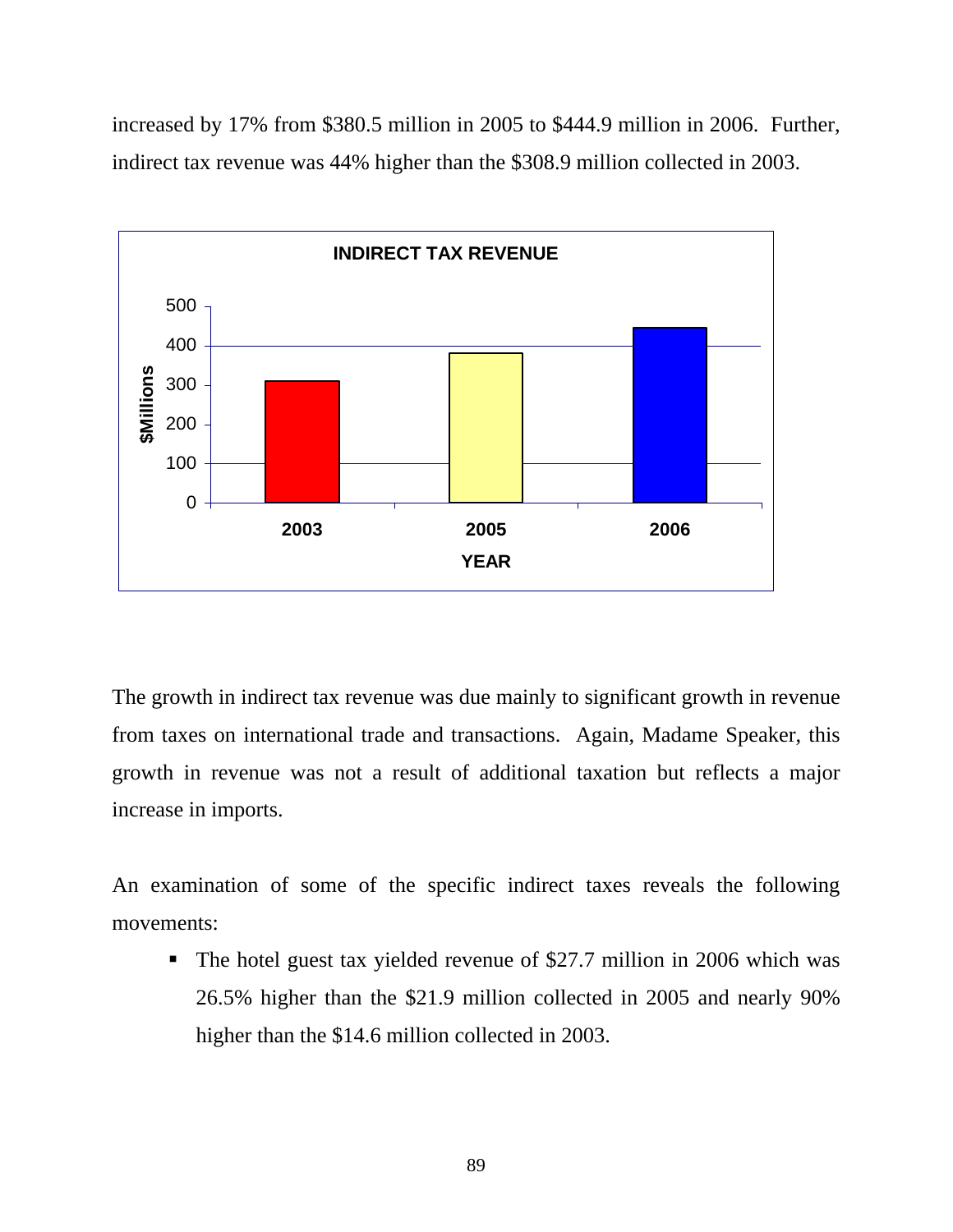

This increase in revenue from the hotel guest tax reflects the increase in stay over visitor arrivals to our shores.

 Revenue from stamp duties amounted to \$38.3 million in 2006 which was 5.5% higher than the \$36.3 million collected in 2005 and nearly 80% higher than the \$21.4 million collected in 2003.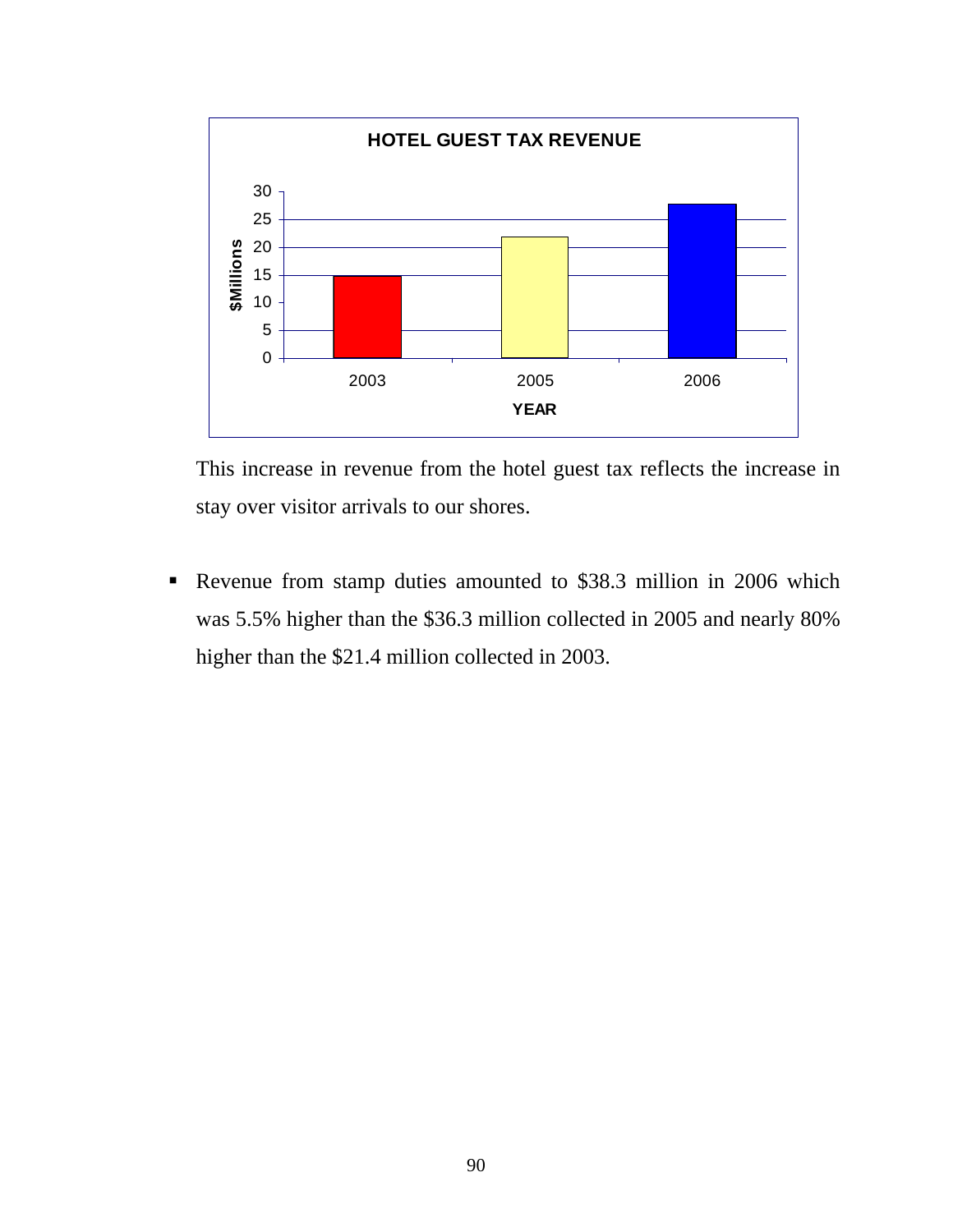

 Revenue from import duties amounted to \$84.5 million which was 19% higher than the \$71.2 million collected in 2005 and 48% higher than the \$57 million collected in 2003.

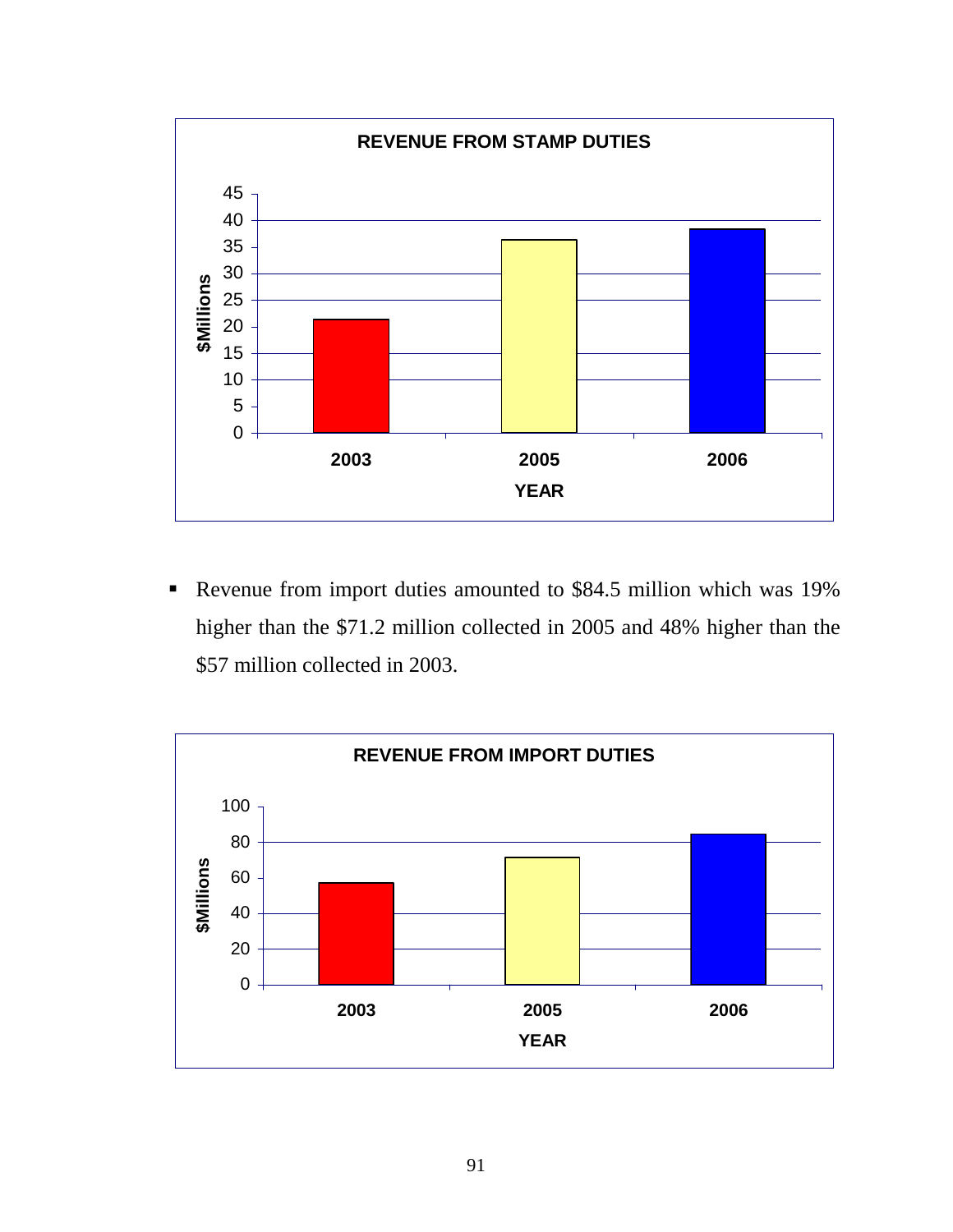The customs service tax yielded \$77.7 million in 2006 which was 18% higher than the \$65.7 million collected in 2005 and 47% higher than the \$52.8 million collected in 2003.

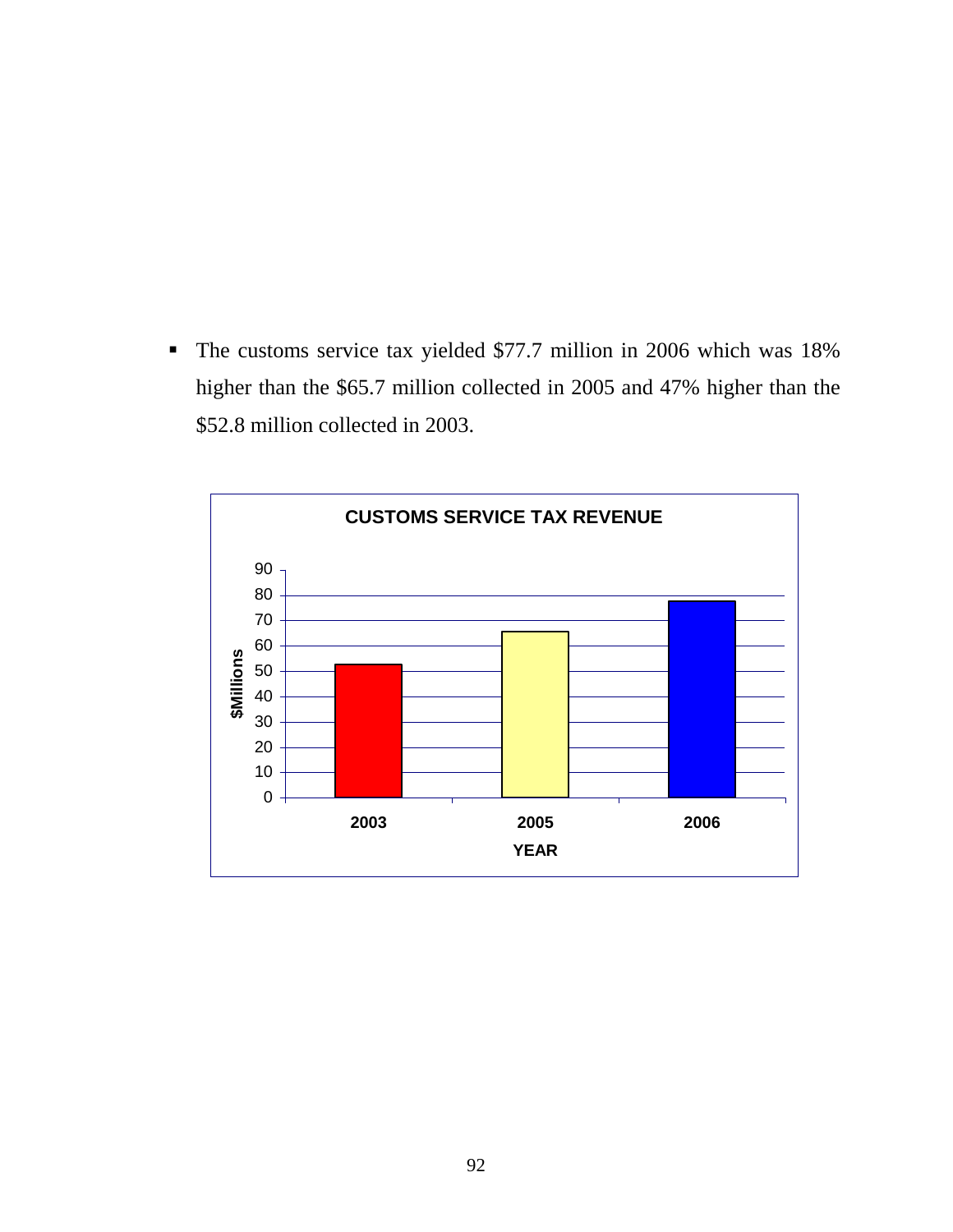• The consumption tax yielded revenue of \$133.7 million in 2006 which was 29% higher than the \$103.3 million collected in 2005 and 56% higher than the \$85.7 million collected in 2003.



This growth in revenue from import duties, the consumption tax, and the customs service tax was made possible by the ongoing efforts of the Comptroller of Customs and the staff at the Customs Department to enhance compliance. In this regard, Madam Speaker, Mr. Raphael Brown and his staff at the Customs Department must be commended.

**Economic Prospects for 2007:**

**Madam Speaker:**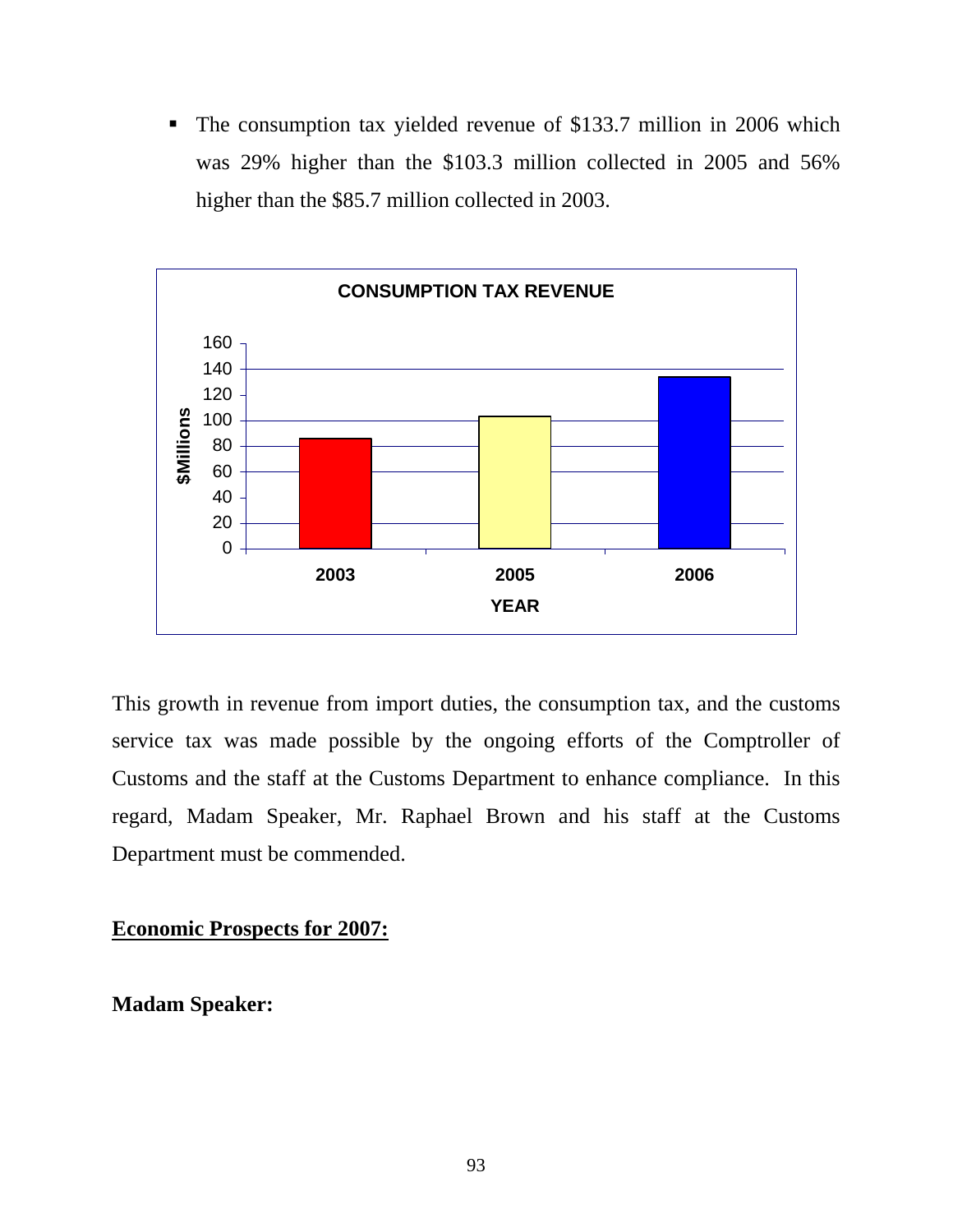In 2007, economic output is projected to grow at a rate of between 5% and 6%. This growth will be driven mostly by significant expansion in the tourism sector due to the anticipated explosion in visitor arrivals for Cricket World Cup 2007. In addition, the anticipated double-digit growth in the sector should be underpinned by additional airlift out of the United States and the United Kingdom as well as new cruise ship arrivals.

This significant growth in the tourism sector is expected to generate considerable spill over effects into other sectors thereby spurring further growth in economic output. Indeed, we can expect that the tremendous growth in tourism will positively impact all economic segments and bring direct benefits to taxi drivers, tour operators, vendors, and retailers to name a few.

Strong performance is also expected in the retail and wholesale trade sector as well as the manufacturing, transportation, and the communications sectors. While the rate of growth in the construction and related sectors can be expected to slow from the record highs of this year, we project strong performance in the sector for 2007.

In particular, Madam Speaker, we expect growth in construction to be driven by the implementation of a number of public sector projects – particularly the airport expansion project – and a variety of private sector projects which will include the continuation, completion and or commencement of a number of additional tourism development initiatives valued at over \$1 billion. All in all, Madam Speaker, the forecast for economic growth in Antigua and Barbuda reads thus: **"clear, blue, sunny skies for 2007". I repeat, Madam Speaker, "CLEAR, BLUE, SUNNY SKIES FOR 2007".**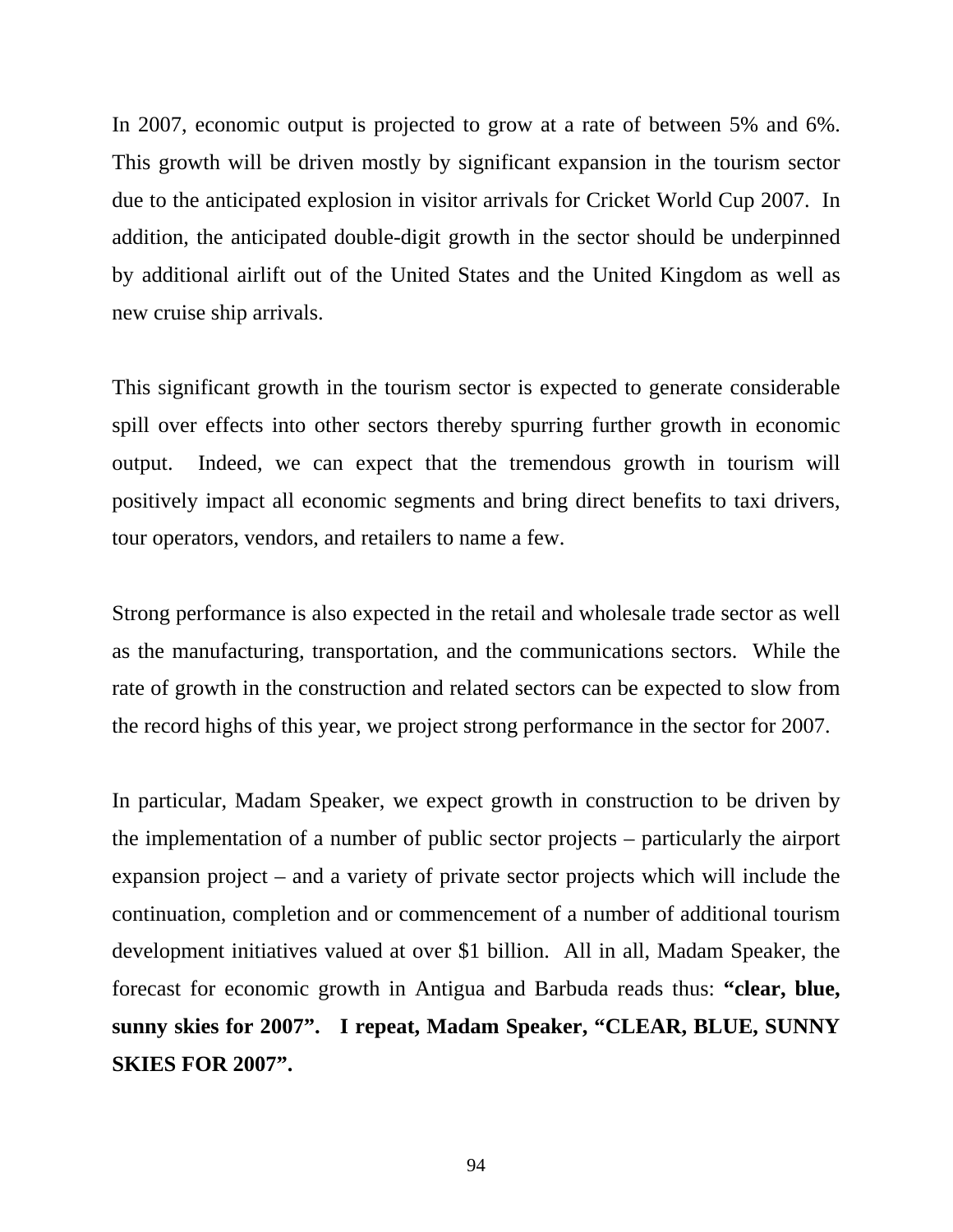## **Strategy for 2007 – NO NEW TAXES:**

## **Madam Speaker:**

In 2007, this Government will continue its fiscal reform efforts through enhancing efficiency in tax administration; streamlining the public sector; and improving expenditure management. These efforts will build upon the work done to date and will be supported by appropriate institutional and legislative reform activities. Particular emphasis will be placed on:

- completing the implementation of the Voluntary Separation and Early Retirement Package;
- **further rolling out of the e-financials system (FreeBalance);**
- **•** reorganizing the treasury;
- implementing the new Finance Administration legislation and regulations;
- upgrading the Audit Act; and
- implementing a more modern set of laws and regulations dealing with Government procurement.

With respect to promoting economic growth, we will continue to facilitate the creation of a business-friendly environment whereby the private sector can further develop. We are cognizant of our role and responsibility to pursue policies that would act as catalysts for private enterprise and, thus, economic growth.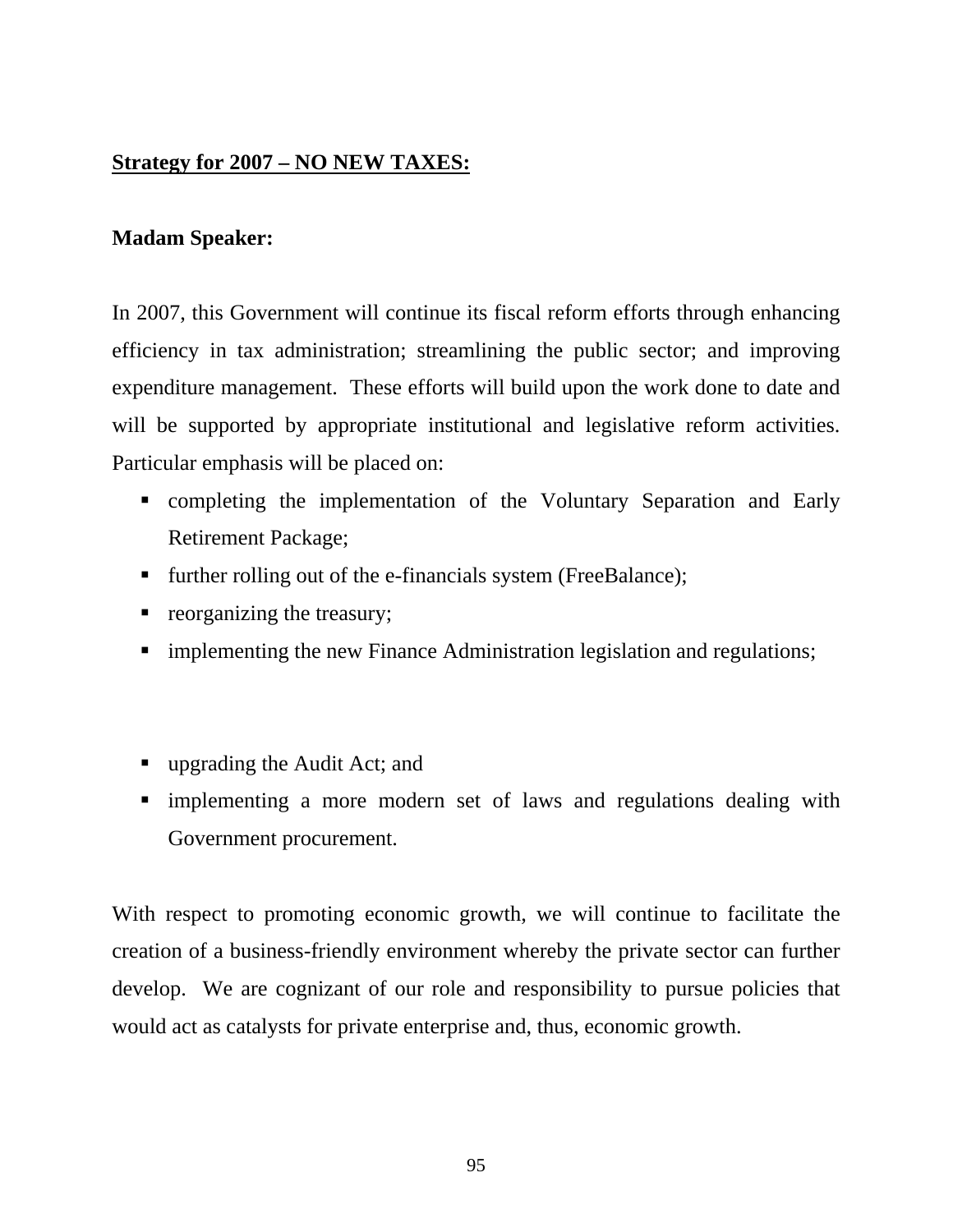In this regard, we will ensure that the necessary mechanisms for the facilitation and promotion of investment are fully operationalized. In addition, Madam Speaker, we intend to develop and implement a new strategy for the development and marketing of our main foreign exchange earner – tourism. Further, we will continue to focus on creating a stable and sustainable macroeconomic environment that is conducive to economic growth and development.

## **Tourism Development Policy and Plan:**

### **Madam Speaker:**

This Government is committed to the controlled expansion of the tourism sector with particular emphasis on increasing visitor arrivals and visitor expenditure. To facilitate this, an Antigua and Barbuda Tourism Strategic Policy and Plan will be finalized and implemented in 2007. This tourism strategy will be based on three overarching principles:

- Sustainability to maximize social and economic benefits to tourism stakeholders and the general population;
- Collaboration to ensure that all stakeholders are involved in the planning and development of tourism projects; and
- Quality for the deliverance of excellent quality tourism services and products that enhance the uniqueness of the Antigua and Barbuda tourism brand.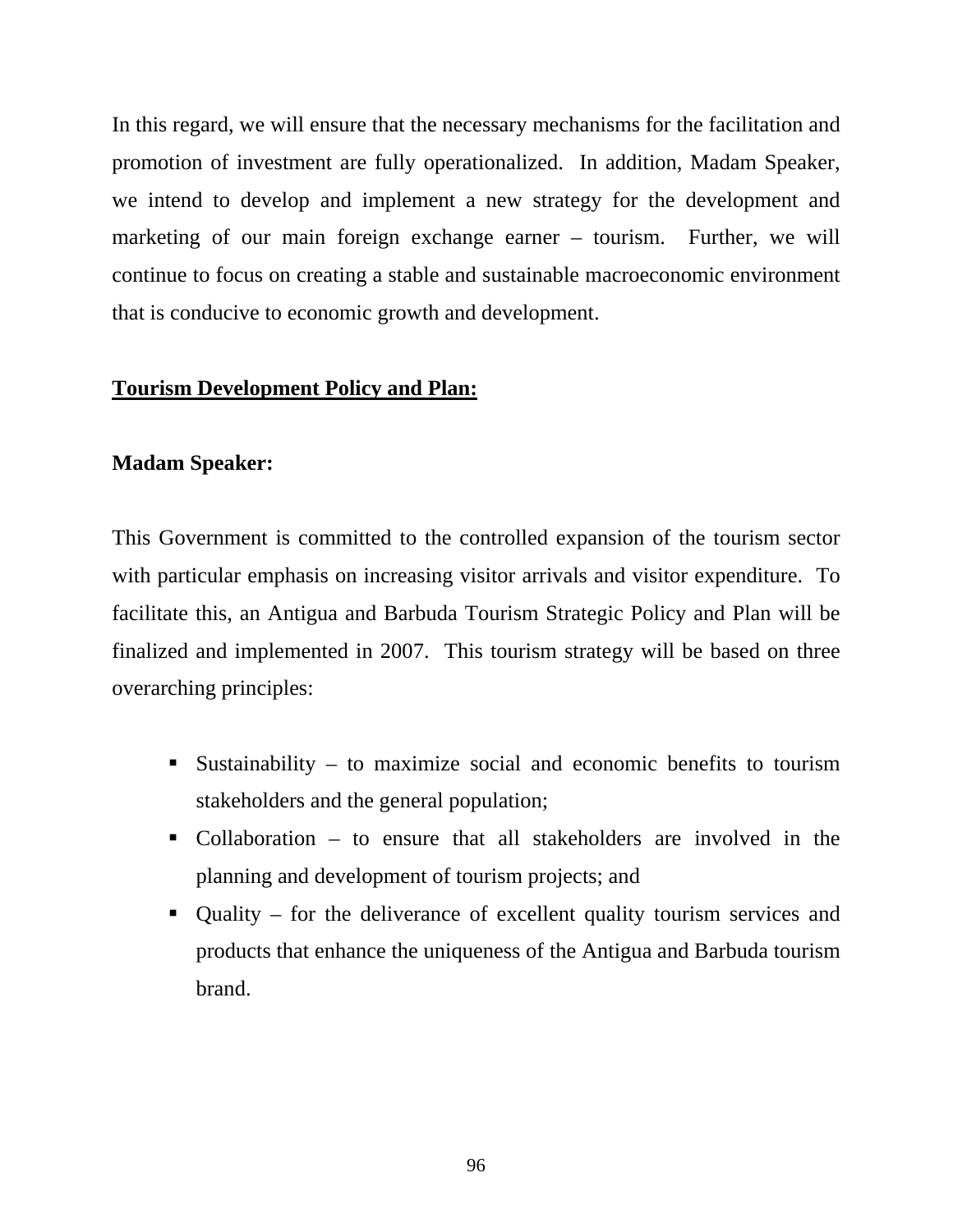These principles, Madam Speaker, will be the foundation upon which specific policies and measures will be pursued for the further development of the sector. In particular, the Government will, inter alia:

- <sup>¾</sup> Mobilize investment in specific tourism sub-sectors;
- <sup>¾</sup> Increase international marketing and promotion in traditional and nontraditional markets;
- $\triangleright$  Diversify the yachting product;
- $\geq$  Expand in the up-market accommodation sector and promote restructuring and improvements in the small hotels sub-sector;
- <sup>¾</sup> Foster the development of locally owned small and medium enterprises to service the industry;
- $\triangleright$  Facilitate the restoration of heritage sites;
- <sup>¾</sup> Provide support for the initiation and maintenance of national and community-based developments in sports and other tourism focused events and festivals; and
- <sup>¾</sup> Encourage the development and promotion of conference and convention activities.

# **Madam Speaker:**

Through the implementation of our tourism development strategy, we anticipate that the room capacity should increase to 6,000 by 2009. This is a highly achievable target given that, by 2007, with the completion of various Cricket World Cup related and other accommodations projects, the total room stock would have increased from just over 3,300 to over 4,800.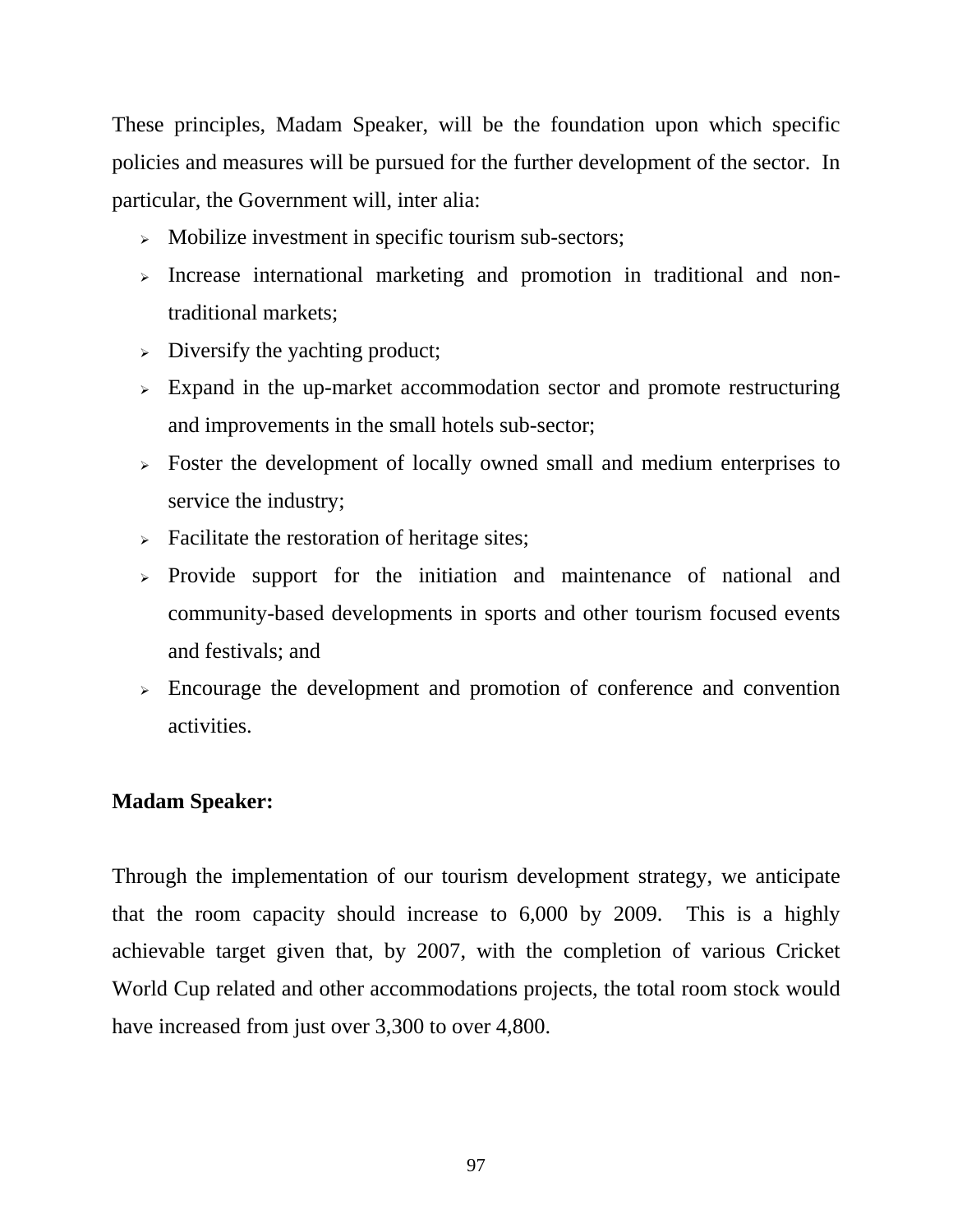In addition to the increased room stock, we expect an annual average increase in visitor arrivals of 5% and a 3% increase in tourist expenditure each year.

## **Madam Speaker:**

As we seek to implement this strategy, the Government will pursue a consultative process and maintain dialogue with all stakeholders every step of the way. Particular emphasis will also be placed on providing training and organizing human resource development activities to help enhance the level of service thereby making Antigua and Barbuda the best brand in Caribbean tourism.

# **Madam Speaker:**

Given the importance of this sector to the economy and to the people of Antigua and Barbuda, it is critical that each citizen plays a part in ensuring the continued viability and future growth of this, our main export earner.

# **Promoting Small Business Development:**

# **Madam Speaker:**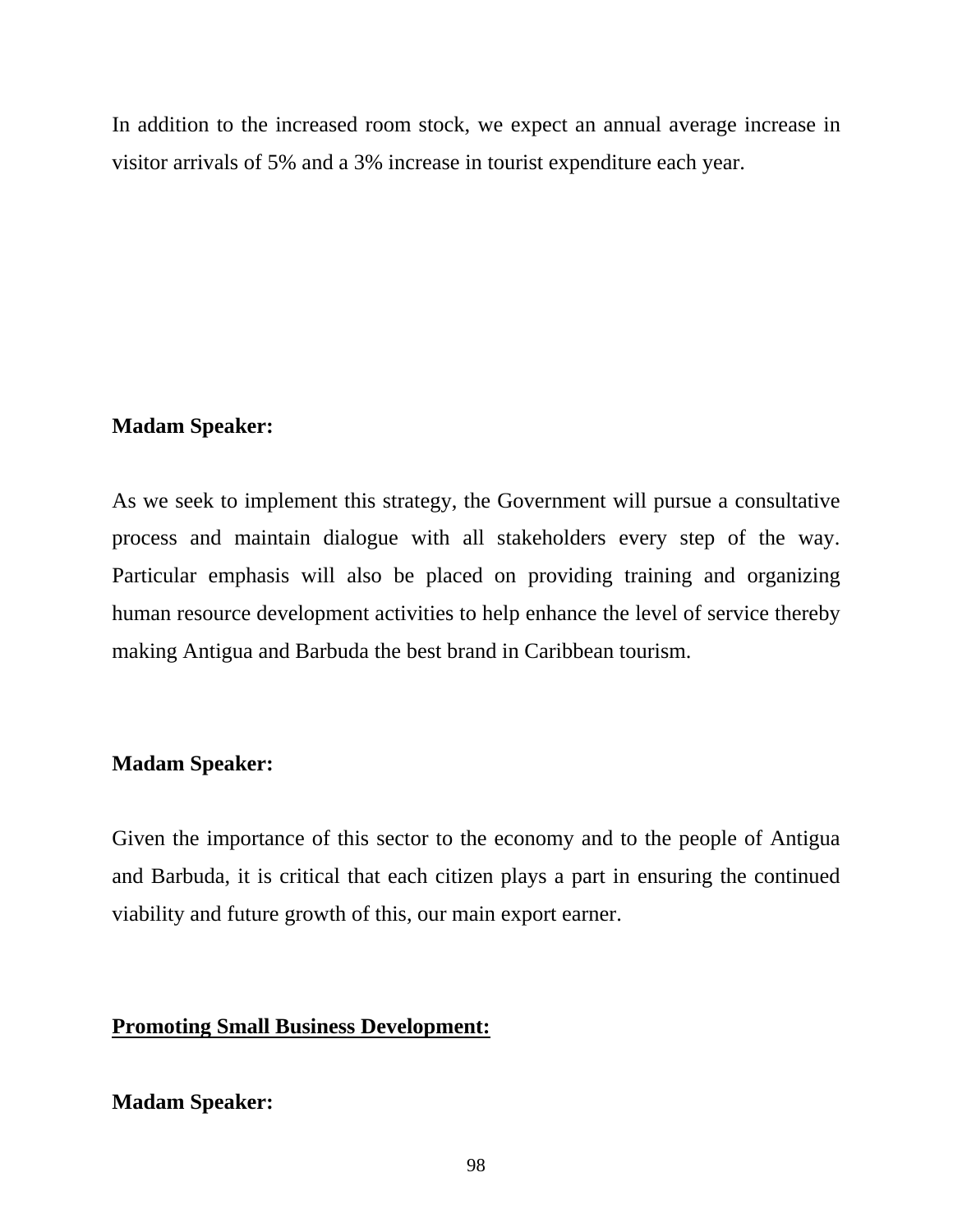The promotion of a vibrant small business sector remains a top priority for this Government. We recognize the significant role that micro and small businesses play in fostering economic growth, creating employment, and reducing poverty in developing nations.

As a result, this Government has sought to support the development and expansion of micro and small enterprises by providing tax concessions on the importation of critical inputs.

Between April 2004 and October 2006 we have provided tax concessions to nearly 800 micro and small businesses.

The businesses that have benefited from these concessions include:

- Heavy Equipment and Trucking Services;
- Small Contractors;
- Manufacturing firms;
- Wood Work and Furniture manufacturing firms;
- Welding and Machine shops;
- Small Restaurants:
- Bakeries; and
- Taxi and Bus Operators.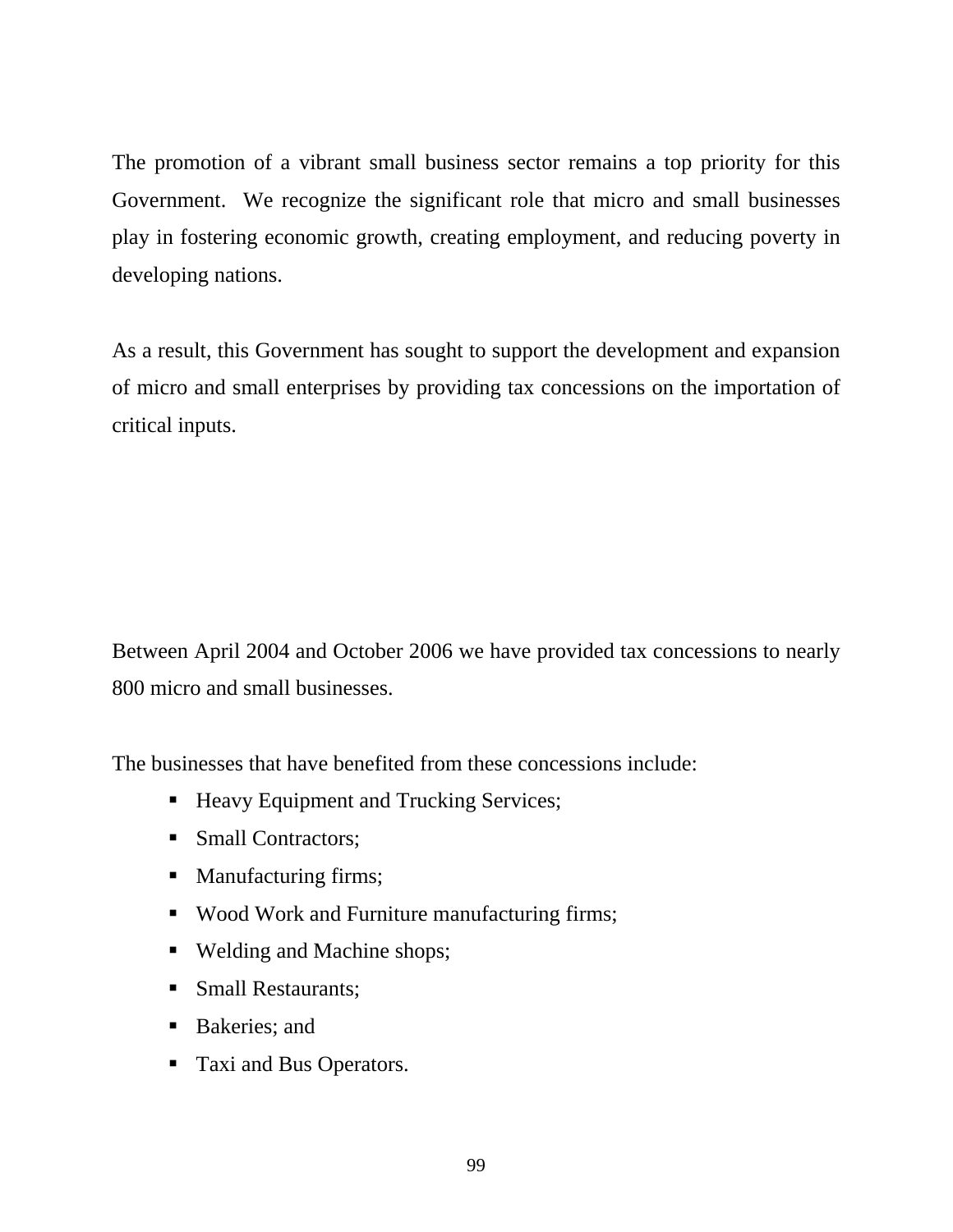#### **Madam Speaker:**

To ensure the existence of a suitable environment within which small businesses can thrive, we will enact a Small Business Development Act in early 2007.

The draft small business legislation has already been prepared and is currently being reviewed by key private sector agencies and other stakeholders to make certain that the Act adequately addresses the issues affecting micro and small enterprises and establishes a desirable set of enabling provisions that would encourage development of this essential segment of the economy. Once the comments and recommendations of the stakeholders are presented to the Government, we will revise the draft bill to reflect these inputs.

Our Small Business Development Act will specify the fiscal incentives and concessions to which micro and small businesses will have access; establish targeted technical assistance programmes; and stipulate the framework through which 25% of Government's procurement contracts will be reserved for small businesses.

In addition to putting enabling legislation in place, this Government will continue to encourage micro and small enterprise development by facilitating their access to financial resources.

#### **Madame Speaker:**

The Antigua and Barbuda Development Bank (ABDB) has been a key player in this regard. It has served as a conduit through which resources from regional and international institutions such as the Caribbean Development Bank (CDB), the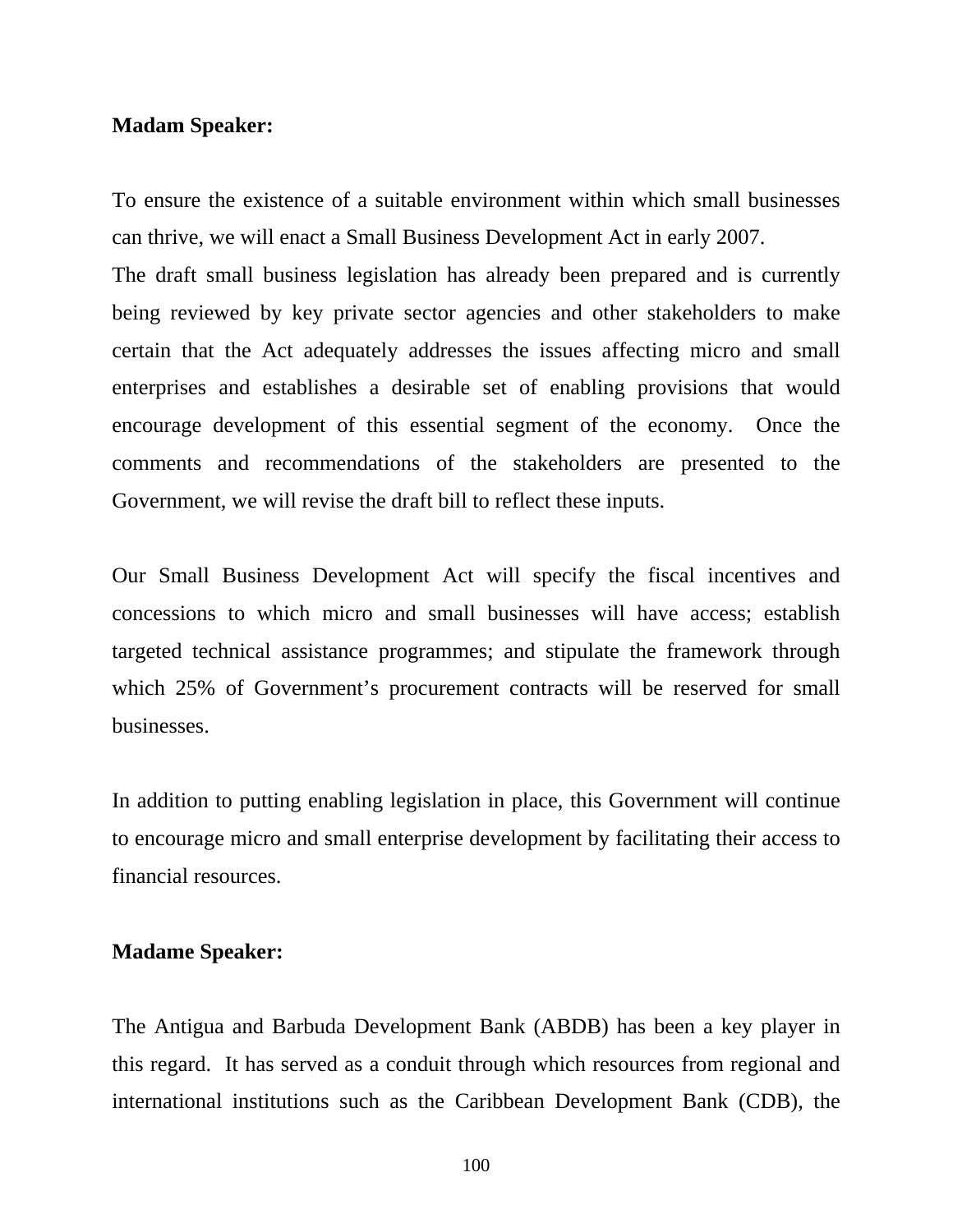European Economic Community's European Development Fund (EDF) and the European Investment Bank (EIB) have been made available to the productive sectors in Antigua and Barbuda.

This landmark institution, which has played a meaningful role in the financial sector for over 30 years, recently reviewed and modernized its operations so as to better facilitate the entrepreneurial ambitions of many Antiguans and Barbudans.

#### **Madam Speaker:**

Since August 2005, the Antigua Barbuda Development Bank has administered the Empowerment for Ownership Initiative, which provides concessionary loans to finance the start-up or expansion of micro and small businesses.

This initiative represents a collaborative undertaking of the Government, the Stanford Group of Companies and the Bank. The Empowerment for Ownership Initiative features a \$10 million fund endowed by the Stanford Group of Companies and has already proven to be immensely valuable to micro and small businesses.

As of October 2006, 68 loans totaling over \$2.5 million were approved under this initiative. The loans have been granted to businesses operating in the wholesale and retail trade, information technology, agriculture, manufacturing, fishing, restaurant and catering, and education services sectors.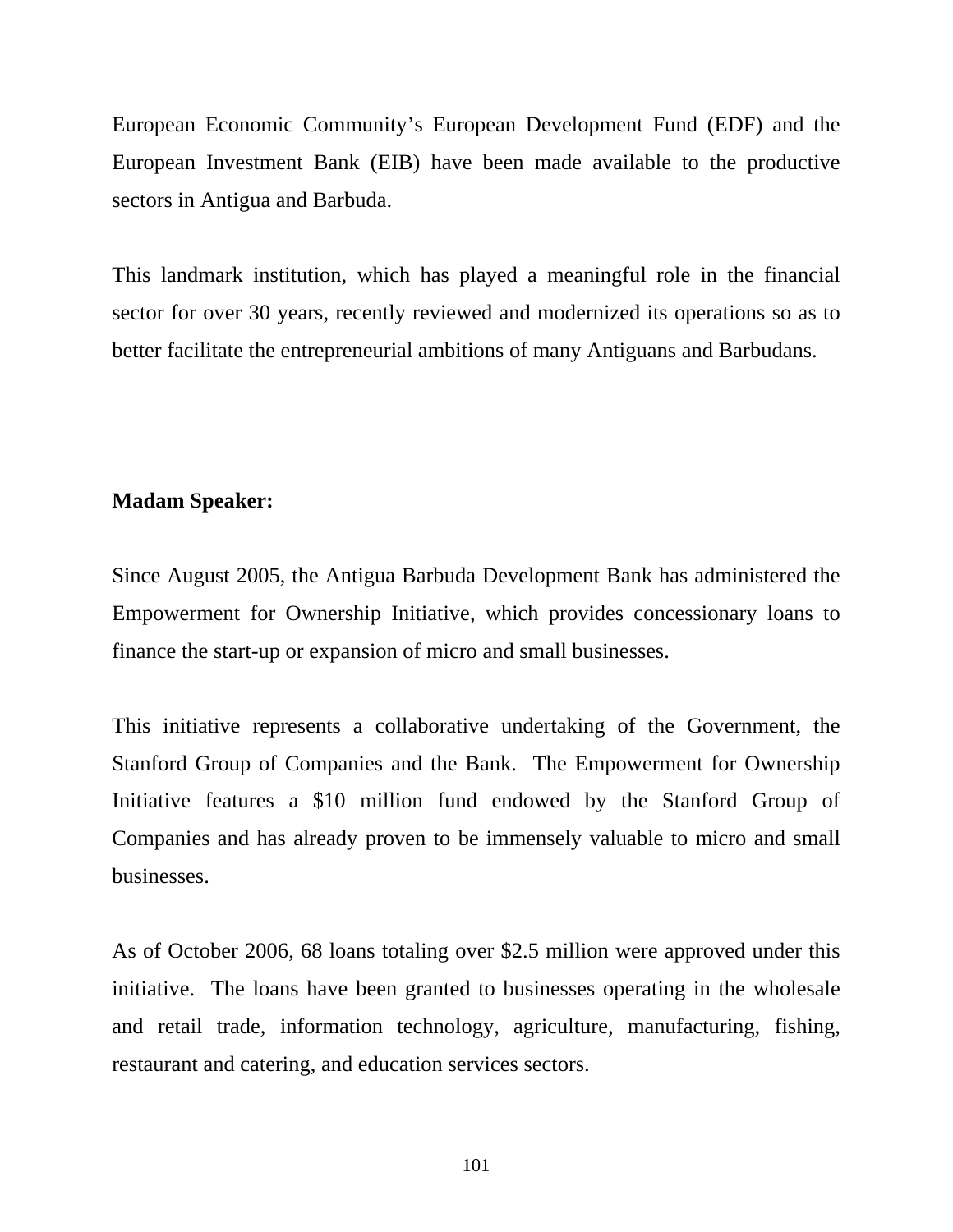#### **Madam Speaker:**

These businesses have created direct employment for over 204 persons with the resulting income benefiting an additional 600 persons. The businesses benefiting from loans provided under the Empowerment for Ownership Initiative are projected to generate annual sales in excess of \$9.5 million.

#### **Madam Speaker:**

We recognize that the formation and expansion of successful and independent micro and small businesses require the establishment of an effective technical assistance programme. In this regard, the Bank has designed and implemented such a programme that will seek to provide the requisite technical assistance to our many indigenous men and women who aspire to develop economically viable businesses as a means towards wealth creation.

#### **Madam Speaker:**

Through this technical assistance programme, workshops that focused on the issue of "How to Create a Business Plan" were held in Antigua and Barbuda. These workshops were considered by all to be a resounding success.

#### **Madam Speaker:**

It should be very clear that this Government is committed to the development of micro and small businesses and stands ready to pursue public-private partnerships to further cultivate and enhance the entrepreneurial acumen of the people of this nation.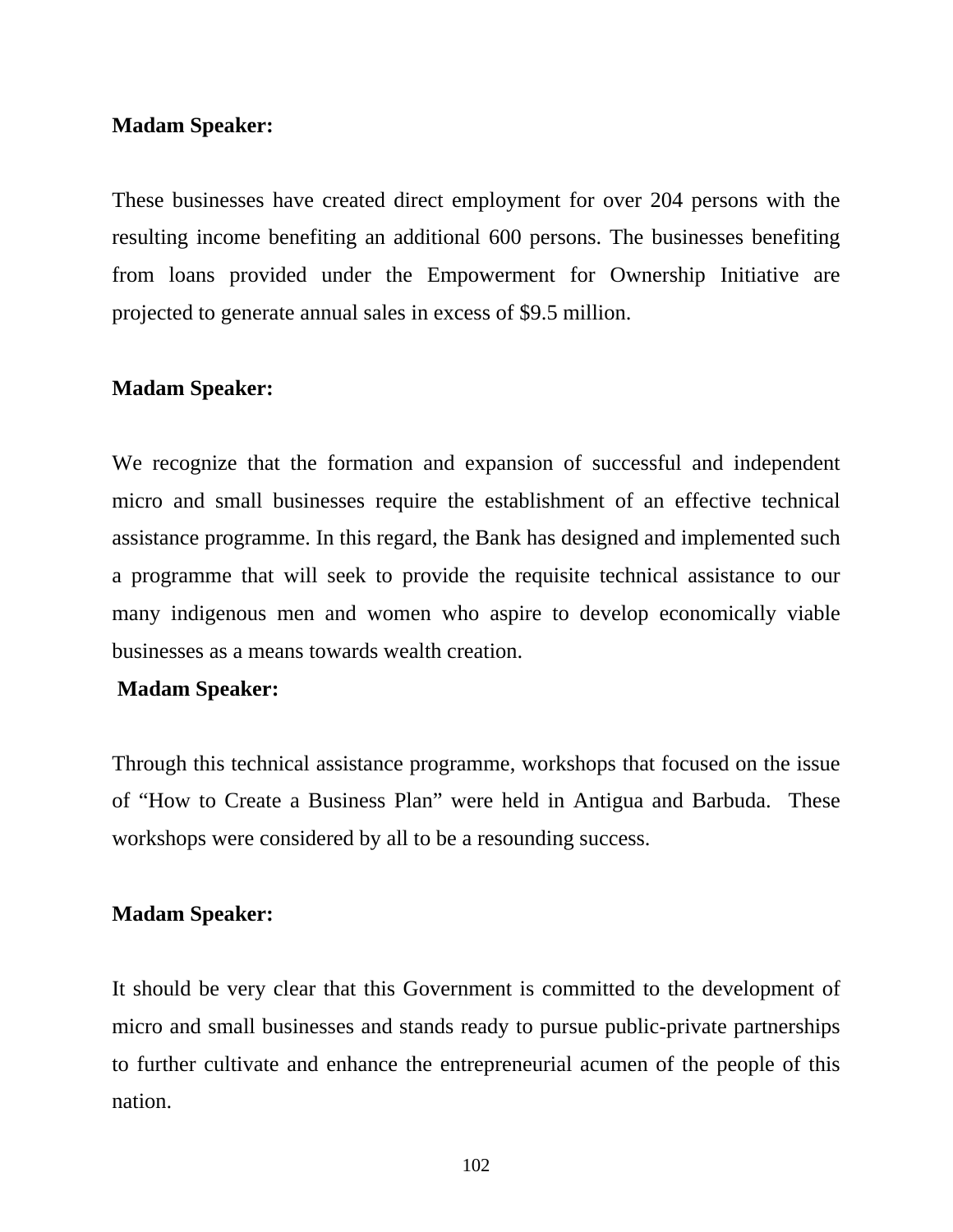### **Antigua and Barbuda Investment Authority:**

### **Madam Speaker:**

To facilitate the establishment of the Antigua and Barbuda Investment Authority, we have enacted the Antigua and Barbuda Investment Authority Act, which includes an Investment Code, in July 2006. The Investment Authority is the central institution charged with the implementation of this Government's strategy to promote investment and facilitate business development in Antigua and Barbuda. It will serve as a one-stop-shop for investors and will provide guidance to investors wishing to start-up businesses in Antigua and Barbuda; process applications for investment incentives; and provide support services to all investors.

#### **Madam Speaker:**

With the establishment of the Investment Authority, the granting of concessions to investors, whether local, regional or international, will no longer be discretionary. Instead, investors will be granted incentives based on standard criteria and the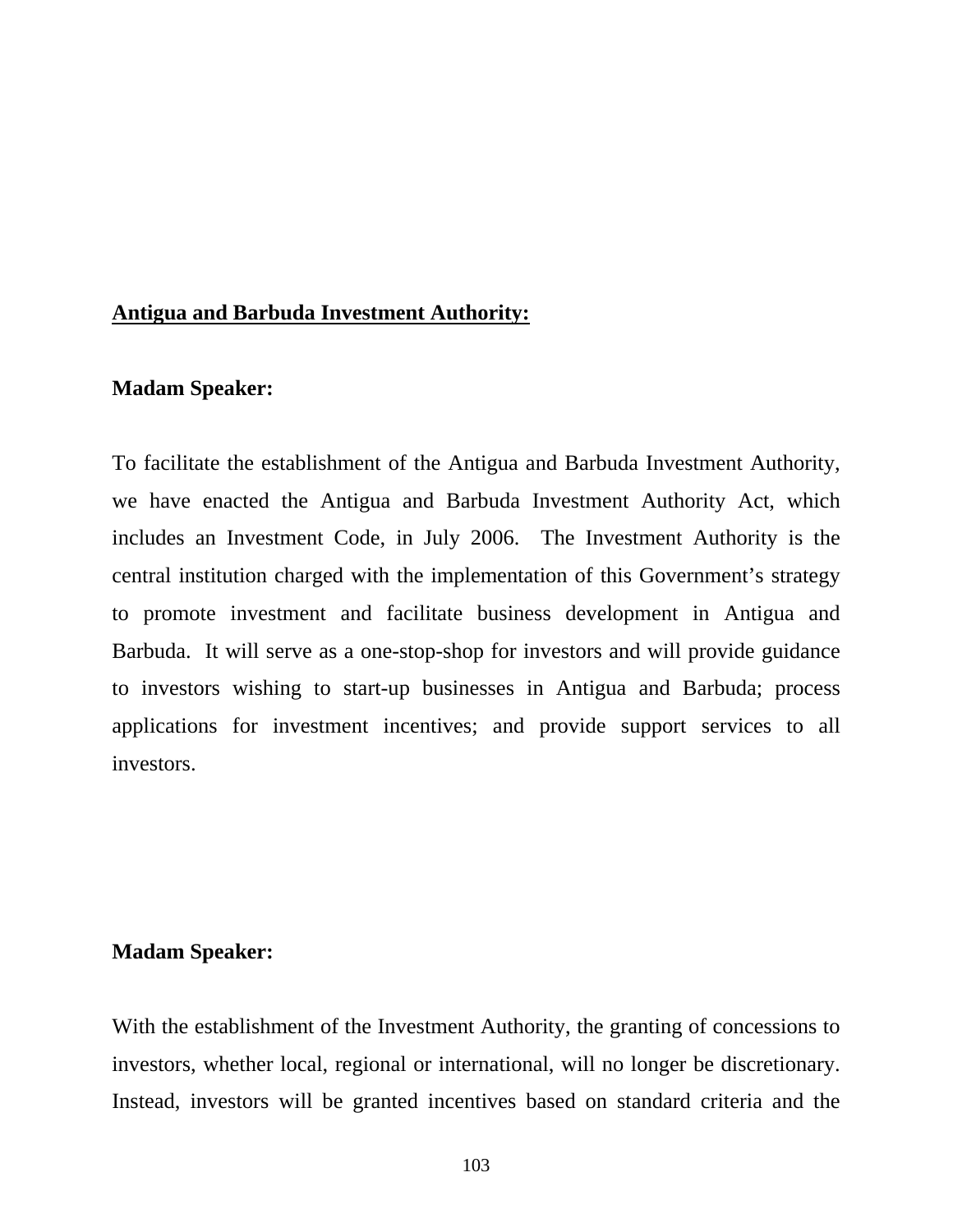projects' compatibility with the economic and developmental objectives of Antigua and Barbuda.

## **Madam Speaker:**

The Investment Code will provide full protection and security to investors in accordance with international standards. It makes specific provisions for the equitable treatment of all investors and the protection of property and also provides for dispute settlement and compensation for losses.

With the assistance of the USAID COTS programme, it is expected that the Investment Authority will be operational in January 2007. A USAID-sponsored consultant has already commenced working on establishing the organisational structure of the Investment Authority as well as outlining its role in interfacing with businesses and other public sector agencies that are involved in the business registration and other procedural processes.

Once again, Madam Speaker, we are very grateful for the quick response by USAID in providing support on a matter that will undoubtedly serve to enhance investment in Antigua and Barbuda.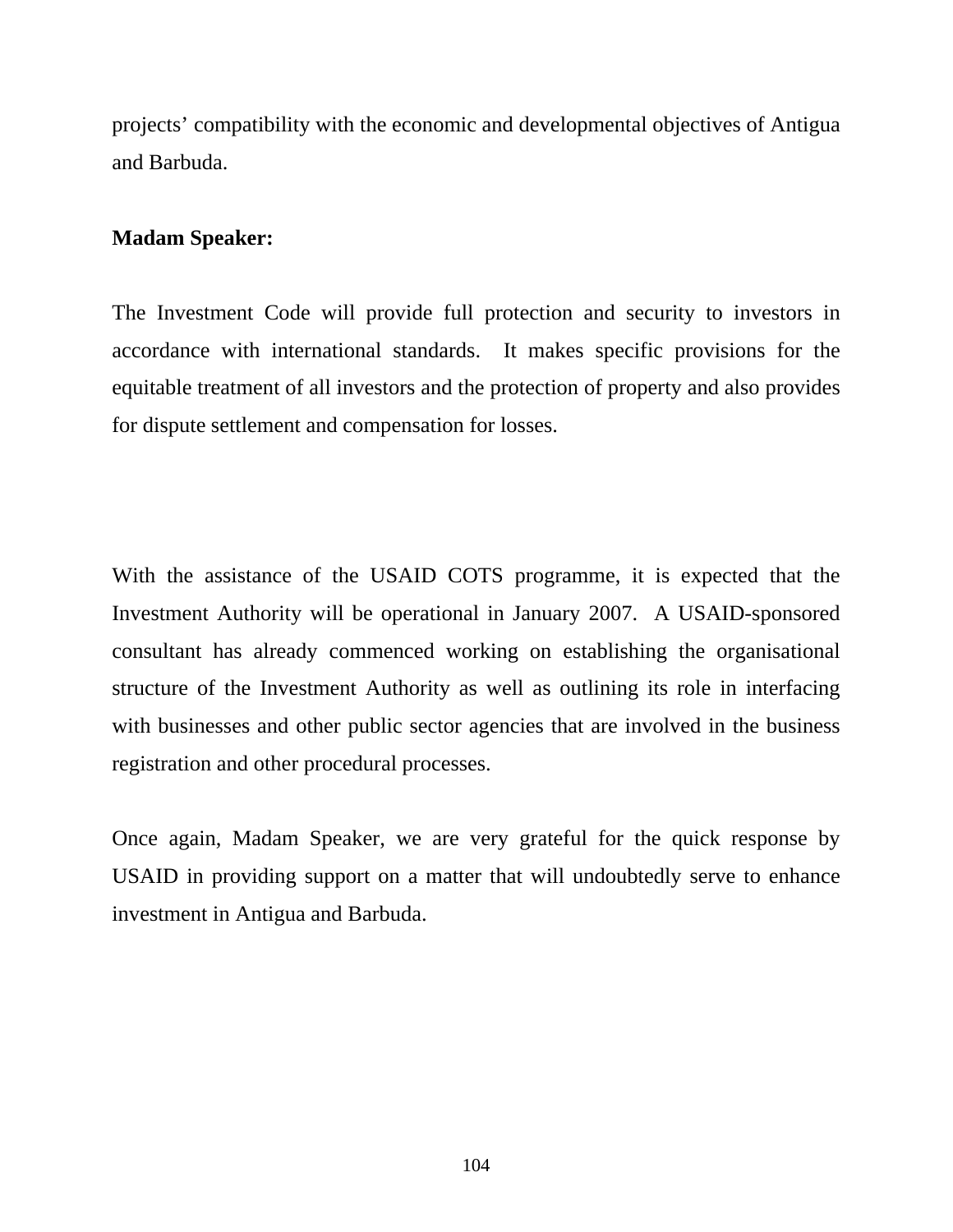## **Customs Renewal Programme:**

#### **Madam Speaker:**

In 2007 we will continue our efforts to transform the Customs system in Antigua and Barbuda. The Customs Renewal Programme, which was launched in September 2005, is intended to:

- Modernize Customs administration and procedures;
- Reduce time and financial costs associated with private sector compliance with Customs requirements;
- Enhance border protection;
- **Increase efficiency in the Customs Department; and**
- **Increase revenue generation.**

In 2006, the Government worked closely with a CARTAC sponsored consultant to lay the foundation for this renewal programme. We will advance the process in 2007 with the generous assistance of a regional government to implement the necessary customs software that would modernize and upgrade the operations of the Customs Department.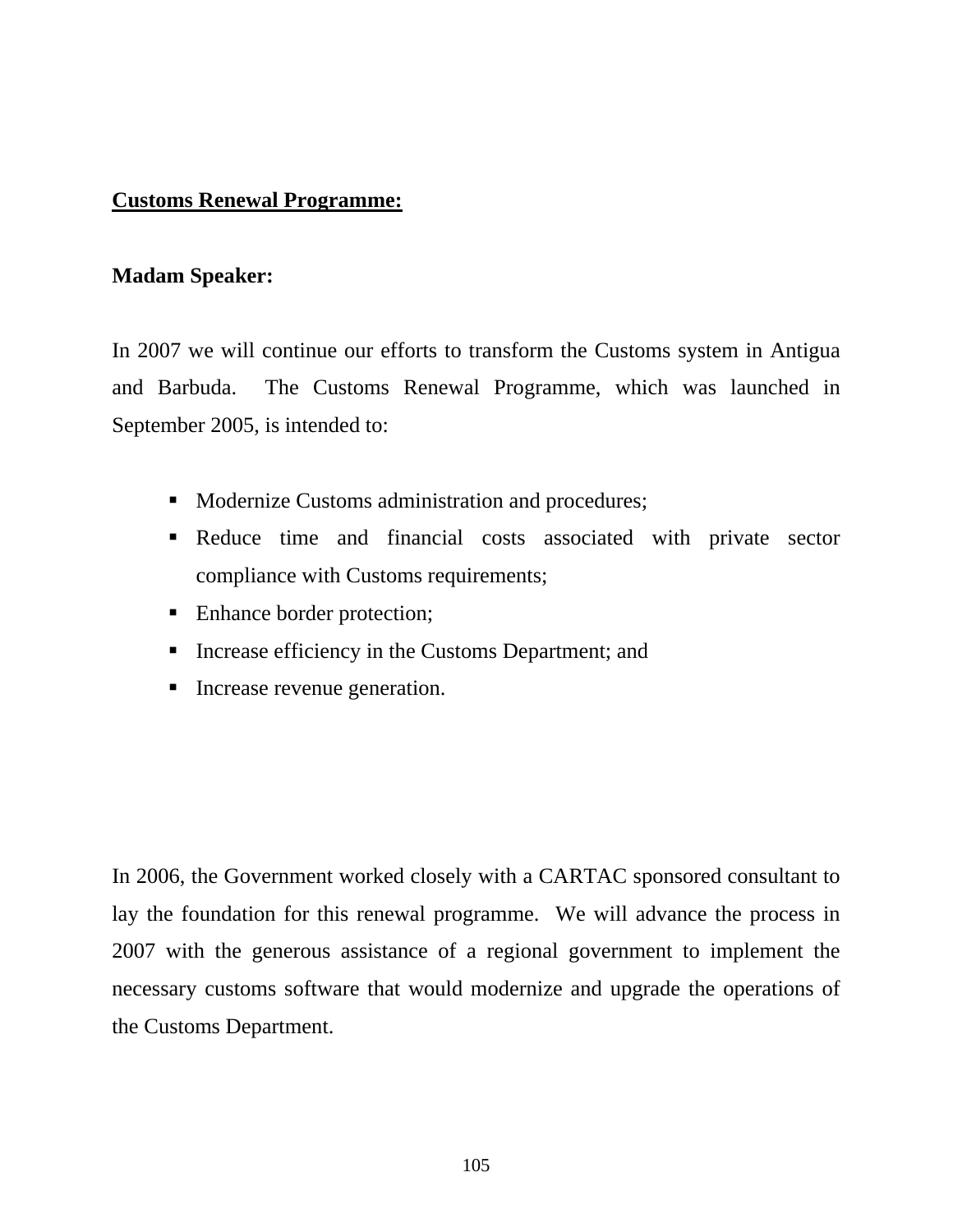With the new customs computer software, the Customs Department will be able to process customs declarations electronically and will offer various payment options to traders. Through this new system, registered users, including traders and brokers, will be able to track the progress of their Customs declaration via the internet and make online payment using a credit or debit card.

The goal, Madam Speaker, is that, within the next six to eight months, importers should be able to **clear their goods from the Port within 24 hours of the arrival of these goods.** 

### **Treasury Reorganization:**

#### **Madam Speaker:**

The Treasury Department has been neglected for a number of years and it is critical that focused and sustained attention be paid to it as one of the most essential divisions of Government. Recognizing that the Treasury is in urgent need of comprehensive reform, the Ministry of Finance and the Economy enlisted the assistance of CARTAC and the CIDA funded Eastern Caribbean Economic Management Programme (ECEMP) to undertake a number of diagnostic studies and provide recommendations to help chart the way forward for a more effective and efficient Treasury Department.

I am pleased to report that the Government has begun to deploy the requisite resources that will facilitate a reorganization of the Treasury.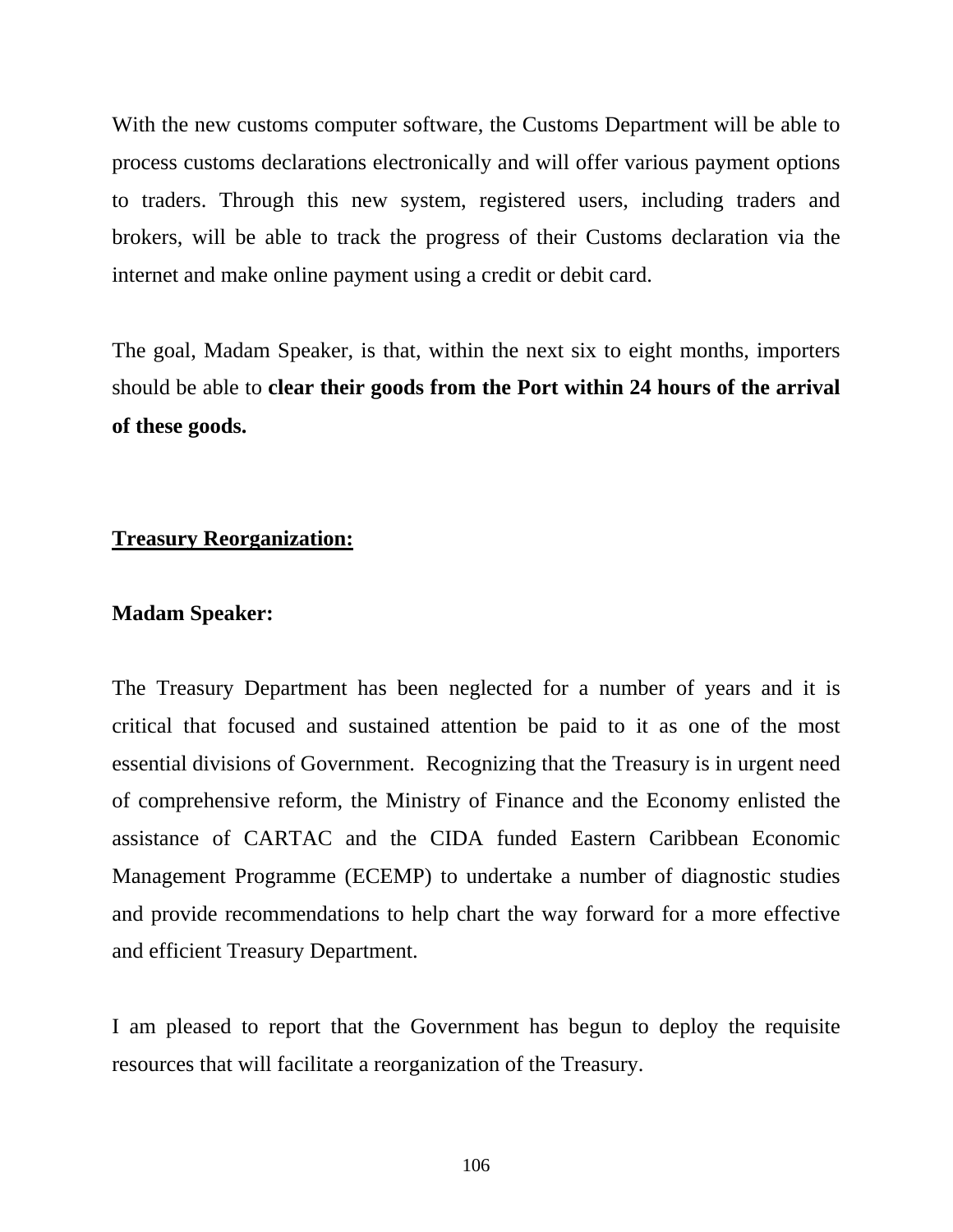You have heard me in my two previous Budget Statements extol the virtues of the FreeBalance software package. In this connection, I am pleased to declare to this Honourable House the following major accomplishments as a result of FreeBalance: approximately 20,000 vouchers have been automatically generated; and close to 14,000 cheques have been issued.

The Treasury is now in a position whereby it is issuing automated cheques to virtually all Pensioners and over 50% of the employees in the pilot ministry, the Ministry of Finance and the Economy, receive salaries and wages generated from the FreeBalance system.

#### **Madam Speaker:**

These accomplishments have recast the Treasury Department in a new mold and have sharpened our keenness in terms of transforming that Department into a modern, first-class operation.

In this regard, we are broadening and deepening our initiative by engaging the services of highly qualified, trained and experienced professionals who are charged with the responsibility of working along with the Accountant General to upgrade Treasury processes and to strategically reposition the organization to take its rightful place in the new Governance architecture of Antigua and Barbuda.

Madam Speaker, the Accountant General, Mrs. Ernestine Hodge, must be highly commended for her sound leadership of the Treasury Department.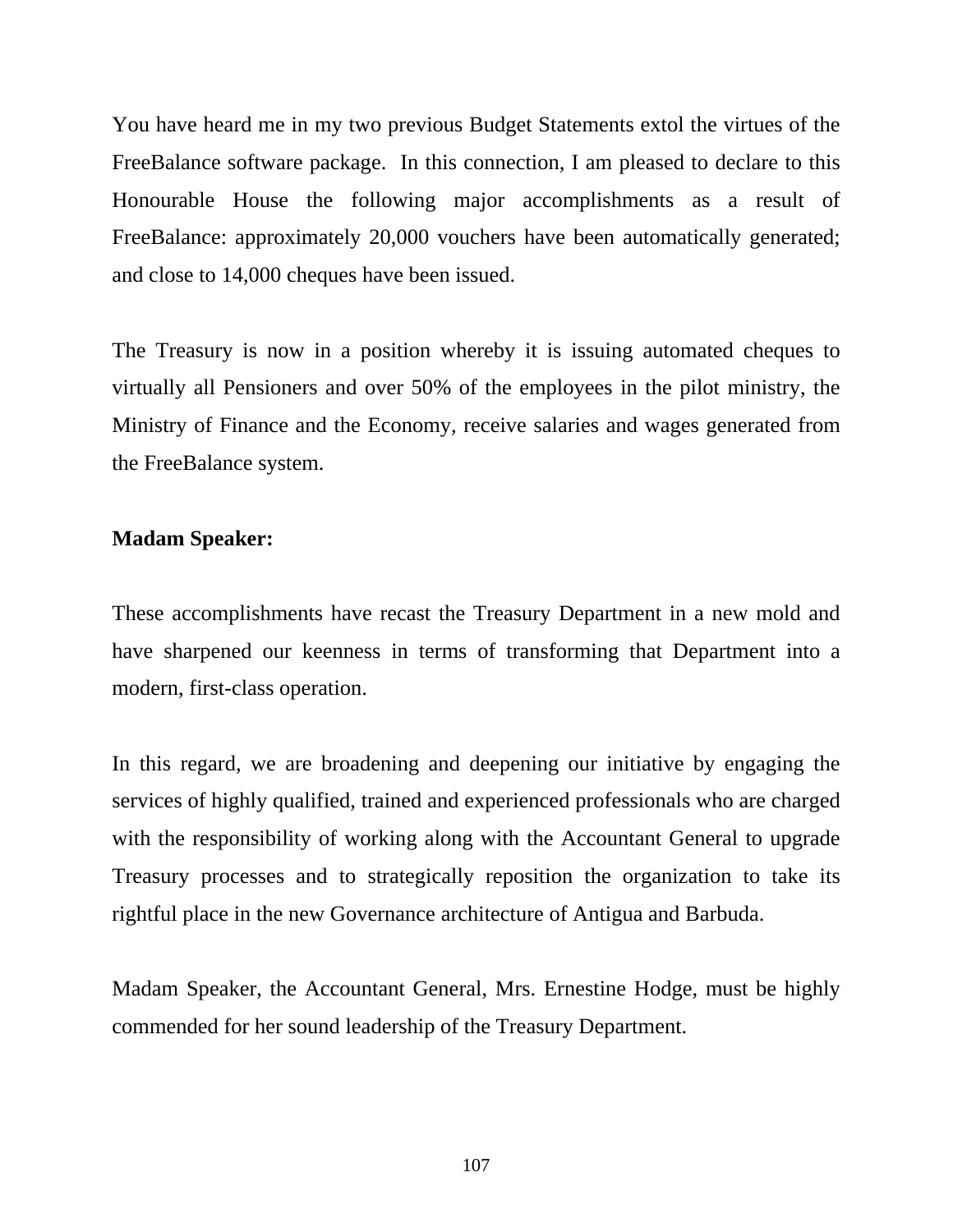# **Cricket World Cup 2007:**

### **Madam Speaker:**

The ICC Cricket World Cup is one of the largest sporting events in the world and, for the several Caribbean nations that will be hosting various segments of Cricket World Cup 2007, it is expected that there will be significant direct and indirect impacts on their economies.

As Antigua and Barbuda and the other Caribbean countries prepare for Cricket World Cup 2007, there has been a significant demand on the Governments to provide the resources necessary to finance the various infrastructural and ancillary projects that are required to ensure the venue's readiness for the Cricket World Cup event.

Indeed, this Government has confronted the incredible challenge of providing the requisite resources and undertaking the appropriate activities that would ensure Antigua and Barbuda's compliance with its obligations to the ICC. Overall, nearly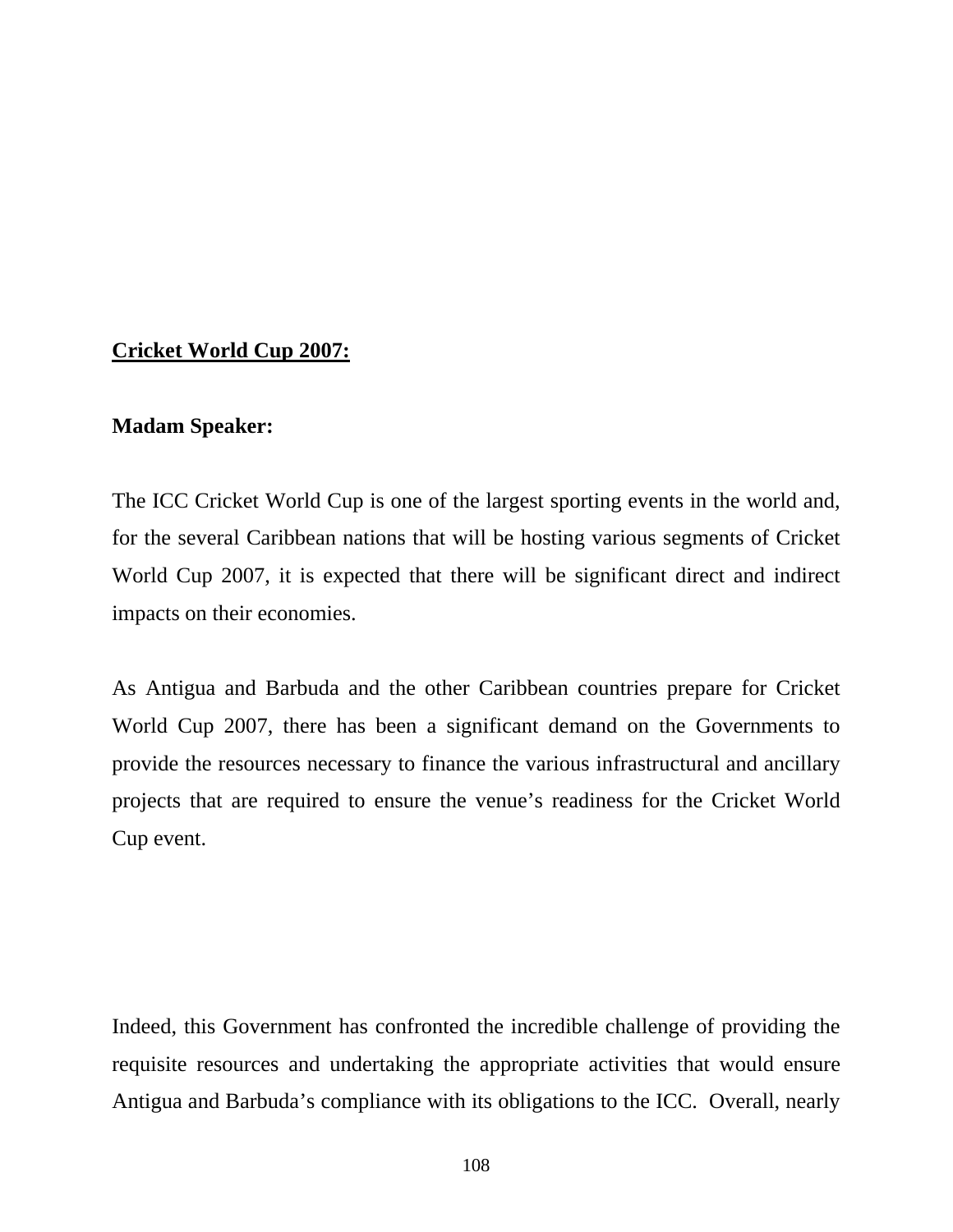\$190 million was budgeted to fund the necessary preparatory process that would position Antigua and Barbuda to effectively fulfill its obligations in respect of Cricket World Cup 2007.

### **Madam Speaker:**

Of this \$190 million, we received a generous grant of \$55 million from the Government of the Peoples Republic of China to construct the Sir Vivian Richards Stadium. In addition, the Government of the Bolivarian Republic of Venezuela has provided a grant of \$20.1 million to fund essential upgrading and enhancing of facilities at the V.C Bird International Airport.

Along with these grants, which have unequivocally reduced the financial burden on the Government, we have had to provide resources for road works, landscaping, drainage works, installation of telecommunications infrastructure, and a sewage treatment system.

To date, Madam Speaker, we have spent about \$50 million on these activities and have budgeted approximately \$70 million for completion of these and other Cricket World Cup related activities in early 2007. It cannot be denied that preparations for the Cricket World Cup 2007 have proven to be a very costly undertaking.

However, Madam Speaker, the investment in infrastructure, though requiring significant outlays upfront, can only serve to benefit the people of Antigua and Barbuda and enhance the stock of Government's physical assets. Indeed,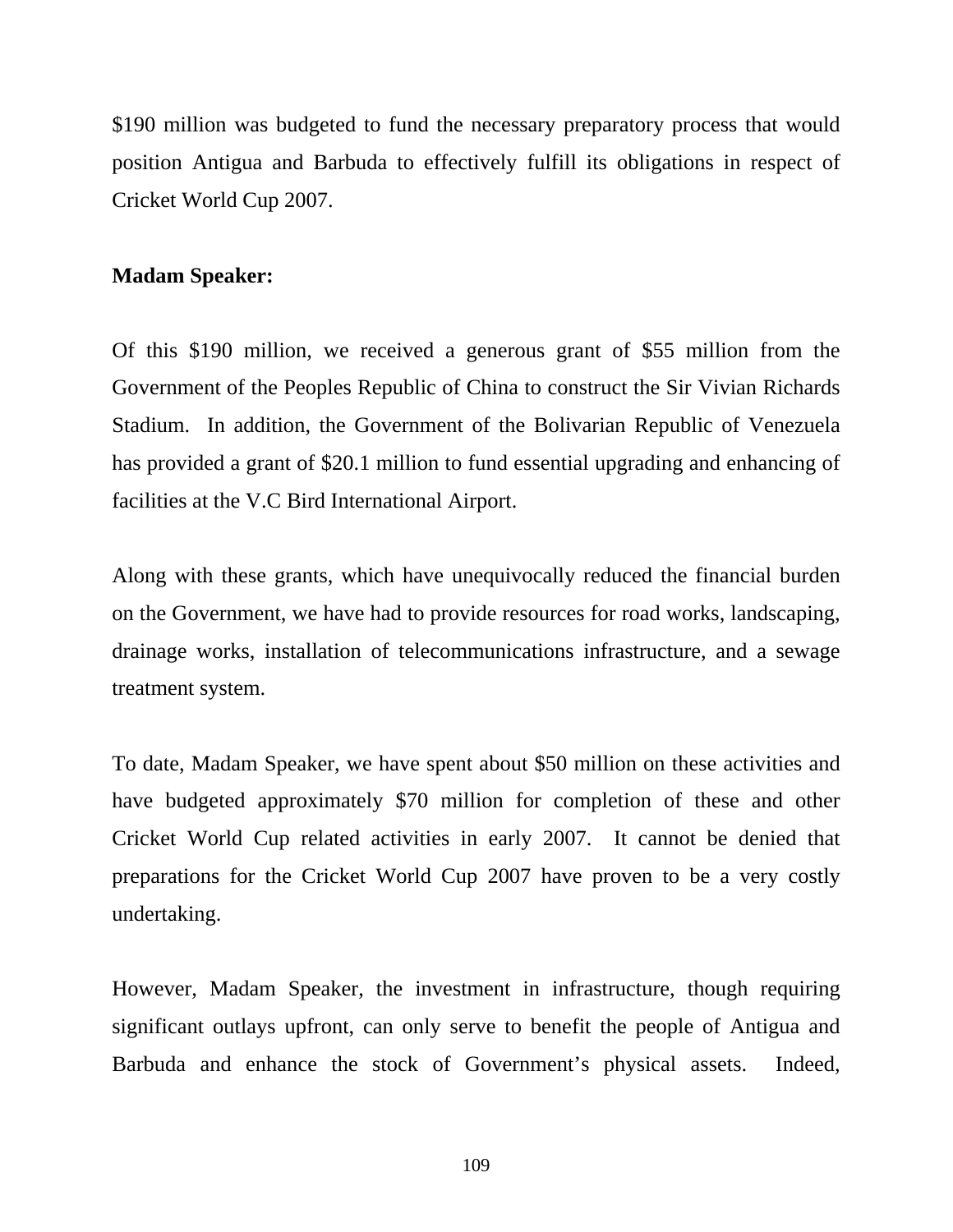economists agree that investment in physical capital is a critical factor in promoting long term economic growth and development.

It is therefore important that, in assessing the level of expenditure in preparation for Cricket World Cup 2007, one takes a global view of the future benefits of today's financial outlays.

### **Madam Speaker:**

There is another dimension to be considered: one that has implications not only for the Cricket World Cup event but for the future development of our economy. With the introduction of the Cricket World Cup Projects (Incentives) Act in 2005, we have seen a tremendous increase in private sector investment.

This increased investment has served to expand construction and other activities thereby creating employment and improving the economic welfare for many of our citizens and residents.

### **Madam Speaker:**

Cricket World Cup 2007 has served as a catalyst that has encouraged investment of about \$195 million in over 70 projects. Much of this investment has been undertaken by locals as well as Antiguans and Barbudans living abroad.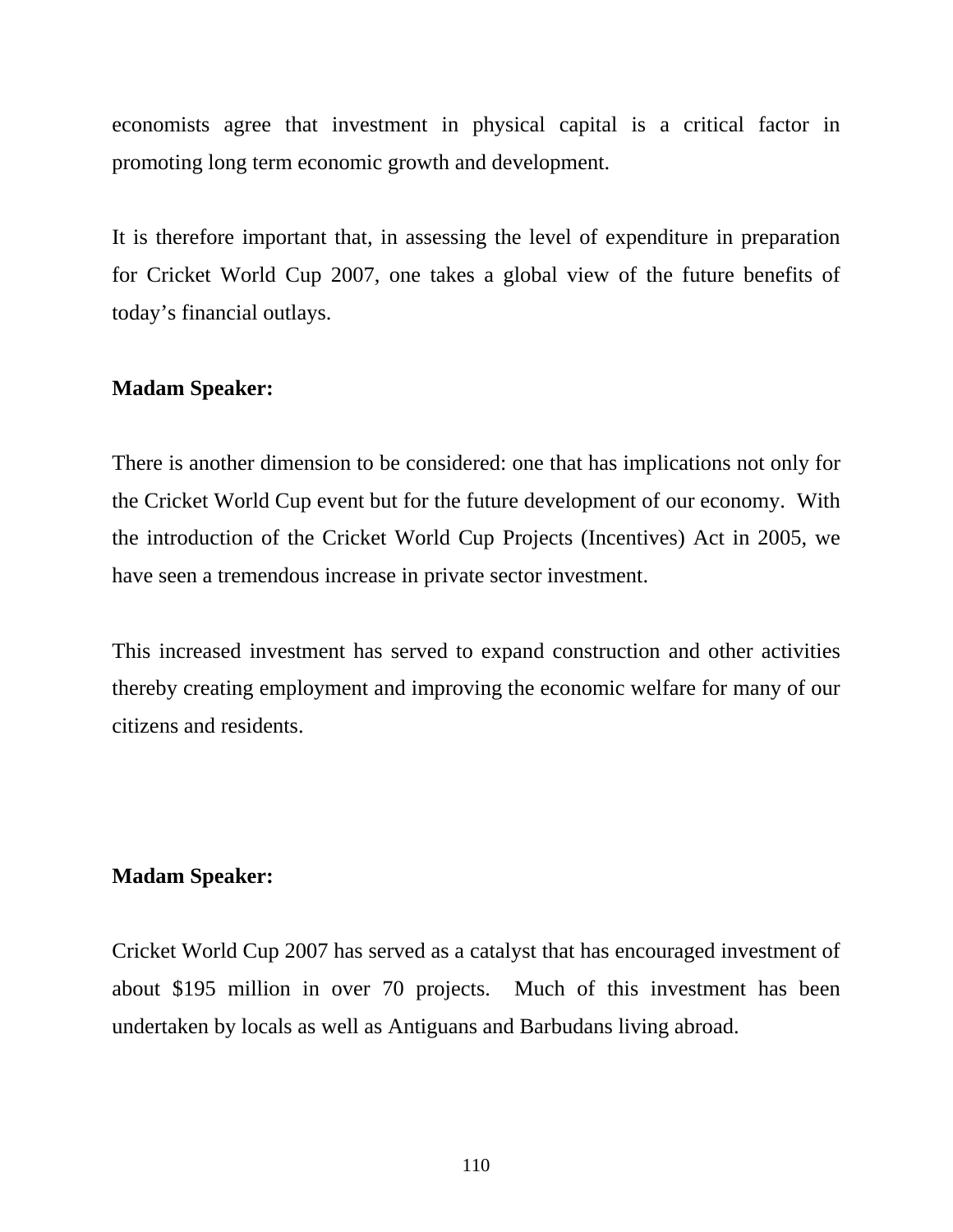Clearly, Madam Speaker, these sons and daughters of the soil have recognized that Antigua and Barbuda's involvement in hosting this event has created an opportunity for lucrative investment ventures.

The location of these investment projects, which include accommodations and other tourist related services, span the four corners of the island.

From McKinnons and Gambles in the North; to Jennings and Bolans in the Southwest; to Willikies and Parham in the East and to Old Road and Piccadilly in the South. Citizens from all areas of this nation have taken advantage of the Cricket World Cup Projects (Incentives) arrangements and have provided a practical example which embodies our tourism motto **"the beach is just the beginning".**

Indeed, this development has placed us firmly on the path to expanding the stock of small and boutique hotels, which is one of the key elements of our tourism development strategy.

Overall, Madam Speaker, the significant investment in infrastructural development along with the addition to the stock of visitor accommodations should, over the long term, lead to the accrual of social and economic benefits that would far outweigh the initial outlays for Cricket World Cup 2007.

# **Madam Speaker:**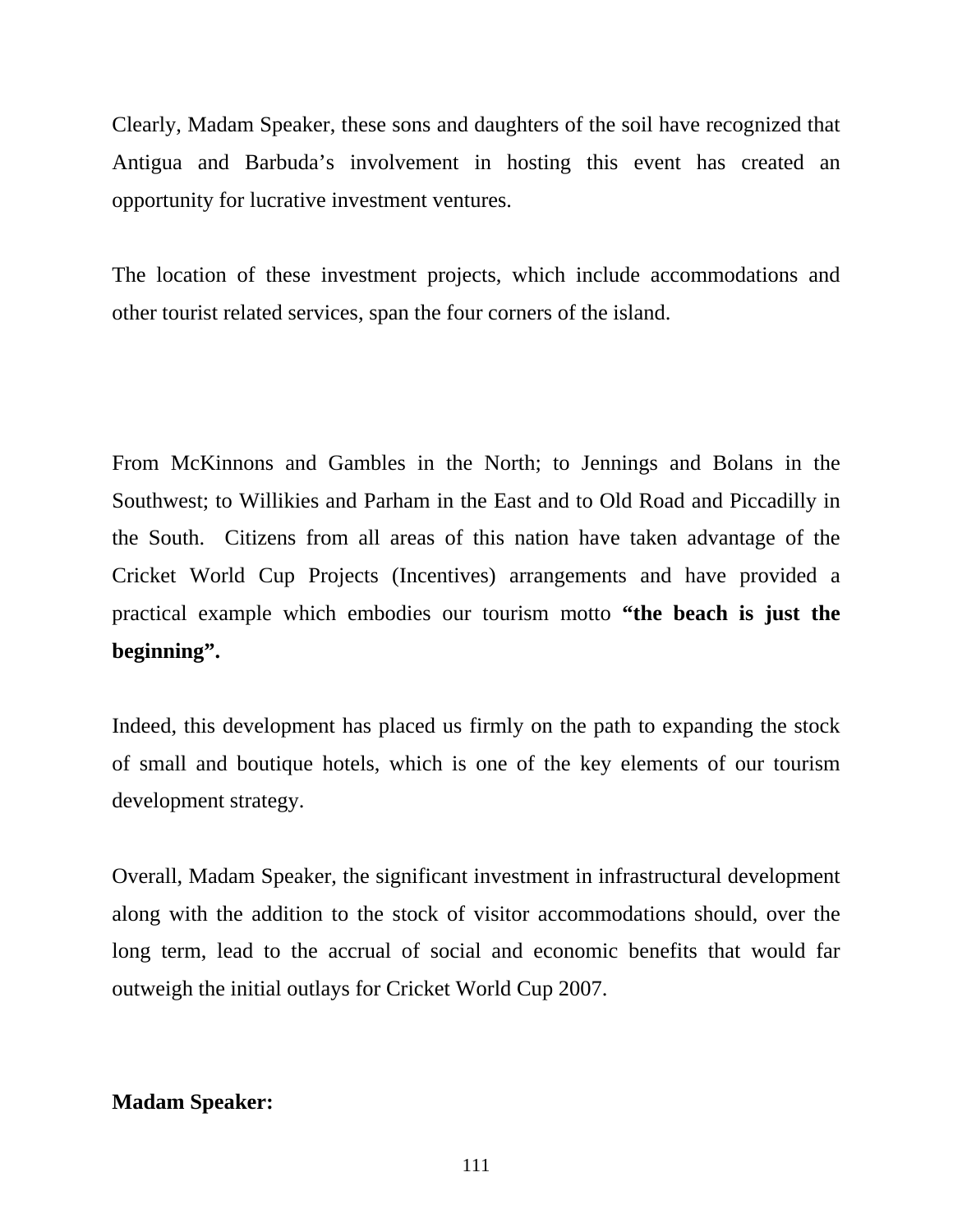In order to determine the financial benefits to be garnered as a result of hosting Cricket World Cup, the ECCB conducted an assessment of the possible macroeconomic implications of hosting the event in the ECCU countries. For Antigua and Barbuda, the study found that there would be significant increases in economic variables such as foreign direct investment, exports, national income, economic growth, government revenue and private expenditure during the year of the event and also over the period 2005 to 2012.

With respect to foreign direct investment, it is expected that there would be increases ranging from \$175 million to \$348 million in 2007. Further, exports and transfers are estimated to grow by up to \$249 million while overall national income is projected to increase by between \$494 million and \$755 million in 2007.

## **Madam Speaker:**

As a result of Antigua and Barbuda's involvement in Cricket Word Cup 2007, we can expect significant growth in private expenditure. For the period 2005 to 2012, private expenditure is expected to grow at a rate of 11.5% compared to a projected growth rate of 8.6% under a scenario where no Cricket World Cup event was held in Antigua and Barbuda.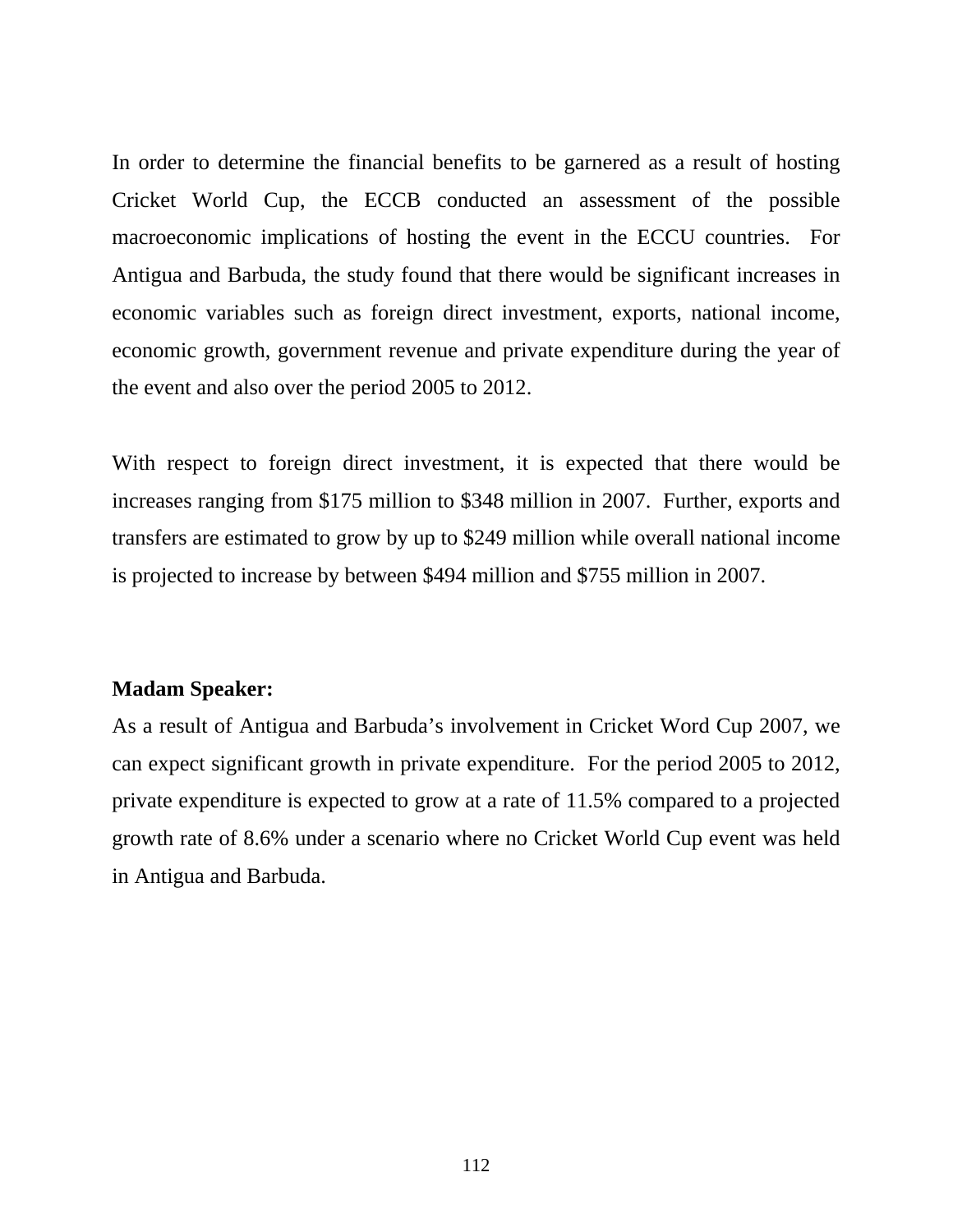

Government revenue would also be expected to increase by up to 10% respectively for the period 2005 to 2012.

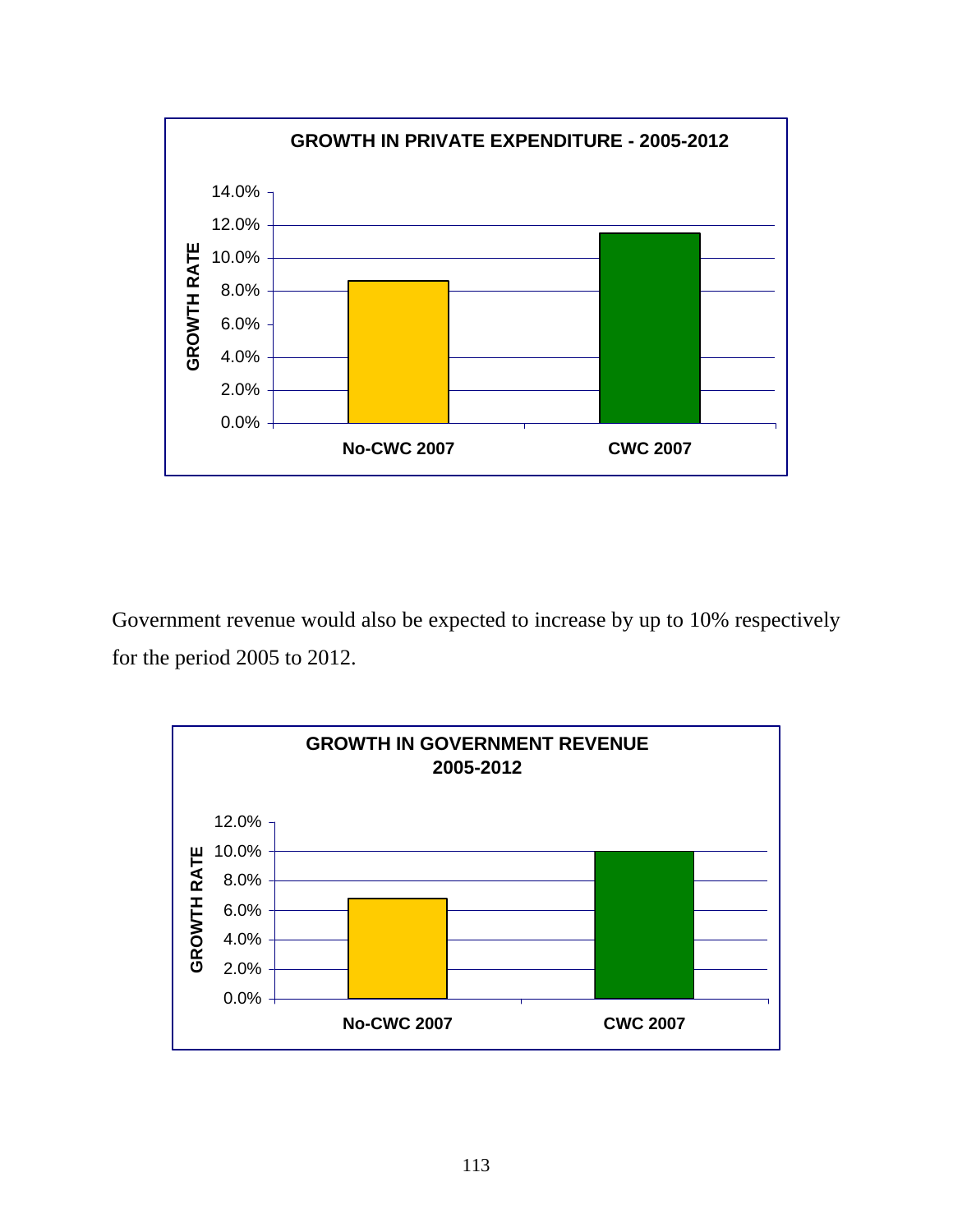Moreover, in 2007, Government revenue is projected to increase by as much as 29% as a result of Cricket World Cup 2007 compared to a 6.8% increase with no Cricket World Cup event hosted in Antigua and Barbuda.

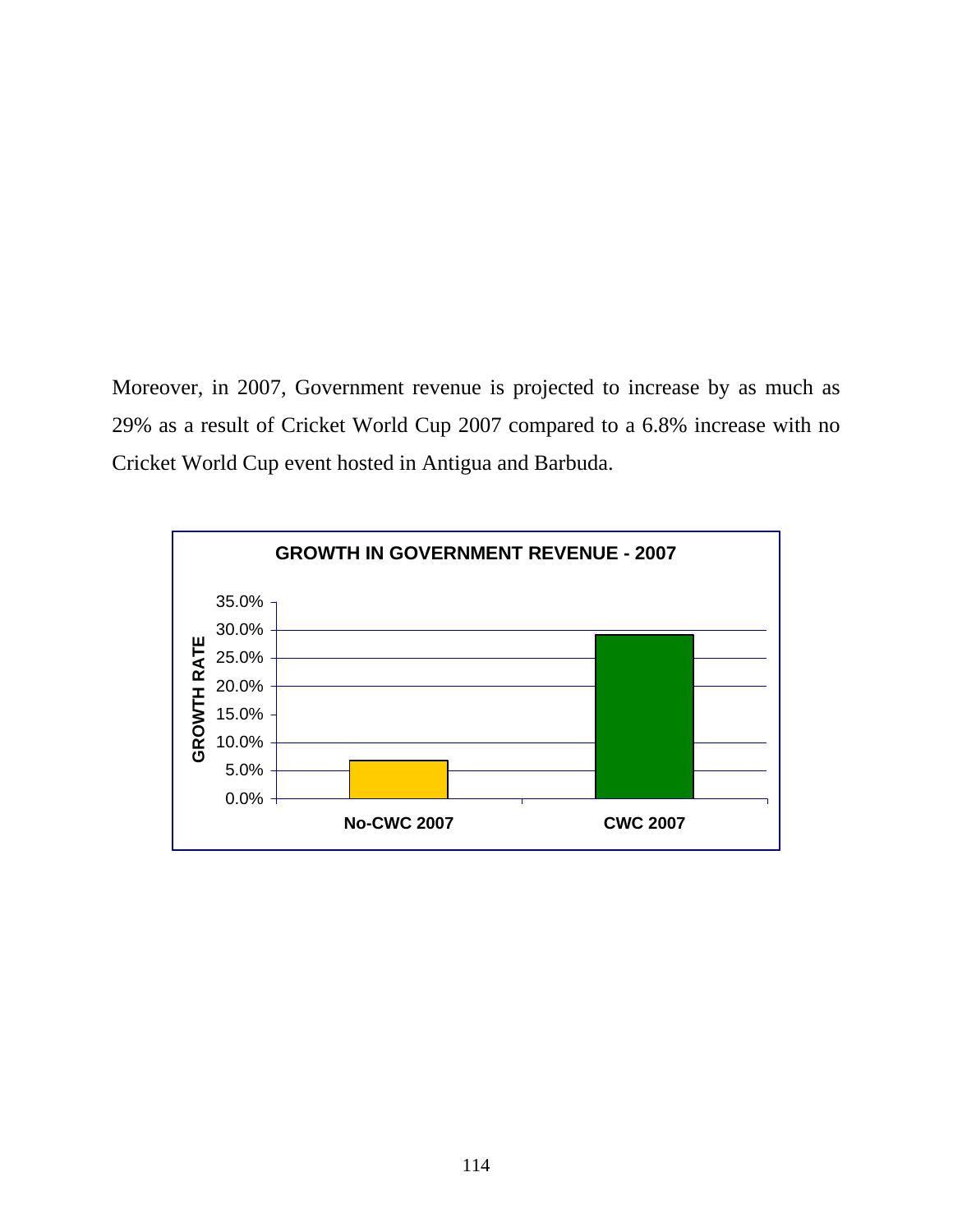Overall, the ECCB determined that, if Antigua and Barbuda did not participate in hosting Cricket World Cup 2007, then economic growth for the period 2005 to 2012 would average about 6.4%. But, Madam Speaker, by hosting the event, it is expected that economic output would grow at an average rate of up to 9% annually*.* 



### **Madam Speaker:**

The ECCB study clearly indicates that Antigua and Barbuda, and, indeed, the rest of the ECCU countries stand to gain substantial net financial benefits as a result of their involvement in Cricket World Cup 2007. To ensure that we take full advantage of this opportunity, it is critical that we implement the relevant policy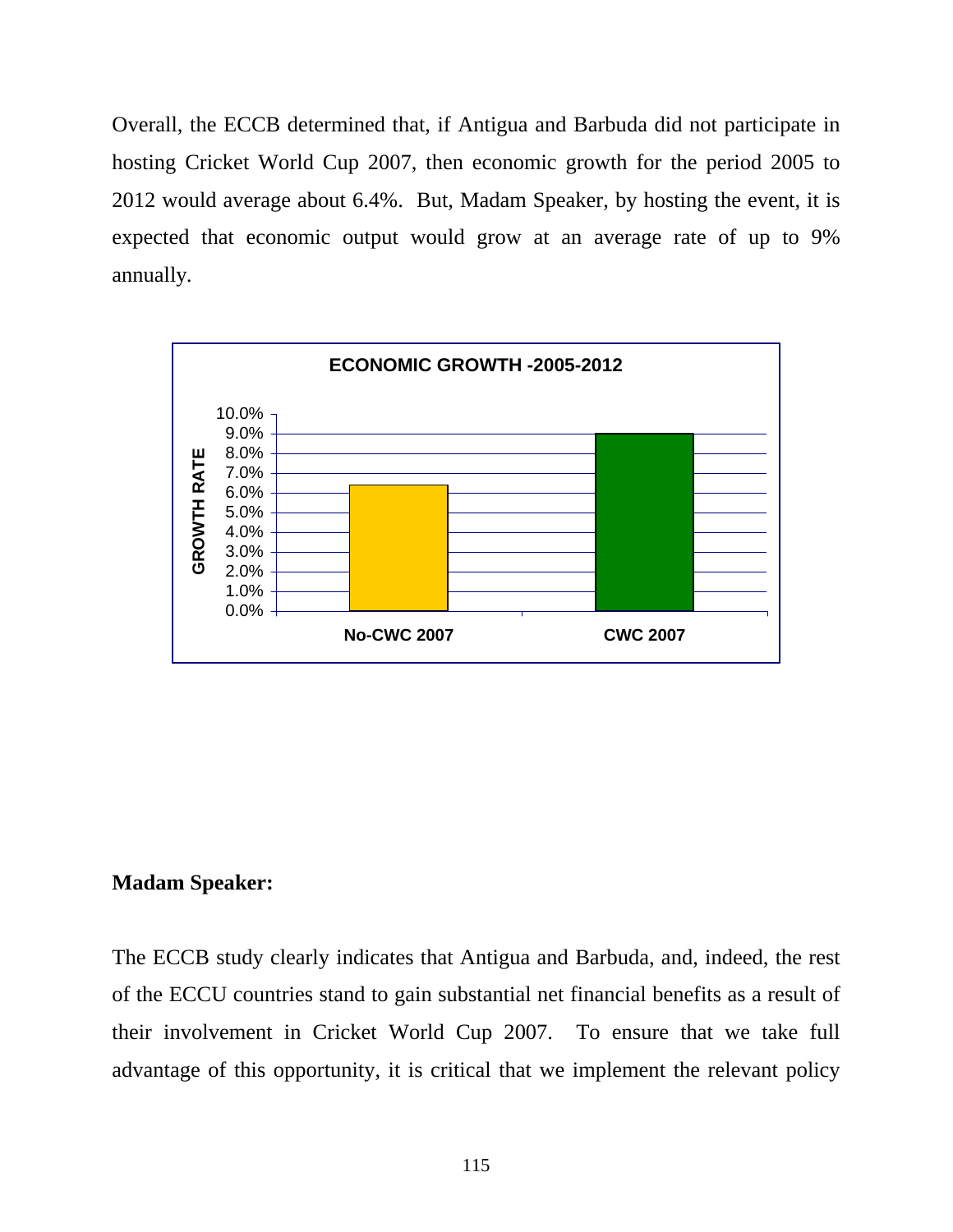and strategic frameworks that would lock-in the economic gains and maximize the anticipated benefits over the short, medium and long term.

I can assure this Honourable House that this Government has the capability, the competence and the vision to fully capitalize on the Cricket World Cup opportunities for the benefit of the citizens and residents of Antigua and Barbuda.

# **Budget Projections 2007:**

# **Madam Speaker:**

Recurrent Expenditure for Fiscal Year 2007 is budgeted at \$730,161,897 while Recurrent Revenue is estimated at \$649,406,642. This leaves a current account deficit of \$80,755, 255. The deficit reflects the increases in expenditure required for Cricket World Cup 2007 along with the Government's obligations in respect of back pay and other personnel related costs.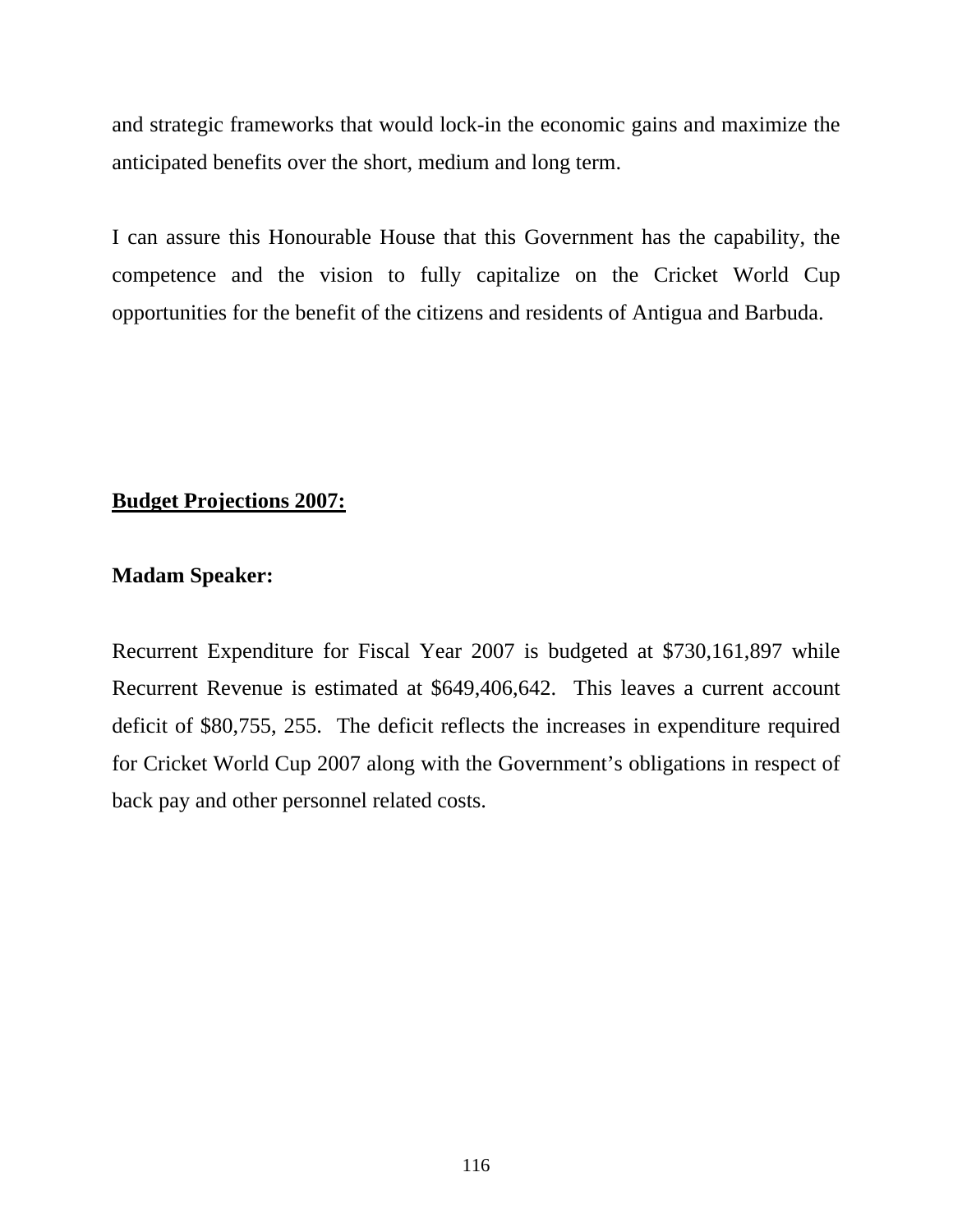# **Recurrent Expenditure:**

# **Madam Speaker:**

Recurrent expenditure for 2007 is budgeted at \$730,161,897 compared to revised expenditure of \$670,573,692 for 2006. I repeat for emphasis, Madam Speaker, that the increased expenditure reflects the significant outlays required in respect of preparation for Cricket World Cup 2007, expenditure on back pay owed to civil servants, retroactive increases to the police force, and a retroactive increase in traveling and mileage allowances.

Government recurrent expenditure is comprised of the following categories:

- Salaries, wages and allowances which represents 49.7% of recurrent expenditure;
- Contributions to Social Security, Medical Benefits and Education Levy 3.5%;
- Pensions and Gratuities  $-6.2\%$ ;
- Goods and Services, including utilities  $-20.6\%$ ;
- Transfers and Grants  $-10.1\%$ ; and
- $\blacksquare$  Debt Payments 9.9%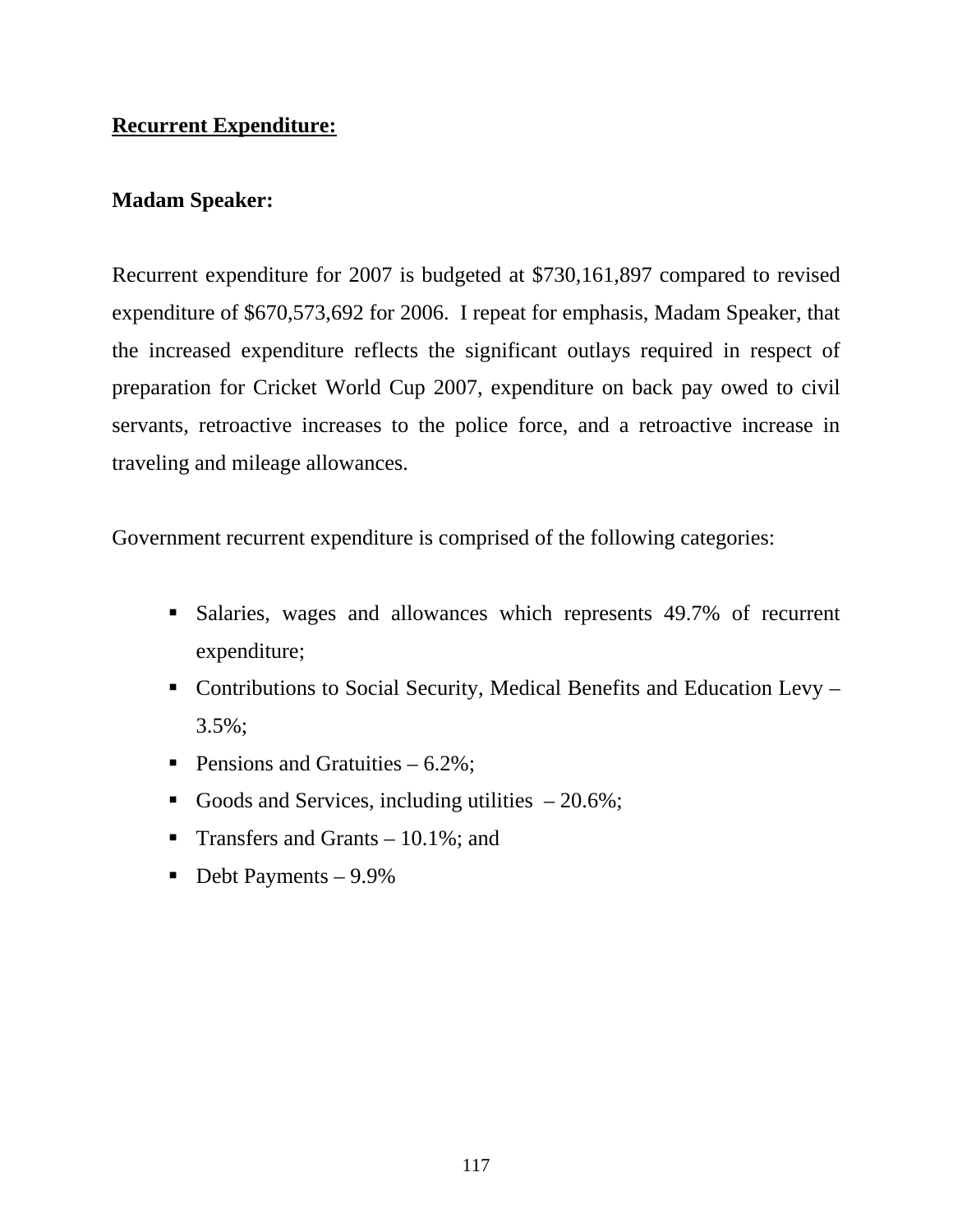

In 2007, expenditure for salaries and wages is budgeted at \$362,941,924 compared to \$264,520,793 for the revised estimate for 2006. **This amount is not adjusted for public servants who will leave the service under the Voluntary Separation and Early Retirement programme.** 

## **Madam Speaker:**

The increase in expenditure for salaries and wages will be driven by this Government's decision to honour increases in salaries and wages that were negotiated for 1995-1996 and 2000-2002. We have undertaken to pay these long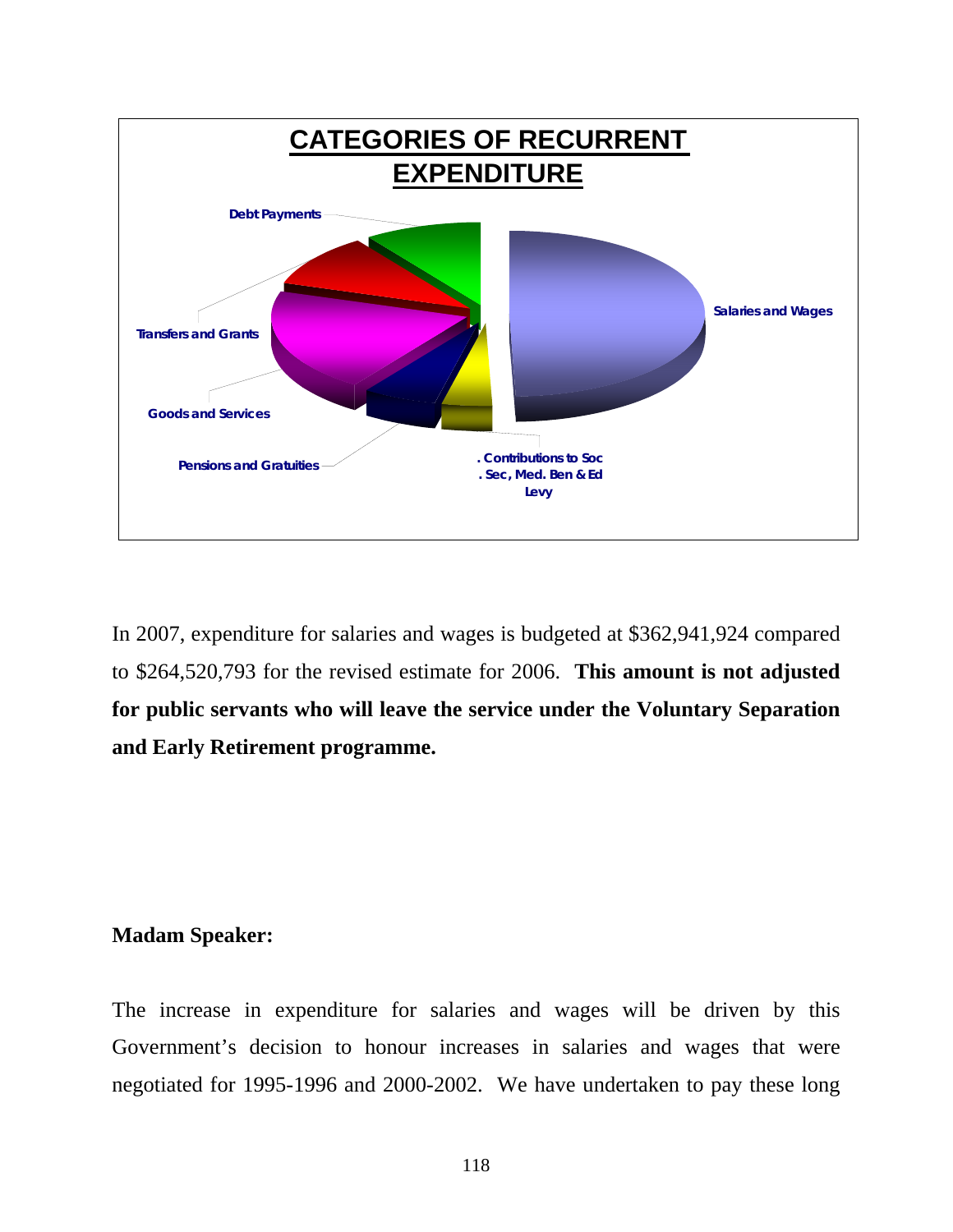outstanding amounts that were owed to civil servants at a cost of \$32 million. Of this amount, \$8 million is now being paid in 2006 while the remaining \$24 million will be paid in 2007.

Further, we are faced with honouring yet another set of increases that were contracted by the former administration in 1994 and again in 2000 but were never paid. In this case, we will spend about \$10 million to cover retroactive increases in traveling and mileage allowances for civil servants. The increased expenditure on salaries and wages also reflects the increases in remuneration to the Police Force.

### **Madam Speaker:**

We will enhance the staffing complement at the Customs and Immigration Departments to allow for the 24-hour operation of our Ports. The greater capacity at the Ports will also ensure that we are in a position to effectively manage the increased activity at the Ports due to Cricket World Cup.

A strengthened Customs Department will also be able to effectively administer the ABST and carry out the operations that will be required under the proposed modernized customs system. Allocations have also been made to increase the personnel in the Ministry of Education to ensure that schools are adequately staffed with skilled teachers. Insofar as these positions can be filled from within the public service, this will be done as the first option.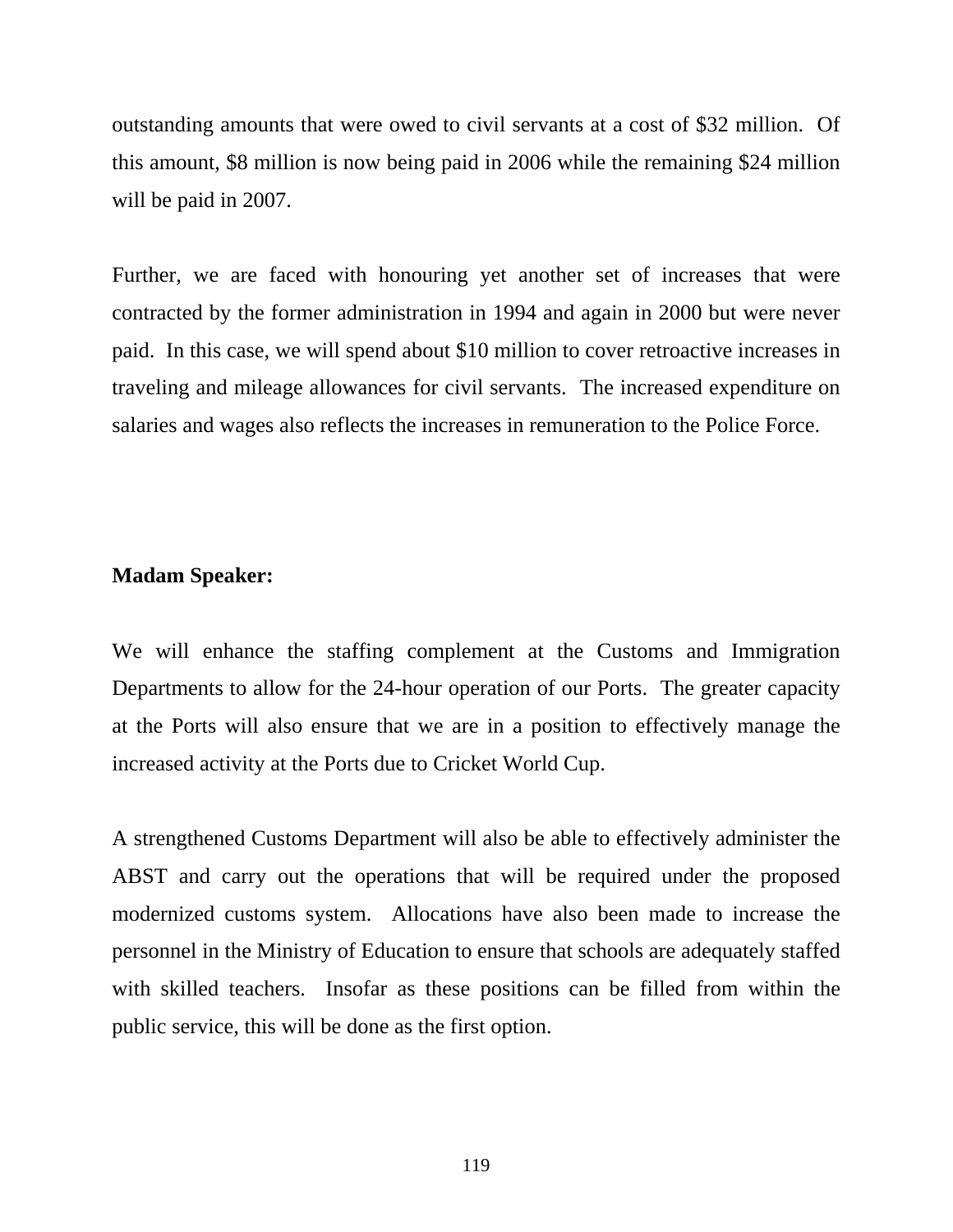Government's Social Security, Medical Benefits and Education Levy contributions are budgeted at \$25,706,690 compared to \$30,283,400 in the revised estimates for 2006.

Madam Speaker, we intend to keep current with our contributions to these statutory corporations and will finalize arrangements to settle outstanding arrears to these institutions.

\$44,991,305 is budgeted for Pensions and Gratuities in 2007 compared to \$39,517,558 in the revised estimates for 2006, which reflects an increase in the number of pensioners.

We have budgeted \$150,604,383 for expenditure on Goods and Services in 2007. This compares with \$124,660,226 in the revised estimates for 2006. This growth in expenditure for goods and services reflects additional expenditure in relation to our Cricket World Cup obligations.

In terms of Transfers and Grants, we budgeted \$73,942,486 for 2007 which compares to \$63,423,060 in the revised estimates for 2006.

Finally, Debt Service payments are budgeted at \$71,975,111 for 2007 compared to a revised estimate of \$143,844,180 in 2006.

# **Madam Speaker:**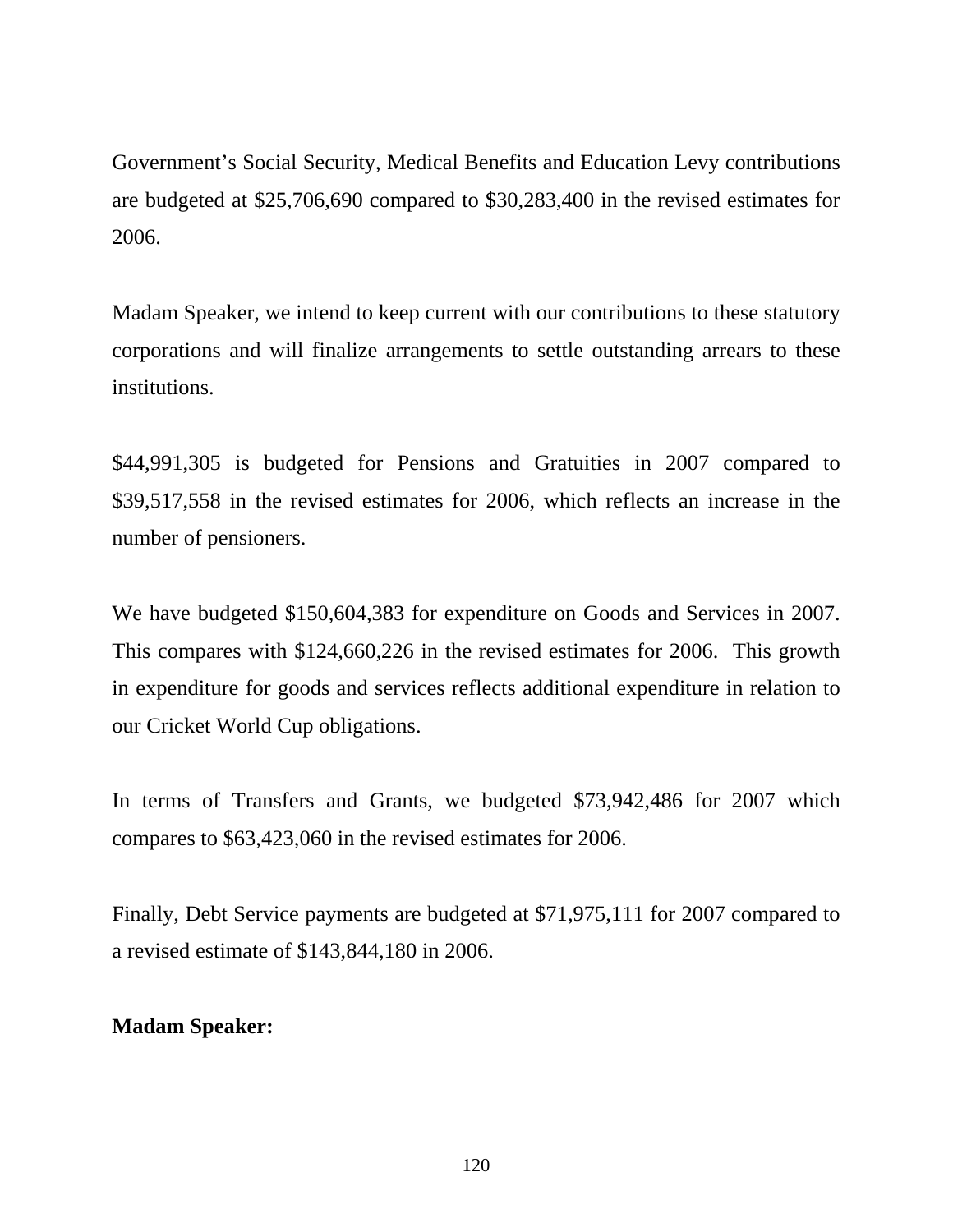I will now present a breakdown of Budget 2007 expenditure across the Government's Ministries.

#### *Expenditure in the Prime Minister's Ministry*

Total budgetary allocation for the Prime Minister's Ministry in 2007 is \$120,713,943.

Departments in the Prime Minister's Ministry include:

## *The Royal Police Force of Antigua and Barbuda*

Allocation has been made in Budget 2007 to recruit 48 new police constables and 15 new fire constables to further enhance crime fighting and firefighting capabilities. In addition, Madam Speaker, we have allocated \$10 million to purchase four new fire engines and a fire rescue vessel.

### **Madam Speaker:**

Resources have also been allocated in Budget 2007 to provide further training to the officers attached to the Fire Brigade and the Police Force. In this regard, Madam Speaker, the nation can expect to see a reorganized and restructured Royal Police Force in 2007.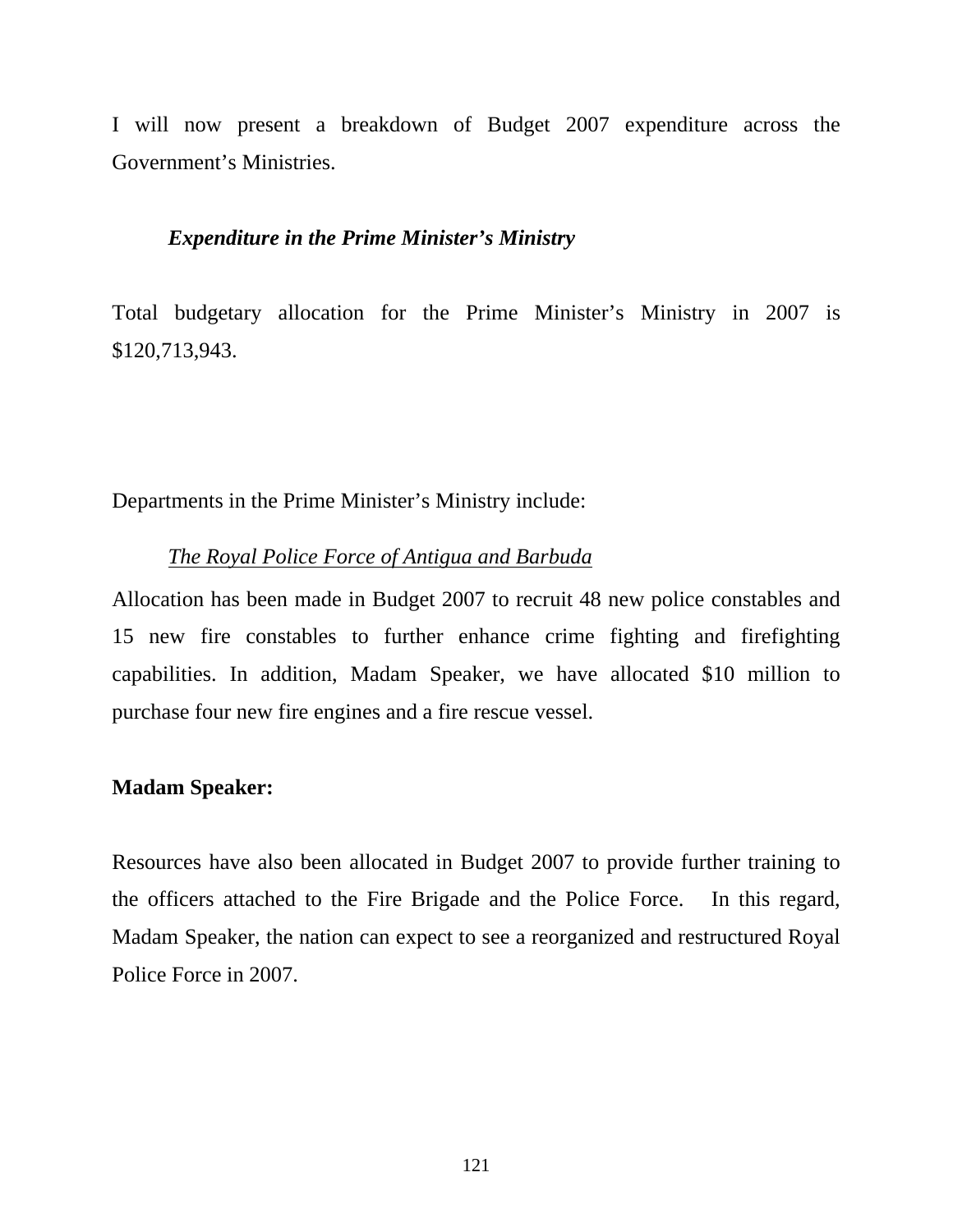## *The Defense Force*

The Antigua and Barbuda Defense Force will also receive funding in 2007 for an additional 150 recruits and to acquire essential equipment. A total of \$4.3 million is allocated for these purposes.

## **Madam Speaker:**

A strengthened Defense Force will play a vital role in providing security during Cricket World Cup 2007 and this is therefore a priority of this Government.

# *Investing in the Development of Barbuda*

# **Madam Speaker:**

A major issue that has arisen is the establishment of the necessary facilities to give effect to the designation of Barbuda as a port of entry.

This is a priority for the Sunshine Government and we intend to comprehensively assess the most appropriate modalities through which this can be done. We have allocated US\$6 million for the construction of a new port facility in Barbuda commencing in 2007.

The road works project for which \$10 million was allocated in 2006 has been progressing smoothly. To date approximately \$4.7 million have been spent on the Barbuda road programme which is about 40% completed.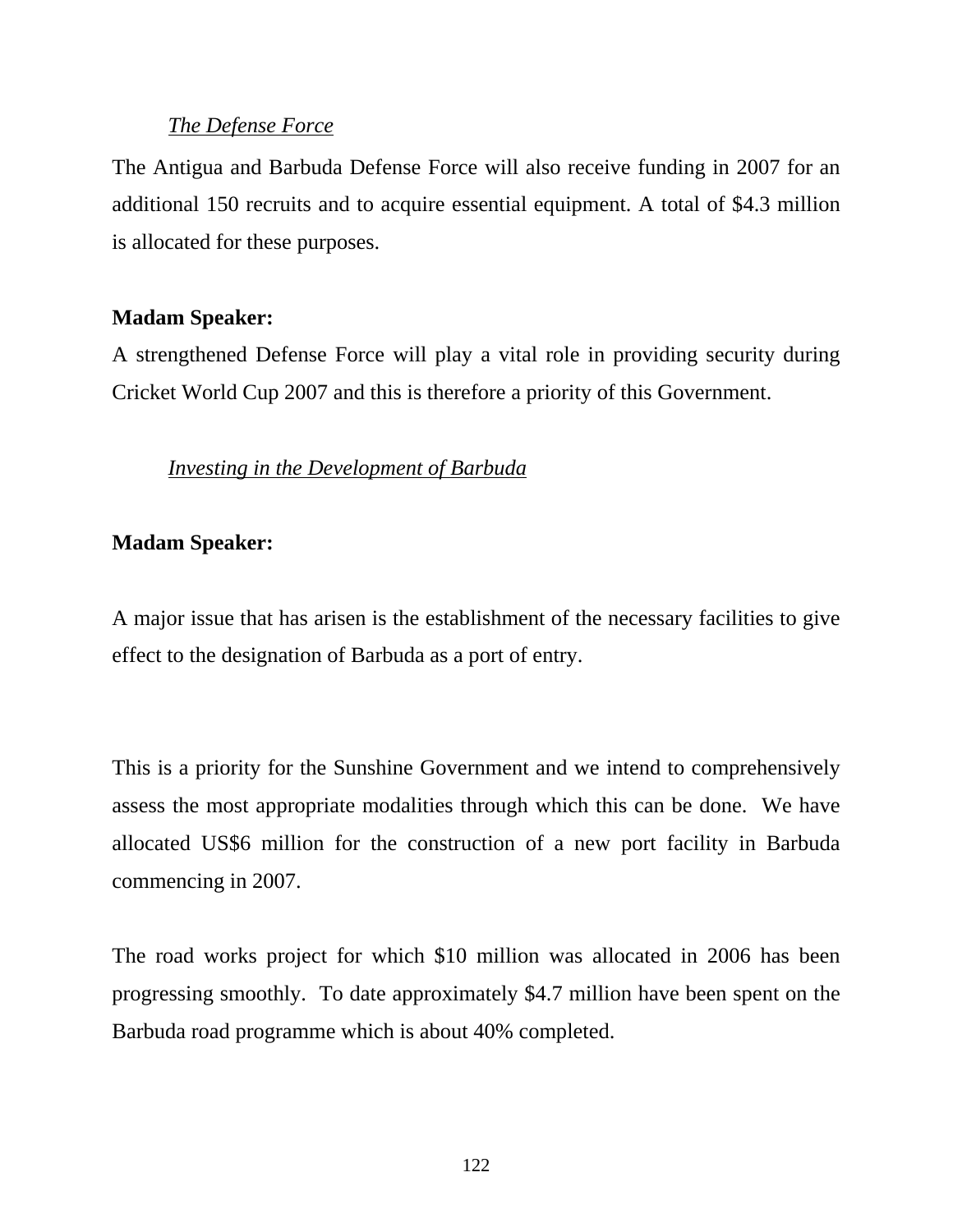This programme, which includes the construction of about 7 miles of roads, the construction of drains and the resurfacing of the air-strip at the Codrington Airport will be complemented in 2007 by a project to refurbish the terminal building.

Also, we have budgeted a further \$2 million for the construction of additional roads in Barbuda. These additional roads will allow for easier access to the Sir McChesney George Secondary School and the Hanna Thomas Hospital.

Further, Madam Speaker, we have made available \$2.8 million for the construction of the Justice Complex in Barbuda, which will include a new police station, housing for the police and accommodations for visiting Magistrates. The construction of the Justice Complex will commence shortly.

In accordance with our Agenda for Change, this Government recognizes and respects the rights of all Barbudans to their lands. In this regard, we will seek to enact the Barbuda Land Act in 2007 to give legal rights to Barbudans to own the lands in Barbuda in Common.

# *Information and Communication Technology*

In 2007, we will accelerate the implementation of our Digital Agenda which will position Antigua and Barbuda to take advantage of the economic and social opportunities presented by Information and Communications Technology. In this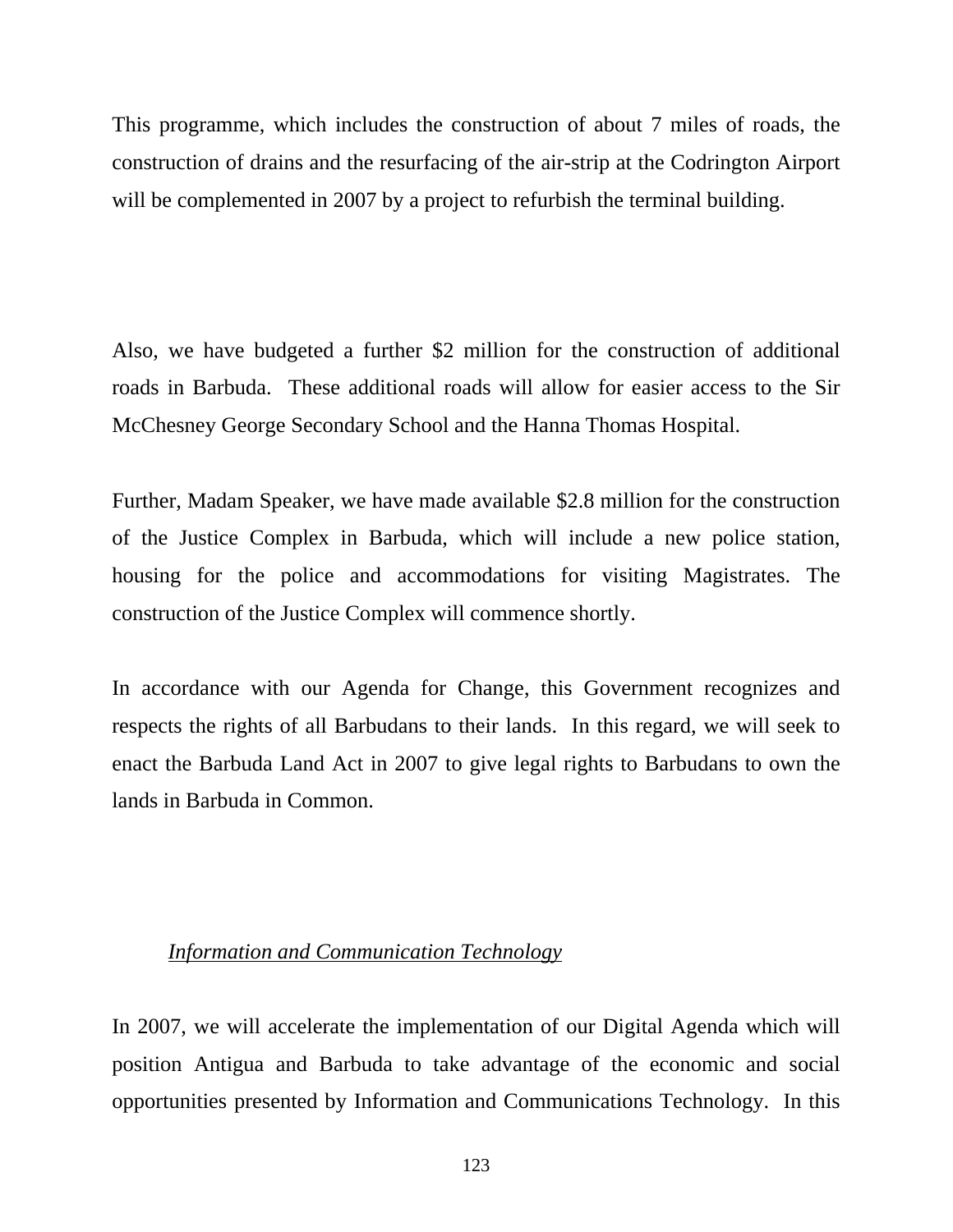regard, we have allocated \$16,992,286 to facilitate the work of the Ministry of Information, Broadcasting and Telecommunications.

#### **Madam Speaker:**

The Government will focus on the continued liberalization of the telecommunications market and the development of a Regulatory Unit to ensure fairness in a newly liberalized market. Our efforts to foster greater competition in the market have already precipitated a reduction of up to 50% in international direct dialing (IDD) rates. We expect that as we continue to promote liberalization, there will be further reductions in the IDD rates.

The commencement of the operation of our new undersea fibre optic cable will provide a tremendous boost to Antigua and Barbuda's technological capacity. This new infrastructure is expected to lower telecommunications costs including overseas calls and internet access. This is of major importance to the productive sectors such as gaming, banking, insurance, tourism and hospitality, yachting, retail and distributive trades. Overall, the landing of the cable has positioned Antigua and Barbuda to become a leading ICT center in the Caribbean.

#### **Madam Speaker:**

The Government's Information Technology Programme is also moving apace. This programme focuses on increasing access to computer technology by installing the necessary facilities in our communities. Also, the IT programme will continue to upgrade and equip computer labs at primary and secondary schools.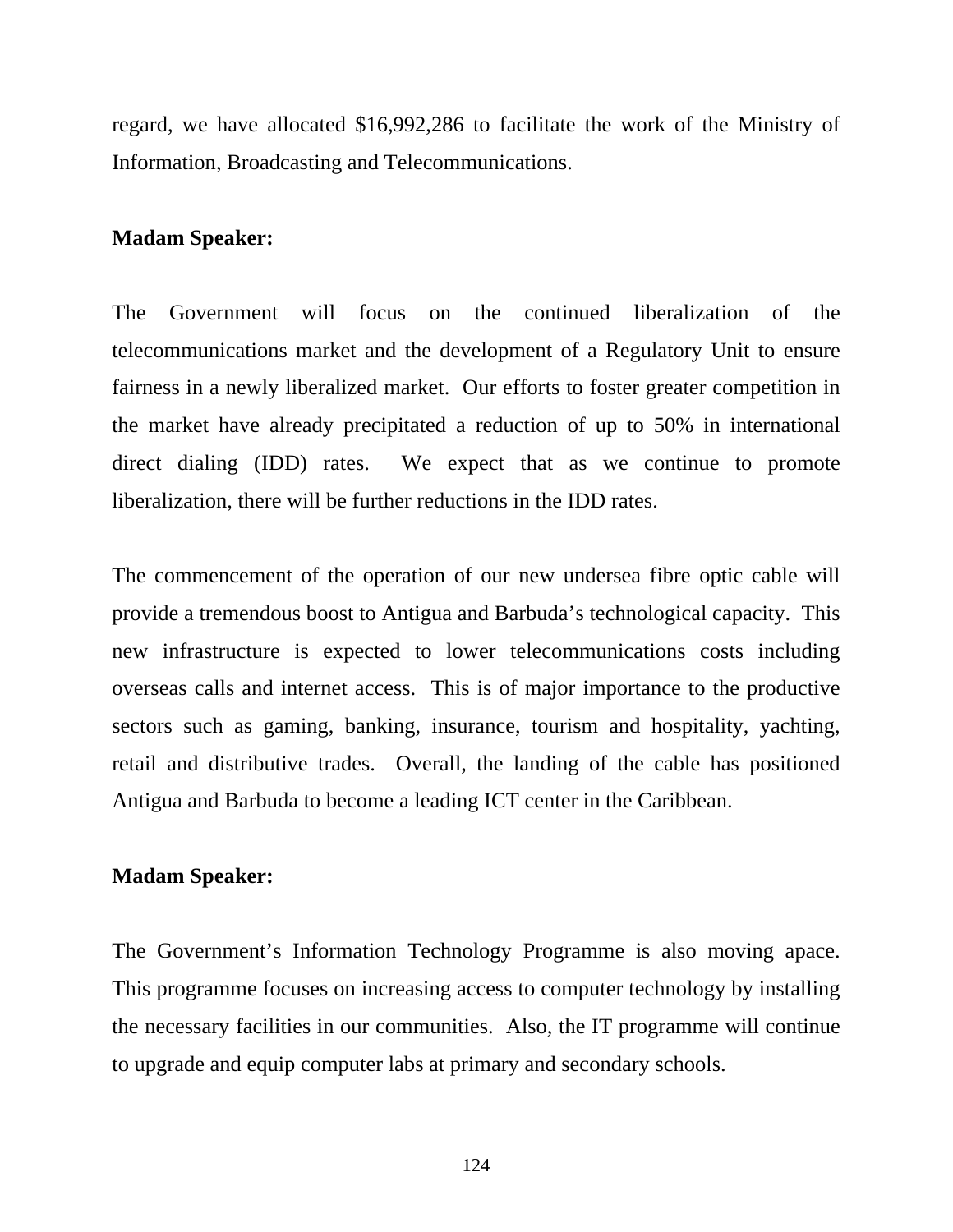Overall, the intervention under the information technology and telecommunications programmes will guarantee that all schools and communities have easy access to technology, the private sector is provided with state-of-the-art and cost effective telecommunications services, and Antigua and Barbuda becomes a centre of excellence in the information technology and telecommunications fields.

Finally, Madam Speaker, we have allocated nearly \$300,000 in Budget 2007 to facilitate the functioning of the Information Commission and to allow the National Economic and Social Council to become fully operational.

# *Expenditure in the Ministry of Tourism and Civil Aviation* **Madam Speaker:**

A total of \$53,196,905 has been allocated to support the work of this Ministry in 2007.

These resources will facilitate the implementation of the various activities and programmes identified in the Tourism Development Strategy. Particular emphasis will be placed in enhancing the marketing and advertising efforts and we have budgeted \$17 million for this purpose.

The Ministry will seek to increase performance in respect of traditional markets and seek out opportunities in new markets. In our effort to make Antigua and Barbuda the best brand in Caribbean tourism, we will enhance training in all areas related to the tourism sector to ensure that the most efficient and highest quality service is provided.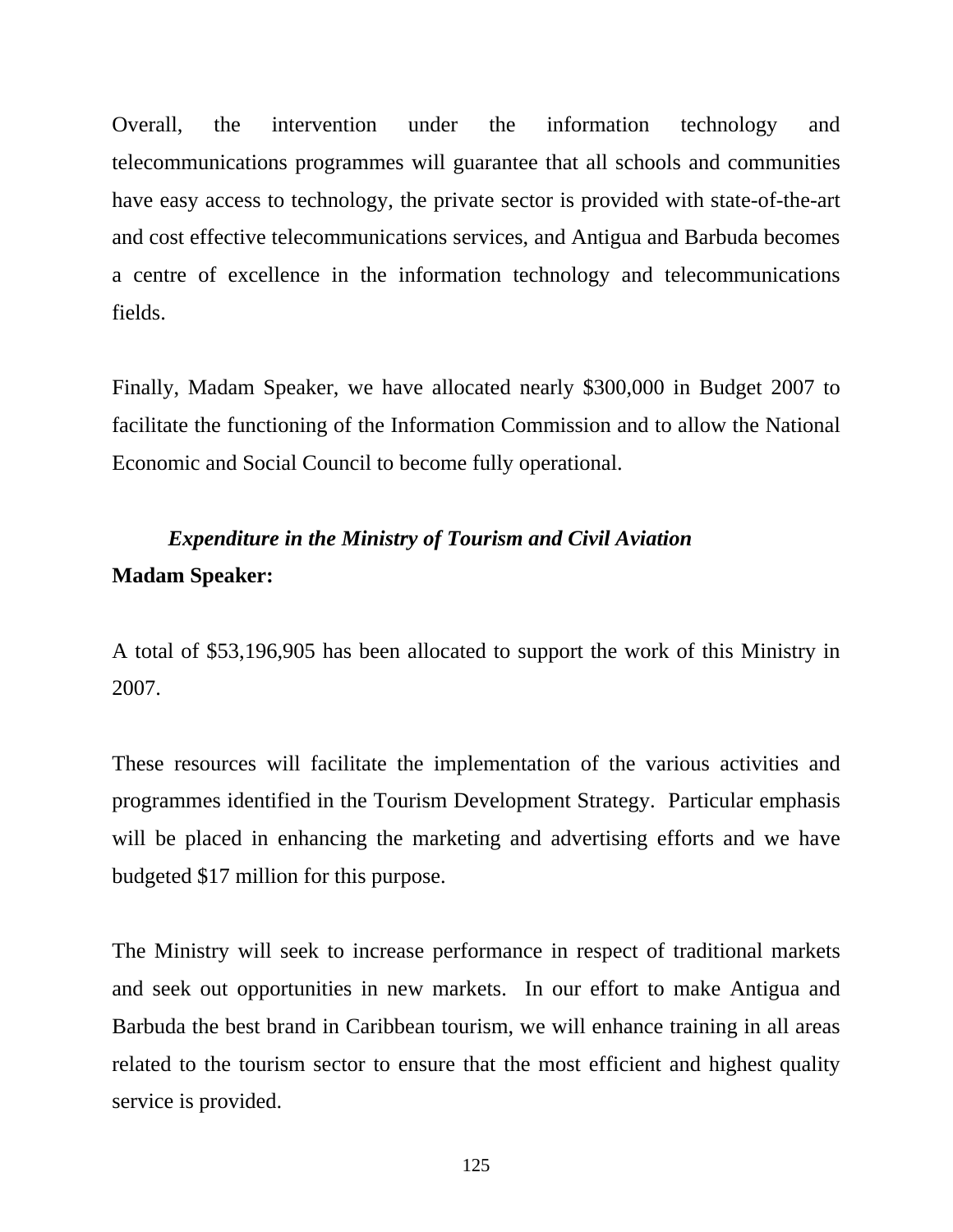Specifically, the Antigua and Barbuda Hospitality Training Institute will commence a hallmark arrangement with the UWI Campus in Barbados which will allow students at the Institute to pursue degrees in Hospitality Studies and Culinary Arts.

*St. John's Development Corporation* 

# **Madam Speaker:**

The St. John's Development Corporation, in conjunction with the Central Board of Health and the National Solid Waste Management Authority continued its general programme of cleaning and beautifying the city of St. John's. In addition, the Corporation has been working with local contractors to provide city custodians to keep the city clean and to assist in the eradication of rodents.

For 2007, a total of \$1.75 million has been allocated to fund the following activities:

- Construction of public restroom facilities at various locations in the city;
- Provision of garbage receptacles at appropriate locations in the city;
- Installation of street signs and directional signs in the city;
- Introduction of parking meters on designated streets in the Business District for short term parking; and
- Installation of a Visitor Information Centre at a strategic location in the city.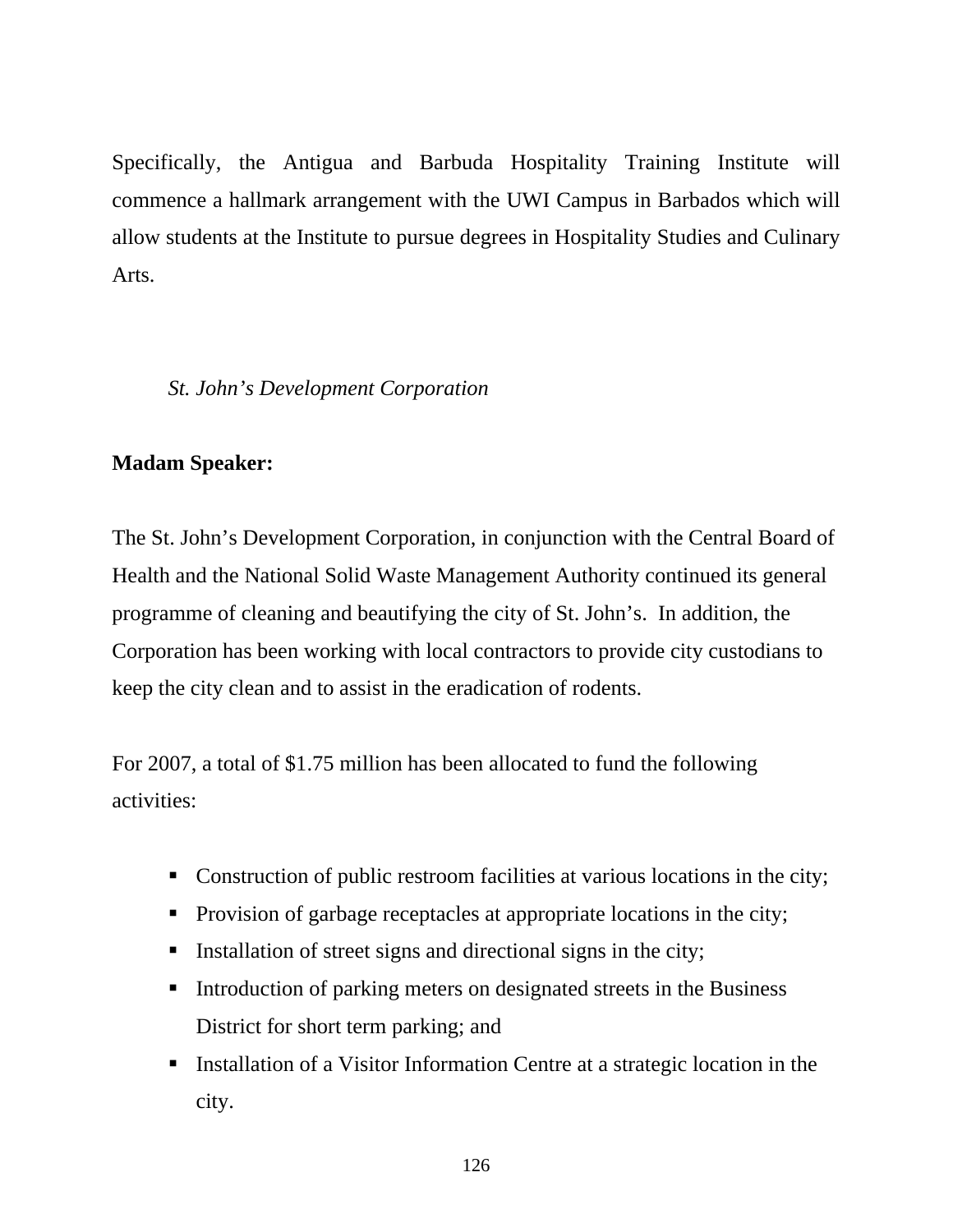*Expenditure in the Ministry of Agriculture, Lands, Marine Resources and Agro Industries* 

## **Madam Speaker:**

To promote the development of this vital sector, we have allocated \$31,910,563 in Budget 2007 to fund the operation of the Ministry.

The Ministry will focus on the following activities:

- **Provision of training and support to farmers to increase crop production**  $$ particularly the Antigua Black Pineapple, and enhance farm management capabilities;
- Development of an adequate land use and distribution policy;
- Laying the groundwork for the development of additional fisheries infrastructure, implementing a fisheries training and extension programme, and improving fisheries management capabilities;
- **Implementation of a Livestock Farmers Resettlement programme; and**
- Development and maintenance of Agricultural Stations.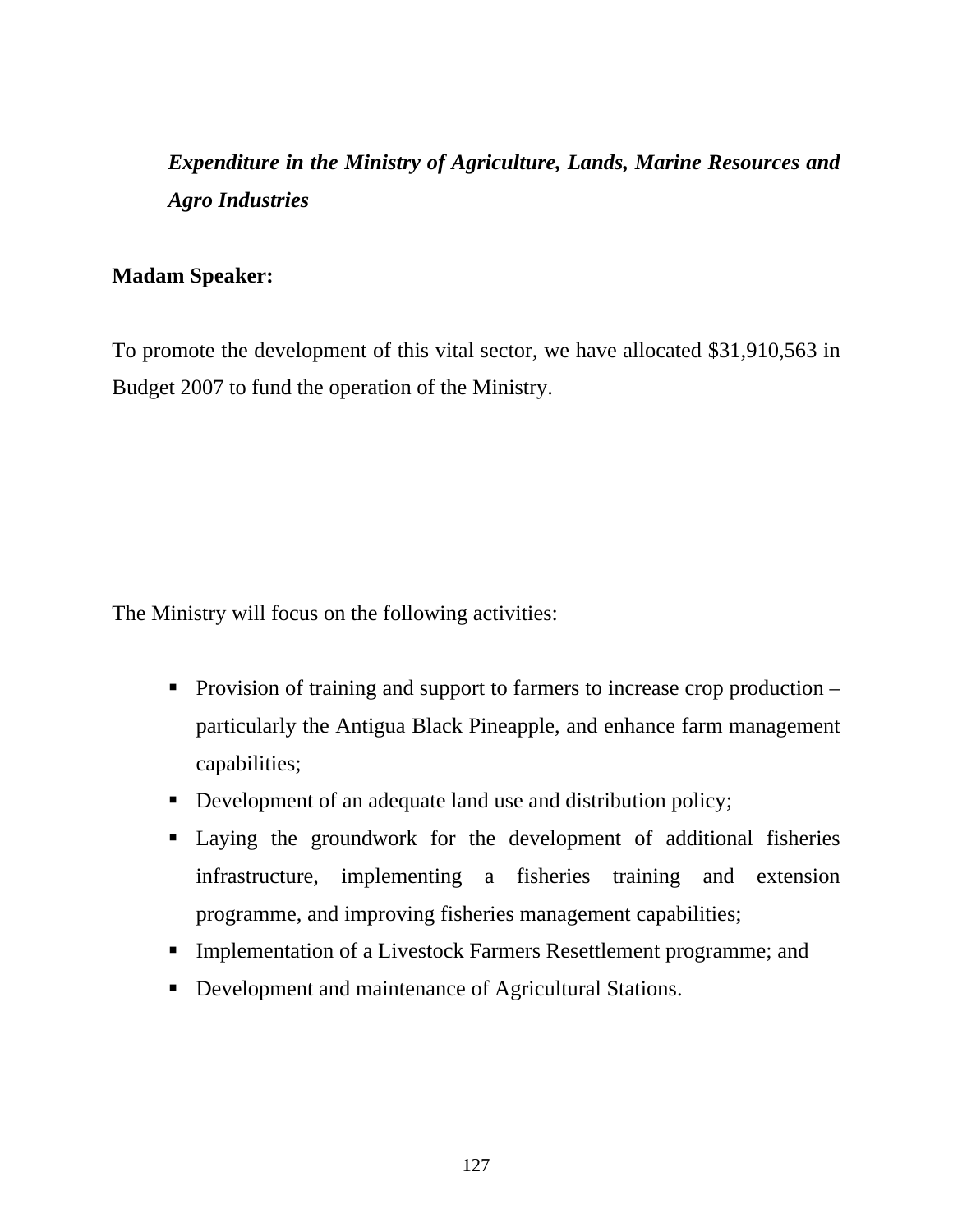Overall, the work of this Ministry will facilitate the enhancement of food security in Antigua and Barbuda, encourage export of agricultural products, promote agro processing initiatives, and foster greater competitiveness in the sector.

We will also continue our efforts to reorganize and strengthen the Central Marketing Corporation to ensure that the agency can effectively carry out its functions and meet the demands of the National School Meals Programme.

To continue the successful operation of this critical social programme, the Department of National School Meals will be established in the Ministry and has been allocated \$10,743,407 to undertake its functions in 2007.

Finally, Madam Speaker, in an effort to make affordable lands available to citizens for residential development, this Government will undertake a Land Distribution Programme in 2007. The UPP Administration will soon commence the installation of the necessary infrastructure on land lots in areas such as Fitches Creek, Red Hill, Lightfoot West, Jennings, Bolans and Urlings to name a few.

Once the necessary infrastructure is in place, the Government will begin an extensive land sale programme at concessionary rates to citizens of this nation. Every citizen who is desirous of owning a piece of this "rock" will be given the opportunity to do so.

## *Expenditure in the Ministry of Health, Sports and Youth Affairs*

The 2007 Budget allocation for Health, Sports and Youth Affairs is \$102,240,524.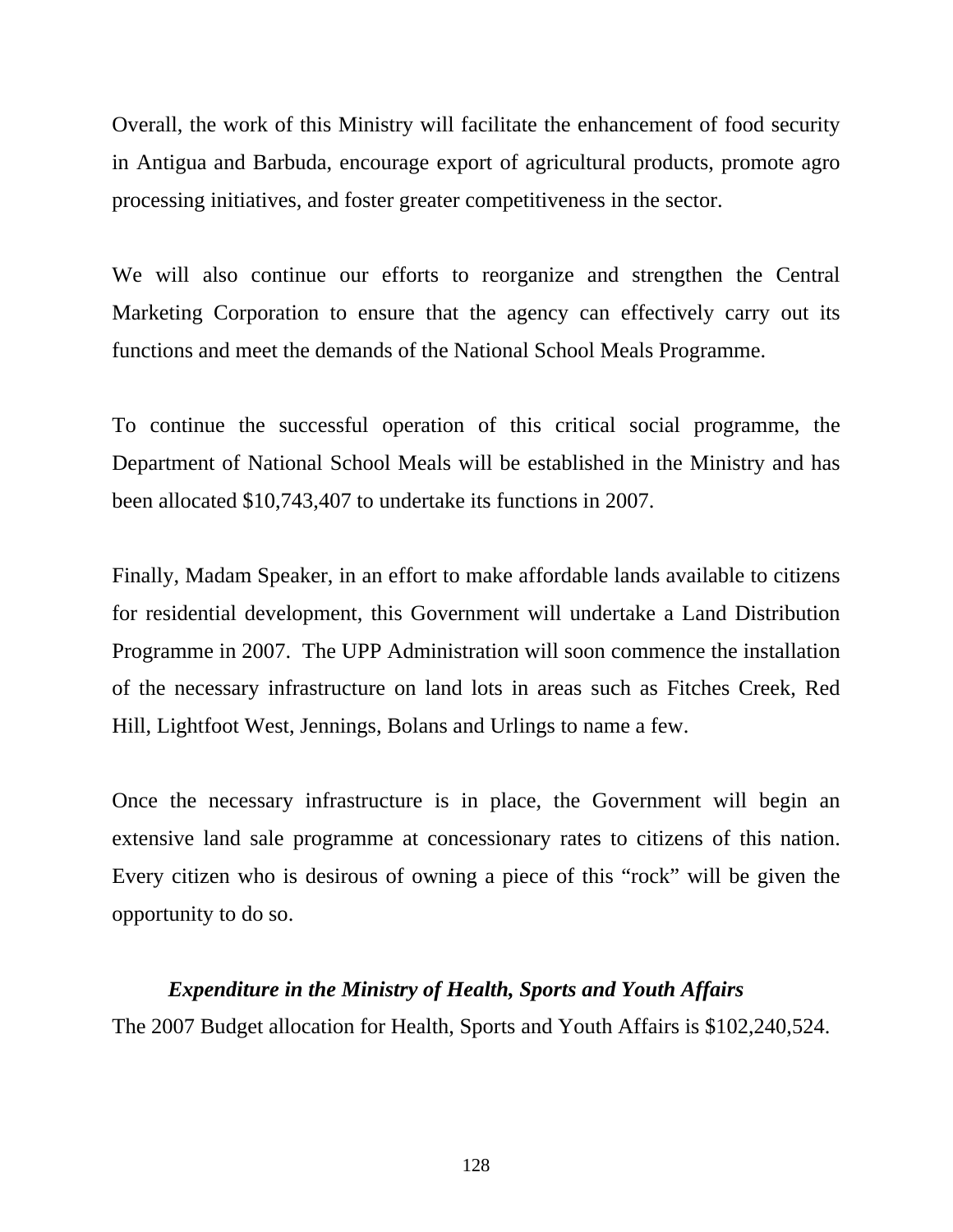An allocation of \$12 million has been made for the continuation of the National Beautification Programme which includes garbage collection, curbside beautification and the cleaning of overgrown properties.

Madam Speaker, despite the ongoing financial challenges, we will persist with our endeavour to provide the people of this nation with quality health care services. With this in mind, we have allocated \$33.2 million to fund the operations of the Holberton Hospital.

This should complement and build on the invaluable work done by the Holberton Restoration Committee. The interventions of the members of this Committee along with the generous contributions of the general public to this cause have been truly outstanding and highly commendable.

## **Madam Speaker:**

With the financial assistance provided by the People's Republic of China we are one step closer to the opening of the Mount St. John Medical Centre. In 2007, we will undertake to complete the remaining work at this facility and finalize arrangements to secure the services of a private management and operations company.

Also in 2007, work will continue on the construction of new clinics in various communities and the newly renovated and upgraded clinic in Grays Farm will be opened.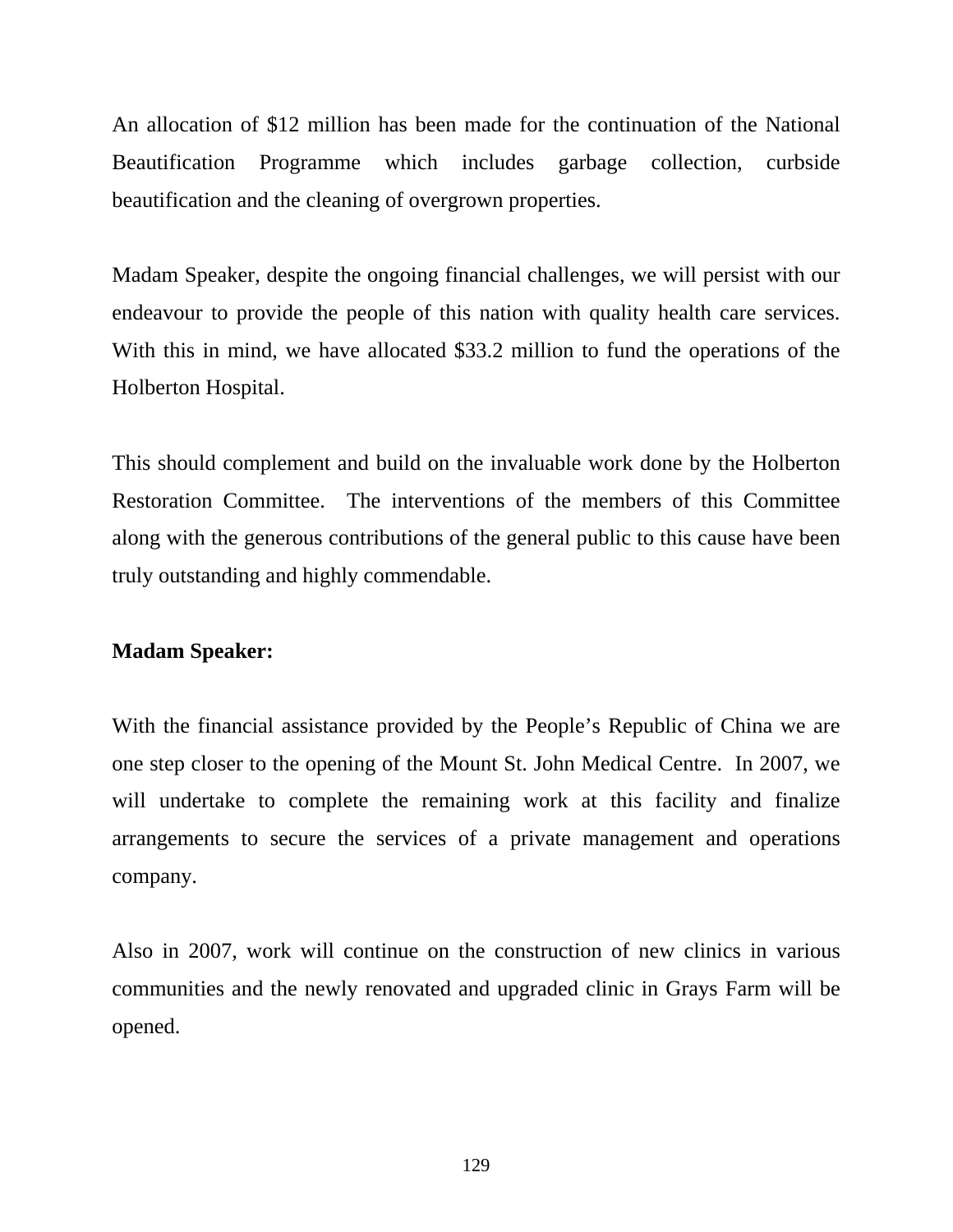To ensure that the necessary facilities and equipment are in place during Cricket World Cup 2007, we have allocated over \$1 million for the acquisition of additional ambulances and other medical equipment.

### **Madam Speaker:**

The Government will intensify our plans to refurbish and upgrade community sporting facilities and will commence the construction of the Sir Sidney Walling Grounds, the Curtley Ambrose Sports and Youth Development Centre and the Patrick White Sports Library and Internet Café.

Through the enhancement and development of sporting facilities across the island we expect that all Antiguans and Barbudans, especially the youth, will have access to the highest quality sporting amenities to pursue varied physical activities.

In 2007, the Ministry will place particular emphasis on the development and implementation of programmes that target the youth of this nation.

These will include a Youth Apprenticeship Programme in Agriculture, a Youth Development Programme which focuses on training in all areas of personal development, and the transformation of the Boys Training School into a Youth Development Complex. To facilitate the commencement of these and other programmes that support the development of Youth and Sports, we have allocated \$14,427,520 in Budget 2007.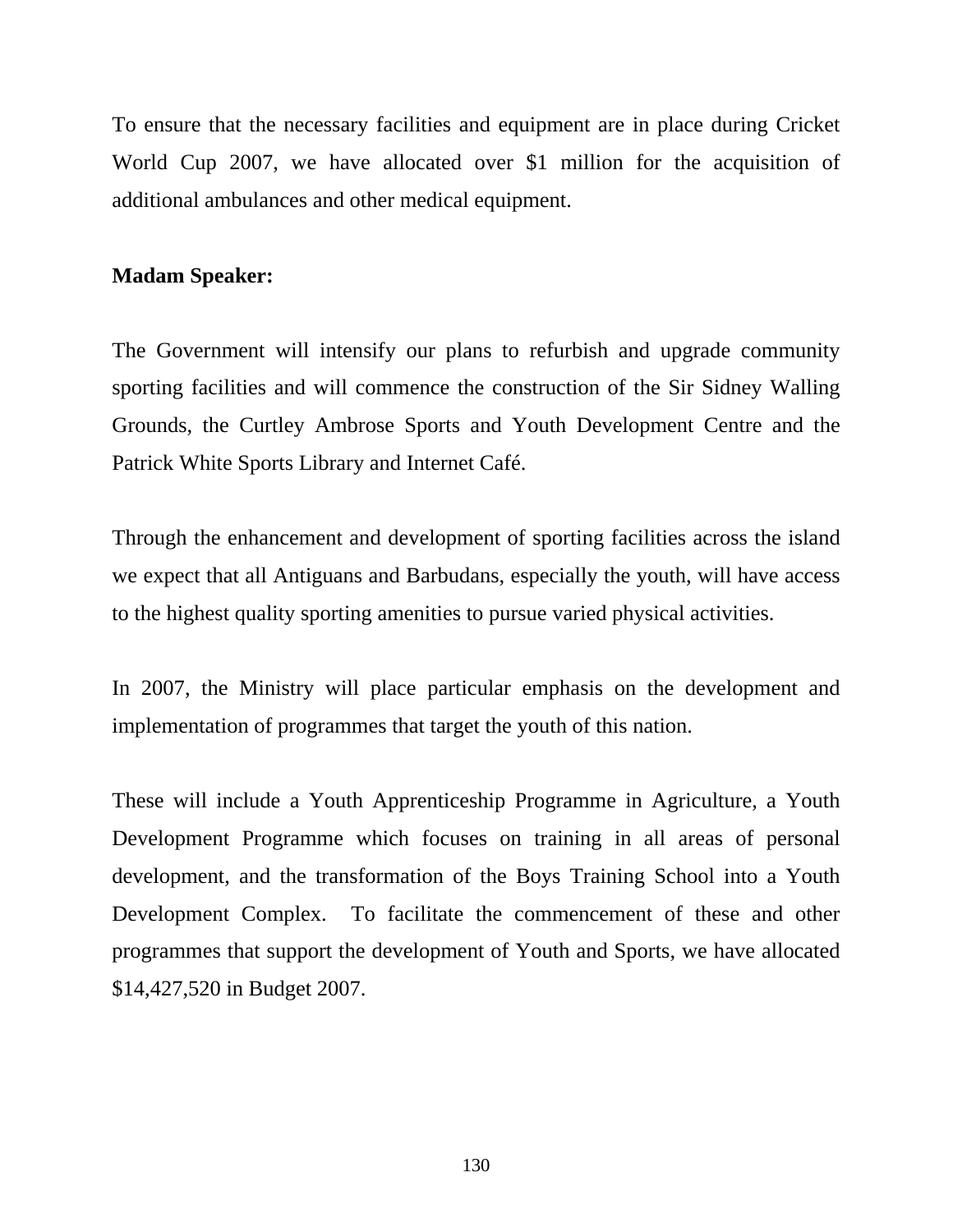# *Expenditure in the Ministry of Housing, Culture and Social Transformation:*

## **Madam Speaker:**

A budgetary allocation of \$14,253,574 has been made for the Ministry of Housing, Culture and Social Transformation in Budget 2007. These resources will allow the Ministry to undertake a number of critical programmes including:

- The expansion of the work of the Citizen's Welfare Division; particularly the home help programme which targets the elderly;
- Enhancing the programmes and activities of the Probation Unit which was established in 2006;

- Implementation of the Home Improvement Grant which will provide financial assistance for vital repairs to the homes of eligible applicants; and
- Intensification of the programmes being implemented by the Community Development Department, which in collaboration with Project Hope will provide training and support services to youth and unemployed persons.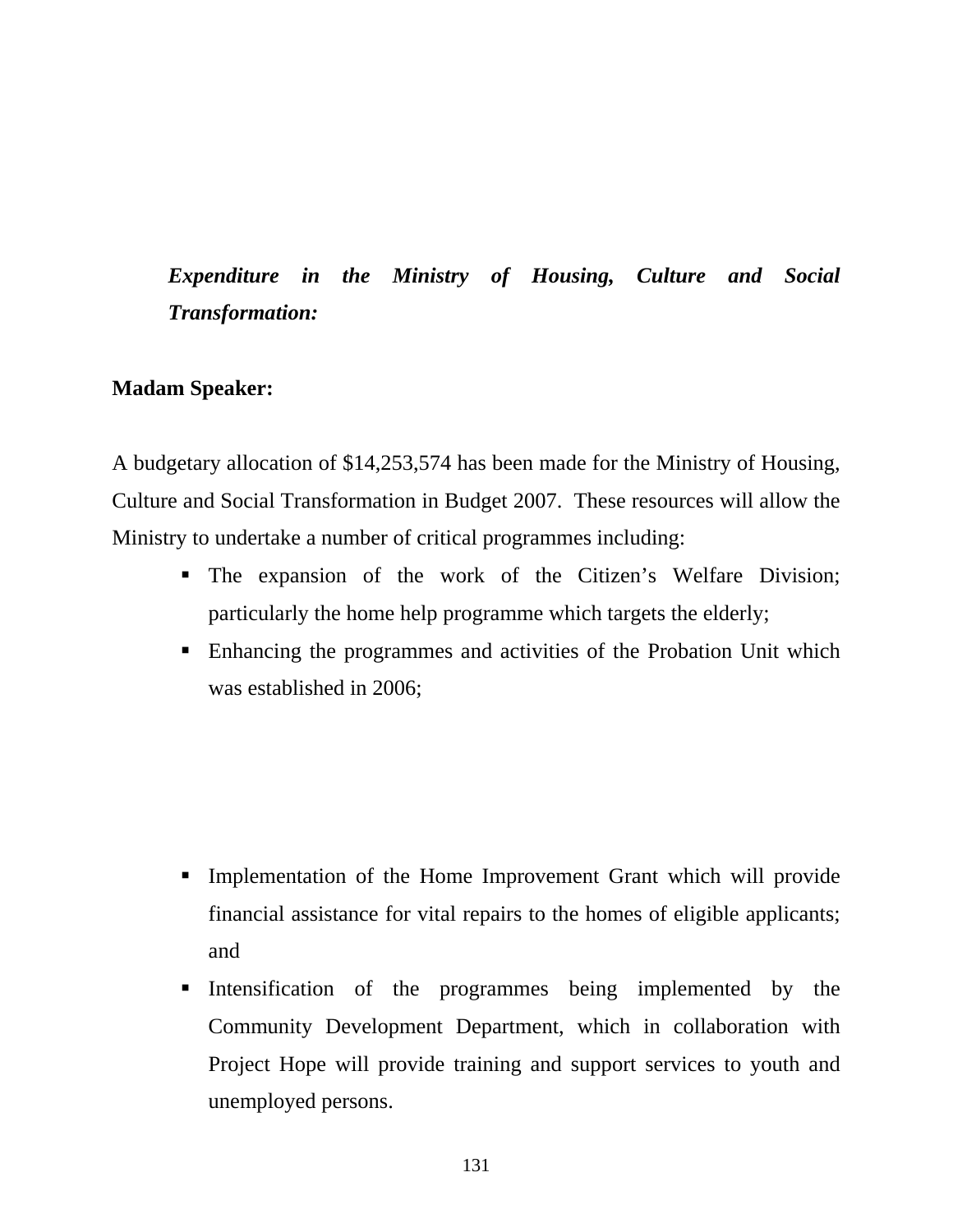The Ministry will also establish a Social Policy Unit which will be responsible for designing and implementing social policy as well as identifying and accessing grant funding for various social programmes.

An allocation of about \$92,000 is made in Budget 2007 to facilitate the commencement of the work of this Unit. A key policy guide for this Unit will be the Country Poverty Assessment Report which should be completed in early 2007.

### **Madam Speaker:**

With the assistance of the US Southern Command (SOUTHCOM), this Government, through the National Office of Disaster Services (NODS), will embark on the construction of a modern Emergency Operations Centre. This Centre will facilitate the enhancement of disaster management, support disaster risk reduction, and contribute to the expansion of disaster preparedness initiatives.

Also, the Ministry is spearheading the Sunshine Government's housing policy and will in 2007 commence a housing development programme which will see the construction of over 1,000 affordable homes in a number of communities throughout the country.

Finally, Madam Speaker, we are committed to the preservation of our culture which so richly reflects the uniqueness, complexity and essence of our people.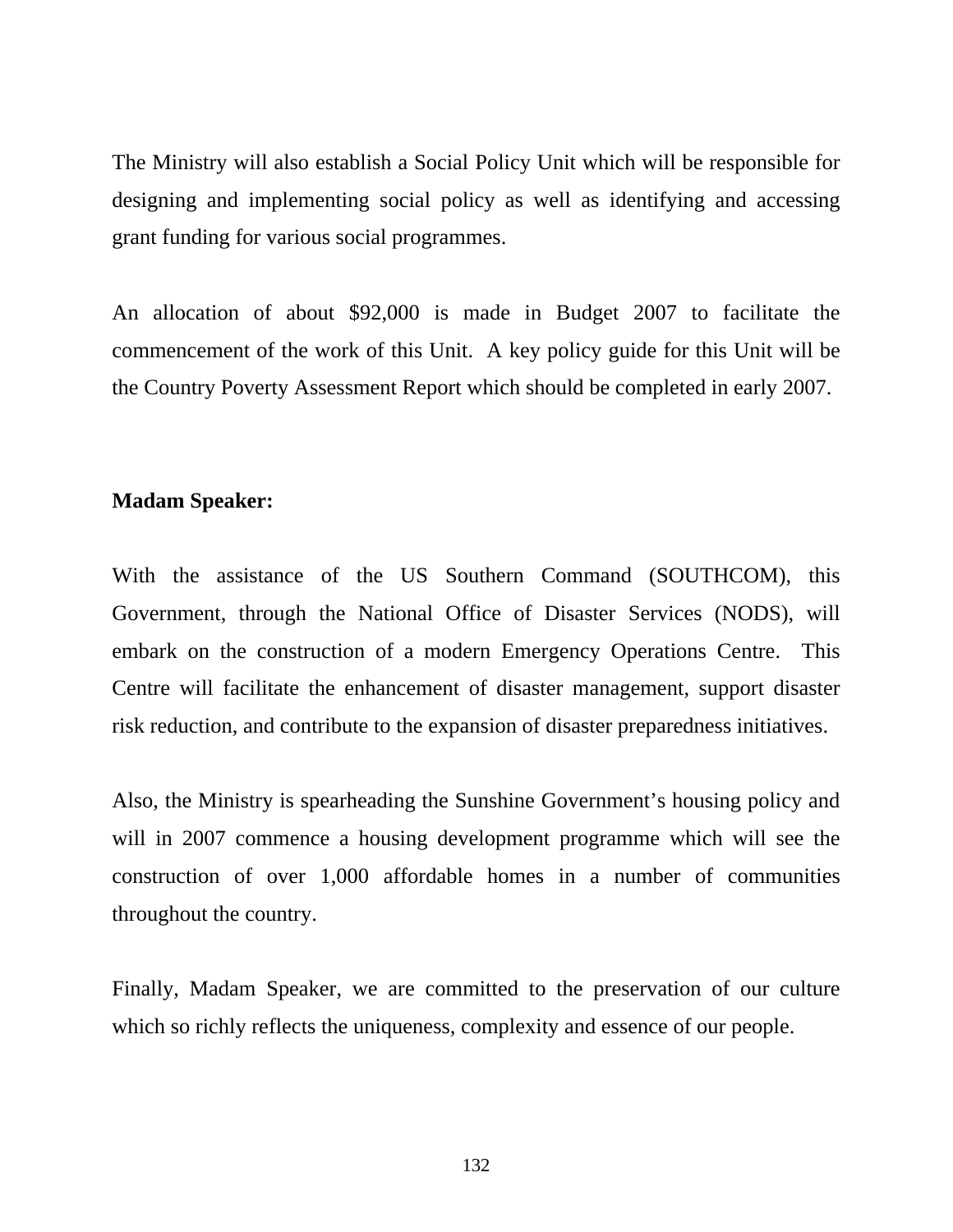In this regard, we will finalize the development of a National Culture Policy and further encourage the inclusion of every facet of our culture in the curriculum of our schools.

## *Expenditure in the Ministry of Education*

In Budget 2007, an allocation of \$72,601,689 is made to facilitate the implementation of the programmes and activities of this Ministry.

Madam Speaker, to meet the growing demand for the provision of quality education services, we will recruit 166 additional teachers for primary and secondary schools. In addition, we have made provisions to support the continued refurbishment and renovation of our primary and secondary schools.

With the support of the European Union's EDF, we will advance the strengthening of technical and vocational education, upgrade facilities at the Antigua State College, and implement the Technical Cooperation Facility. A total of 5.7 million Euros has been made available through the EDF to facilitate the implementation of these programmes.

## **Madam Speaker:**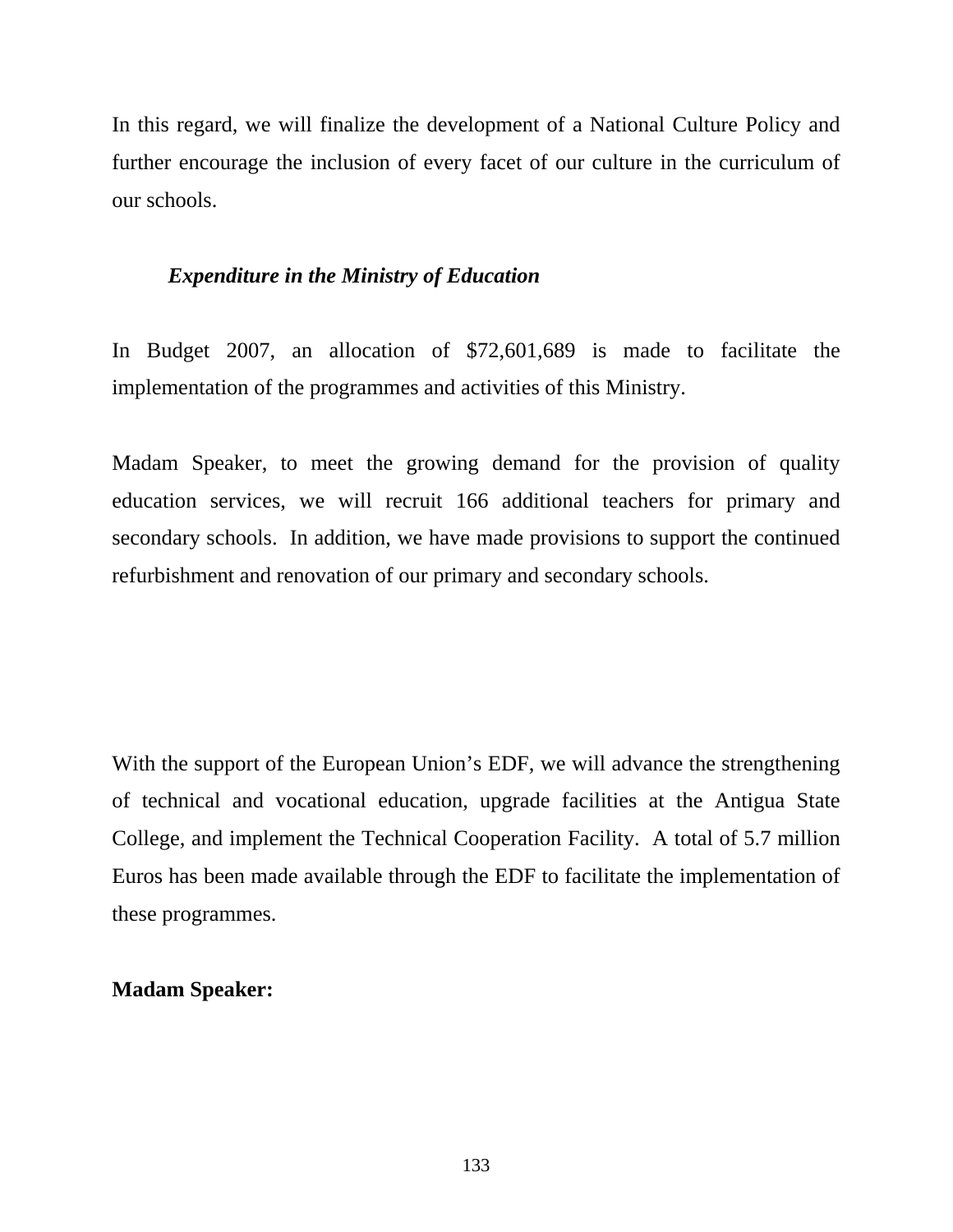The Government intends to complete construction on the new National Public Library for which we received a generous donation of \$1 million from the Stanford Group of Companies.

# *Expenditure in the Ministry of Labour, Public Administration and Empowerment*

This Ministry has been allocated \$12,232,842 of the Recurrent Expenditure in Budget 2007.

# **Madam Speaker:**

This Ministry spearheaded the development of the Voluntary Separation and Early Retirement Programme (VSEP) and will, in 2007, complete the implementation of this landmark initiative. Under the VSEP, which forms part of the Government's overall Public Sector Transformation Programme, a total of 1,078 public servants opted to leave the public sector.

The Ministry will collaborate with other critical arms of the civil service to accelerate the administration of the VSEP in order to expedite the payment of the over \$60 million in separation and early retirement packages.

In addition, the Ministry will finalize a Man Power Audit to assess the skills and expertise within the civil service.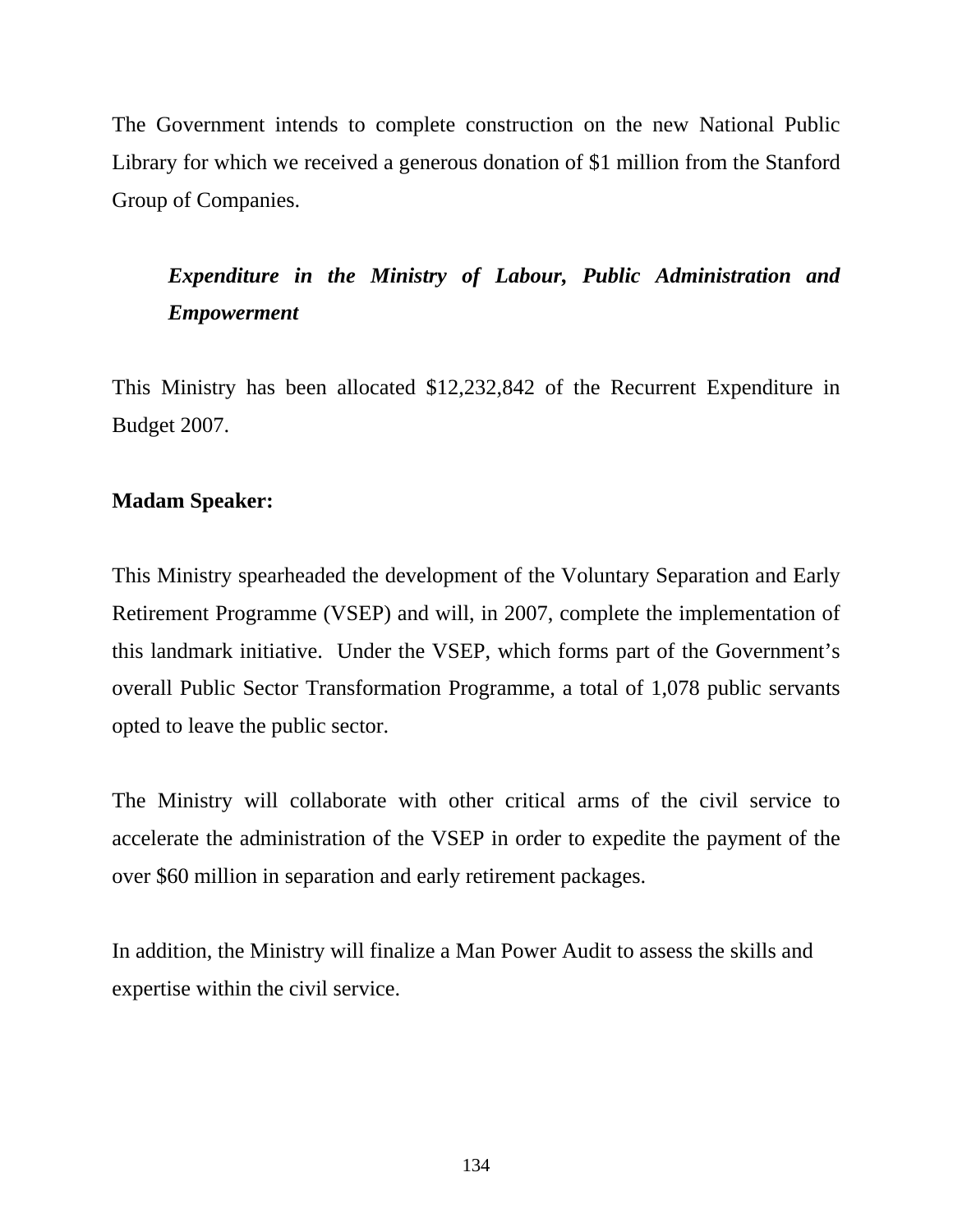This Audit of the human resource capacities will further facilitate the Public Sector Transformation process which is intended to enhance the overall efficiency of the public sector.

The Ministry, through the Department of Gender Affairs, will enhance its activities in 2007 to further empower the women of this nation. Madam Speaker, we are confident that our colleague and esteemed President of the Inter-American Commission of Women will work diligently to safeguard and protect the rights of all women in Antigua and Barbuda.

### *Expenditure in the Ministry of Finance and the Economy*

The total budgetary allocation for the Ministry of Finance and the Economy is \$81,280,730.

### **Madam Speaker:**

These resources will be used to continue critical work on the fiscal reform agenda. In particular, allocations have been made for the strengthening of the human resource capability at the Customs and Inland Revenue Departments. These branches of the Government are pivotal to ensuring revenue security and thus must be equipped with the necessary manpower and facilities to effectively undertake their responsibilities.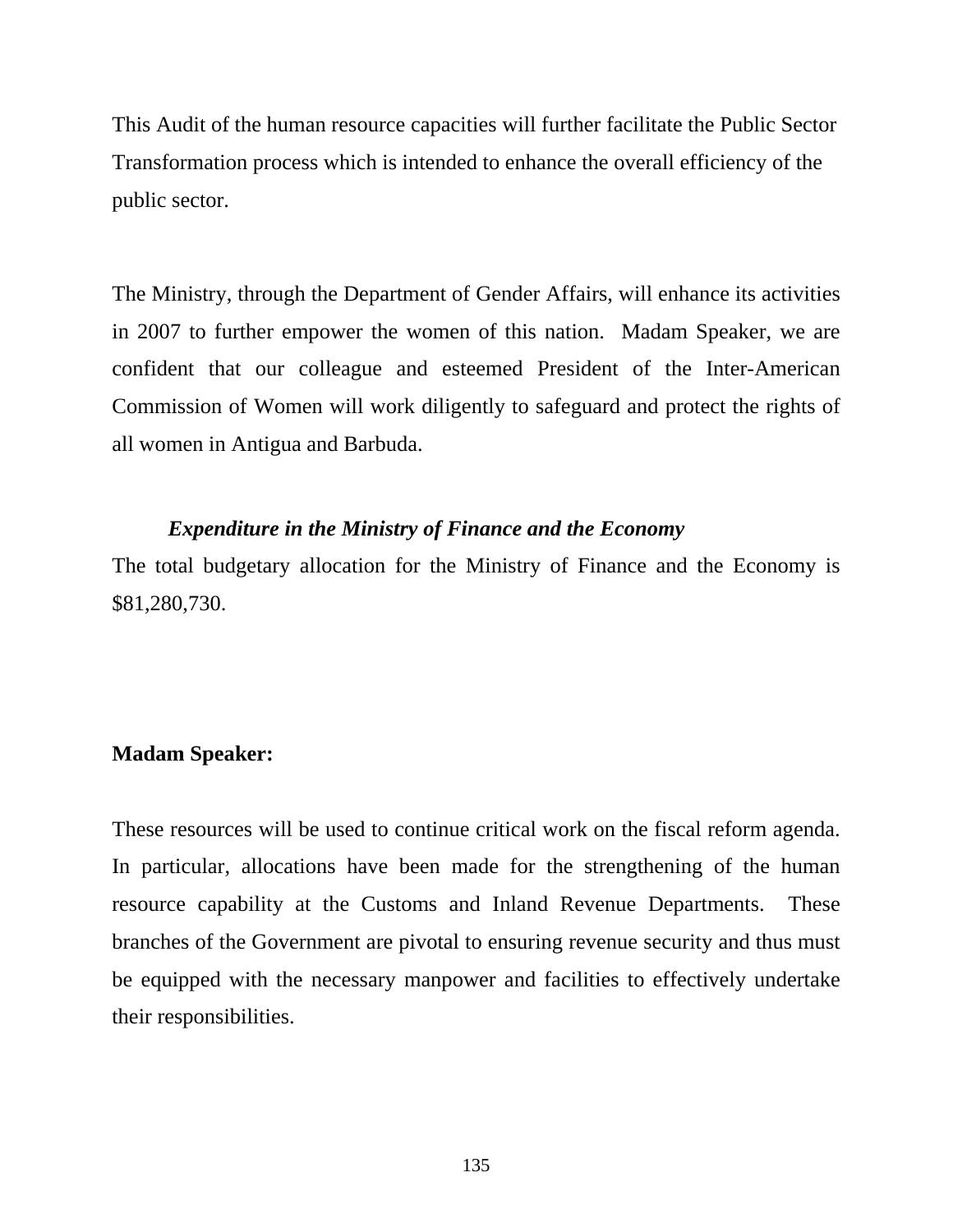Further, Madam Speaker, we recognize the need for an empowered and effectively functioning Treasury Department to manage expenditure. As such, we plan to continue the implementation of our comprehensive treasury reorganization initiative that will enhance cash management and expenditure control capabilities.

The Ministry of Finance and the Economy will also focus on the continued development of the Public Sector Investment Programme, upgrading the Statistics Division, completing the National Strategic Development Plan, and enhancing the work on matters relating to the development of Industry and Commerce through the development of a National Trade Policy Framework.

## **Other Budgetary Allocations:**

## *Expenditure for Democracy and Governance*

The Budget 2007 allocation for the Governor General's Office is \$1,120,586.

For the Legislature, the allocation is \$2,180,444.

The allocation for the Cabinet Office is \$3,730,091.

## *Expenditure for the Justice System*

The allocation for The Judiciary is \$1,104,495.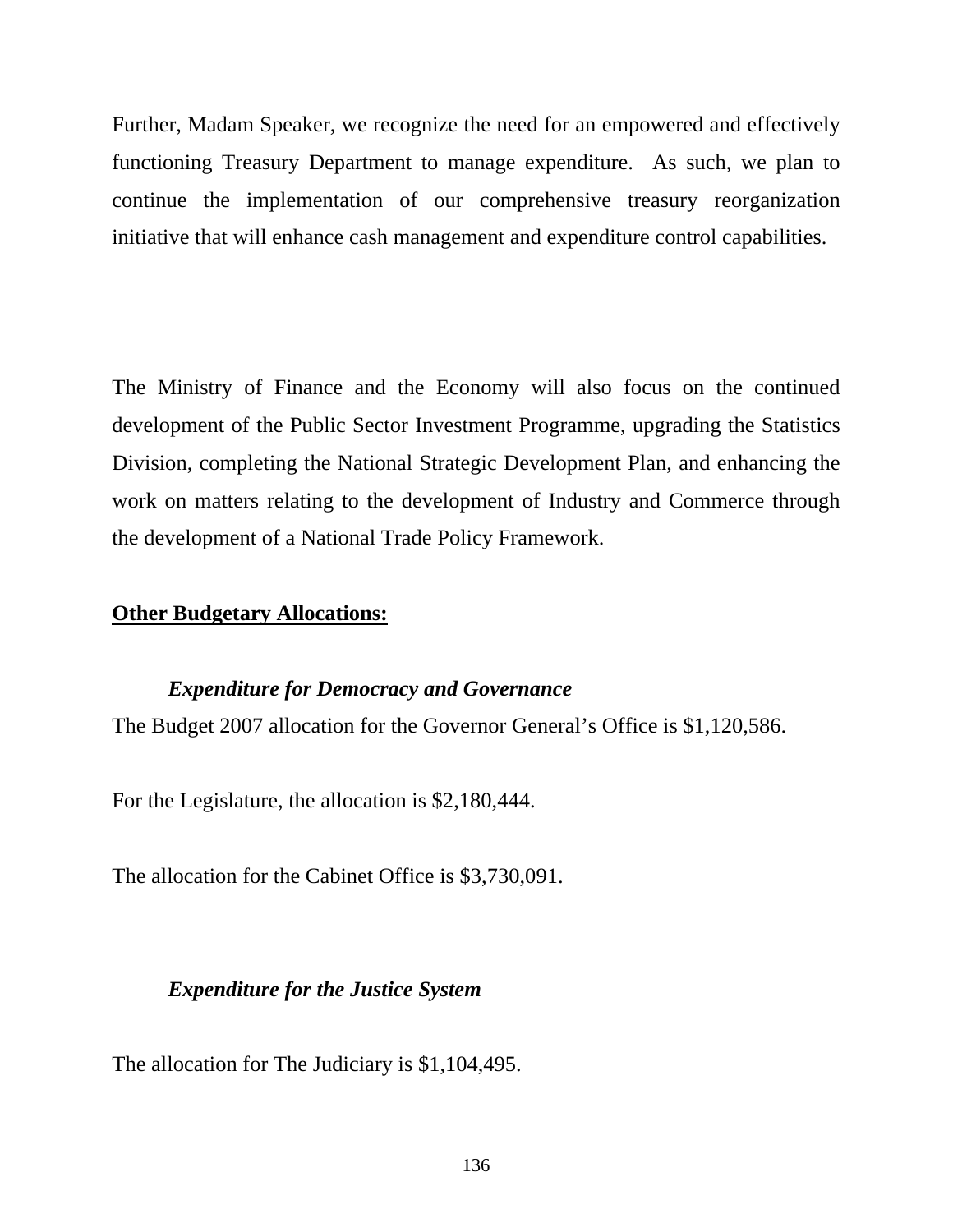For the Office of the Attorney General and Ministry of Legal Affairs, an allocation of \$12,131,210 has been made to facilitate the execution of the sweeping legislative agenda of this Government for 2007.

For the Ministry of Justice, the allocation is \$17,615,873. These resources will ensure the Ministry is well equipped to complete the full automation of the Land Registry, to provide legal aid and counseling services to the general public, and to ensure the effective administration of justice through the Industrial, Magistrates, and High Courts. Bearing in mind, Madam Speaker, that "Justice delayed is Justice denied", this Government will seek to recruit temporary judges to assist with the speedy dispensation of justice.

Further, Madam Speaker, the Ministry will focus on enhancing the capacity of the Prices and Consumer Affairs Division to ensure that the rights and interests of consumers are protected, particularly within the new ABST environment.

Provisions have also been made under this Ministry to fund the operations of the Integrity Commission.

*Allocations for the Service Commissions, Audit Department, Pensions and Gratuities, Charges on the Account of the Public Debt, Electoral Commission, Office of the Ombudsman* 

# **Madam Speaker:**

The 2007 Budgetary allocation for the Service Commissions is \$589,098.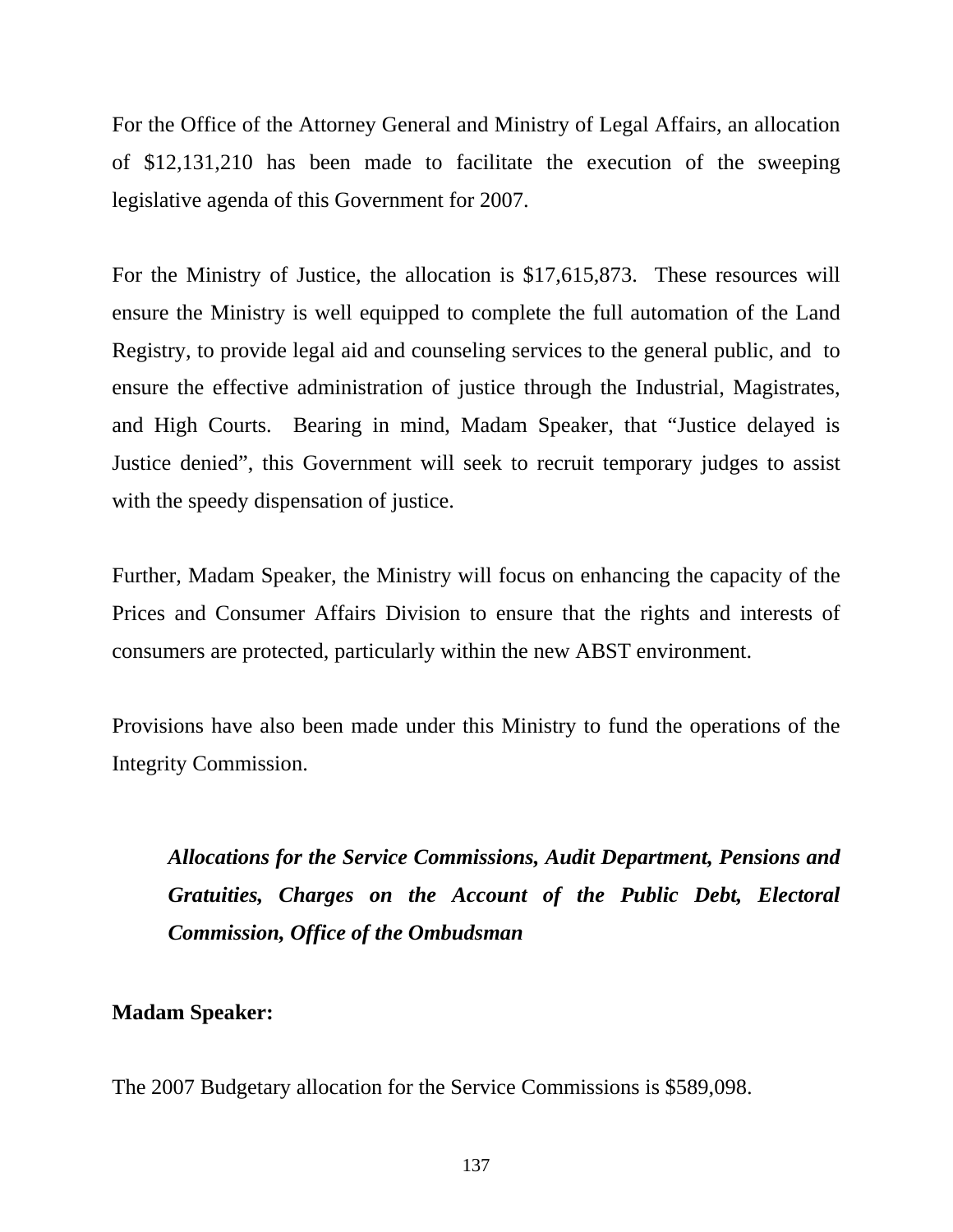The provision for the Audit Department is \$1,157,099.

For Pensions and Gratuities, we have allocated \$39,227,470.

The provision for Charges on the Account of the Public Debt is \$169,361,723.

The 2007 provision for the Electoral Commission is \$3,966,232 and \$442,576 has been allocated for the Office of the Ombudsman.

# *Expenditure in the Ministry of Public Works, Transportation and the Environment*

The 2007 Budgetary allocation for this Ministry amounts to \$86,490,842.

## **Madam Speaker:**

The Sunshine Government will focus heavily on infrastructural development in 2007 with particular emphasis on road development, repair and maintenance. This comprehensive road works programme will be rolled out in communities across the length and breadth of Antigua and Barbuda. Through this programme we will deliver on our promise to provide the people of this nation with a road network that is second to none in the region.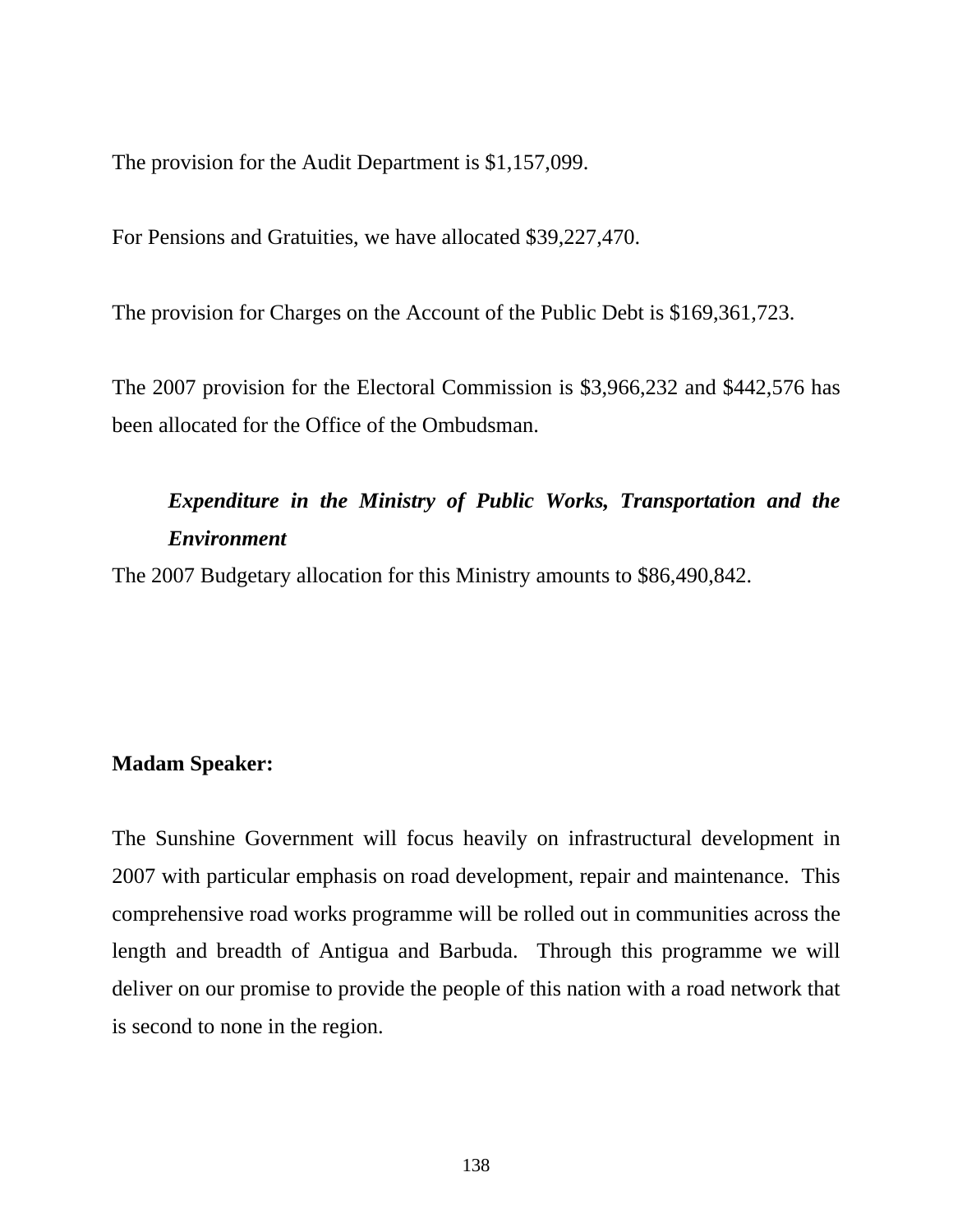Given the enormity of the task at hand, we have received the support of the Government of the Republic of Cuba through the provision of a 35-man team of Cuban workers. This team, at a cost of about \$1.1 million to the Government of Antigua and Barbuda, will assist in the implementation of the road programme.

In addition to the road programme, the Ministry will be responsible for additional capital programmes including the upgrading of the traffic light systems, repairs and maintenance to Government buildings, and numerous construction, renovation, and upgrade projects to enhance the working conditions within various Ministries and Departments.

### **Madam Speaker:**

In 2007, this Ministry is expected to oversee the construction and development of the Sunrise Community Hub. This US\$23 million project comprises a Multi-level Parking Deck (Car Park), Shopping Plaza, Office Complex and Public Transport Terminal (the East Bus Station).

In addition, Madam Speaker, the new Transport Board Headquarters is expected to be completed in 2007 at a cost of \$23 million. Along with the Headquarters, the facility will include a motor vehicle inspection center, the Government's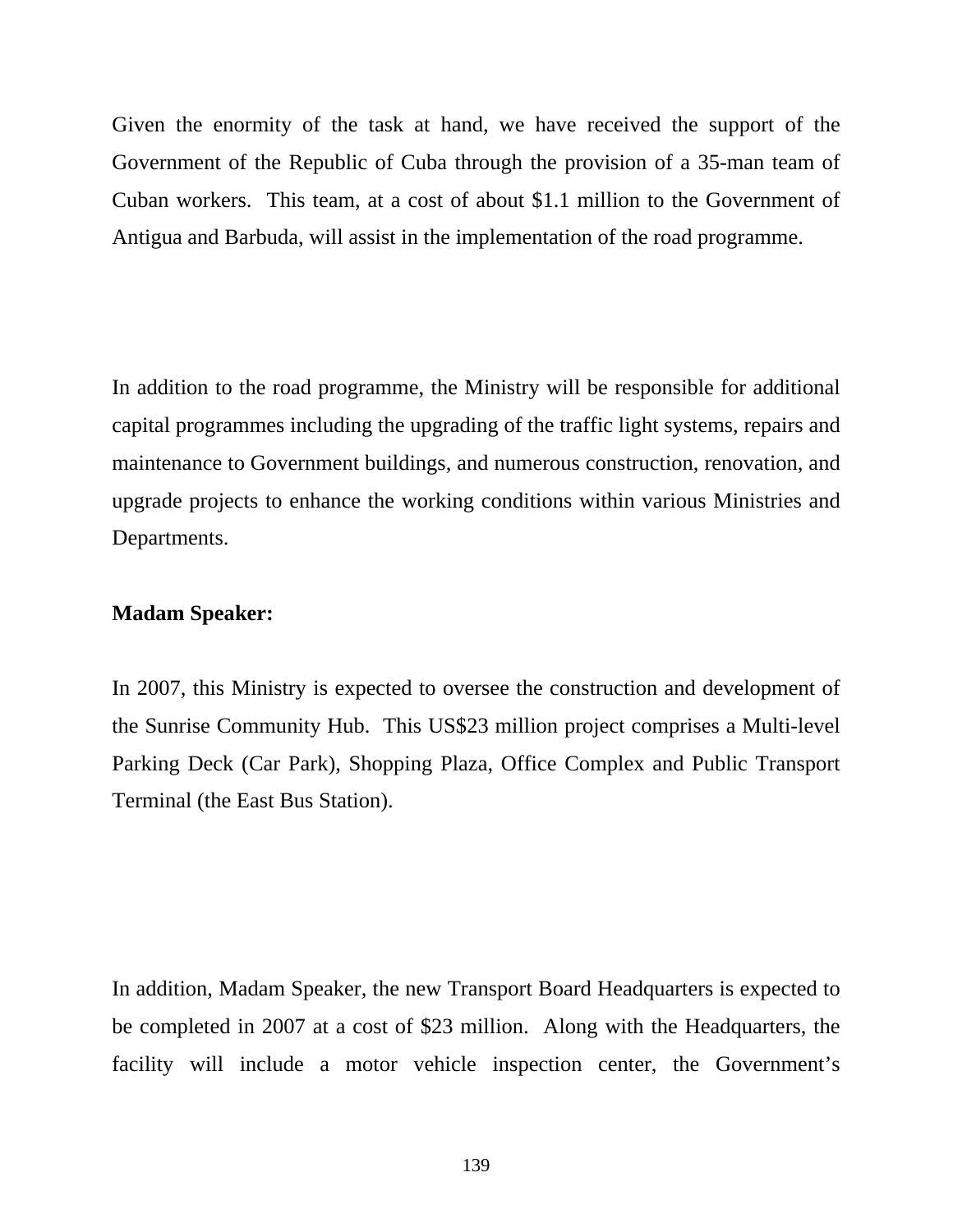mechanical workshop, and a training center of excellence in motor vehicle maintenance.

### **Madam Speaker:**

This Government is fully cognizant of the need to pursue a sustainable development path that ensures the protection of the environment. To this end, we have allocated over \$4 million to facilitate the work of the Environment Division, which is expected to include the introduction of an Environmental Youth Core.

## **Recurrent Revenue 2007:**

### **Madam Speaker:**

The strong revenue performance realized over the past few years is expected to continue in 2007. Recurrent revenue for the upcoming fiscal year is budgeted at \$649,406,642. The three major sources of this revenue will be direct taxes which make up 18% of recurrent revenue, indirect taxes which make up 75%, and non-tax revenue which comprises 7%. Tax revenue accounts for about 93% of total recurrent revenue and is budgeted at \$602,597,630. Non-tax revenue makes up the remaining 7% of recurrent revenue and is budgeted at \$46,809,012.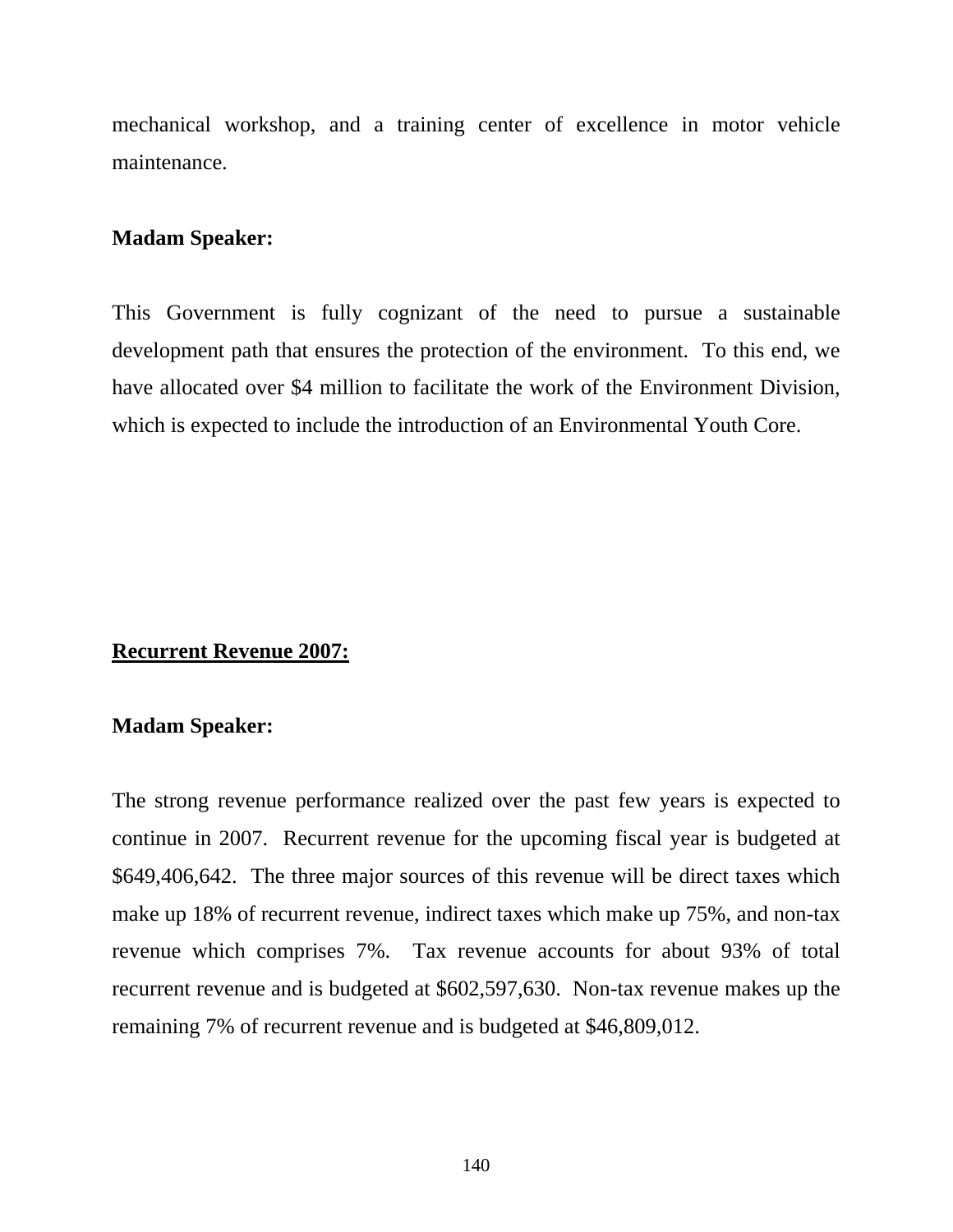



# **Madam Speaker:**

Direct taxes, which comprise about 19% of tax revenue, are projected to yield \$117,243,076 in 2007. Of this, \$93,430,176.80 represents revenue from taxes on income while \$23,803,900 represents revenue from property taxes.

The projected revenue from taxes on income will be driven mainly by a 13.6% increase in corporate income tax revenue and a 13% increase in revenue from the personal income tax. Since its implementation in 2005, the personal income tax has yielded \$66 million in revenue.

Of this, \$23.4 million was collected between April and December 2005 while \$42.6 million in revenue was generated in 2006. In 2007, this measure is expected to yield \$48.1 million in revenue.

# **Madam Speaker:**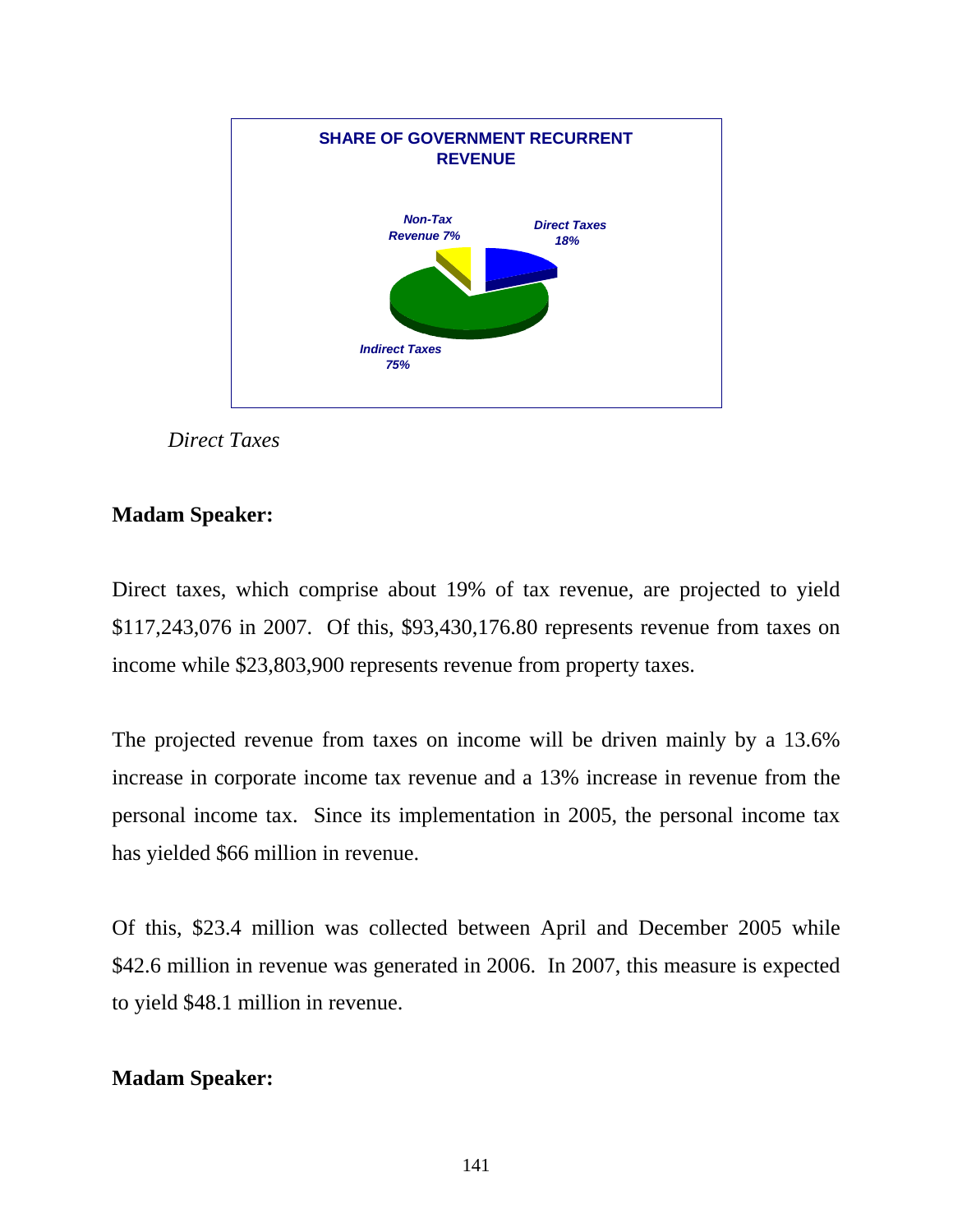These increases, again, will not be the result of higher tax rates but rather increased efficiency with respect to tax administration and collection.

# **Madam Speaker:**

In terms of the Property Tax, we have completed the legislative modernization process which culminated in the recent passing of the new Property Tax Act in this Honourable House. The new property tax, which focuses on widening the net of tax payers rather than increasing the tax rates, will come into effect as of January  $1<sup>st</sup> 2007$ .

As a result of the registration of an additional 24,000 parcels that were previously not captured in the system, the modernized property tax is projected to yield \$23,803,900 in 2007.

When the Sunshine Government announced that we would modernize the property tax, there were concerns that this was an additional tax and that property owners would be facing higher tax rates.

We indicated that the intent of this exercise was not to increase the tax burden and I am happy, Madam Speaker, to inform the people of Antigua and Barbuda that **we have kept our promise**.

# **Madam Speaker:**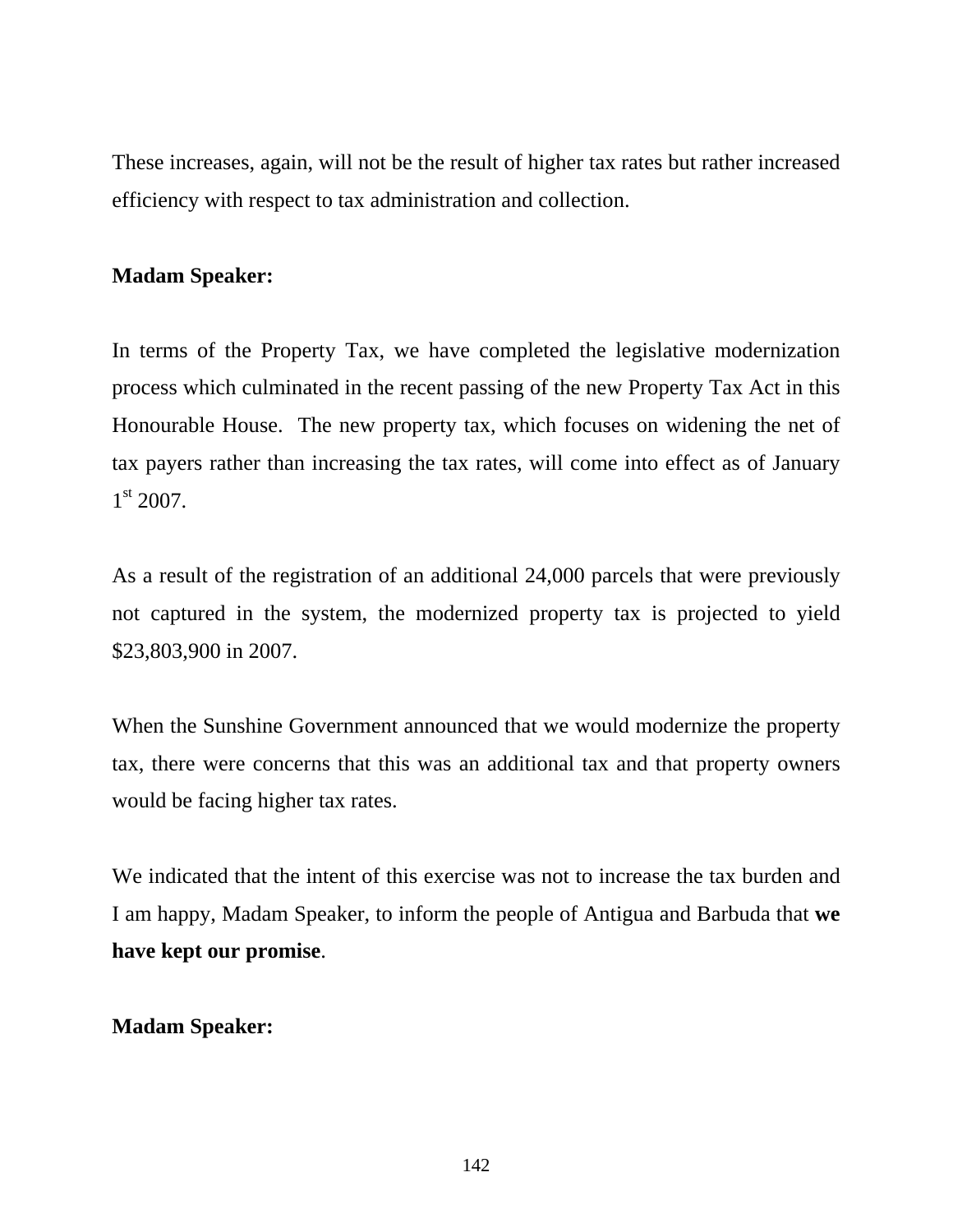Under the current property tax system, a typical property owner in Crosbies faces a total tax liability of \$1,850. This includes both house and land taxes. With the modernized property tax system, the same property is likely to face a tax liability of about \$1,206. This represents a 35% decline in the amount the property owner pays in taxes.

For a typical property in Fitches Creek, the total tax liability under the current system amounts to \$950. Under the new system, the tax payer's liability is likely to decrease to \$920.

A property owner in Green Bay who currently pays taxes of \$550 can expect his or her tax liability to decrease to about \$427 in 2007.

#### **Madam Speaker:**

Does this not show that we are a caring Government? A Government that puts the needs of the People First!

In 2000, the former Administration amended the land tax rates thereby increasing the tax per acre to \$200 per acre. This harebrained policy resulted in an astronomical increase in the tax liability of land owners and undoubtedly placed a tremendous burden on the people of this nation.

This policy meant that, for example, a farmer with 6 acres of land would pay \$1,200 in land taxes. With 50 acres of land, a farmer would pay \$10,000 in land taxes under the current system which was hatched by my esteemed colleagues across the floor.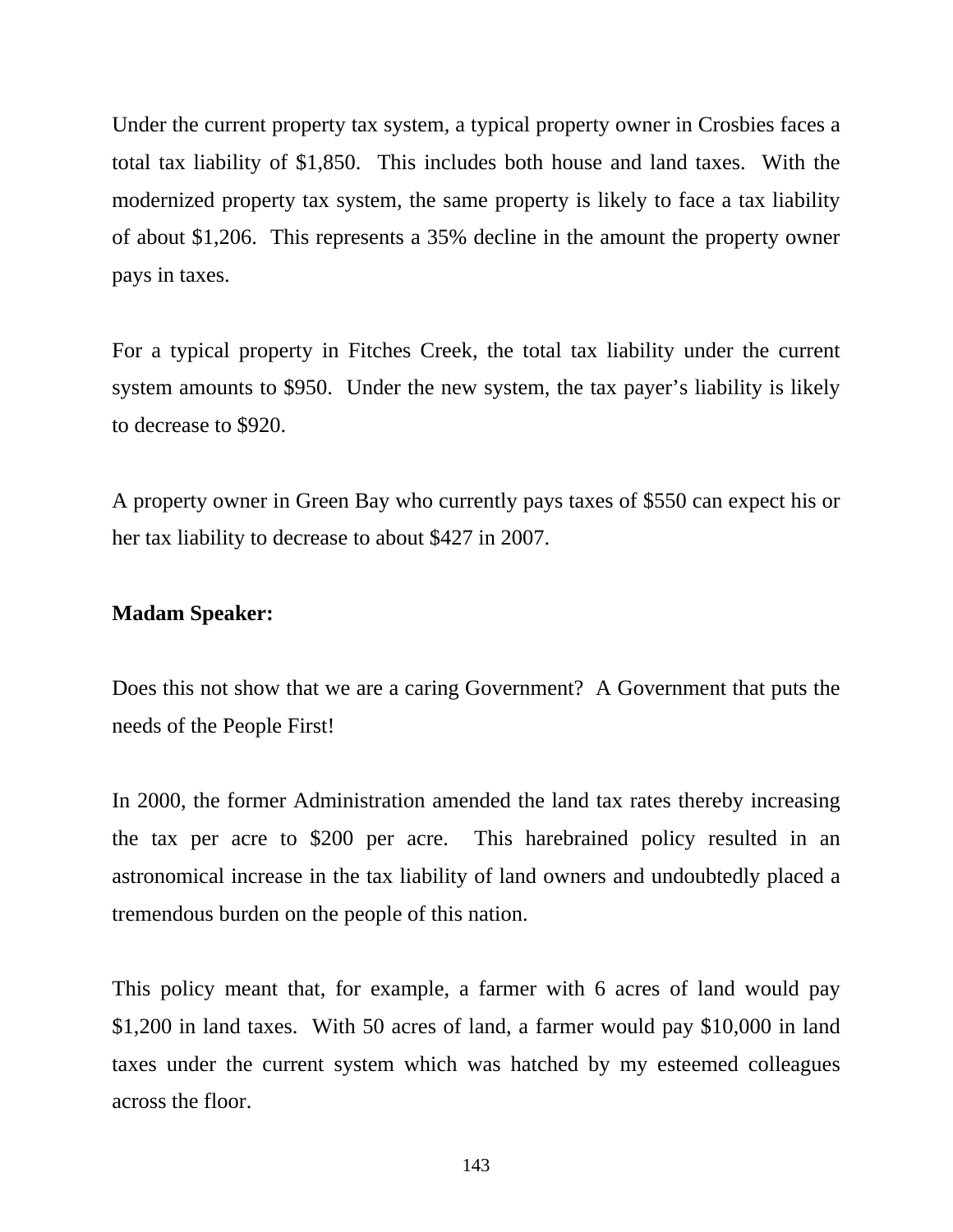### **Madam Speaker:**

Under the new and improved property tax system, the farmer with 6 acres of land can expect to pay \$30 in land taxes and the farmer with 50 acres of land can expect to pay \$250 in taxes.

When the UPP Administration says that it puts People First, the people of Antigua and Barbuda can be assured that this is exactly what we have done and will continue to do.

Before I move on, Madam Speaker, I wish to express the deep appreciation of the Government for the work done by the personnel at the Property Valuation Department with special mention of our Property Tax Consultant, Mr. Carey Thompson. I also wish to recognize the consultants attached to the Eastern Caribbean Economic Management Programme (ECEMP) for their hard work and contributions which made the implementation of this new, modern, fair and equitable Property Tax system possible.

*Indirect Taxes* 

**Madam Speaker:**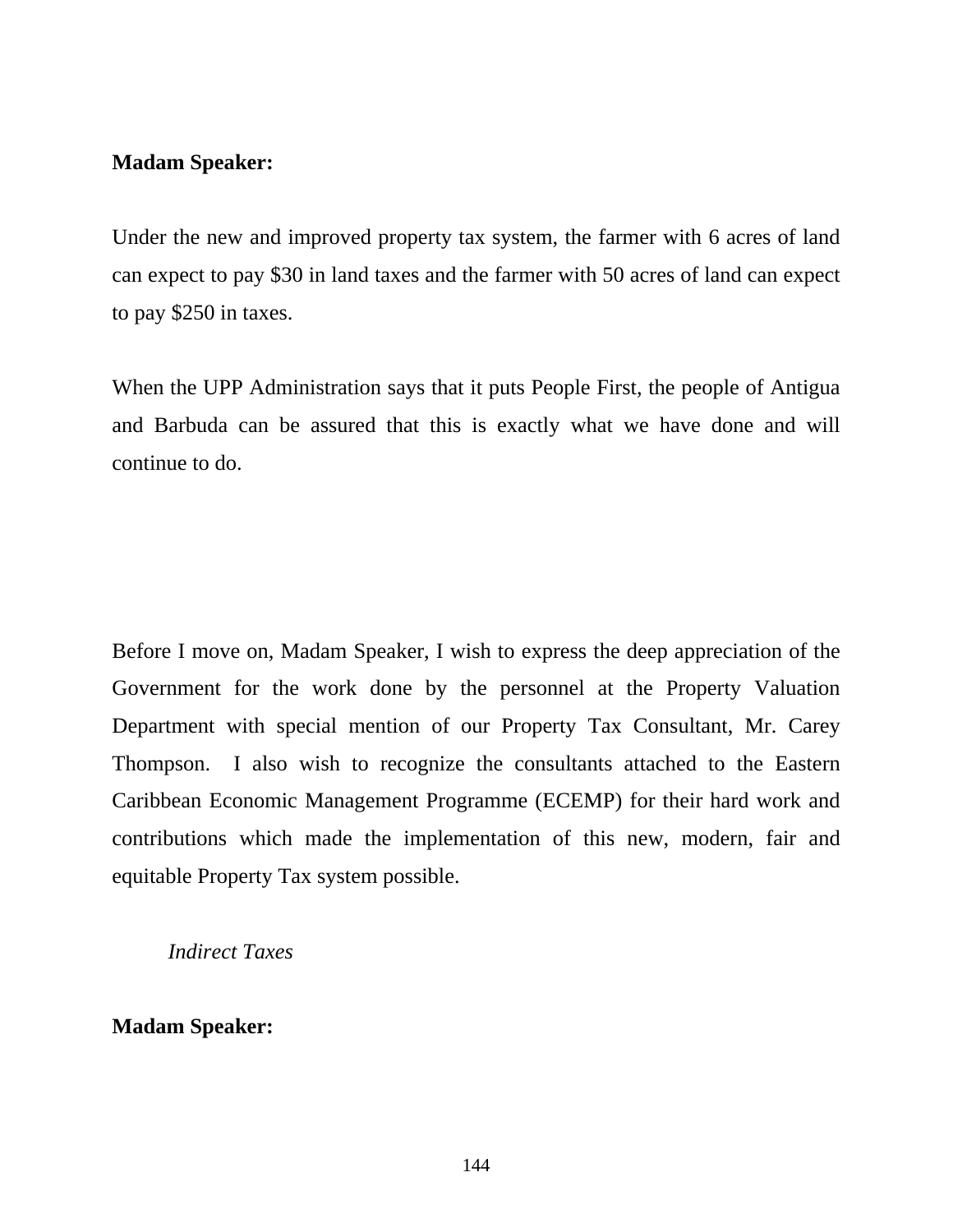The yield from indirect taxes is budgeted at \$485,363,553, which is about 81% of tax revenue. Of this, taxes on domestic production and consumption are expected to yield \$215,128,145 in revenue while the taxes on international trade and transactions are projected to yield \$270,235,407 in revenue.

A total of \$153.8 million or 31% of the revenue from indirect taxes will be generated from the Antigua and Barbuda Sales Tax (ABST).

Madam Speaker, the ABST is the final major tax measure to be introduced by this Government and will replace several existing taxes.

#### **Madam Speaker:**

I have said time and time again that this ABST is **not a new tax.** However, our crafty detractors, who seem bent on devising some ill-advised Machiavellian scheme to derail the reform initiatives of this Government, have pursued a frenzied propaganda campaign in an attempt to mislead the citizens of this nation.

Madam Speaker, they have not been and will not be successful. We will stay the course and we will continue to transform the macroeconomic landscape of our beloved Antigua and Barbuda.

Let me say once more, Madam Speaker, that the ABST is **not a new tax.** It is a measure that will serve to further consolidate and simplify the tax system. We have set the general ABST rate at 15% while the rate for the hotel sector is set at 10.5% to ensure that the competitiveness of Antigua and Barbuda is not hampered. The ABST will take effect from January  $29<sup>th</sup> 2007$  and will replace the following six taxes: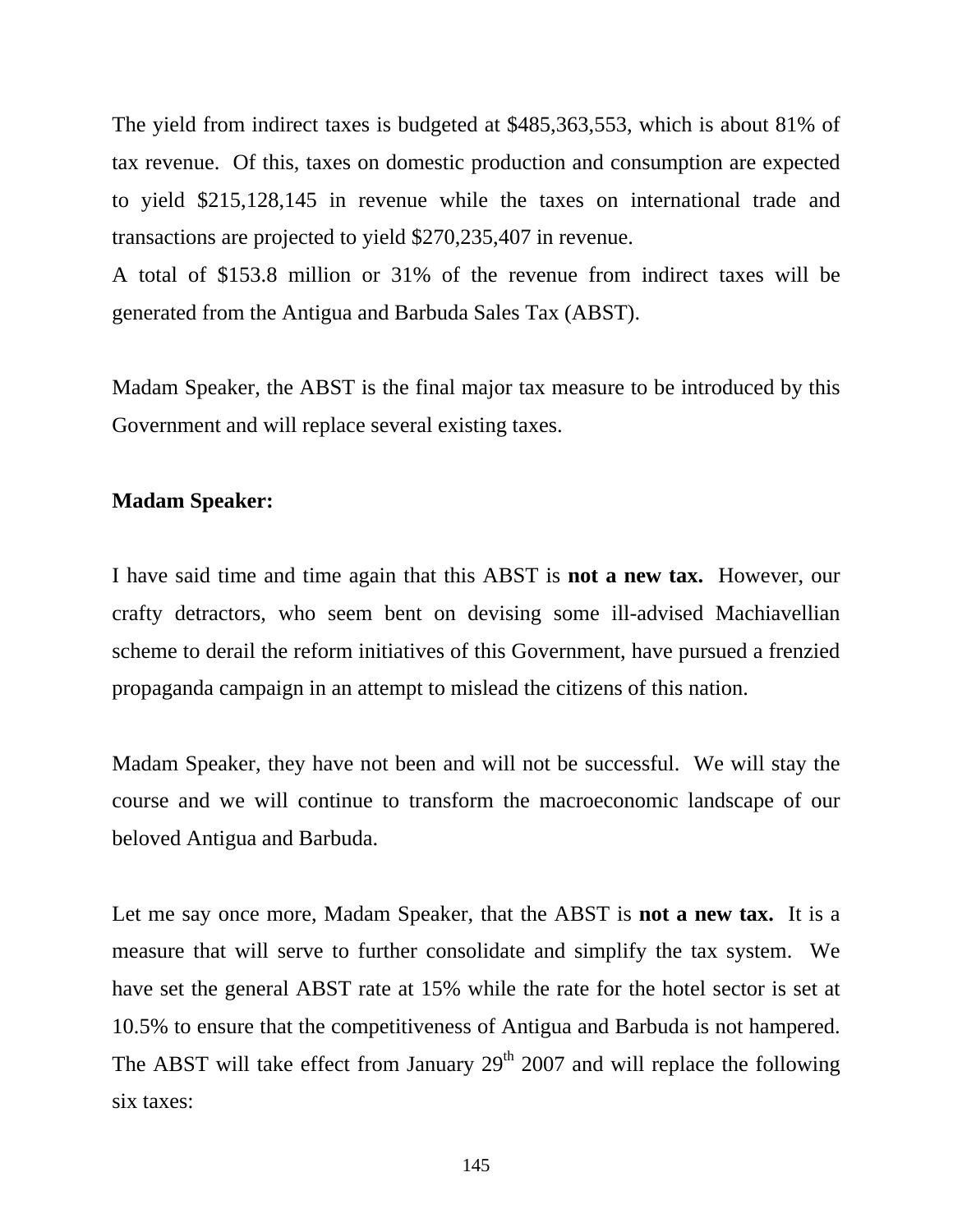- The Consumption Tax;
- The Hotel (bed-night) tax;
- The Hotel Guest Tax;
- The Hotel Guest Levy;
- The Restaurant and Catering Tax; and
- The Telecommunications Tax.

By replacing these taxes, the ABST will allow for a more streamlined and efficient tax system.

# **Madam Speaker:**

The ABST will be charged on imported goods at the Port and on goods and services supplied by registered businesses in Antigua and Barbuda. To start, we have set the registration threshold at \$300,000 annually, which means that any business generating annual sales of \$300,000 or more will be required to register for the ABST.

We have commenced a widespread registration and information dissemination campaign to encourage business registration. As a result of these efforts, it is expect that by the time of implementation, there will be 600 businesses registered and ready to apply the ABST.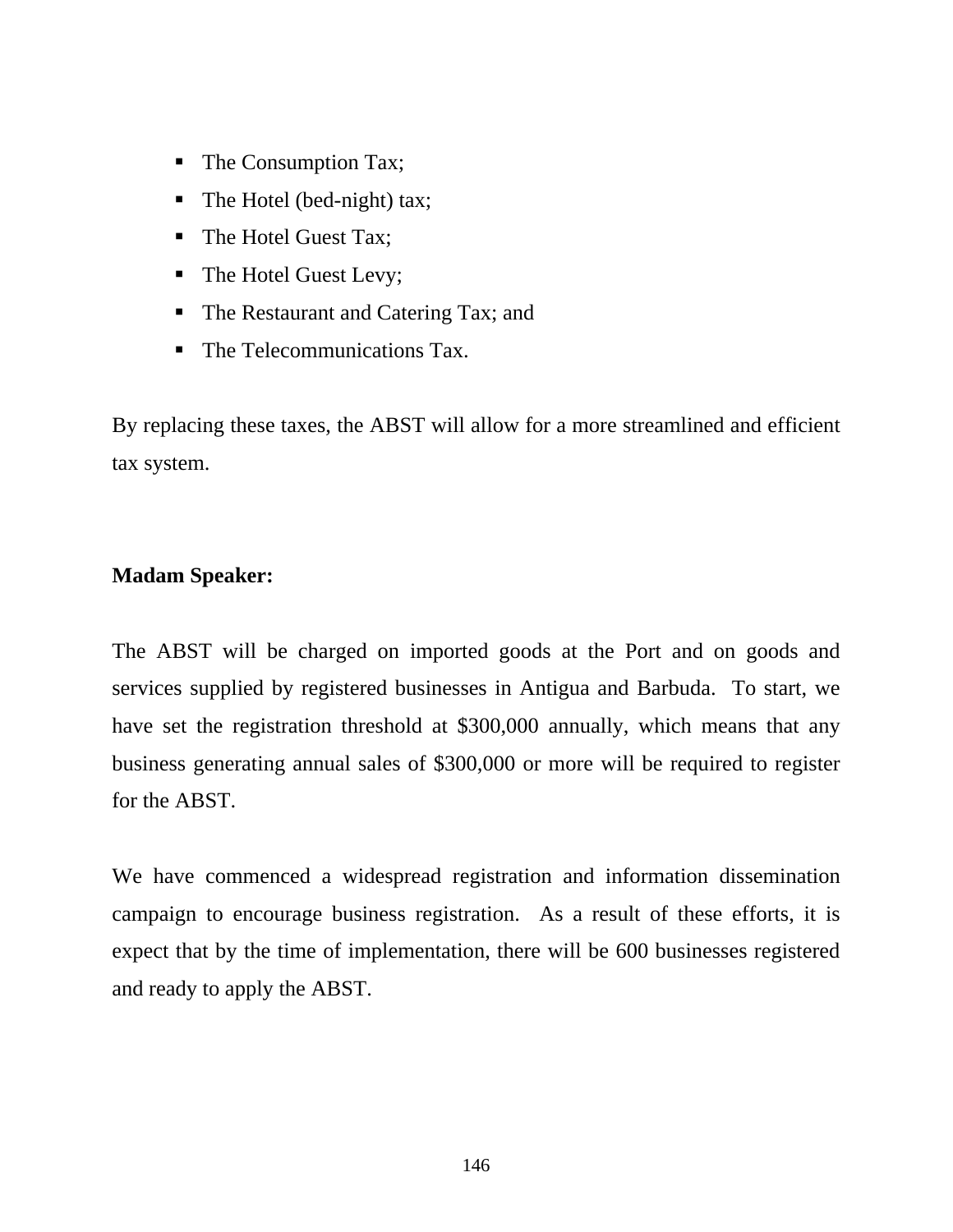There has been widespread speculation that this measure will cause a general increase in the price of the goods we import. Madam Speaker, I submit that this will not be the case.

Permit me to provide a few illustrations:

| <b>Item</b>                        | <b>Consumption Tax Rate</b> | <b>ABST Rate</b> |
|------------------------------------|-----------------------------|------------------|
| Auto parts                         | 30%                         | 15%              |
| Furniture                          | 30%                         | 15%              |
| Television set                     | 30%                         | 15%              |
| Microwave                          | 30%                         | 15%              |
| Toaster                            | 30%                         | 15%              |
| Vacuum Cleaner                     | 30%                         | 15%              |
| Iron                               | 30%                         | 15%              |
| Transformer                        | 30%                         | 15%              |
| <b>Baby Carrier</b>                | 30%                         | 15%              |
| Crib                               | 30%                         | 15%              |
| Freezer/Fridge                     | 30%                         | 15%              |
| Perfume                            | 50%                         | 15%              |
| Stereo/Radio                       | 30%                         | 15%              |
| Beauty Products, including make-up | 50%                         | 15%              |
| <b>Hair Products</b>               | 50%                         | 15%              |
| Radio                              | 30%                         | 15%              |

• The consumption tax on a refrigerator is now 30% while the ABST rate is set at 15%. Anyone importing a refrigerator with a CIF value of, say,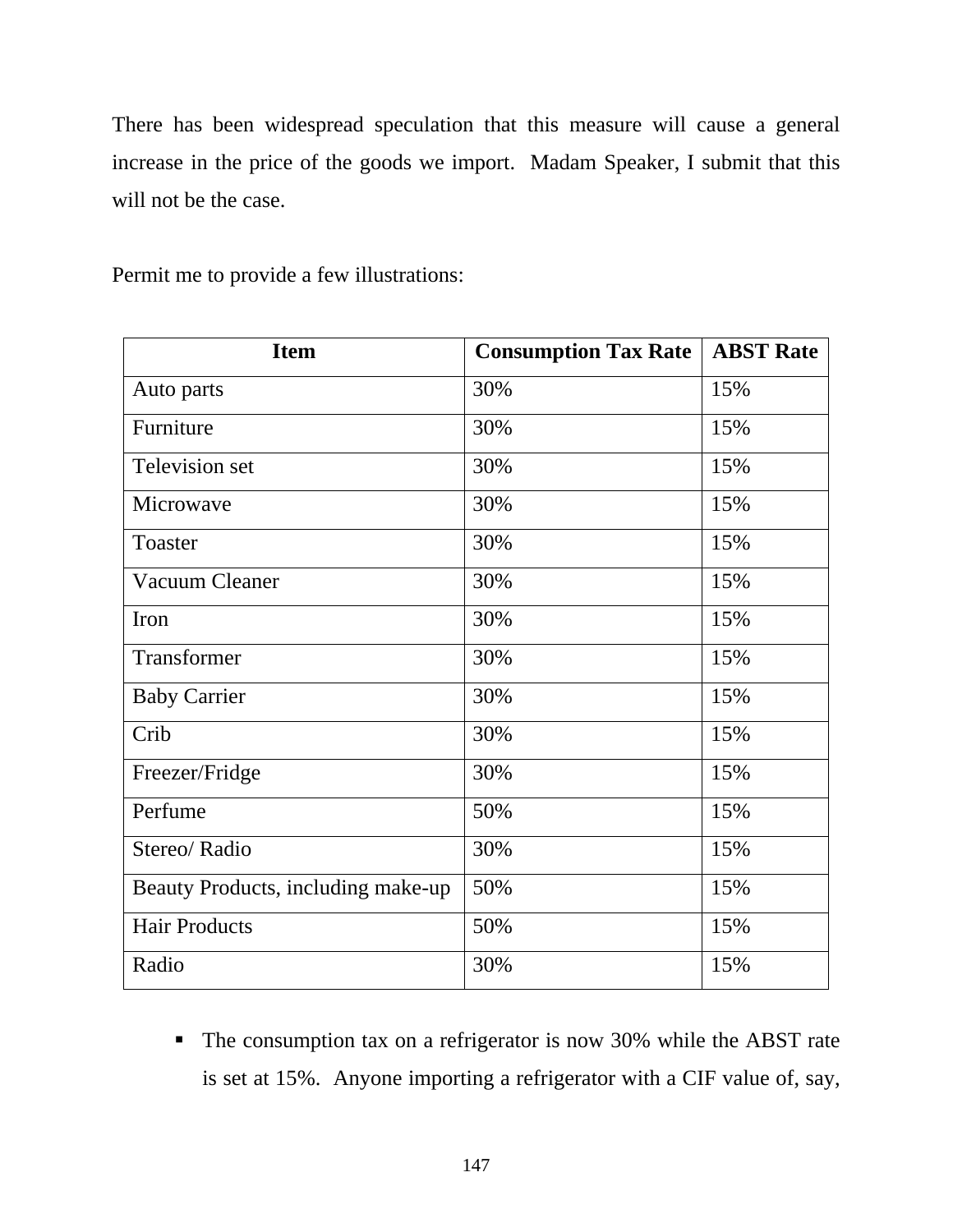\$2,500 would pay duties and taxes amounting to \$1,725. With the ABST the total duties and taxes on the same refrigerator would amount to \$1,496. The cost in duties and taxes to the importer would be \$229 less with the ABST than currently exists with the consumption tax.

• For the ladies, your beauty products and makeup along with perfumes currently draw a consumption tax of 50 percent. So, if the CIF value of your favorite bottle of perfume amounts to \$100, the total duties and taxes would be \$80 under the current system. With the ABST, the total duties and taxes would amount to \$50. Madam Speaker, this is a \$30 difference in the tax payable on that same bottle of perfume.

The same result would be realized for irons, cribs, toasters, microwaves, DVD players, fans, and computer parts. I could go on Madam Speaker, but I will trust that these examples have eased the minds of the populace and have silenced those who would gleefully advance the notion that the ABST will cause the prices of the items we use to balloon.

#### **Madam Speaker:**

It has also been said that the introduction of the ABST will lead to a considerable increase in the peoples' telephone bills for international calls. This is yet another erroneous conclusion and clearly an attempt to deceive the population. The telecommunications tax is currently 20%, Madam Speaker. This means that an individual who has made \$150 in international calls would pay a tax of \$30.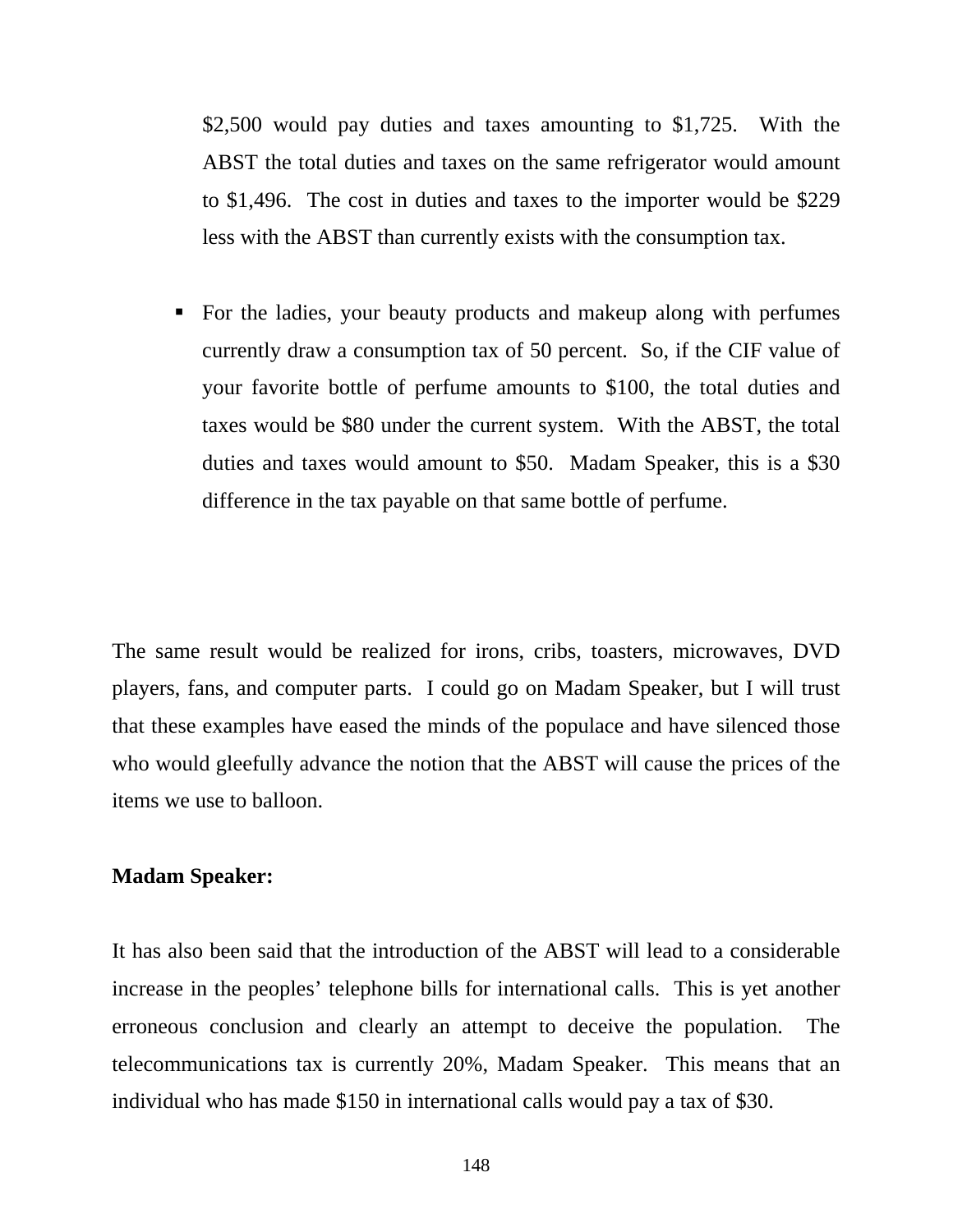Under the ABST, the tax payable would be 25% less at \$22.50. For an international telephone bill of \$50, the tax payable with the telecommunications tax would be \$10. With the ABST the tax payable would decrease to \$7.50. The figures, Madam Speaker, do not lie.

Let us now turn to the most talked about and, I dare say, most misrepresented aspect of the ABST – that is, its impact on day-to-day cost of living. Madam Speaker, the ABST should not, will not and cannot cause the price of the food items we consume to skyrocket.

We have adhered to our motto of "Putting People First" by establishing a basket of essential items which includes food, baby formula and pampers, plywood, lumber, and newspapers. All products in the basket of essential goods will be zero-rated, which means that the ABST will not be charged on the import or sale of any of these items.

### **Madam Speaker:**

I should point out that many of the items that have been zero-rated currently carry a consumption tax rate of between 5% and 30%. This means that once the consumption tax is replaced by the ABST, these items will be imported at significantly lower costs.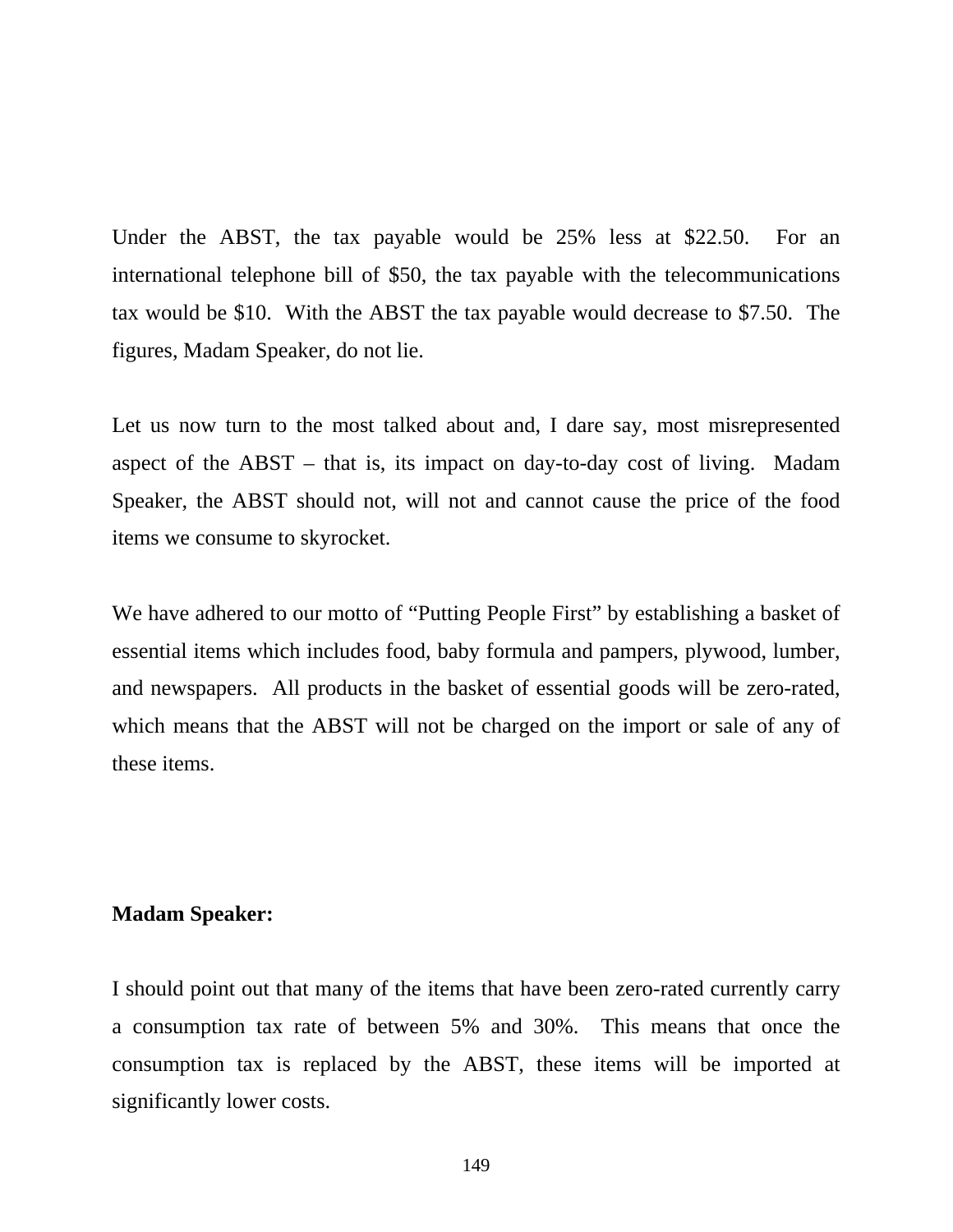Take for example, apple, orange or pineapple juices. These currently face a consumption tax of 15%. However, since they are in the basket of essential goods and have been zero-rated, the ABST tax on these items will be zero percent.

Consider, also, baby bottles and baby wipes which currently draw a consumption tax of 30 percent. These essential items are now zero-rated so that the effective ABST tax will be zero percent. The consumption tax on bottled water is 10% and the tax on sweet biscuits such as Shirley Biscuits is 30%. These items, come January 29<sup>th</sup> 2007, will face an effective ABST tax of zero percent.

### **Madam Speaker:**

Some may ask "what will be the impact on essential services such as electricity, water and medical services?" My response to this is "there is no cause for concern". We have zero-rated water services, which means no ABST will be charged for the consumption of water.

We have also zero-rated the consumption of electricity for domestic purposes and, to assist businesses, particularly micro and small businesses, we have zero-rated the first 50 units of electricity consumed for purposes other than domestic use. Medical, dental, nursing, paramedical, optical and other similar services have been exempted from the ABST.

We have also exempted the supply of certain goods that are inputs in the agriculture sector to ensure that there is no added cost to our farmers.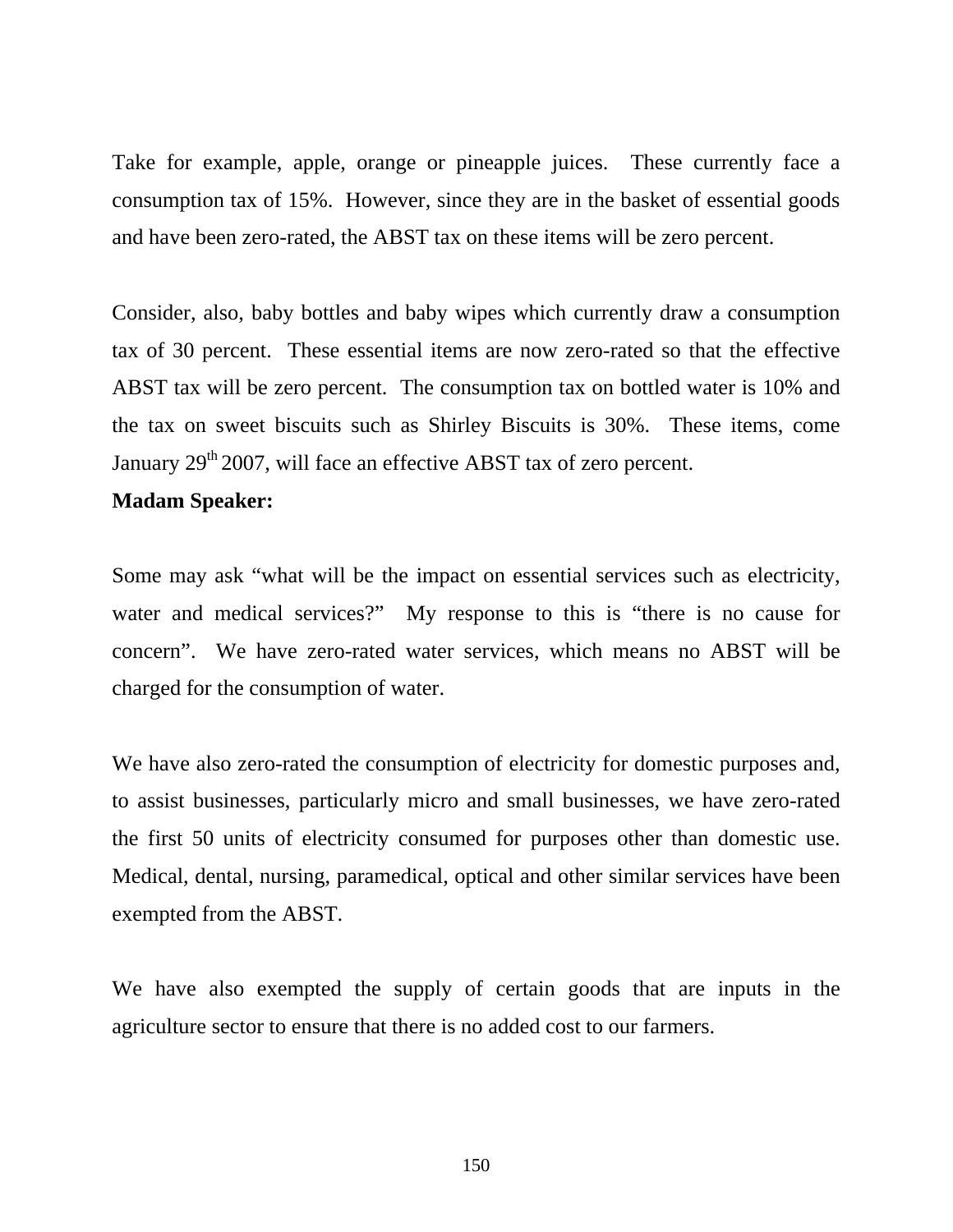### **Madam Speaker:**

I say again, the ABST is not a new tax but represents the consolidation of a number of taxes into a single more efficient measure. The process of implementing the ABST has been long and challenging and we have faced some obstacles and setbacks.

I submit that effective policy making and implementation require that adjustments be made to ensure that the desired outcome is achieved.

As such, we have had to delay the implementation of the ABST in order to ensure that all the necessary administrative mechanisms were in place and that all stakeholders were adequately educated on their responsibilities in respect of the ABST.

The successful preparation for the implementation of the ABST required the input of many persons and agencies.

We have been supported and assisted every step of the way by a number of regional and international institutions including the Caribbean Regional Technical Assistance Agency (CARTAC). The local ABST Implementation Team was hardworking and very effective in carrying out the mammoth task of educating the general public about the ABST.

Also, the technical expertise and insights provided by the value added tax agencies and officials in Barbados, Dominica, and Jamaica proved invaluable in moving the ABST implementation process forward in Antigua and Barbuda. On behalf of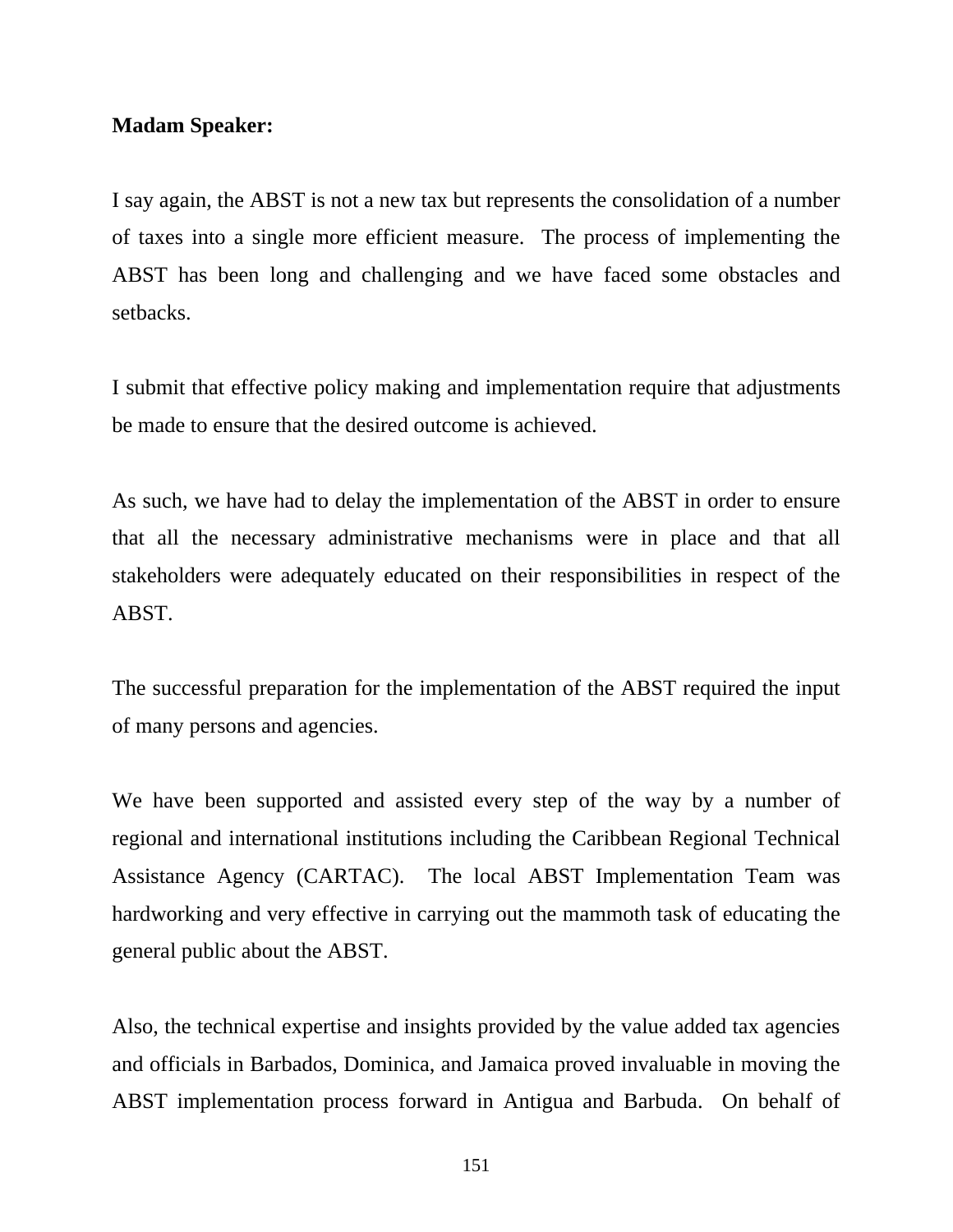Prime Minister, the Honourable Baldwin Spencer, the Government and people of Antigua and Barbuda, I say a sincere thank you to all these individuals and to the local, regional and international agencies for their contribution to this process.

# **Capital Expenditure:**

## **Madam Speaker:**

This Government will continue its infrastructural and capital development programme in 2007. We have allocated \$225,192,537 to finance an extensive road works programme and other capital projects. Approximately \$78 million have been earmarked for road construction, repairs and maintenance across Antigua and Barbuda.

## **Madam Speaker:**

In 2007, we will provide the citizens and residents of this nation with nearly 47 miles of new and improved roadways. Work will be undertaken in communities in every corner of the country.

Some of the areas to receive this much needed attention include: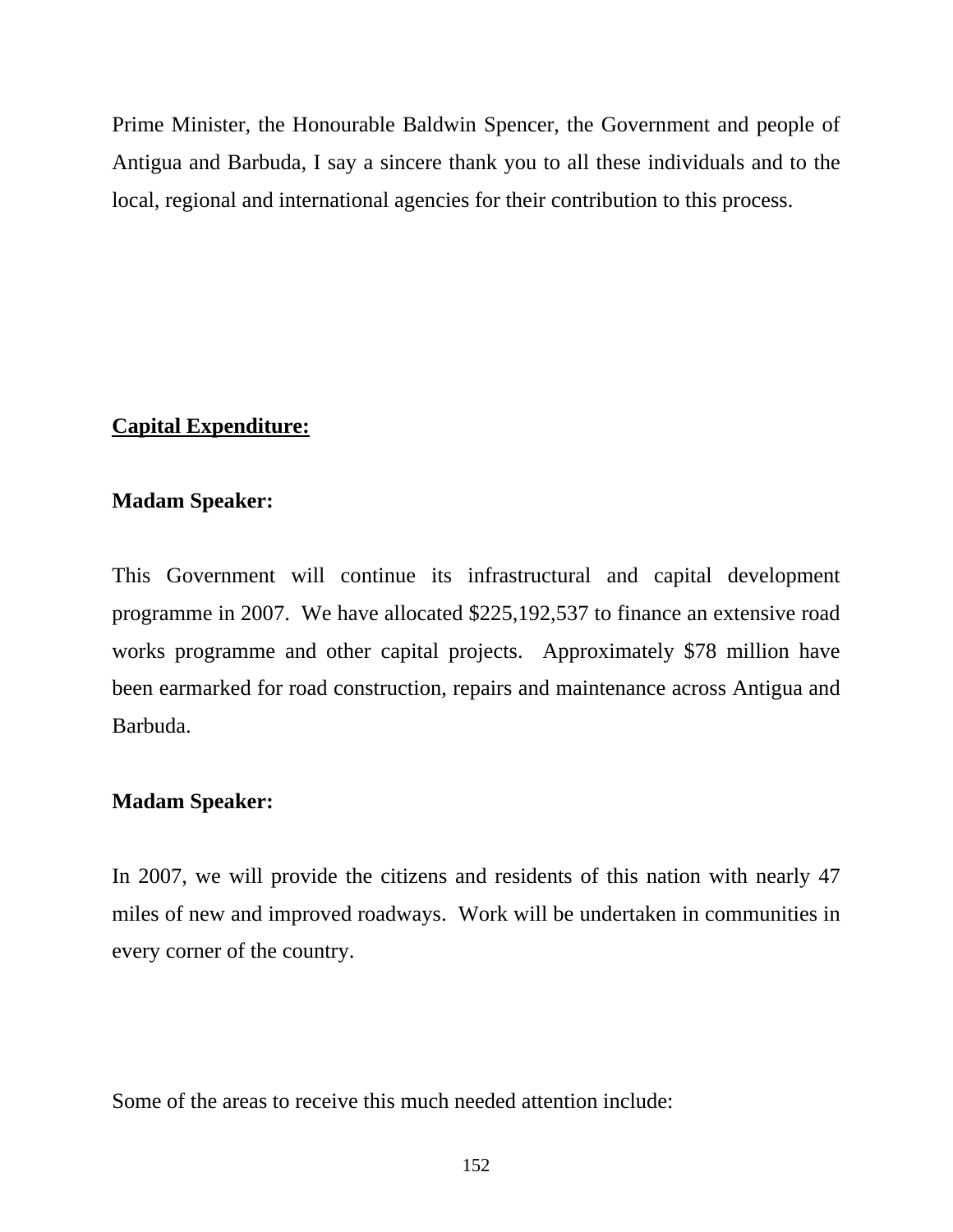- **Jonas Road**;
- Cedar Valley Road;
- Fort Road;
- Shell Beach Road;
- Airport Road;
- Union Road;
- Bendals Road; and
- Camacho Avenue;

The Public Works Department will also undertake general road repairs and maintenance in St. John's City, Parham, Villa, Point, Bolans, Old Road, Belmont/Briggins, Upper Gambles, Golden Grove New Extension, Yorks and other communities.

# **Madam Speaker:**

Resources have also been allocated under the capital budget for:

- construction, reconstruction, renovations and furnishing of Government offices;
- **•** renovation and furnishing of schools;
- Renovation and furnishing of Police and Fire stations;
- Upgrading Her Majesty's Prison; and
- Rehabilitation of the Northwest Coastline.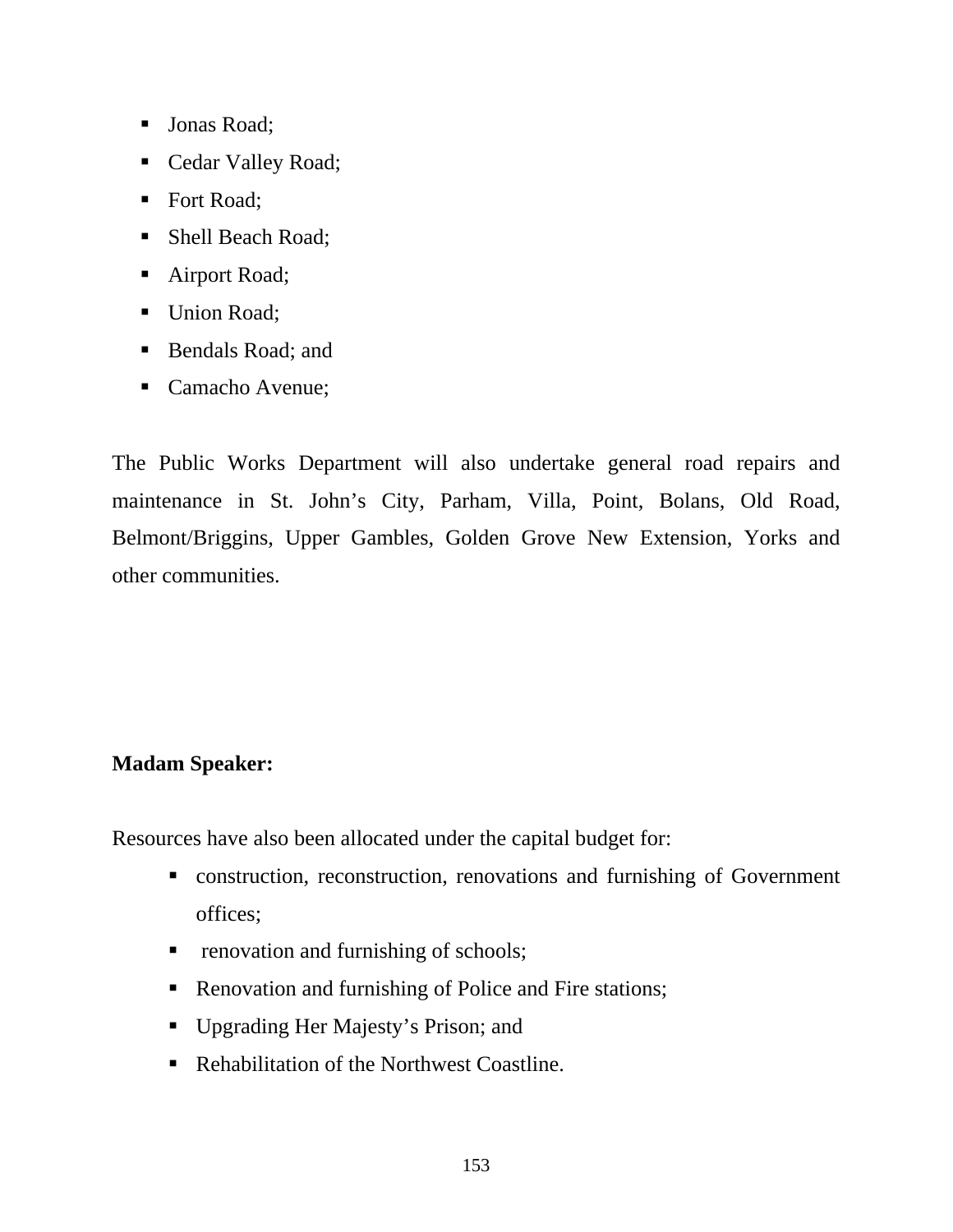## **Deficit Financing:**

## **Madam Speaker:**

Our estimated total revenue for 2007, inclusive of grants, amounts to \$661,632,955 while estimated total expenditure is \$955,354,436 leaving a financing gap of \$293,721,481. This financing gap is mainly driven by the significant outlays for infrastructural and capital development in 2007. To bridge this financing gap, the Government will seek to raise resources through the issuance of securities on the Regional Government Securities Market (RGSM) and through other types of debt instruments.

## **Debt Servicing and Strategy for Debt Reduction:**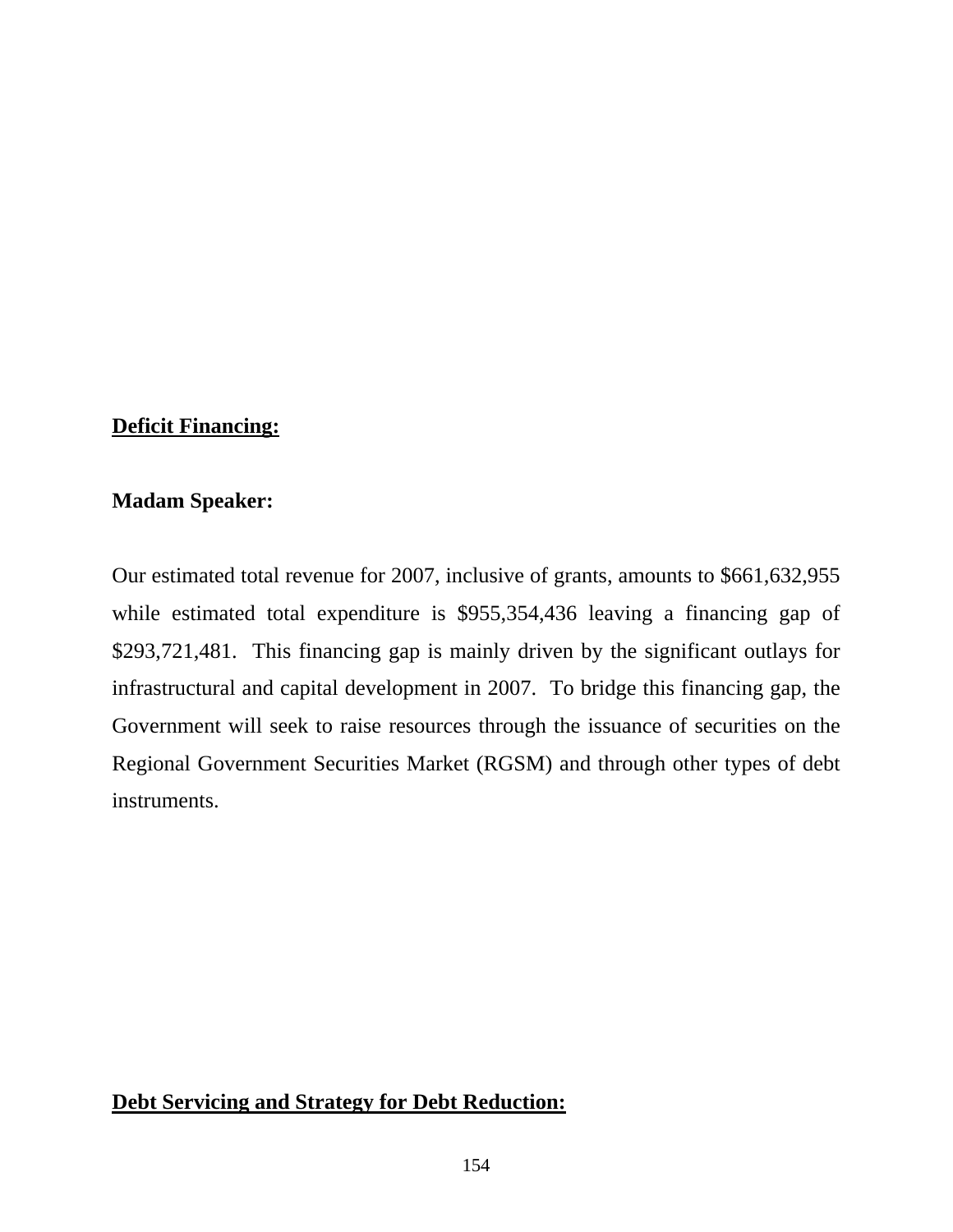## **Madam Speaker:**

The budgeted Public Debt requirement for the financial year 2007 is \$169,361,724 and is allocated as follows:

| <b>Total Debt Expenditure</b>     | \$169,361,724 |
|-----------------------------------|---------------|
| <b>External Interest Payment:</b> | \$32,664,990  |
| <b>External Amortization:</b>     | \$54,911,076  |
| Sinking Fund:                     | \$3,976,144   |
| <b>Domestic Interest Payment:</b> | \$38,499,393  |
| <b>Domestic Amortization:</b>     | \$39,310,121  |

Madam Speaker, the disbursed outstanding debt as at September 2006 amounted to \$2,542,824,559. Of this, total external debt represented \$1,112,114,826 while domestic debt amounted \$1,430,709,733.

As of November 2006, total new debt contracted by the central government and statutory corporations amounted to \$80,028,175. Total domestic debt service at the end of September 2006 amounted to \$109,784,525 while external debt servicing for the same period amounted to \$20,546,640. Overall, Madam Speaker, by the end of September 2006, this Government had spent \$130,331,165 in an effort to honour outstanding obligations to domestic and external creditors.

## **Madam Speaker:**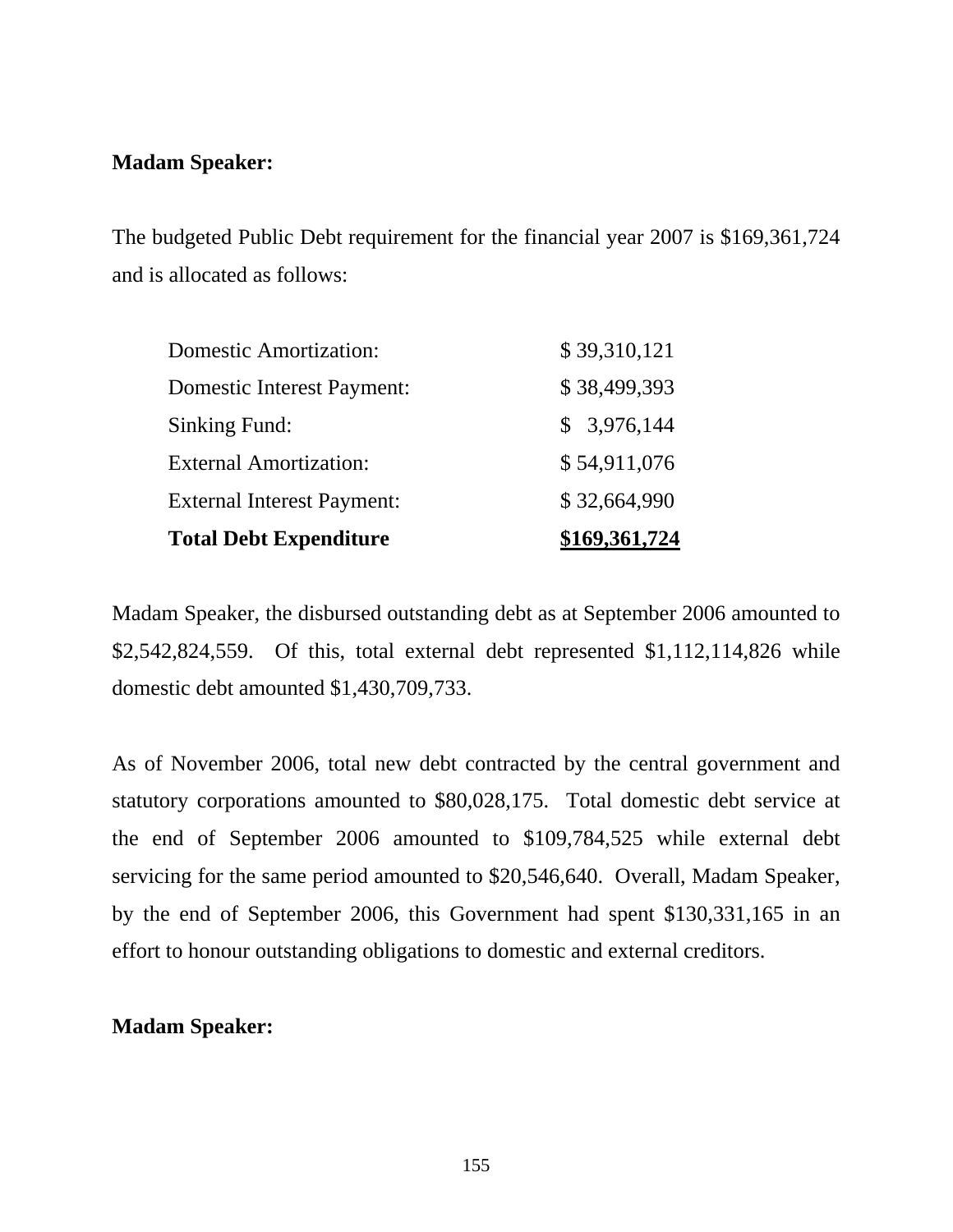In 2007, the Government will continue its efforts to strengthen debt management, ensure debt sustainability and further improve the credit rating of Antigua and Barbuda. Early in the coming year, with the kind assistance of CIDA, we will implement the debt management strategy developed in 2006 by our debt advisers.

Also, Madam Speaker, in an effort to reduce the debt service burden, we will continue to make use of the RGSM to raise essential resources at lower interest rates.

## **The Stanford Alliance**

### **Madam Speaker:**

The Government remains committed to the Alliance for Development through Education and Empowerment. Through this Alliance, we have already benefited from an injection of funds for the National Library Building Fund and will benefit from the allocation of \$25 million to be invested in the enhancement of our education system.

Additionally, the \$10 million Empowerment for Ownership programme, which was fully endowed by the Stanford Group of Companies, has operated successfully for over a year. As a result, micro and small business owners have greater access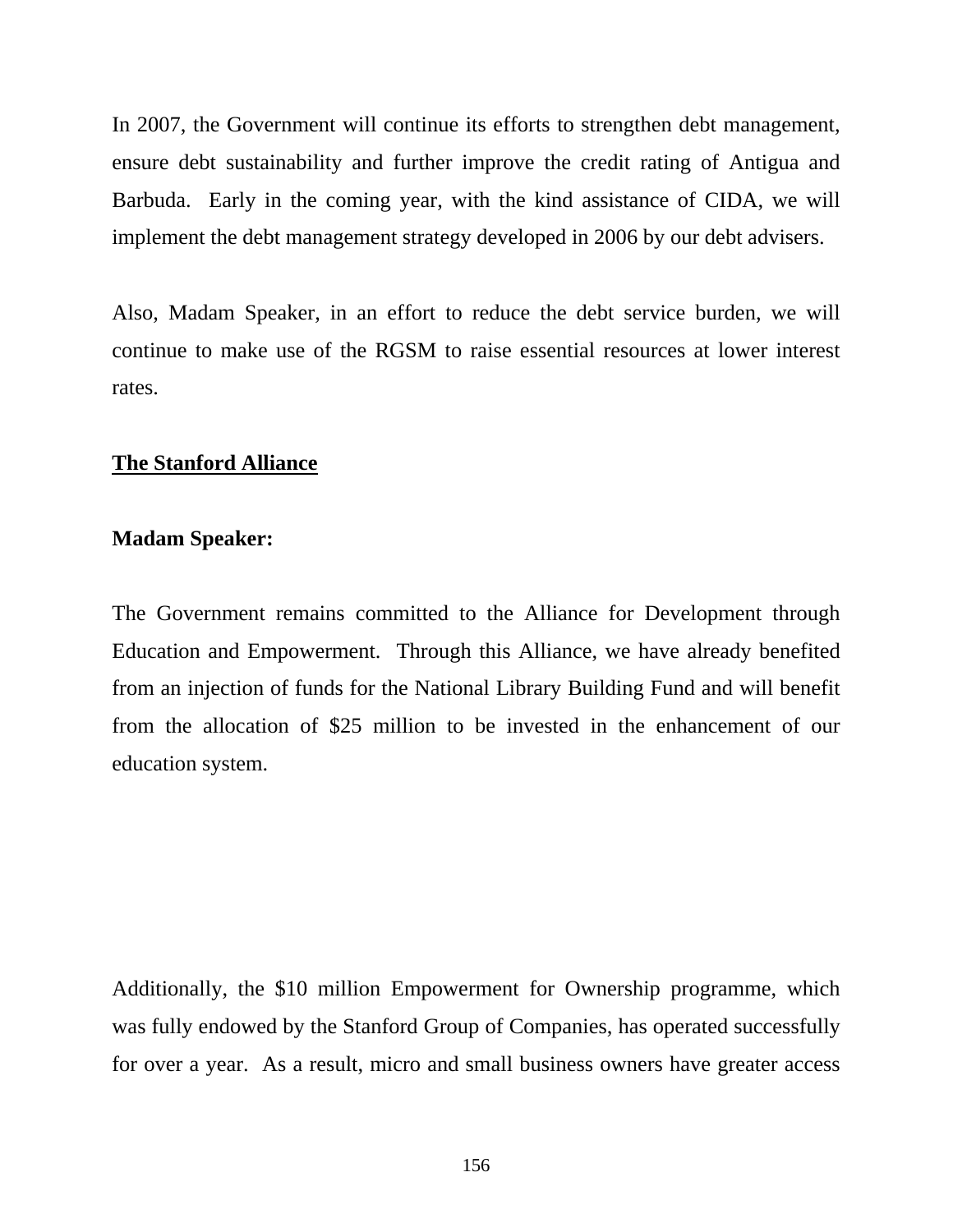to affordable credit as well as critical technical support to ensure the financial viability of their businesses.

# **Madam Speaker:**

Any partnership of this magnitude will inevitably encounter challenges. However, we must persist in our efforts to tackle these challenges thereby ensuring that the Government and people of Antigua and Barbuda reap the benefits of these initiatives.

The Government welcomes the continued contributions of the Stanford Group of Companies to the economic development of this country through investments in financial services and other sectors of the economy.

Sir R. Allen Stanford's vision in creating and launching the 20/20 Cricket Tournament earlier this year demonstrated his underlying commitment to contribute to the economic and social development of Antigua and Barbuda. The 20/20 Tournament has produced tremendous benefits and was, in fact, quite a tangible manifestation of what can be expected during Cricket World Cup 2007.

The Government commends this endeavour not only for the economic benefits that emanated from it but also for the boost it gave to our most treasured national pastime.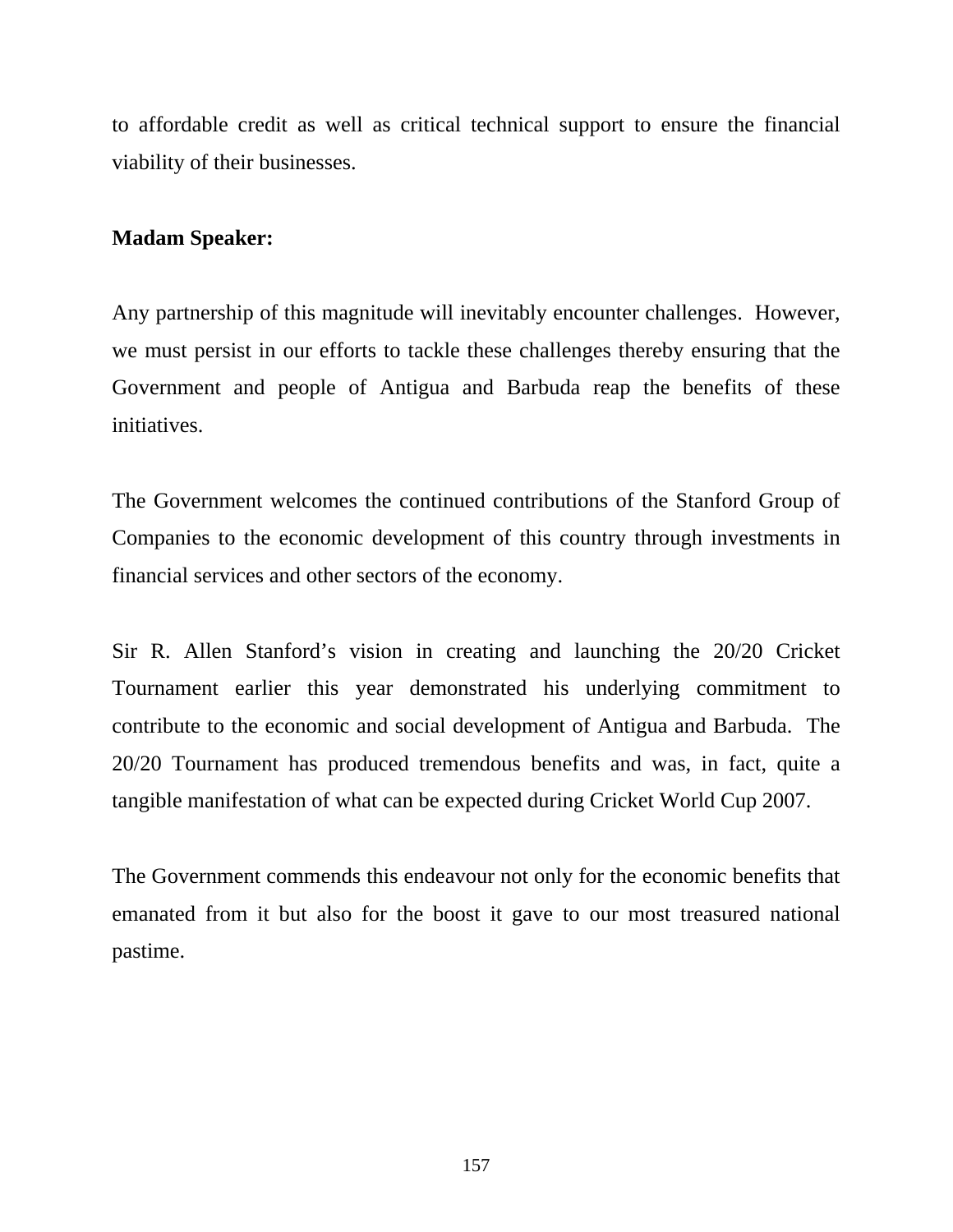# **Support Measures 2004 to 2006:**

### **Madam Speaker:**

While the Sunshine Government sought to improve fiscal performance and reduce the debt overhang, we remained cognizant of the need to protect the economic and social welfare of the people of Antigua and Barbuda. With this in mind, we introduced a number of support measures that would bring relief to the population.

# **Madam Speaker:**

These support measures include:

- The creation of the Basket of Essential Goods for which the Customs Service Tax was reduced from 10% to 5%.
- Removal of the customs service tax from personal computers.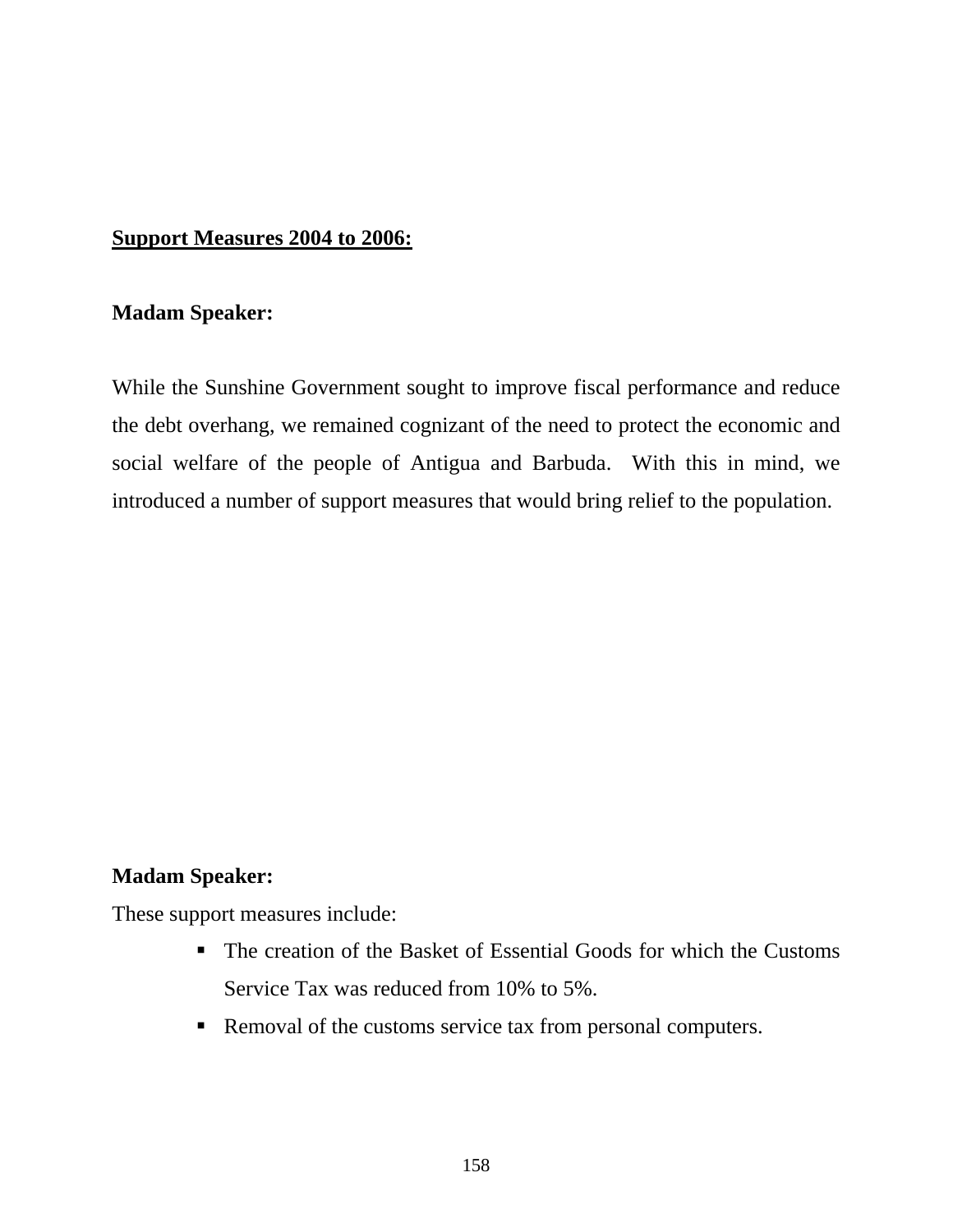- Introduction of the Dollar Barrel which allows households to import food items, clothing and toiletries at a nominal fee of \$1 during the Christmas season. Between 2004 and 2005, over 8,000 households have benefited from this initiative. On November  $15<sup>th</sup>$  2006, we commenced the third cycle of the Dollar Barrel and expect that an increased number of households will take advantage of this measure.
- The School Uniform Grants Programme which provides uniforms to primary and secondary school children.
- The establishment of the Empowerment for Ownership initiative in collaboration with the Stanford Group of Companies.
- The reduction of the stamp duty on residential mortgages from \$6 per thousand to \$4 per thousand, which represents a 33% deduction.
- The removal of the stamp duty on the discharge of charge, which means that once you have paid off your mortgage you will be able to retrieve your land certificate without any further payment.
- The making of a one off aggregate payment of \$500,000 to all pensioners earning a pension of \$500 or less in December 2004.
- Increasing the minimum monthly pension from \$500 to \$750 in January 2005.
- A \$50,000 grant to the Pensioners' Association of which 50% has already been paid.
- Exemption of persons 60 years and over from the payment of the embarkation tax.

This Government has also focused on correcting the unjust treatment of civil servants by the former administration. On a number of occasions, Madam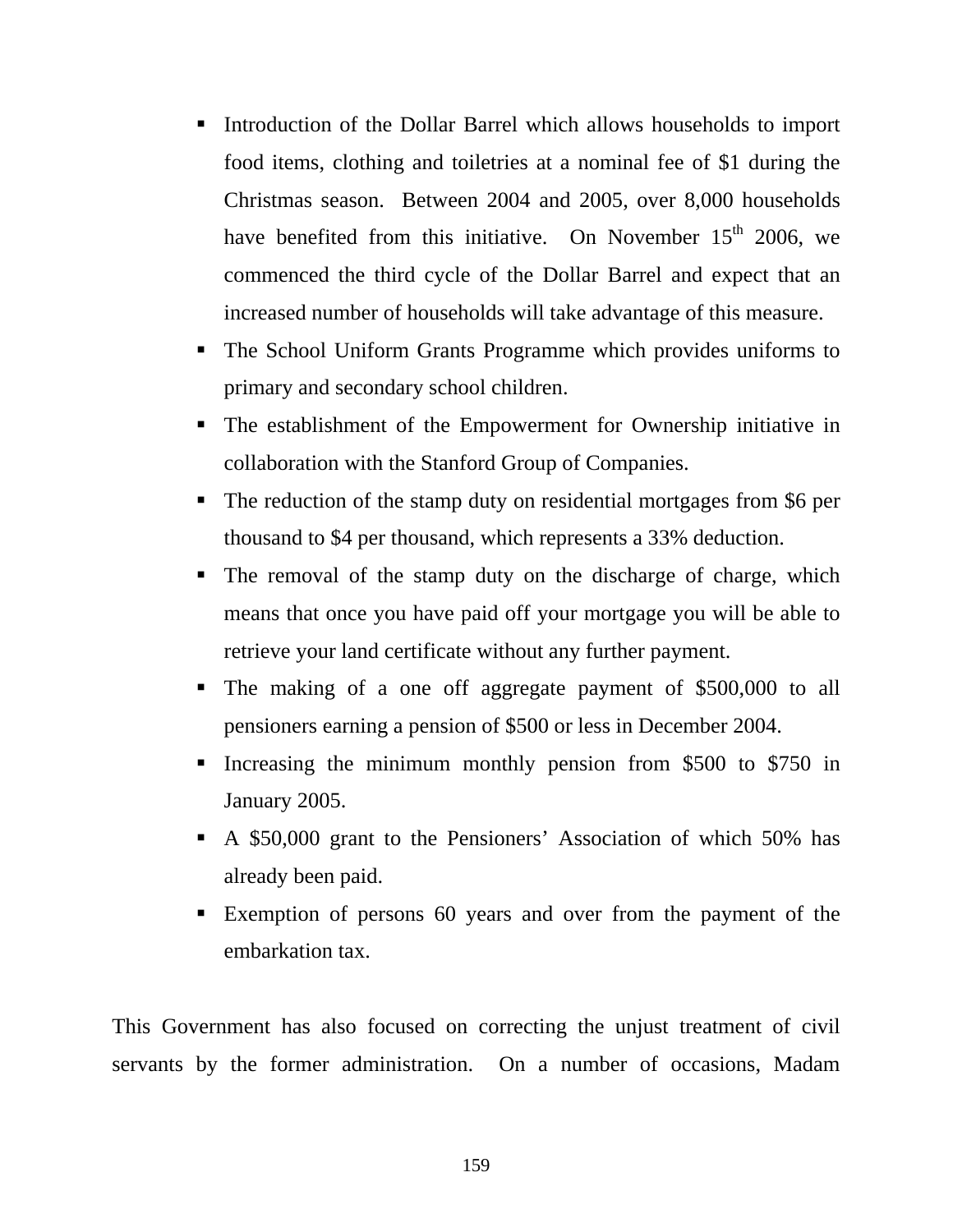Speaker, our predecessors negotiated and agreed to salary increases for civil servants and yet simply chose not to honour these agreements.

It appears that the order of the day was to enter into agreements with public sector employees and then, in the same manner that our domestic and external creditors were treated, ignore the obligations contained within these agreements. The result of this callous and insensitive behaviour has been the accumulation of well in excess of \$100 million in back pay to our treasured public servants.

This UPP Administration, Madam Speaker, is determined to correct these injustices and to see that public servants receive what is rightfully theirs. It will be challenging and it will take time but we are resolved to pay every *red* cent owed in back pay. Madam Speaker, we have begun the process of liquidating these liabilities.

In December 2004, we paid some \$15 million to affected segments of the public service and, in 2005, implemented the 7% increase in wages and salaries that should have been fully implemented by the previous administration in 2002.

This year, we made provisions to pay \$32 million in back pay that is owed to civil servants for the period 1995/1996. We have already begun to pay \$8 million of the \$32 million owed and will ensure that the remaining \$24 million is paid in 2007.

### **Madam Speaker:**

In 2007, we will also give effect to the long overdue increase in traveling and mileage allowances that were negotiated as far back as 1994. This will be done at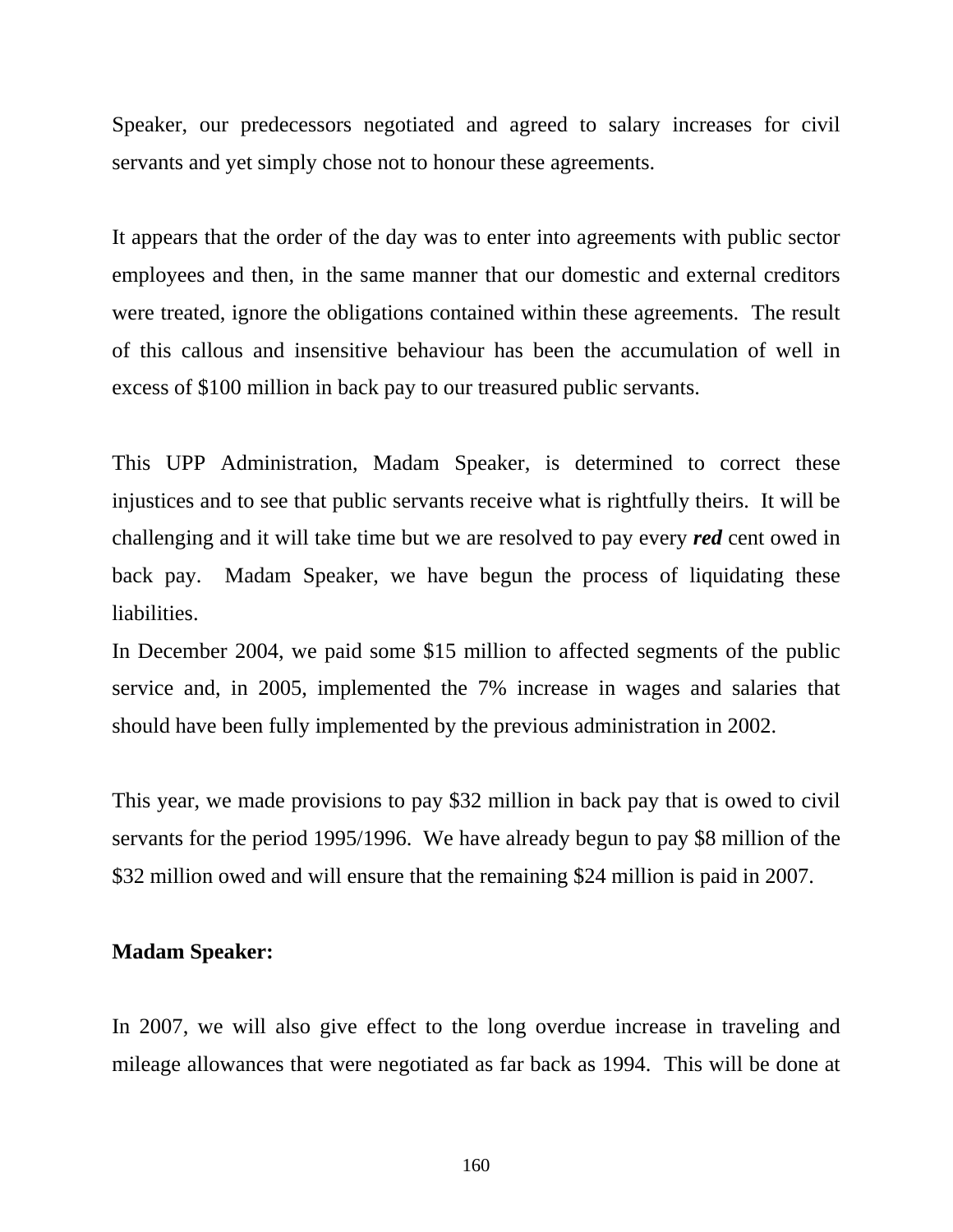a cost of about \$10 million and public servants will finally receive the increase in traveling and mileage allowances that was promised to them over a decade ago.

#### **Madam Speaker:**

When we announced our reform policies aimed at improving macroeconomic performance, our detractors predicted economic doom and tremendous hardship for the people of Antigua and Barbuda.

This prophecy was, to say the least, ill-conceived and completely without merit.

The improvements on the fiscal and debt accounts are evidence of the soundness of our policies while the real economic growth of over 5% in 2004 and 2005 and nearly 12% in 2006 shattered the naysayers' predictions of economic decline.

#### **Madam Speaker:**

It has been said by our critics that the policies of this Government have served to create significant hardship for the people of this nation. We have heard that, as a result of our reform efforts, the average citizen would no longer be able to afford mortgages; that those who have mortgages would be faced with bank foreclosures; that the middle class would be drastically reduced; and that the standard of living of our people would decline drastically.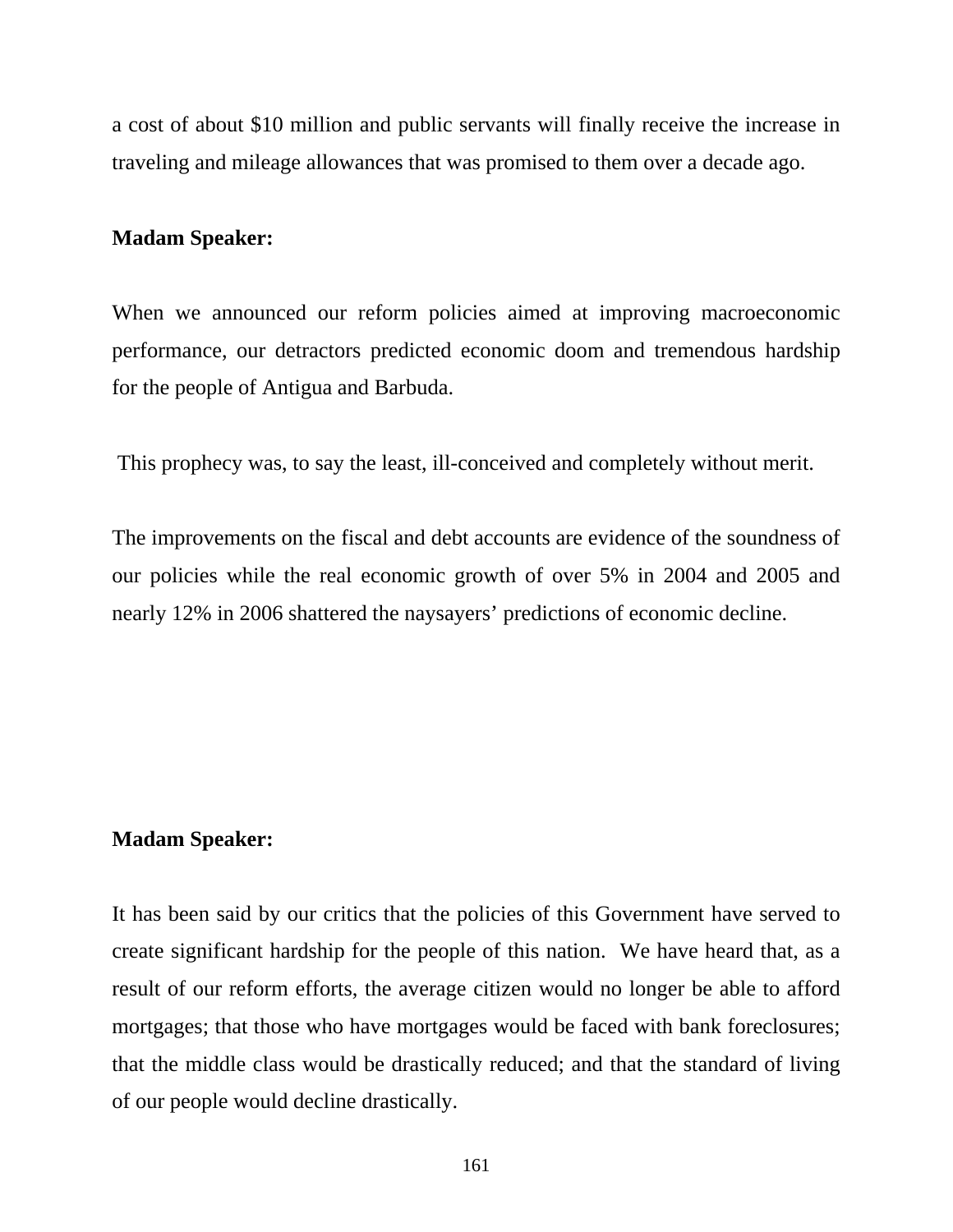The indicators, however, stand in stark contrast to the voodoo-nomics being propagated by our esteemed actors on the other side of the aisle.

I have shown this Honourable House that savings deposits, credit for the acquisition of property and for consumer durables are all rising significantly.

I have also shown this Honourable House that the prices of basic food items have not increased in any significant manner and in some instances have, in fact, decreased.

Madam Speaker, I have also demonstrated to this Honourable House that the new ABST and Property taxes will not result in a massive increase in the tax burden.

In fact, Madam Speaker, what we have seen is that the taxes paid on many properties are likely to decrease and the prices of basic food items and other products consumed by the people of Antigua and Barbuda should fall. Overall, any increases in revenue yields as a result of the new Property tax and the ABST will be due to greater efficiency in tax administration.

Further, Madam Speaker, we have seen tremendous growth in the wholesale and retail trade sector which demonstrates an increase in effective demand for the products consumed by our citizens.

Finally, an informal survey of a number of banking institutions has revealed that there has been no increase in the number of mortgage foreclosures since we commenced our reform efforts; specifically, since we reintroduced the personal income tax.

162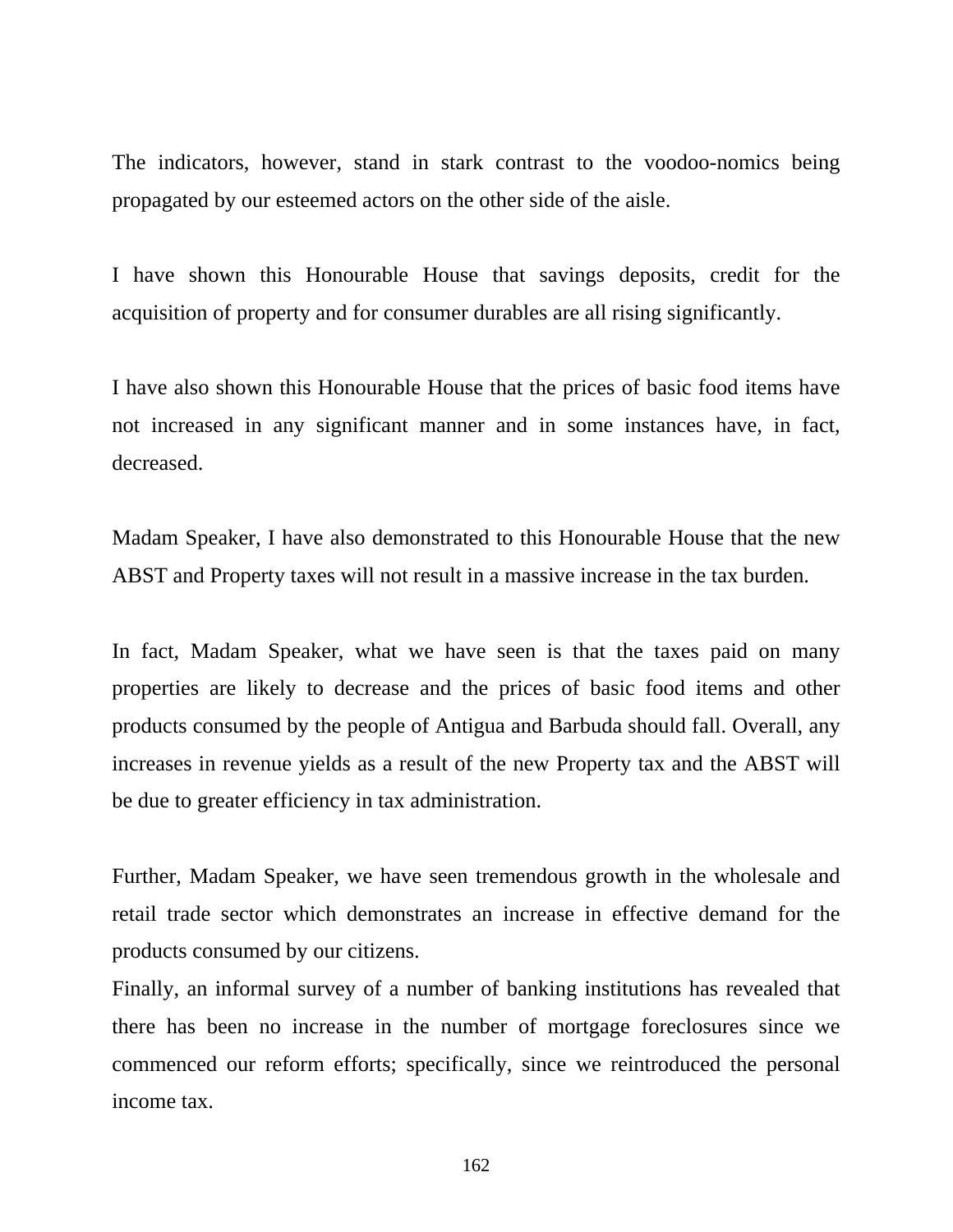Madam Speaker, the data shows no adverse impact of our policies but rather a booming economy that has led to an expansion in national income.

This notwithstanding, as a caring Government, we will always seek to identify measures through which we can provide relief and support to the people of this nation.

We are committed to ensuring that our interventions in this regard redound to the benefit of all stakeholders including small businesses, manufacturers, the youth, and, yes, Madam Speaker, the middle class.

However, this Government sees the protection and support of the more vulnerable segments of this society as one of its most fundamental responsibilities. Madam Speaker, we will continue to target these groups to ensure that they are not disproportionately burdened by the unavoidable winds of economic change.

### **Support/Relief Measures 2007:**

#### **Madam Speaker:**

In 2007, the Sunshine Government will implement a number of additional measures that will bring support and relief to all of our citizens and residents.

#### *Property Tax Relief:*

Come January 2007 when this Government implements the new property tax system, all Antiguans and Barbudans living in their own home will receive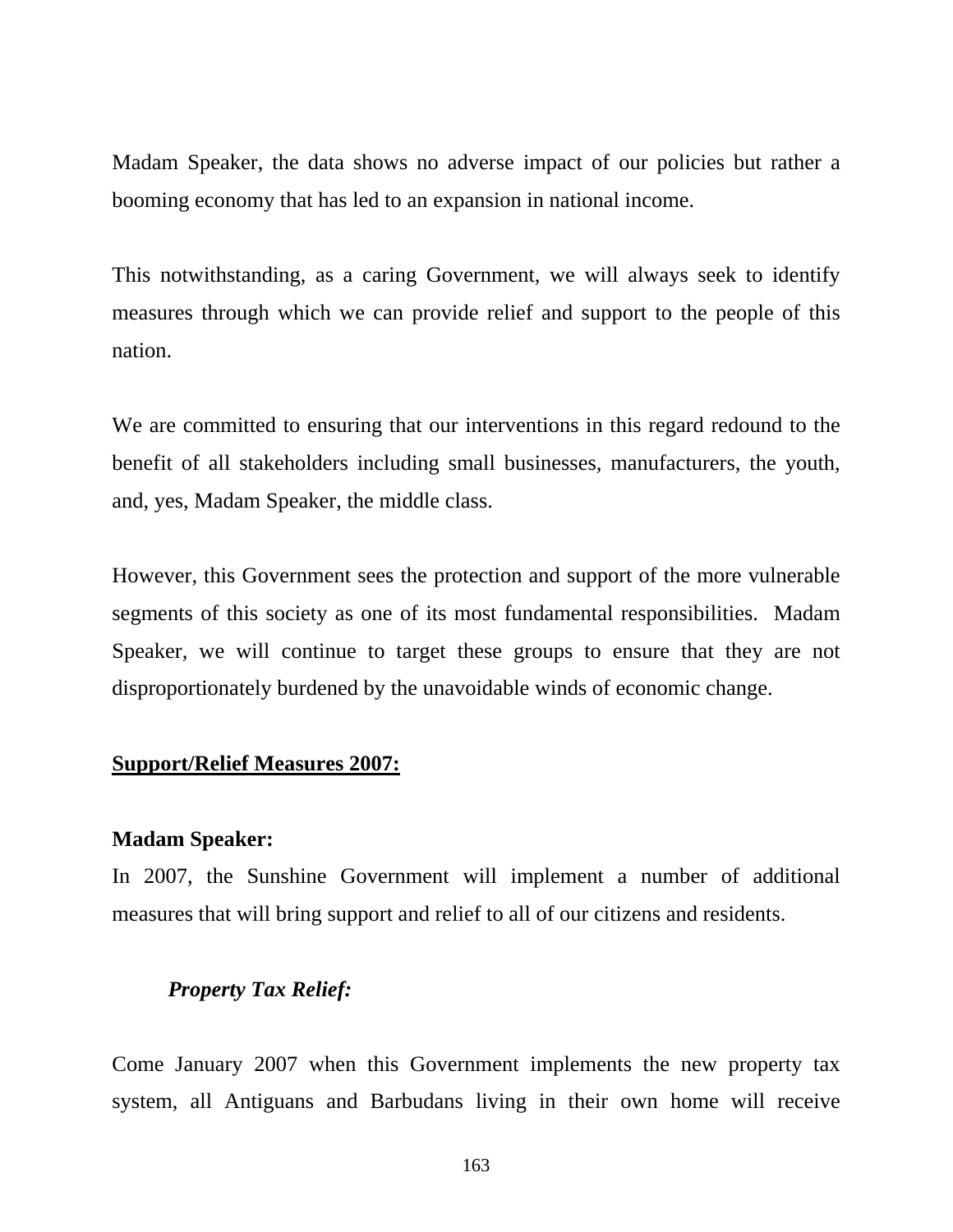substantial relief through the residential allowance. Madam Speaker, all owner occupied residential properties will be afforded a \$150,000 residential allowance.

This means that a homeowner whose assessed property tax value is \$150,000 or less will not pay any property taxes on their homes. For home owners whose property is valued at above \$150,000, the residential allowance will first be deducted before the property tax is applied.

Permit me to provide an illustration, Madam Speaker. In the case of a residential property valued at \$250,000, the residential allowance of \$150,000 will first be deducted leaving \$100,000 upon which the homeowner would pay the property tax. There can be no doubt that this initiative will provide a very real and tangible benefit to all homeowners.

We have also made special provisions that will bring relief to local pensioners who own and occupy their own homes.

## **Madam Speaker:**

These local pensioners will be entitled to a 50% reduction in their tax liability in respect of a property which they own and in which they have resided for at least two years. This means, that a local pensioner who owns and lives in a property valued at, say, \$300,000 will not only receive the \$150,000 residential allowance but will also benefit from a 50% reduction in the tax payable on the remaining \$150,000 value of the home.

Madam Speaker, relief under the new property tax system is not limited to residential property owners.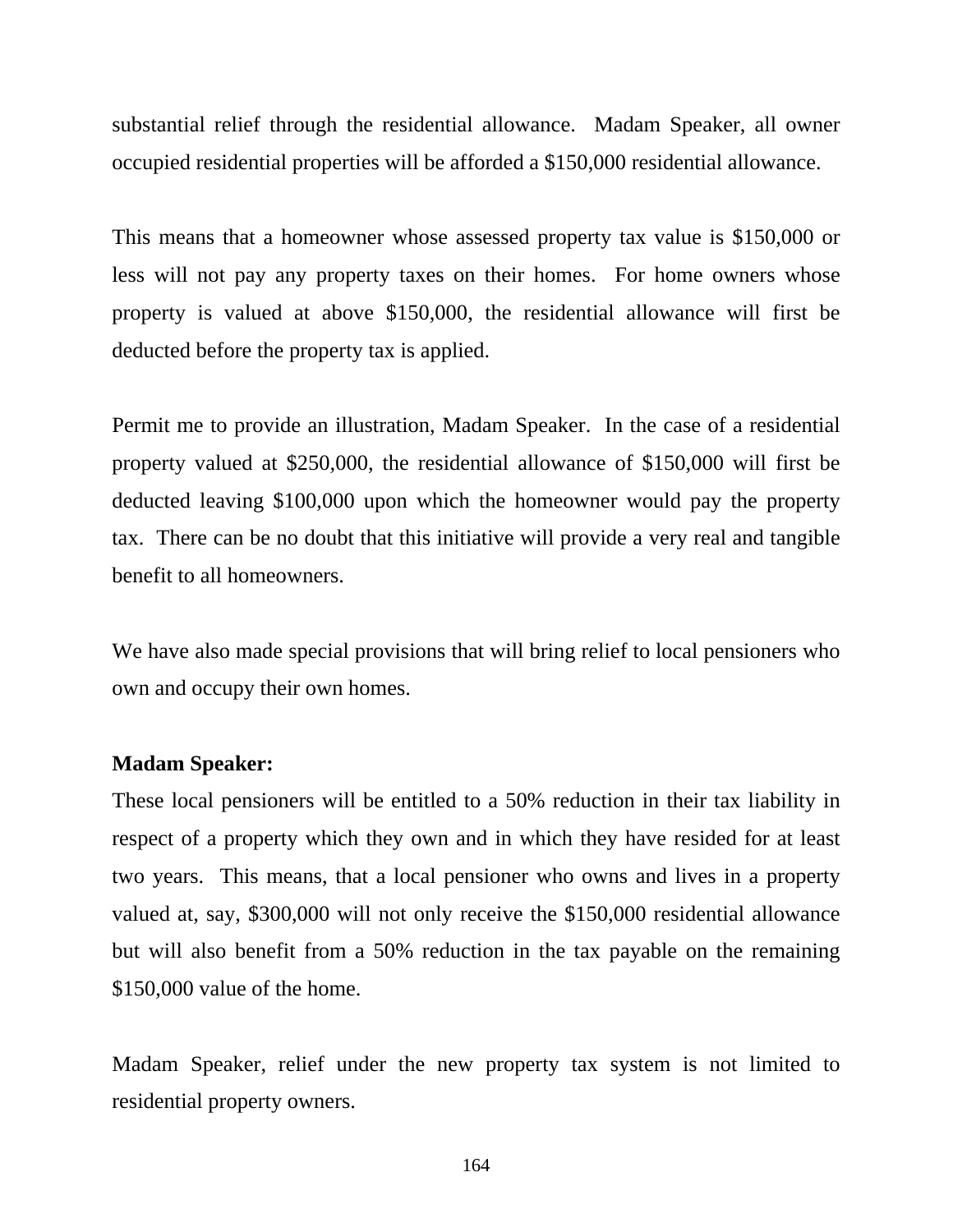This Administration has also made provisions that will grant:

- 90% tax relief on productive agricultural land;
- **25%** tax relief for taxable property adopted for use in the hotel industry;
- 25% tax relief on property used by manufacturing enterprises;
- 50% tax relief on property maintained as a historical site;
- 50% tax relief for property maintained for cultural purposes and/or recreation; and
- 50% tax relief for property reserved for special public interests, including institutional property.

# *Enhanced Basket of Essential Goods:*

Madam Speaker, the Sunshine Government has again considered the needs of the people of this nation and will take a bold step in 2007 to further reduce the cost of food items and other products consumed on a day to day basis by the general public.

When we first introduced the Basket of Essential Goods, there were just under 50 items contained in the basket. This Government indicated that based on requests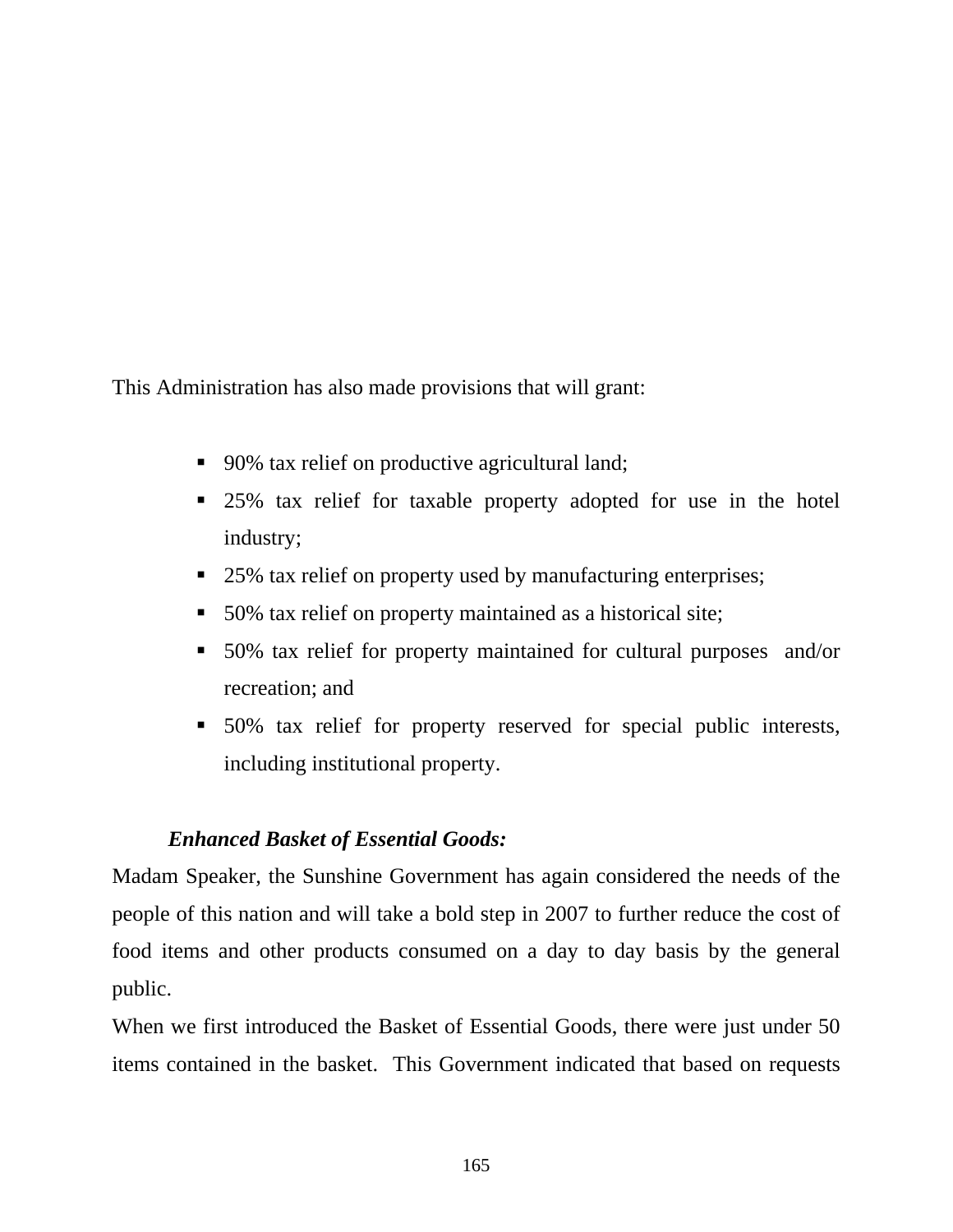and suggestions from persons across this nation, we would widen the Basket of Essential Goods.

I am happy to announce that **we have kept our promise**.

We recently enacted legislation that has increased the number of items in the Basket from just under 50 to include over 177 categories of goods. Further, Madam Speaker, the legislation makes provision for the reduction of the customs service tax to 2.5%.

This means that for those items that were originally in the Basket, the customs service tax would fall from 5% to 2.5% while for the new items, the customs service tax will fall from 10% to 2.5%. Surely, Madam Speaker, this does not depict a Government that is eager to pile tax after tax on the shoulders of Antiguans and Barbudans.

## *Tax Credits*

The Sunshine Government will also implement a programme of tax credits to businesses in 2007. We have passed the enabling legislation that will allow for a reduction in the tax liability of businesses that support the development of culture, education, and sports in Antigua and Barbuda.

Under this tax credit system, Madam Speaker, any business that substantially supports development in these areas will be allowed a tax credit on assessable gains or profits of up to \$250,000 annually. I ask again, Madam Speaker, is the Sunshine Government not a caring Government?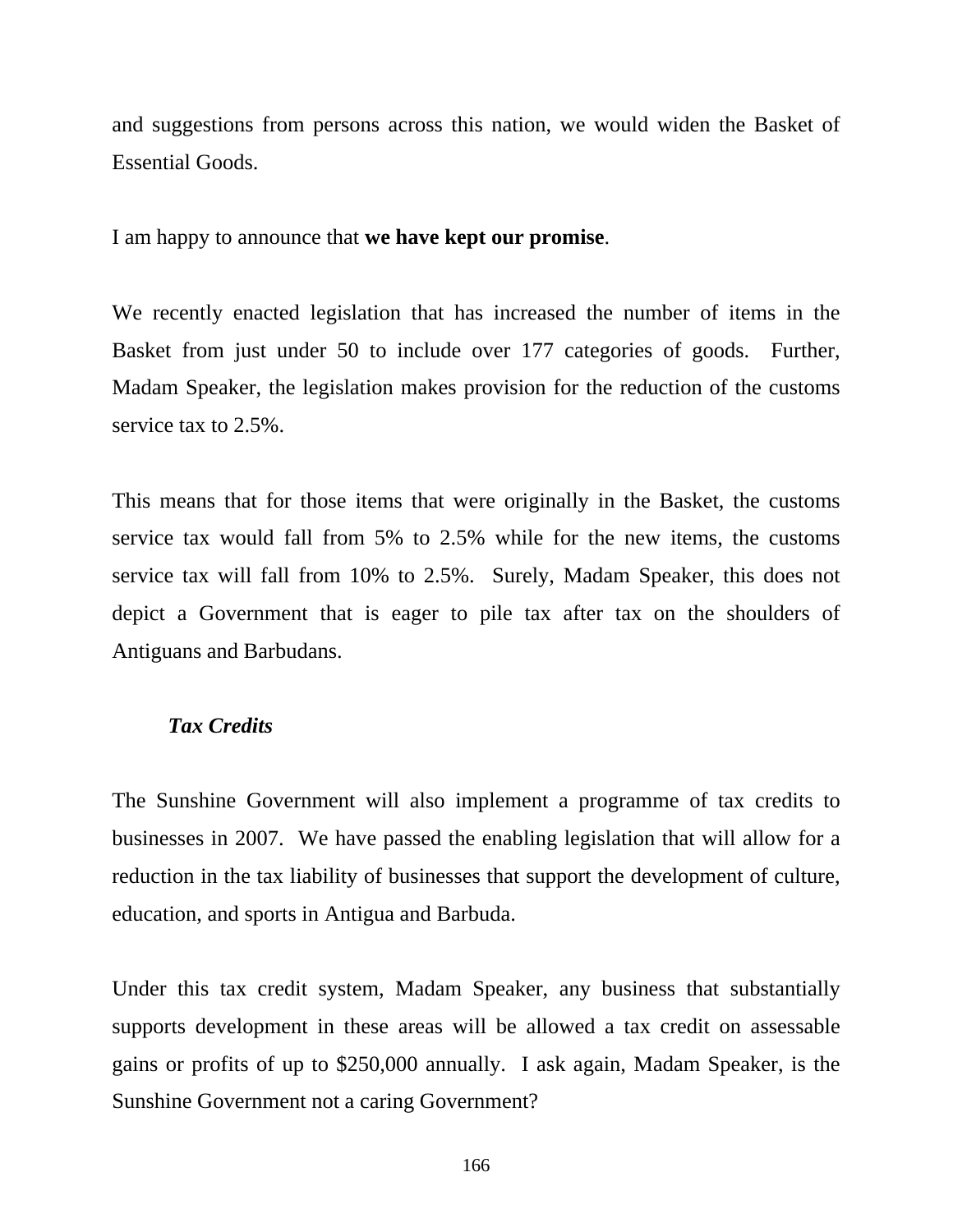## *Implement Concessions to Taxi Drivers, Bus Drivers and Tour Operators:*

## **Madam Speaker:**

This Government will continue its efforts to support individuals who provide essential services in the tourism sector and play a vital role in ensuring an effective public transportation system by offering a 50% reduction in the duty applicable to selected parts for passenger vehicles operated by taxi drivers, bus drivers and tour operators.

These indispensable groups will receive this concession on:

- **Batteries**;
- Windscreens;
- **Brake pads;**
- Tyres; and
- Shock absorbers

This measure should undoubtedly result in the reduction of the operating costs of persons who operate in these critical segments of our economy.

# *Reduction of the Stamp Duty on the Transfer of Property:*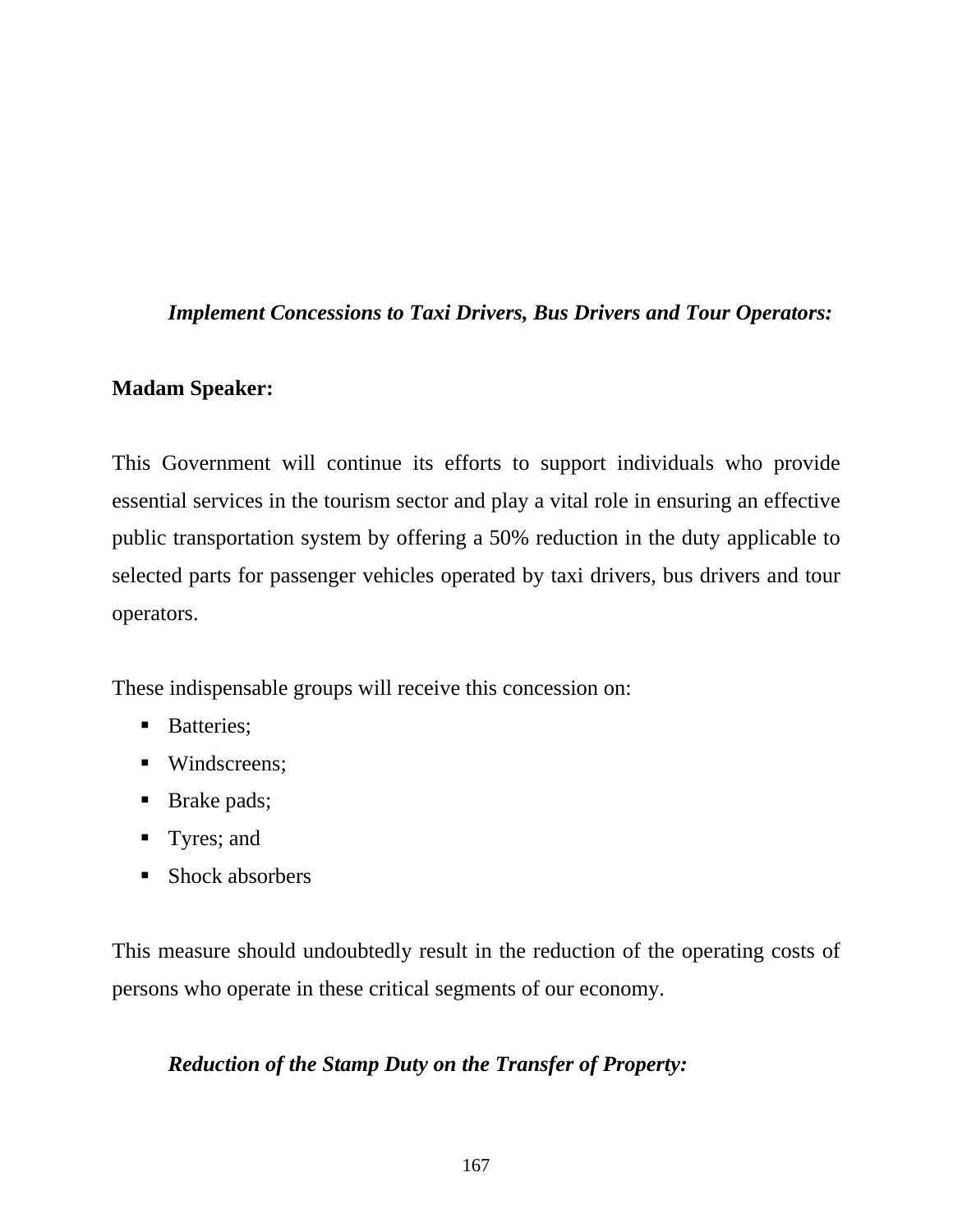### **Madam Speaker:**

The Government wants to make it easier and less costly for a parent to transfer property to a child. As such, we have passed the enabling legislation that will ensure that a parent wishing to pass on property to a daughter or son will no longer have to pay stamp duties of 7.5% and the daughter or son will no longer have to pay stamp duties of 2.5%.

Under the new legislation, property valued at up to \$500,000 can be transferred between parent and child and each would only pay stamp duties amounting to 1% of the value of the property being transferred.

Permit me to provide an illustration, Madam Speaker.

If a parent wishes to transfer property valued at \$100,000 to a child then, presently, the stamp duties payable on this transaction would be \$10,000. With this relief measure, the stamp duties now payable would amount to \$2,000. Madam Speaker, the tax liability would have fallen by 80%.

This relief measure is also applicable for the transfer of property from a grandparent to a grandchild.

Madam Speaker, is this not a magnificent example of the UPP Government "Putting People First"?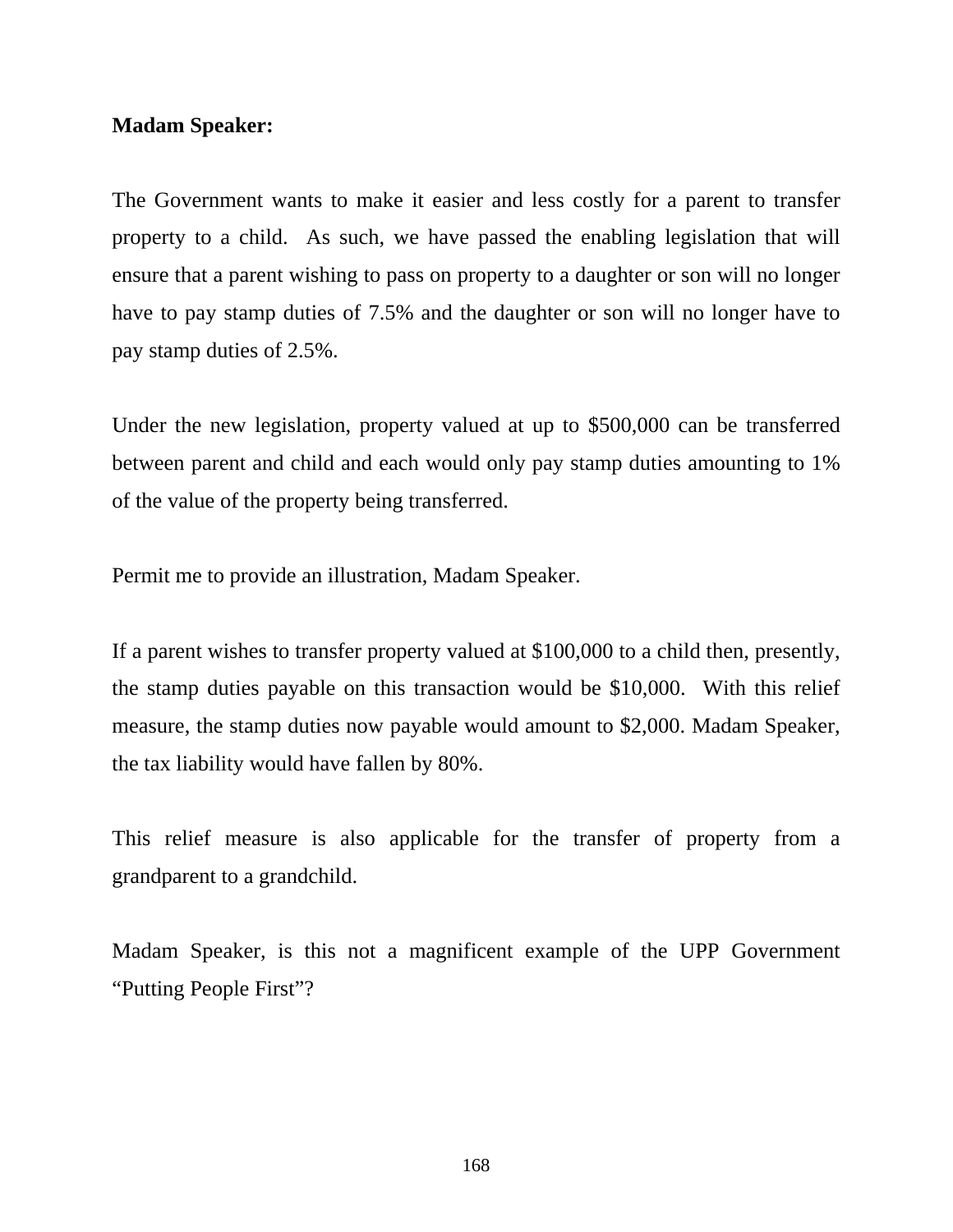## *Personal Income Tax Relief:*

Madam Speaker, when this Government reintroduced the Personal Income Tax we made it clear that we would take on board recommendations from the public that would make their contribution to the Stabilization Fund as undemanding as possible. We demonstrated this in 2005 by adjusting the originally proposed income tax bands.

**Madam Speaker, we are about to do it again!** We listened to the requests and comments of the people during the national consultations on the Personal Income Tax and have enacted legislation that will bring relief in 2007 to individuals who pay mortgages and contribute to a private pension plan.

Commencing in 2007, a contribution to a private pension plan by a taxpayer or by an employer on behalf of a tax payer will be income tax deductible. For homeowners that are paying a mortgage, a portion of the annual mortgage interest paid in respect of the residence occupied by the taxpayer will be income tax deductible.

We have enacted legislation that will allow a taxpayer to deduct up to 25% of the mortgage interest paid within an income year from his or her taxable income.

This deduction, however, will not exceed 50% of the income tax payable within the income year. Essentially, the income tax deduction for mortgage interest paid in an income year will be the lesser of 25% of the mortgage interest paid or 50% of the taxpayer's liability in the year.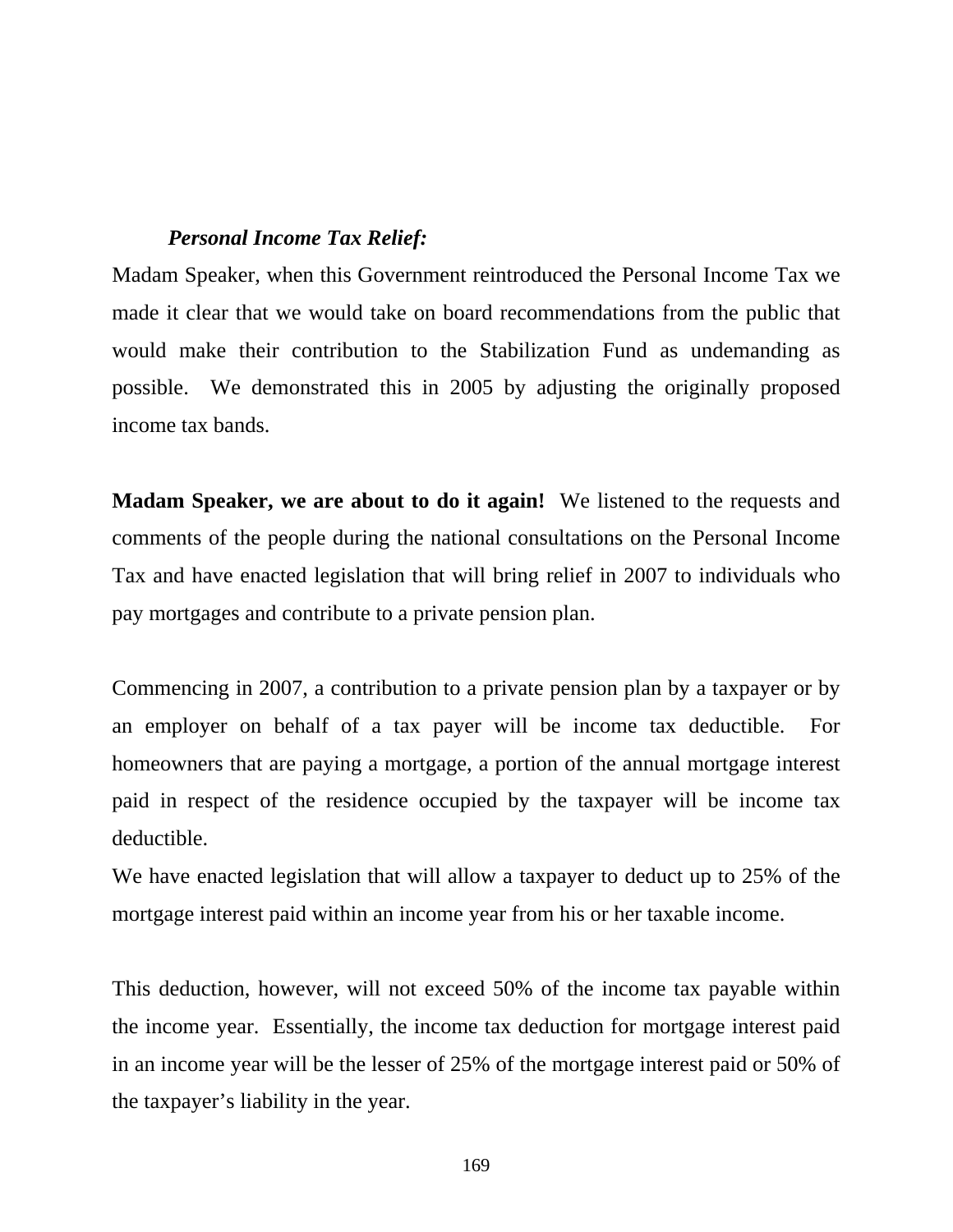### *Corporate Income Tax Incentive for Lower Residential Mortgage Rates:*

#### **Madam Speaker:**

When we reduced the corporate income tax in 2005, we included an added incentive for banks to reduce the residential mortgage interest rate. As I reported earlier, this intervention has been very successful.

The Sunshine Government however, never fails in seeking ways to bring further assistance to the people of Antigua and Barbuda. In this regard, we have decided to go one step further and to offer commercial banks the opportunity to partner with the Government to make owning a home a reality for all of our citizens.

#### **Madam Speaker:**

This Government will reduce the corporate income tax rate to 25% for any commercial bank that offers a residential mortgage interest rate of not more than 7%. This, Madam Speaker, is part of our ongoing initiative to ensure that each Antiguan and Barbudan has the opportunity to own his or her home.

#### **Conclusion:**

Madam Speaker, in this Budget 2007, I have demonstrated that the UPP Administration, in less than three years, has effectively reversed an era of severe fiscal and macroeconomic mismanagement.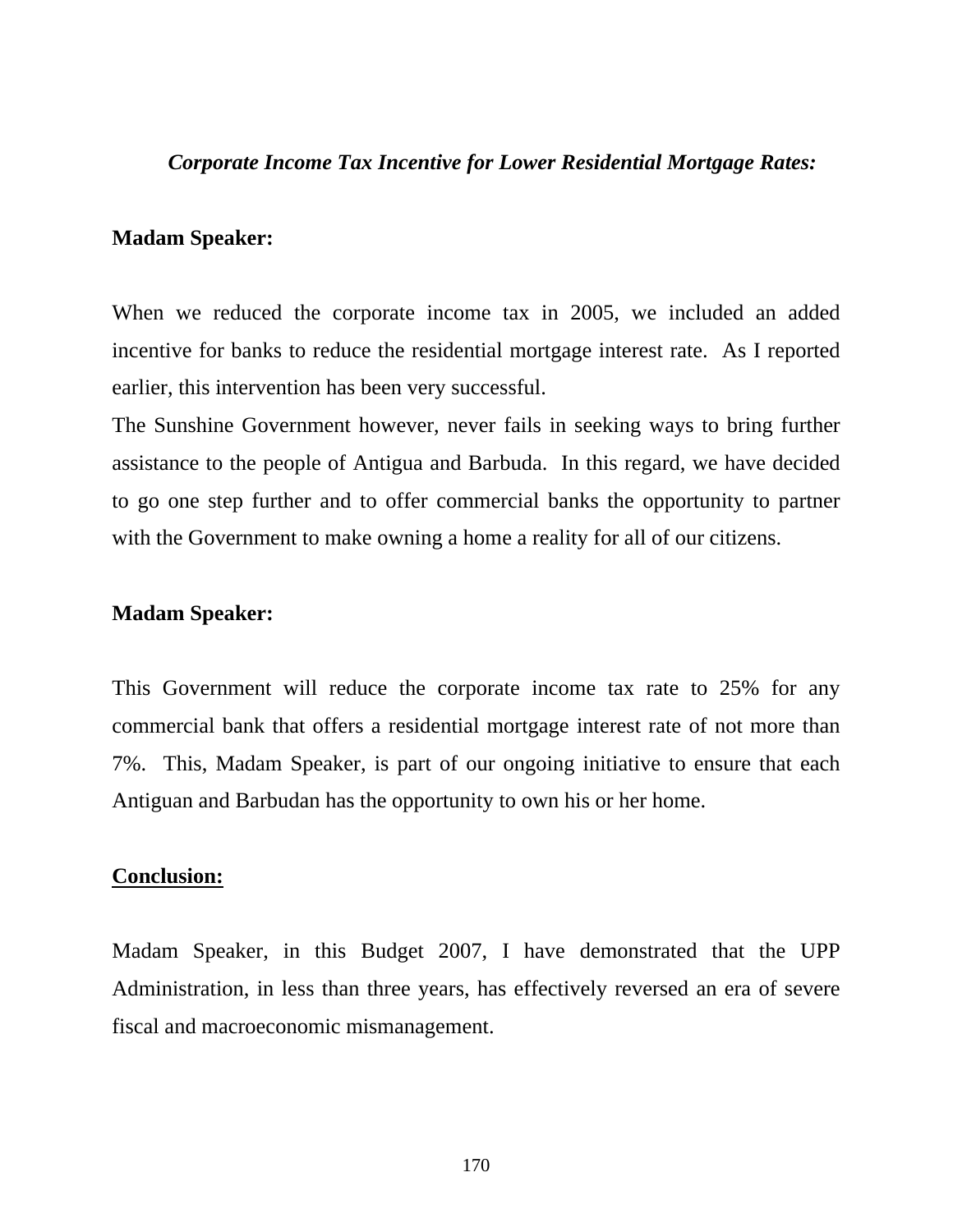This impressive turnaround in the fortunes of this nation was built on four solid pillars of fiscal, institutional, and legislative reforms along with private sector empowerment.

These pillars, Madam Speaker, our **Pillars of Progress** are reflected in the significant improvement in fiscal performance, the undeniable growth in domestic savings, the booming construction industry, and the spectacular growth for 2006.

Because of these **Pillars of Progress**, the people of Antigua and Barbuda can look forward to more growth, more expansion in social and physical infrastructure, and increased economic and social welfare in 2007.

The incredible vision of this UPP Administration which is manifested in the Agenda for Change has placed Antigua and Barbuda on the path to a bright and prosperous future.

Antiguans and Barbudans, I say to you today, that you can rest easy and stand firm on our **Pillars of Progress.** You are guaranteed a Government that will always Put its People First.

A Government that is driven by an unwavering determination to provide an environment where all citizens and residents, can freely pursue their individual aspirations and enjoy an unhindered sense of economic and social well-being.

## **Madam Speaker:**